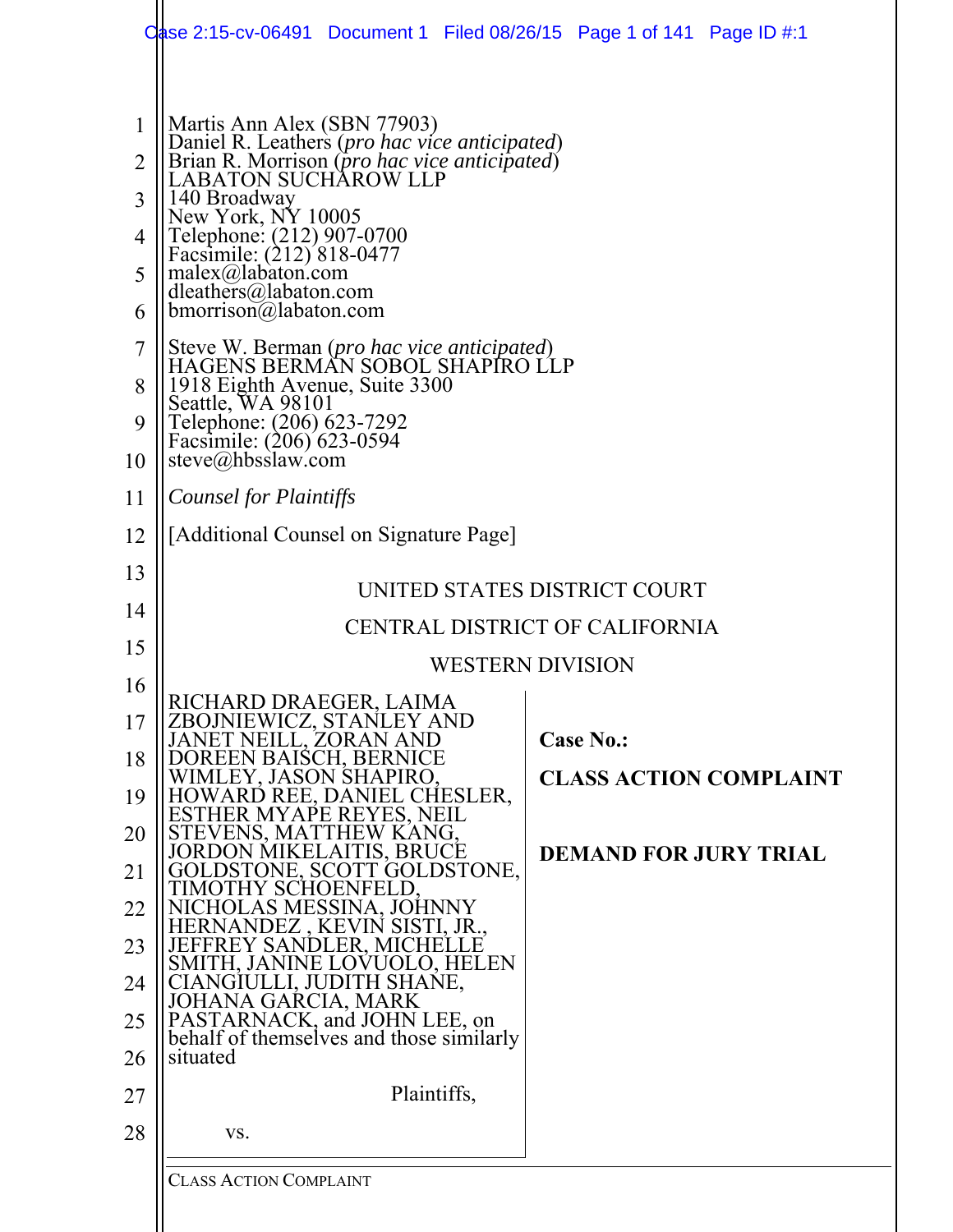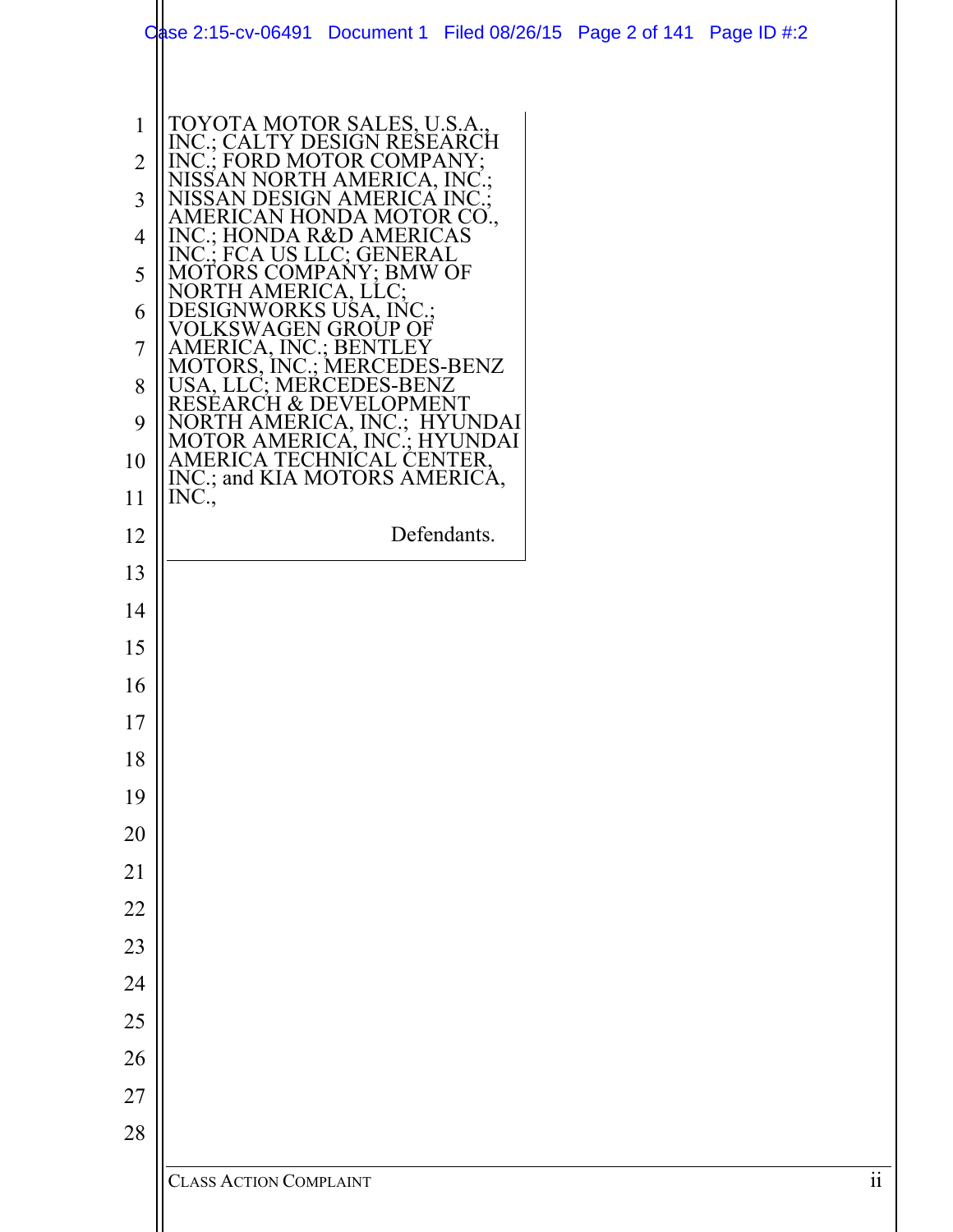|          |       |                 | <b>TABLE OF CONTENTS</b> |             |
|----------|-------|-----------------|--------------------------|-------------|
| 2        |       |                 |                          | <u>Page</u> |
| 3        | I.    |                 |                          |             |
| 4        | Π.    |                 |                          |             |
| 5        |       | $\mathsf{A}$ .  |                          |             |
| 6        |       | <b>B.</b>       |                          |             |
| 7        | Ш.    |                 |                          |             |
| 8        | IV.   |                 |                          |             |
| 9        | V.    |                 |                          |             |
| 10       |       | $\mathsf{A}.$   |                          |             |
| 11<br>12 |       | <b>B.</b>       |                          |             |
| 13<br>14 |       | $C$ .           |                          | .65         |
| 15<br>16 |       | D.              |                          |             |
| 17       |       | E.              |                          |             |
| 18       | VI.   |                 |                          |             |
| 19       | VII.  |                 |                          |             |
| 20       |       | A.              |                          |             |
| 21       |       | <b>B.</b>       |                          |             |
| 22       |       | $\mathcal{C}$ . |                          |             |
| 23       | VIII. |                 |                          |             |
| 24       |       | A.              |                          |             |
| 25       |       | <b>B.</b>       |                          |             |
| 26       |       | $C$ .           |                          |             |
| 27       |       | D.              |                          |             |
| 28       |       | Ε.              |                          |             |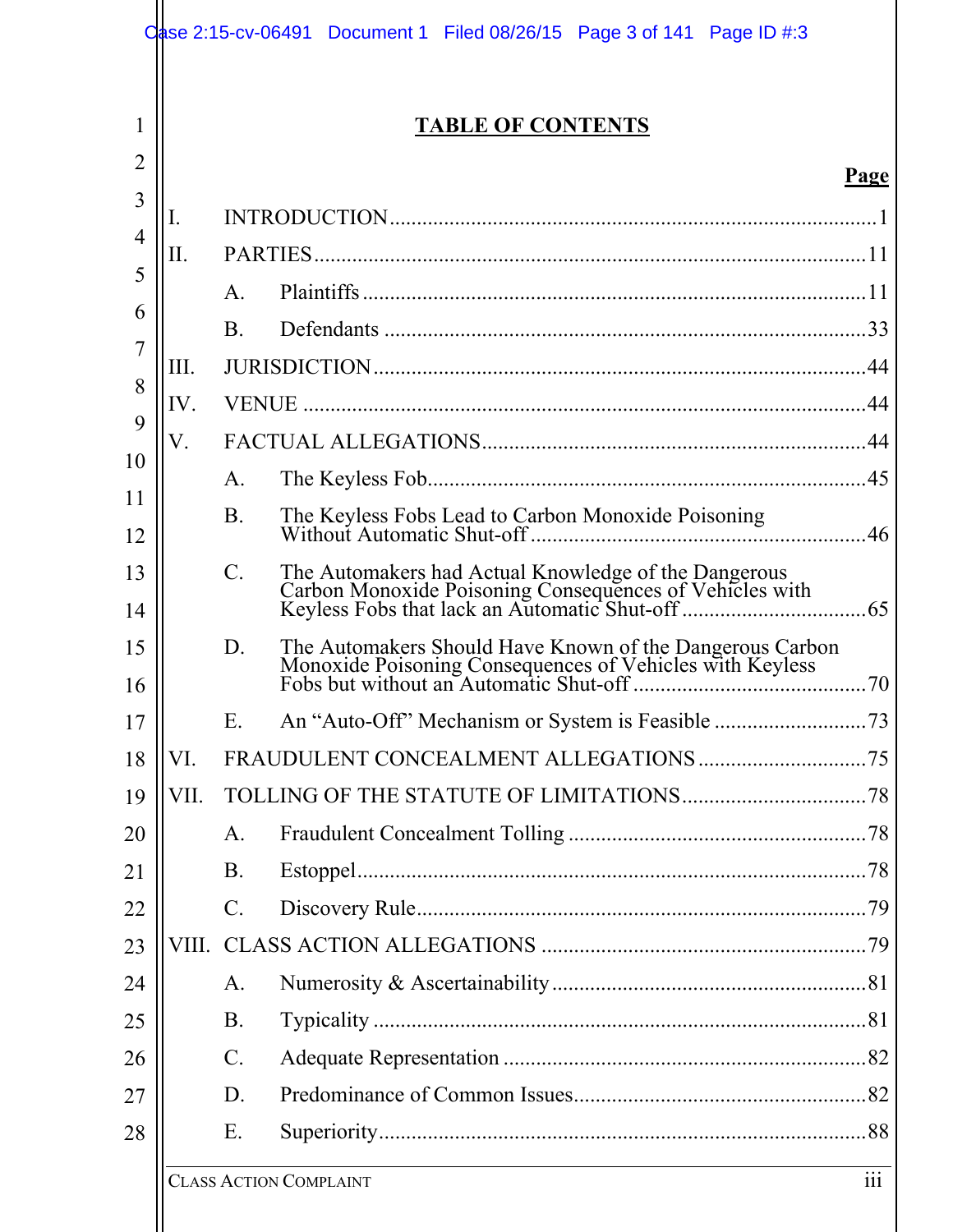| 1              | IX. CAUSES OF ACTION                                                                                        |      |
|----------------|-------------------------------------------------------------------------------------------------------------|------|
| $\overline{2}$ | A.                                                                                                          |      |
| 3              | FIRST CAUSE OF ACTION (NEGLIGENT FAILURE TO RECALL)  89                                                     |      |
| $\overline{4}$ |                                                                                                             |      |
| 5              | B.                                                                                                          |      |
| 6              | THIRD CAUSE OF ACTION VIOLATION OF CALIFORNIA'S                                                             |      |
| 7              | CONSUMER LEGAL REMEDIES ACT ("CLRA") (CAL. CIV.<br>CODE § 1750, <i>ET SEQ.</i> – INJUNCTIVE RELIEF ONLY) 91 |      |
| 8              | FOURTH CAUSE OF ACTION VIOLATION OF CALIFORNIA'S<br>UNFAIR COMPETITION LAW (CAL. BUS. & PROF. CODE §        |      |
| 9              |                                                                                                             | .93  |
| 10             |                                                                                                             | 95   |
| 11             | SIXTH CAUSE OF ACTION CALIFORNIA FALSE ADVERTISING                                                          |      |
| 12             |                                                                                                             |      |
| 13             | Claims Brought on Behalf of the Arizona Class 101<br>$C_{\cdot}$                                            |      |
| 14             | SEVENTH CAUSE OF ACTION VIOLATIONS OF THE CONSUMER                                                          |      |
| 15             | EIGHTH CAUSE OF ACTION BREACH OF THE IMPLIED                                                                |      |
| 16             | WARRANTY OF MERCHANTABILITY (ARIZ. REV. STAT. § 47-<br>$2314$                                               | 103  |
| 17             | NINTH CAUSE OF ACTION FRAUDULENT CONCEALMENT BASED                                                          |      |
| 18             | ON ARIZONA LAW                                                                                              | 104  |
| 19             | D. Claims Brought on Behalf of the Colorado Class                                                           | .106 |
| 20             | TENTH CAUSE OF ACTION VIOLATIONS OF THE COLORADO<br>CONSUMER PROTECTION ACT (COLO. REV. STAT. §§ 6-1-101,   |      |
| 21             | $\ldots \ldots \ldots 106$                                                                                  |      |
| 22             | ELEVENTH CAUSE OF ACTION BREACH OF IMPLIED WARRANTY<br>OF MERCHANTABILITY (COLO. REV. STAT. § 4-2-314)107   |      |
| 23             | TWELFTH CAUSE OF ACTION FRAUDULENT CONCEALMENT                                                              |      |
| 24             |                                                                                                             |      |
| 25             | Е.                                                                                                          |      |
| 26             | THIRTEENTH CAUSE OF ACTION VIOLATIONS OF THE UNFAIR<br>TRADE PRACTICES ACT (CONN. GEN. STAT. ANN. §§ 42-    |      |
| 27             |                                                                                                             |      |
| 28             |                                                                                                             |      |
|                |                                                                                                             |      |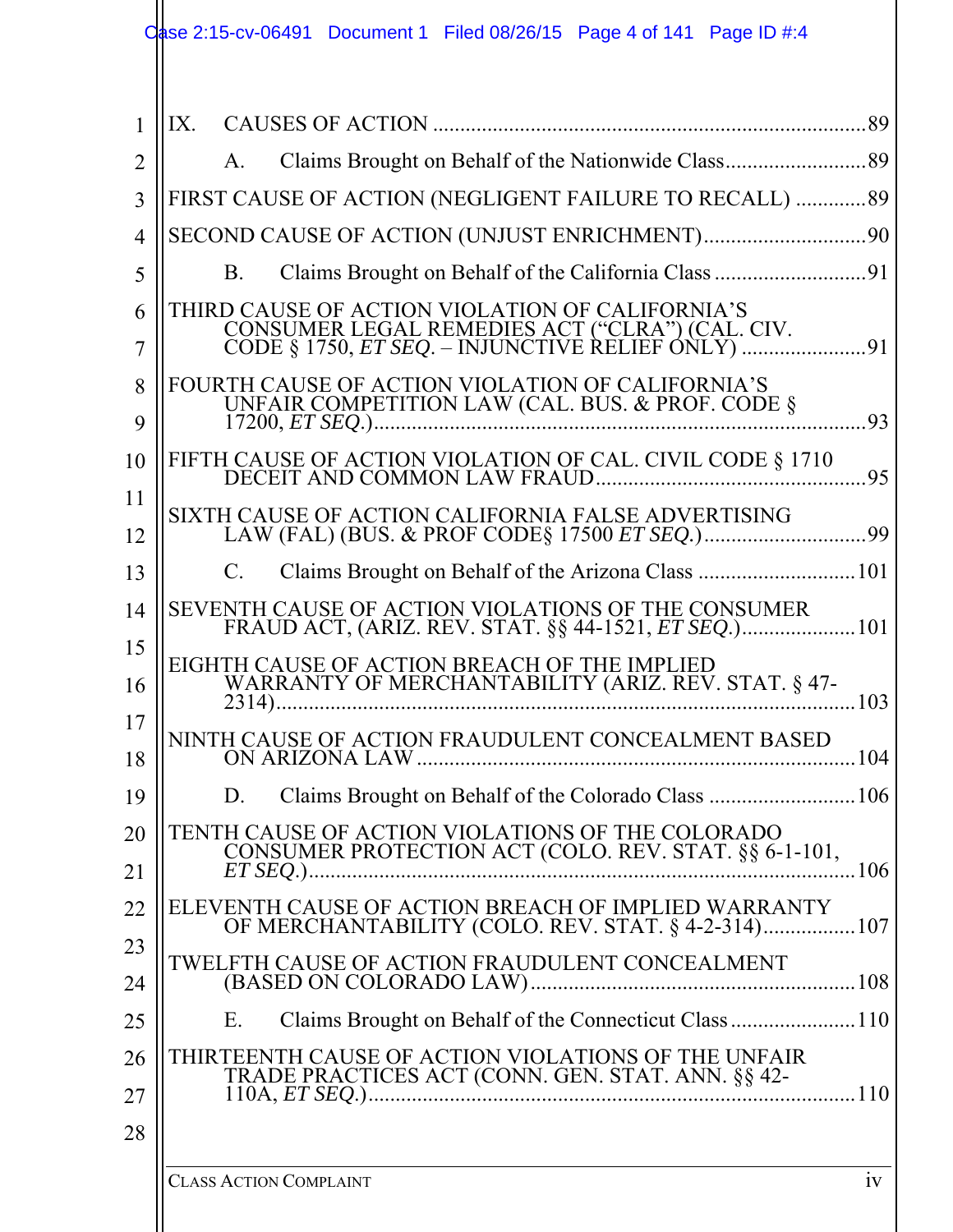|                     | Case 2:15-cv-06491 Document 1 Filed 08/26/15 Page 5 of 141 Page ID #:5                                                                                                                                                       |
|---------------------|------------------------------------------------------------------------------------------------------------------------------------------------------------------------------------------------------------------------------|
| 1<br>$\overline{2}$ | FOURTEENTH CAUSE OF ACTION BREACH OF THE IMPLIED                                                                                                                                                                             |
| 3<br>4              | FIFTEENTH CAUSE OF ACTION FRAUDULENT CONCEALMENT<br>Claims Brought on Behalf of the Florida Class114<br>$F_{\rm{L}}$                                                                                                         |
| 5<br>6              | SIXTEENTH CAUSE OF ACTION VIOLATIONS OF THE FLORIDA                                                                                                                                                                          |
| 7<br>8<br>9         | SEVENTEENTH CAUSE OF ACTION BREACH OF IMPLIED<br>WARRANTY OF MERCHANTABILITY (FLA. STAT. § 672.314)115<br>EIGHTEENTH CAUSE OF ACTION FRAUDULENT CONCEALMENT                                                                  |
| 10<br>11            | Claims Brought on Behalf of the Massachusetts Class  118<br>G.<br>NINETEENTH CAUSE OF ACTION VIOLATIONS OF THE                                                                                                               |
| 12<br>13<br>14      | TWENTIETH CAUSE OF ACTION BREACH OF IMPLIED                                                                                                                                                                                  |
| 15<br>16            | $\frac{1}{2}$ 119<br>TWENTY-FIRST CAUSE OF ACTION FRAUDULENT<br>CONCEALMENT (BASED ON MASSACHUSETTS LAW)119                                                                                                                  |
| 17<br>18            | H.<br>TWENTY-SECOND CAUSE OF ACTION VIOLATIONS OF THE NEW<br>JERSEY CONSUMER FRAUD ACT (N.J. STAT. ANN. §§ 56:8-1,                                                                                                           |
| 19<br>20            | .121<br>TWENTY-THIRD CAUSE OF ACTION BREACH OF IMPLIED<br>WARRANTY OF MERCHANTABILITY (N.J. STAT. ANN. §                                                                                                                     |
| 21<br>22<br>23      | TWENTY-FOURTH CAUSE OF ACTION FRAUDULENT<br>CONCEALMENT (BASED ON NEW JERSEY LAW)  123                                                                                                                                       |
| 24<br>25            | Claims Brought on Behalf of the New York Class 125<br>$\mathbf{I}$ .<br>TWENTY-FIFTH CAUSE OF ACTION VIOLATIONS OF NEW YORK<br>GENERAL BUSINESS LAW $\S 349$ (N.Y. GEN. BUS. LAW $\S 349$ ) 125                              |
| 26<br>27<br>28      | TWENTY-SIXTH CAUSE OF ACTION VIOLATIONS OF NEW YORK<br>GENERAL BUSINESS LAW § 350 (N.Y. GEN. BUS. LAW § 350) 126<br>TWENTY-SEVENTH CAUSE OF ACTION BREACH OF IMPLIED<br>WARRANTY OF MERCHANTABILITY (N.Y. U.C.C. § 2-314)127 |
|                     | <b>CLASS ACTION COMPLAINT</b><br>$\mathbf{V}$                                                                                                                                                                                |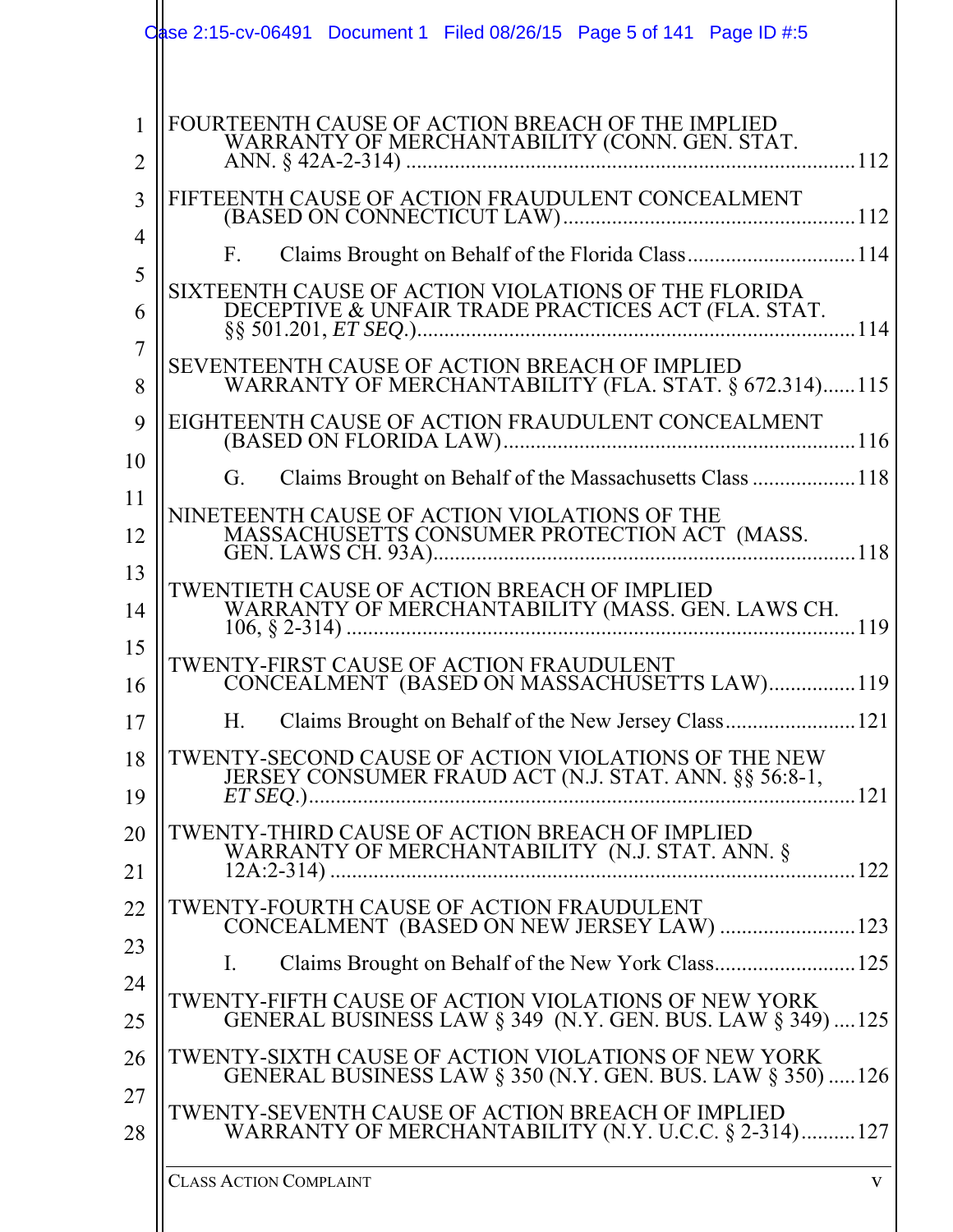|                                                                                                                                                                    | ase 2:15-cv-06491 Document 1 Filed 08/26/15 Page 6 of 141 Page ID #:6                                                                                                                                                                                                                                                       |
|--------------------------------------------------------------------------------------------------------------------------------------------------------------------|-----------------------------------------------------------------------------------------------------------------------------------------------------------------------------------------------------------------------------------------------------------------------------------------------------------------------------|
| 1<br>$\overline{2}$<br>3<br>4<br>5<br>6<br>7<br>8<br>9<br>10<br>11<br>12<br>13<br>14<br>15<br>16<br>17<br>18<br>19<br>20<br>21<br>22<br>23<br>24<br>25<br>26<br>27 | TWENTY-EIGHTH CAUSE OF ACTION FRAUDULENT<br>CONCEALMENT (BASED ON NEW YORK LAW)  128<br>Claims Brought on Behalf of the Pennsylvania Class  130<br>$J_{\cdot}$<br>TWENTY-NINTH CAUSE OF ACTION VIOLATIONS OF THE UNFAIR TRADE PRACTICES AND CONSUMER PROTECTION LAW<br>THIRTIETH CAUSE OF ACTION BREACH OF IMPLIED WARRANTY |
| 28                                                                                                                                                                 | $\overline{vi}$<br><b>CLASS ACTION COMPLAINT</b>                                                                                                                                                                                                                                                                            |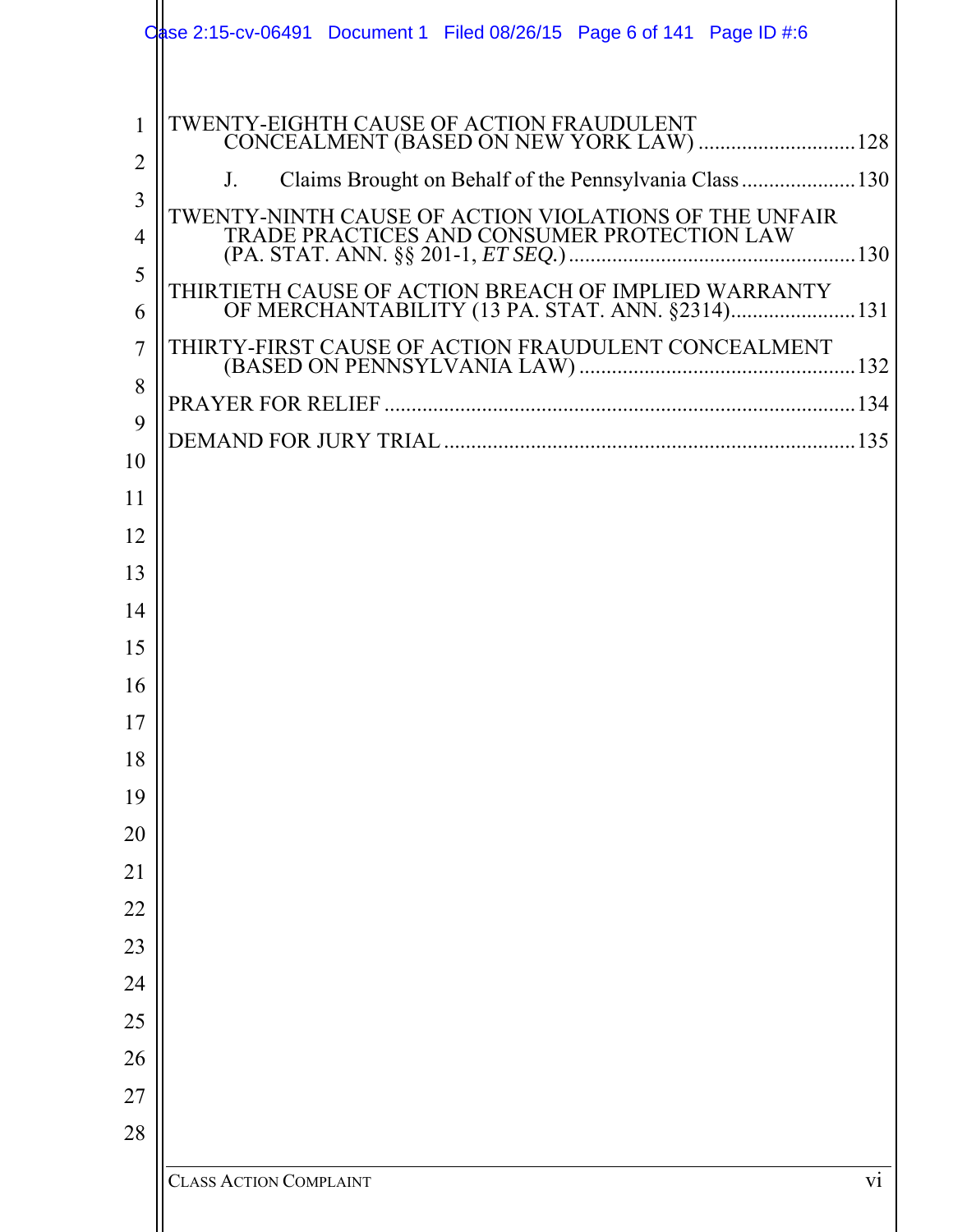1 2 3 4 5 6 The above-captioned plaintiffs (collectively, "Plaintiffs"), individually and on behalf of all other owners of vehicles designed, manufactured, distributed, and/or sold by the defendant vehicle manufacturers and design studios (the "Class" or "Class Members"), allege the following as their Complaint and Demand for Jury Trial: **I. INTRODUCTION** 

7 8 9 10 1. This Complaint seeks redress for a deadly defect associated with the remote-control electronic keyless fob system $^1$  (collectively, "Keyless Fobs") implemented by ten different auto manufacturing groups and their associated research and design companies<sup>2</sup> (collectively, the "Automakers").

11 12 13 14 2. Keyless Fobs are marketed as the ultimate driving convenience: drivers can keep the Keyless Fob in their pockets or bags and can use the fob without having to fumble for a traditional physical key. On rainy days or in cold weather, Keyless Fobs serve a convenient, useful purpose for quickly entering a

15 vehicle.

16 3. But, this so-called convenience has produced deadly consequences in

17 the absence of adequate safeguards. Reasonable drivers, including Plaintiffs,

18 misunderstand the role of the Keyless Fob in turning *off* the vehicle. Reasonable

19 drivers mistakenly believe that removing the Keyless Fob from the vehicle turns

- 20
- 21

22

23

24 25 26 27 **Exhibit 1** is the result of hundreds of hours of research and was compiled based on analysis of thousands of pages of automotive manuals and sales brochures for each of the more than 1,500, models, submodels, and trim levels listed in **Exhibit 1.** The brochures and sales manuals confirm that: 1) each make representations of safety, and 2) each make no mention of the lack of Auto-Off safety defect as defined and described herein.

<sup>&</sup>lt;sup>1</sup> *See* **Exhibit 1**. Although known by different names by different automakers, Keyless Fobs all work in the same basic manner as it pertains to this suit as described herein. *See id* (listing the various name designations that the Automakers have assigned to their respective Keyless Fobs).

<sup>28</sup> <sup>2</sup> See paragraphs 173-182 (outlining which automotive brands are controlled by which Automaker).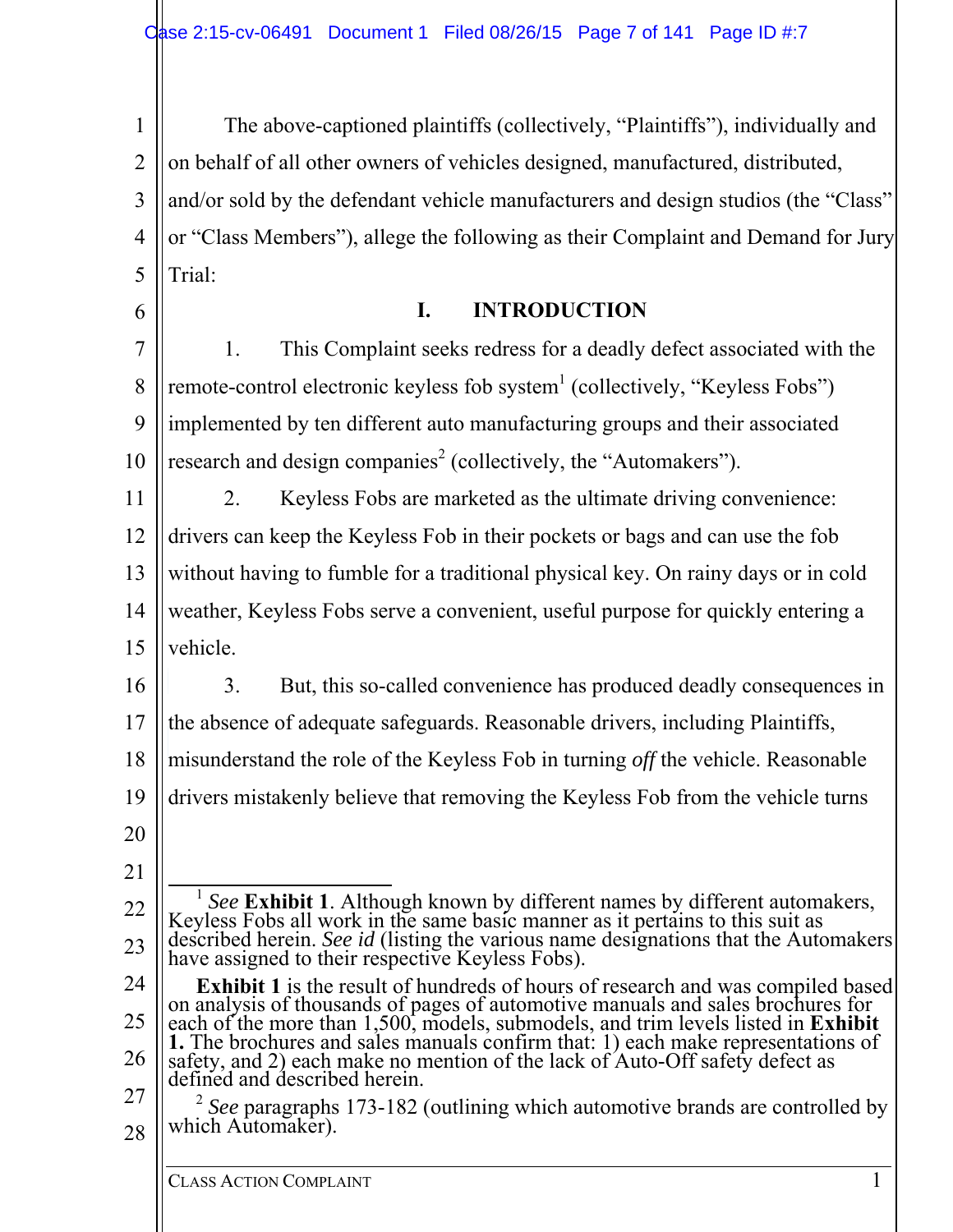1 2 off the engine. That confusion is unsurprising given the ever-changing technologies implemented by the Automakers.

3 4 5 6 7 8 9 4. Traditionally, vehicle keys were simple (hereinafter, "Physical Keys"). Drivers inserted a Physical Key into the ignition cylinder to turn on the vehicle engine. Drivers took the physical action of turning the key back counterclockwise to remove the Physical Key, thereby turning the engine off. When a Physical Key was removed from the vehicle, the engine could no longer operate. Drivers took comfort in knowing that if they removed the Physical Key from the vehicle, the engine was off.

10 11 5. Over the course of decades, drivers have associated the presence of the Physical Key with the operation of the vehicle's engine.

12 13 14 15 16 17 18 19 6. The Keyless Fob operates very differently than traditional Physical Keys. Critically, the Keyless Fob *has nothing to do with turning off the engine*. In today's modern vehicles that have implemented Keyless Fobs, engines do not turn off simply because the Keyless Fob is removed from the vehicle. For all of the vehicles listed in **Exhibit 1**, a driver can stop the vehicle, put it in park, exit with the Keyless Fob, and the vehicles' engine will still be running no matter how far away the driver goes from the car, and no matter how long the engine is running. (hereinafter, the "Affected Vehicles".) $3^3$ 

20 21 22 7. Keyless Fobs were first introduced into the market approximately a decade ago and are becoming an increasingly common feature in modern cars. A picture of a Keyless Fob is below:

27 28 <sup>3</sup> A list of the Affected Vehicles is attached as **Exhibit 1**. The number of Affected Vehicles is in excess of 5,000,000 vehicles.

23

24

25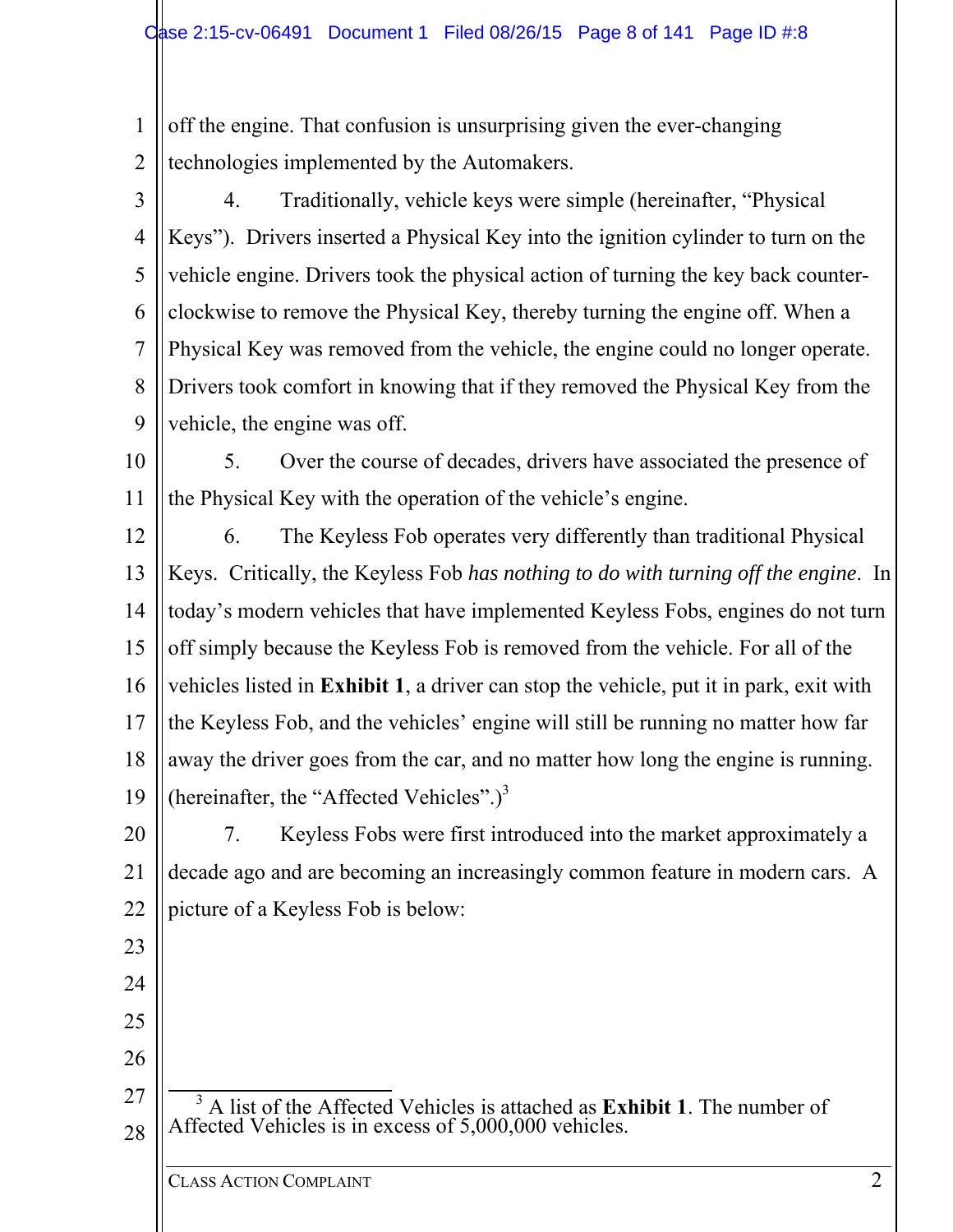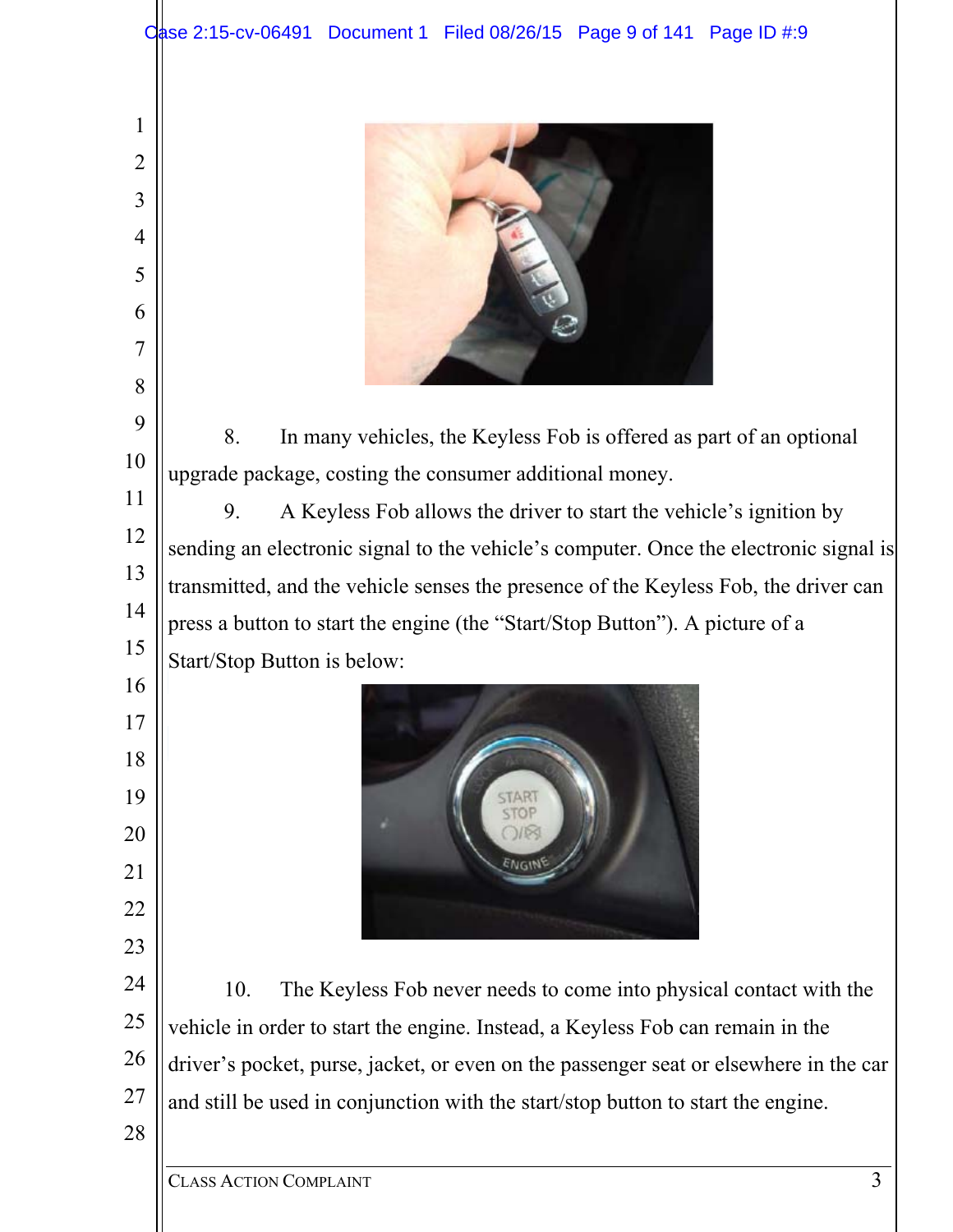- 1 2 3 11. However, the presence of the Keyless Fob is irrelevant to whether the engine is turned off. To turn off the engine, a driver still must press the Start/Stop Button, regardless of whether the Keyless Fob is still in the vehicle.
- 4

5

6

7

8

12. In the name of convenience, and often at an increased purchase price, the Automakers created Keyless Fobs without instituting adequate safeguards, warnings, or other safety features. The Automakers failed to properly consider the ramifications of eliminating the physical and psychological connection between the vehicle and Physical Keys.

9 10 11 13. Upon information and belief, the Automakers similarly failed to undertake proper human factors analyses to understand the hazards associated with replacing the Physical Key with a Keyless Fob.

12 13 14 15 16 14. There is a risk that drivers who grew accustomed to using a Physical Key to turn off a vehicle—which traditionally was a simple and predictable task fail to appreciate that the Keyless Fob plays no role in turning off a Keyless Fobequipped vehicle's engine. The Keyless Fob could be miles away from the Keyless Fob-equipped vehicle, and the engine still would not automatically turn off.

17 18 19 20 21 22 23 15. Put simply, the Affected Vehicles are defective and unsafe because the Automakers have failed to include a basic safety mechanism whereby the Affected Vehicles, if left unattended with the engine still running, would automatically turn off after a certain period of time (hereinafter, "Auto-Off"). Affected Vehicles that necessarily lack such an Auto-Off system are also necessarily dangerous and defective for the reasons described herein. (Hereinafter, the "Defect").

24 25 26 27 16. Despite this significant change in human interaction with vehicles to start and stop the vehicle engine when using Keyless Fobs, drivers may continue to equate Keyless Fobs with Physical Keys. This confusion can have deadly consequences as described in detail below.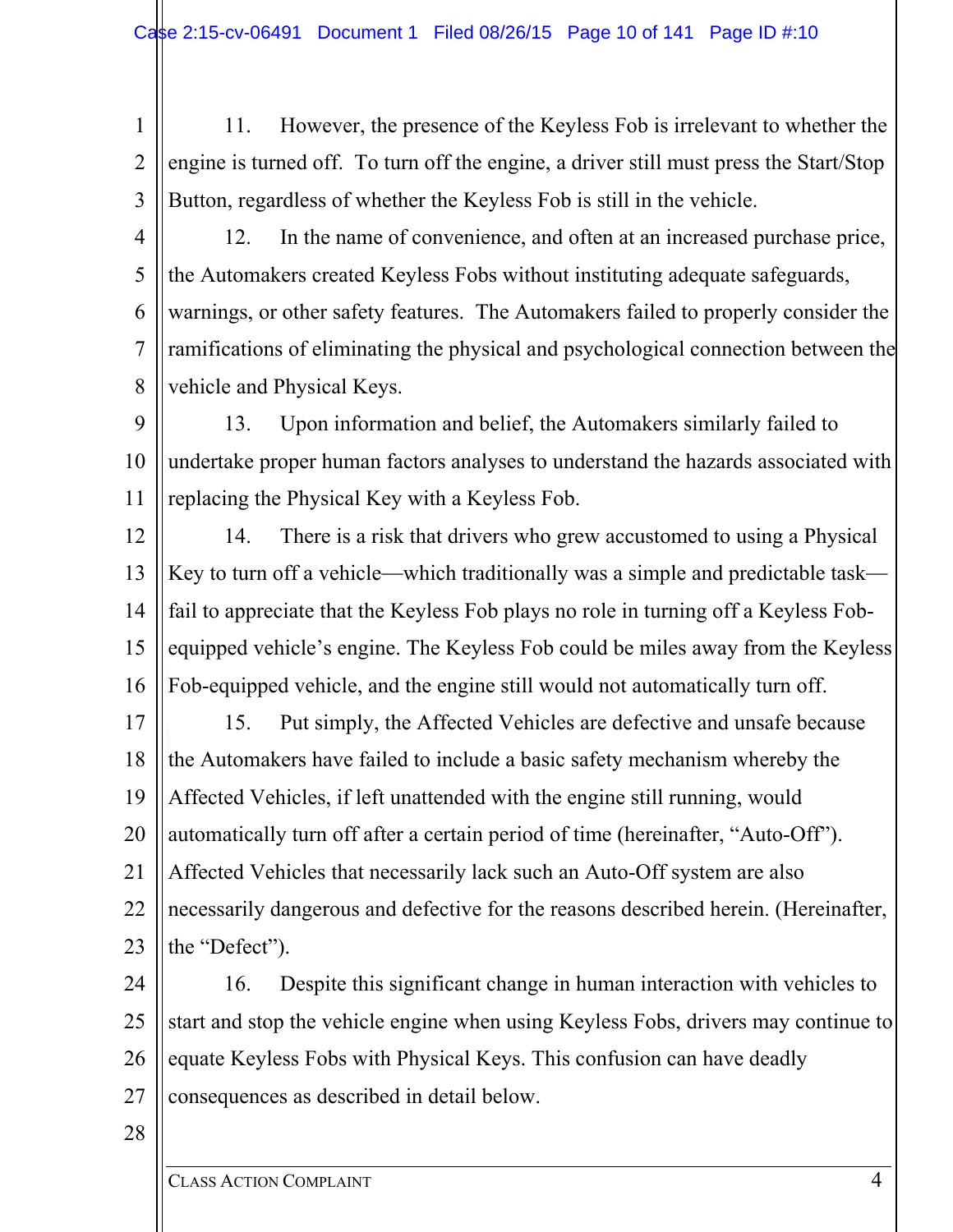1 2 3 4 5 6 7 8 9 10 17. In a number of incidents, drivers have parked their Affected Vehicles inside their garages and removed the Keyless Fobs, only to later discover that the engines never actually turned off. As a result, deadly carbon monoxide—often referred to as the "silent killer" because it is a colorless, odorless gas—can fill enclosed spaces and spread to the attached homes. The results have been at least 13 documented deaths and many more serious injuries requiring hospitalization—all from carbon monoxide poisoning. Those injured by carbon monoxide poisoning caused by the Defect include drivers, their families, other occupants of the residence where the vehicle is left running in a garage, neighbors, and first responders.

11 12 13 14 15 16 17 18 18. Symptoms of carbon monoxide poisoning include headaches, weakness, dizziness, nausea, vomiting, shortness of breath, confusion, blurred vision, and loss of consciousness. Additionally, a victim may suffer irreversible brain damage or death. Vehicles in an enclosed environment, such as garages, can easily exceed 200 parts per million ("ppm") of carbon monoxide and rise rapidly. Once levels rise to 1,600 ppm, persons suffer increased heart rates, dizziness, and nausea within 20 minutes and death in less than 2 hours. Over thirty-percent of U.S. homes have garages attached to the home.

19 20 21 22 19. Individuals have filed personal injury lawsuits against the Automakers seeking recovery for death or injuries caused because of the Defect. Perhaps unsurprisingly, many of those lawsuits have been resolved in confidential settlements.

23 24 25 26 27 (a) An example of one lawsuit concerning death resulting from the Defect is the case of Chastity Glisson. On June 14, 2011, Kimberlin Nickles filed a wrongful death action against Toyota for the death of her daughter, Chastity Glisson, who died on August 26, 2010 at the age of 29 as a result of carbon monoxide poisoning from her 2006 Lexus IS 250, which was equipped with a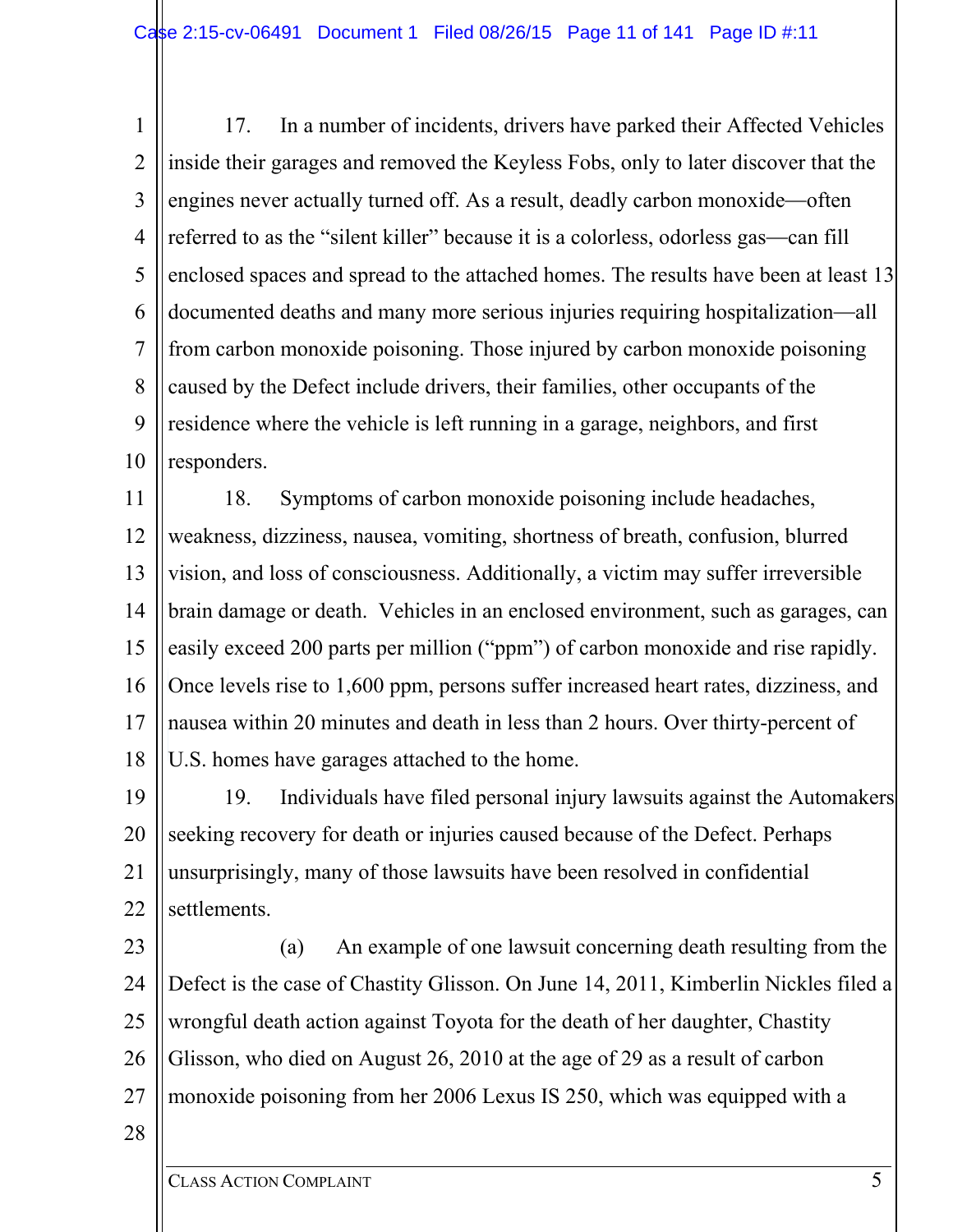1 2 3 4 5 6 7 8 9 10 Keyless Fob.<sup>4</sup> Chastity Glisson parked her Lexus in the garage to make room for her boyfriend, Timothy Maddock's, vehicle. Chastity collapsed in the third-floor bathroom later that night. Later, Timothy found her body, but then he too succumbed to carbon monoxide and lost consciousness. Neither Ms. Glisson nor Mr. Maddock were found until the next day. By then, 29-year-old Chastity Glisson had died, and Timothy Maddock was critically injured and required hospitalization for ten days. An investigation revealed that the carbon monoxide that killed Ms. Glisson and severely injured Mr. Maddock came from the Lexus in the garage, which was equipped with a Keyless Fob, and unbeknownst to the occupants of the come, continued to run after the driver exited the vehicle.<sup>5, 6.</sup>

11 12 13 14 15 16 17 18 19 20 (b) Another example of personal injuries and related deaths caused by carbon monoxide poisoning caused by Keyless Fobs is described in the suit filed on October 29, 2010 by Mary Rivera against Toyota.<sup>7</sup> The amended complaint alleges that Ms. Rivera collapsed and was found barely breathing as a result of carbon monoxide poisoning caused by her 2008 Lexus EX 350, which was equipped with a Keyless Fob and continued to run after the driver left the vehicle.<sup>8</sup> Ms. Rivera is a former college professor who now suffers from permanent brain damage as a result of the carbon monoxide poisoning. Though Ms. Rivera survived the incident, her partner Ernest Cordelia, Jr., died with 65 percent carbon monoxide poisoning in his blood, according to an autopsy report.<sup>9.</sup>

- 21
- 22 23

25

- 24  $\overline{4}$ <sup>4</sup> Case No. 11-13565 (Circuit Court of the Seventeenth Judicial Circuit, Broward County, Florida).
	- $^5$  *Id.*
	- <sup>6</sup> *See* paragraph 208(d), *infra*. 7
	- $\frac{7}{1}$  Case 1:10-cv-04998 (E.D.N.Y. 2010), Docket No. 1.
- 27 <sup>8</sup> *Id.* at Docket No. 13.
- 28 <sup>9</sup> *See* paragraph 208(a)-(b), *infra*.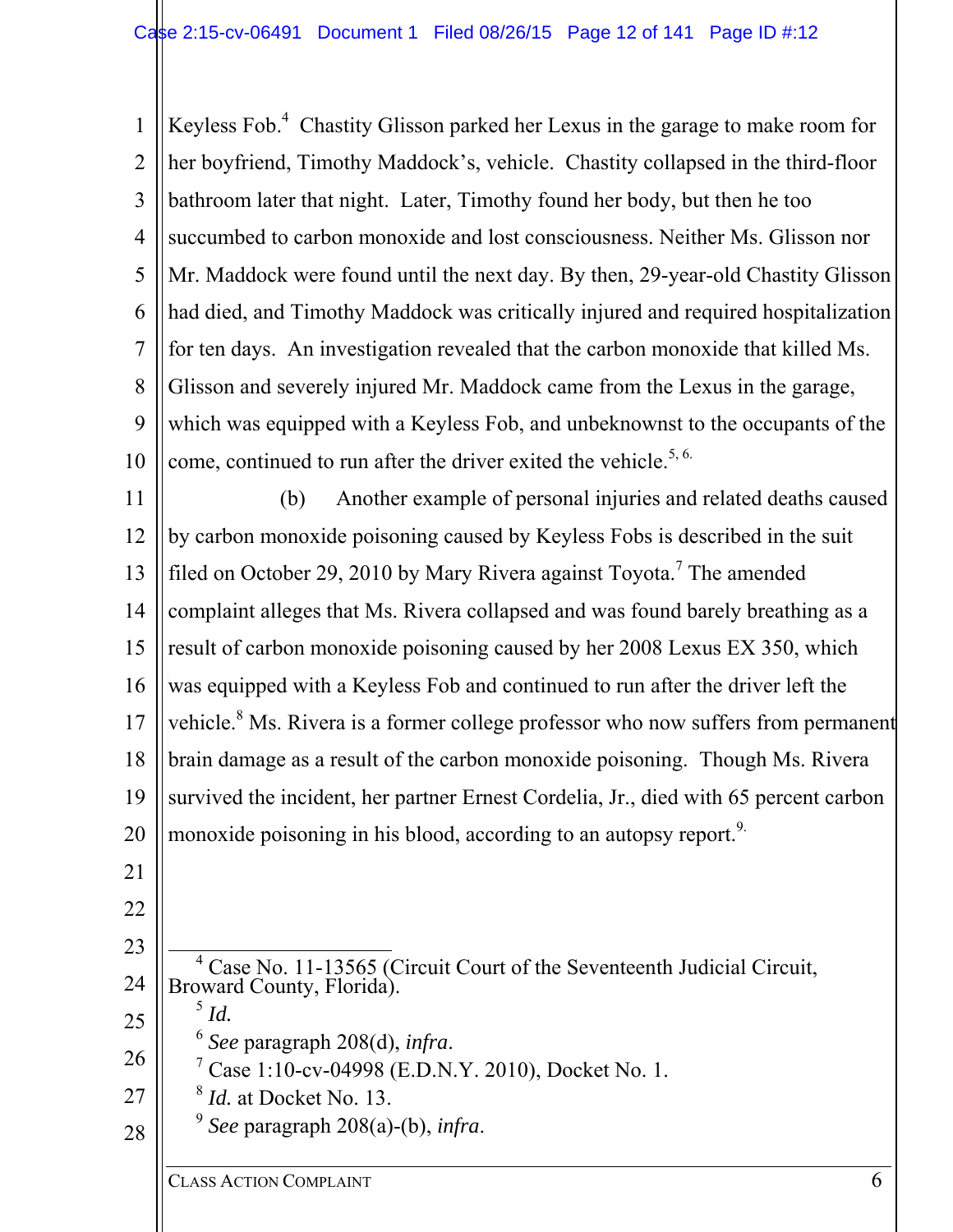1 2 3 20. Consumers have also filed complaints with the National Highway Traffic Safety Administration ("NHTSA"),<sup>10</sup> but the Automakers have taken no action in response to complaints filed with NHTSA.

4 5 6 7 8 9 10 21. A detailed patent search has also revealed that the two largest U.S. Automakers—Ford and GM—have openly recognized the dangerous consequences associated with Keyless Fobs. At least one of those patent applications included language about preventing carbon monoxide poisoning in the event that the vehicle engine continued to run without the presence of the Keyless Fob. But the Automakers have failed to implement necessary safeguards in the Affected Vehicles.

11 12 13 14 15 22. For years the Automakers have known about the deadly consequences that can result when a driver exits a vehicle with or without the Keyless Fob and without having depressed the Start/Stop button. Nevertheless, even though an Auto-Off feature can be implemented without significant effort or cost, the Automakers have refused to act.

16 17 23. Auto-Off is not only feasible; it has *already* been implemented by some of the Automakers to prevent the very tragedies described here.

18 19 20 21 22 23 24 25 24. The Keyless-Fob incidents described throughout this Complaint are unsurprising given modern-day engine technologies. First, the Affected Vehicles lack the tell-tale signs that the vehicle engine is turned on. The Automakers designed the Affected Vehicles to operate quietly with advanced engine vibration mounts, noise and harness reduction engineering, and exhaust baffling. Indeed, the Automakers have promoted the fact that their vehicle engines run quietly and smoothly as a marketing feature.<sup>11</sup> Second, hybrid and plug-in hybrid vehicles lack

26

10 *See* paragraph 200, *infra*; *see also* **Exhibit 41.**

27 28 <sup>11</sup> See, e.g., **Exhibit 2** (The Buick "LaCrosse is engineered using a QuietTuning process. It's a carefully orchestrated application of sound-reducing, sound-blocking and sound-absorbing measures, including a windshield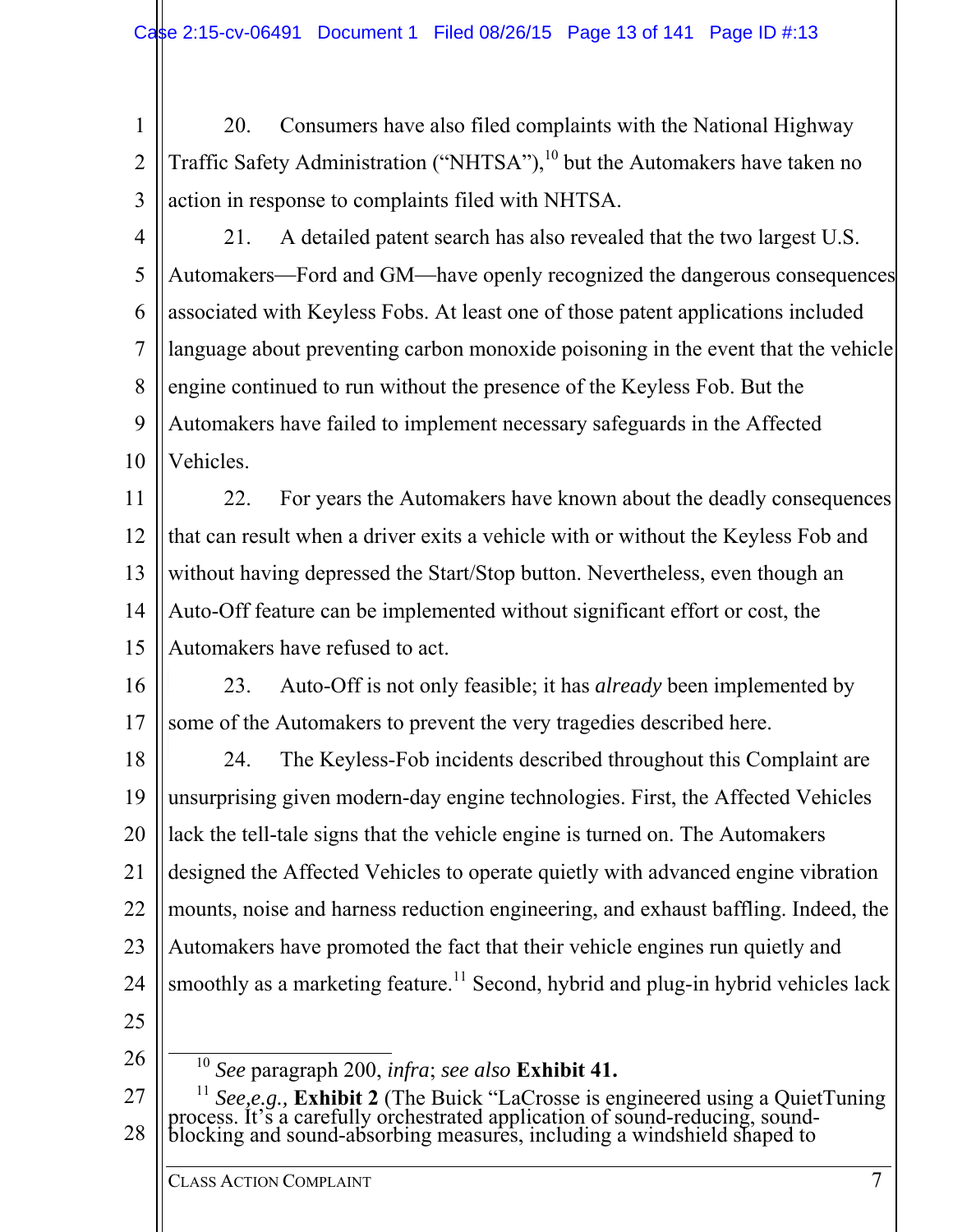*any* tell-tale sign that the "engine" is running.<sup>12</sup> In either case, consumers,

2 3 4 including all Plaintiffs, are left without any clear sign that an Affected Vehicle's engine remains running even after parking the vehicle and removing the Keyless Fob (hereinafter, "Undetected Engine Activity").

5 6 7 8 9 10 11 12 13 25. In addition to the Automakers' failure to implement Auto-Off in the Affected Vehicles, the Automakers have also failed to take any other adequate precautions to prevent against Undetected Engine Activity: Counsel have collected and analyzed relevant vehicle documents for each of the Affected Vehicles, and there are *no warnings* whatsoever in the Affected Automobiles' auto manuals or sales brochures that carbon monoxide poisoning is a risk in the event that the driver removes the Keyless Fob without turning off the engine. Also, there are no adequate external audible alerts to warn drivers that the engine continues to operate even though the Keyless Fob has been removed.

14 15 16 17 18 26. The resulting carbon monoxide risk is deadly. Affected Vehicles allow colorless and odorless carbon monoxide—the silent killer—to be emitted continually and unabated. Those continuous noxious carbon monoxide emissions accumulate, especially in enclosed environments, and are dangerous to human health and potentially fatal.

19

1

27. Because the Automakers have failed to recall, warn of the Defect in their auto manuals or sales brochures, or otherwise rectify Affected Vehicles and

21

20

22  $\overline{a}$ *(continued)* 

- 23 minimize turbulence, triple door seals, optimized engine mounts and special sealants.")
- 24 25 26 27 28 <sup>12</sup> There are multiple variations on hybrid and plug-in hybrid designs. Hybrid vehicles, generally, can run just the engine, just the batteries, or a combination of both. When at a standstill, hybrid vehicles run solely on the gasoline engine far less of the time. The gasoline engine of the plug-in<br>hybrid vehicles only kicks on, generally, if the battery is nearly diminished. In<br>some variations of plug-in hybrid vehicles, the gasoline eng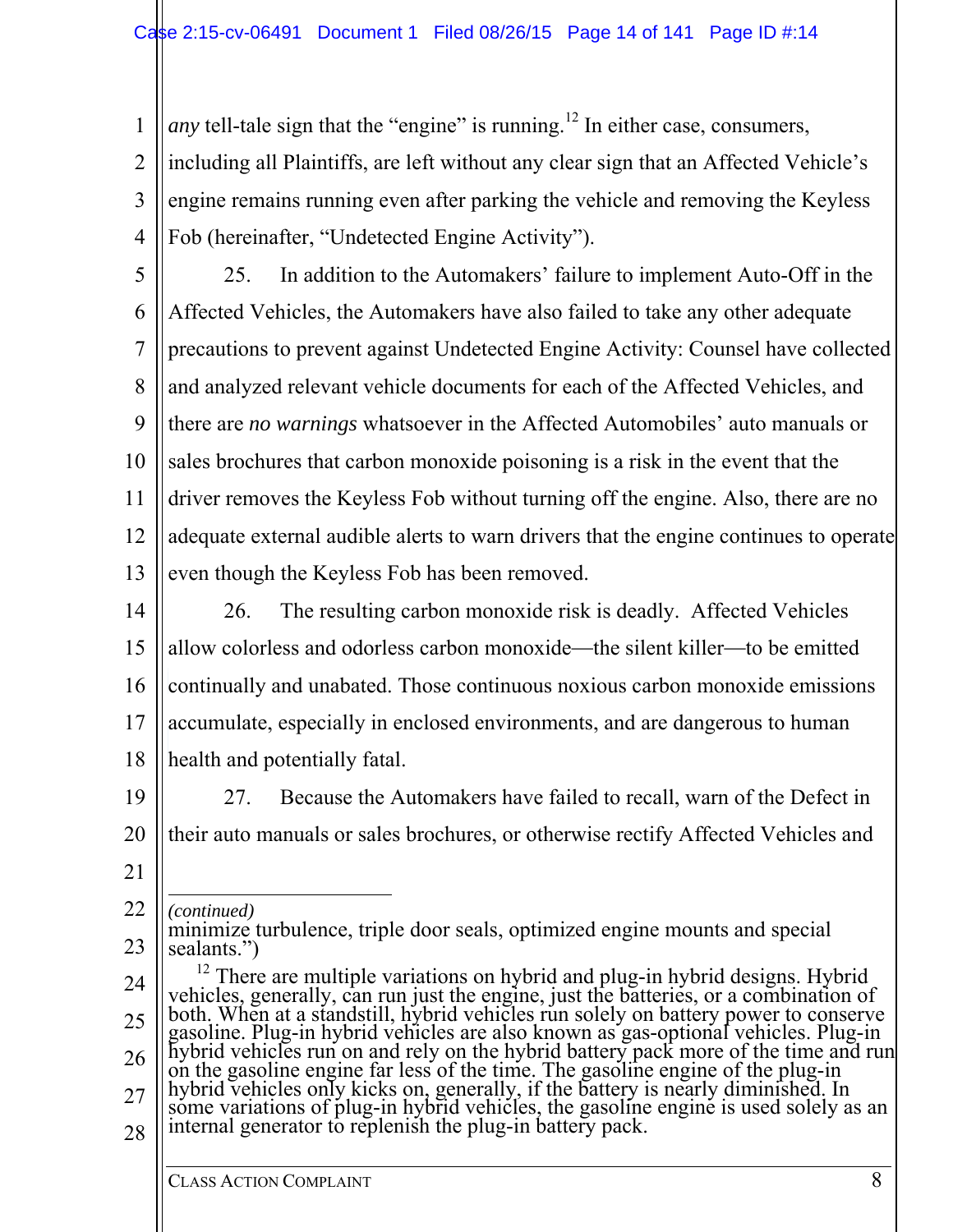1 2 3 institute Auto-Off, the Defect has caused carbon monoxide poisoning that has caused at least 13 documented deaths and many more serious injuries resulting in hospitalizations.

4 5 6 7 8 28. The Automakers have failed to take any remedial actions in the Affected Vehicles despite the fact that the Keyless Fob is merely a convenience feature. Keyless Fobs remain optional equipment on many makes and models, and the feature is seen as (and usually part of) expensive upgrade packages on many vehicles.<sup>13</sup>

9 10 11 12 29. Careful review of over 1,500 Affected Vehicle sales brochures reveals that, without exception, the Automakers have misrepresented the Affected Vehicles as safe even though they are not safe due to the Defect that is a direct result of the lack of Auto-Off.

13 14 15 16 30. Because of their design, the Affected Vehicles are, by the very nature of Undetected Engine Activity, susceptible to repeated failures. Each use of an Affected Vehicle may endanger the vehicle occupants, family members, innocent bystanders, and first responders.

17

18 19 20 21 31. The Defect impairs Class Members' proper and safe use of their vehicles, endangers Class Members and persons near the Affected Vehicle. Class Members have no way to mitigate or change the Affected Vehicle's Keyless Ignition functionality to render the vehicles safe. Only the Automakers have the ability to institute a readily-available fix to remedy the Defect.

22 23 24 25 32. Upon information and belief, and as described more fully below, the Automakers have known of the Defect at all relevant times, yet repeatedly failed to disclose the Defect to Class Members and the public, and continue to conceal the Defect, including through confidential personal injury settlements while continuing

<sup>27</sup> 28 <sup>13</sup> See Exhibit 1 (delineating which makes and models have Keyless Fobs as standard equipment and in which makes, models and trims Keyless Fobs are optional).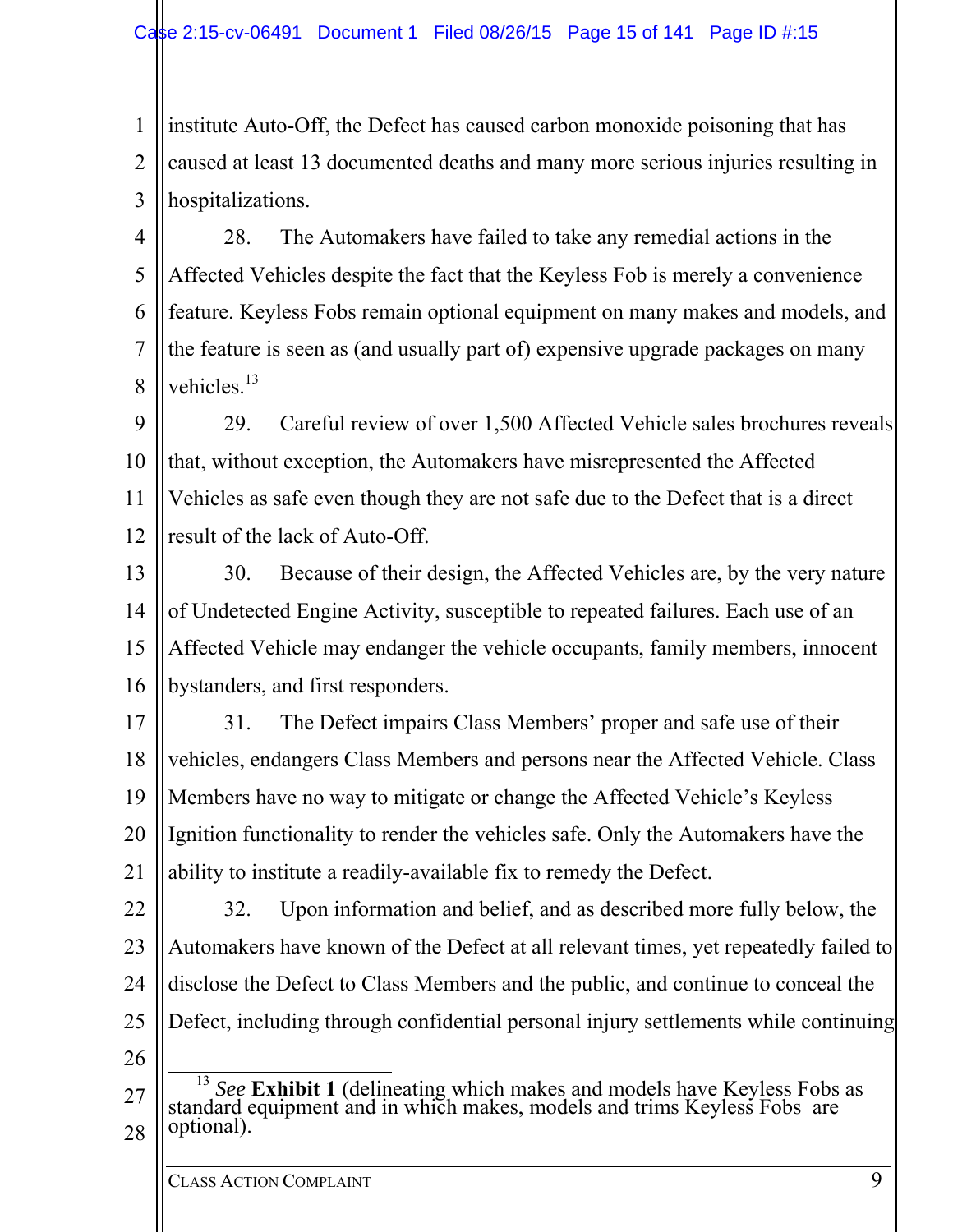1 2 3 to market and advertise the Affected Vehicles as "safe." As documented by the deaths and injuries caused by the Defect and as shown throughout this Complaint, the Affected Vehicles are not safe.

4 5 6 7 8 33. Shockingly, and as described below, while some Automakers have instituted Auto-Off in *new* vehicles, they have not recalled or rectified *older* model vehicles with a basic software update that would provide a permanent Auto-Off remedy for this Defect. Nor have the Automakers warned owners and drivers of the Affected Vehicles of the deadly safety risk of the Defect.

9 10 11 12 13 14 34. As a result of the Automakers' material omissions and misstatements regarding the Defect, Plaintiffs were harmed and suffered actual damages. Plaintiffs have purchased or leased Affected Vehicles that they would not otherwise have purchased or leased or would have paid less for had they known of the Defect. Plaintiffs believed the Automakers' repeated promises that the Affected Vehicles were safe, when in fact they are not.

15 16 35. Additionally, due to the Defect, all Affected Vehicles' values have diminished.

17

18

36. Absent relief from the Court, Plaintiffs and Class Members who drive their Affected Vehicles must also risk injury or death associated with the Defect.

19 20 21 22 23 24 37. Due to the technological nature of the Affected Vehicles, Plaintiffs and Class Members have no ability to rectify the Defect by any means through independent auto repair shops. The programing of the Affected Vehicles and the Keyless Fobs are based on the Automakers' proprietary software. In short, Plaintiffs and Class Members are unable on their own to cure the Defect. Only the Automakers can institute Auto-Off in the Affected Vehicles.

25

26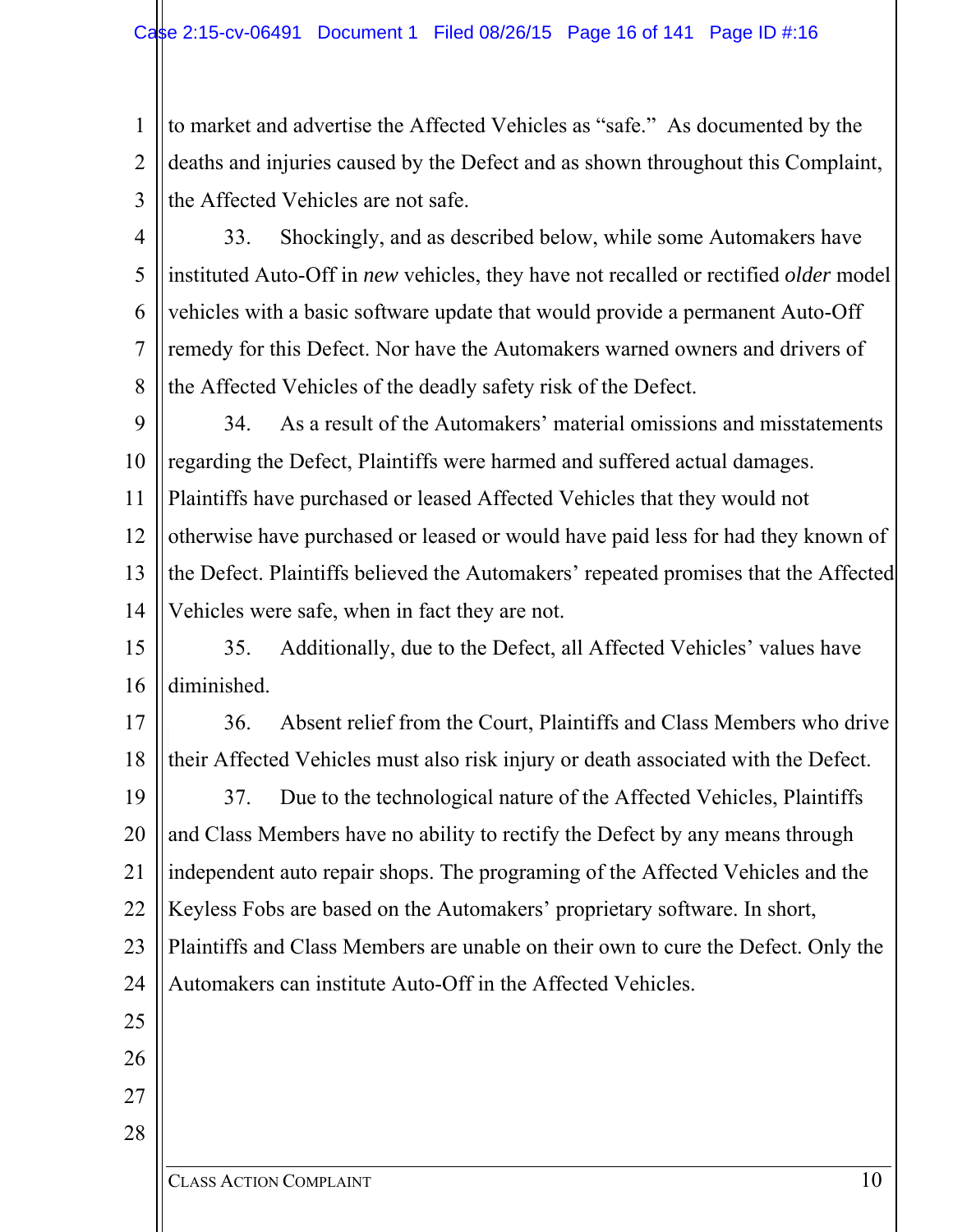#### **II. PARTIES**

# **A. Plaintiffs**

3

4

1

2

#### **1. California**

#### a. **Plaintiff Richard Draeger**

5 6 7 8 38. Plaintiff Richard Draeger is, and at all times relevant to this Complaint was, a citizen and resident of California. Plaintiff purchased a 2011 Toyota Prius, a Toyota Group vehicle, without knowledge of the Defect. Plaintiff's vehicle is an Affected Vehicle.

9 10 11 12 13 14 15 16 17 18 19 20 21 39. Plaintiff purchased the Toyota Prius primarily for personal, family, and household use. Prior to purchasing the vehicle, Plaintiff read and relied on marketing brochures and sales materials in deciding to make the purchase. For example, the sales brochure states that "Prius is as concerned with your well-being as it is with the planet's. That's why it offers the Toyota Star Safety System™ as standard equipment. This integration of innovative safety technologies is designed to help drivers avoid accidents. The Star Safety System™ in the Toyota Prius includes Enhanced Vehicle Stability Control (VSC), Traction Control (TRAC), Anti-lock Brake System (ABS), Electronic Brake-force Distribution (EBD), Brake Assist (BA) and Smart Stop Technology (SST)." The sales brochure makes no mention that the vehicle lacks Auto-Off, nor does it state and/or warn of the Defect. A true and accurate representation of the 2011 Toyota Prius' sales brochure is attached as **Exhibit 3.**

22 23 24 25 26 40. On two occasions, Plaintiff inadvertently left the vehicle running even after removing the Keyless Fob. On the first occasion, Plaintiff parked the vehicle in the driveway in the evening and removed the Keyless Fob, only to discover that the engine was still running the next morning. On the second occasion, Plaintiff parked the vehicle in the garage and removed the Keyless Fob, only to discover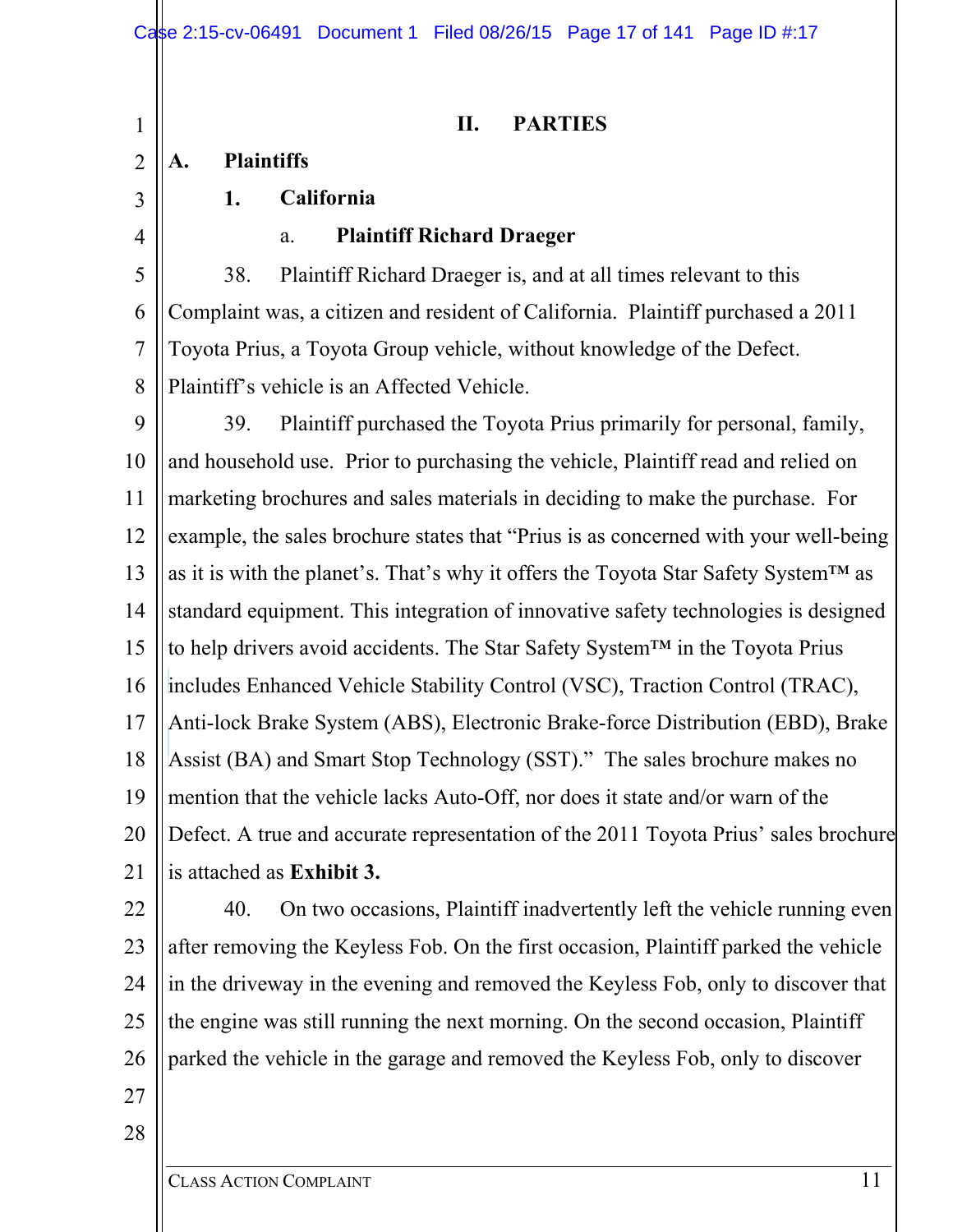1 2 that the engine was still running two hours later. For both incidents, Plaintiff could not hear the engine running given the quiet nature of the Prius.

3 4 41. Plaintiff Richard Draeger has been concerned about the Defect ever since this incident.

5 6 42. Plaintiff Richard Draeger would not have purchased or would have paid less for the vehicle had he known of the Defect prior to purchase**.**

7

#### b. **Plaintiff Laima Zbojniewicz**

8 9 10 11 43. Plaintiff Laima Zbojniewicz is, and at all times relevant to this Complaint was, a citizen and resident of California. Plaintiff purchased a 2013 BMW X3, a BMW Group vehicle, without knowledge of the Defect. Plaintiff's vehicle is an Affected Vehicle.

12 13 14 15 16 17 18 19 20 21 44. Plaintiff purchased the BMW X3 primarily for personal, family, and household use. Prior to purchasing the vehicle, Plaintiff read and relied on marketing brochures and sales materials in deciding to make the purchase. For example, the sales brochure touts that "[t]he The BMW X3 integrates the latest active and passive safety features to deliver the most pleasure out of every drive. You'll feel secure and protected, no matter where your journey takes you." The sales brochure goes onto list numerous advanced safety features of the vehicle. The sales brochure makes no mention that the vehicle lacks Auto-Off, nor does it state and/or warn of the Defect. A true and accurate representation of the 2013 BMW X3's sales brochure is attached as **Exhibit 4.**

22 23 24 25 26 45. Plaintiff removed the Keyless Fob and left the vehicle in a parking lot for over two hours only to discover that the engine was still running when she returned. On a separate occasion, Plaintiff removed the Keyless Fob and parked the vehicle in her garage, only to later discover that the engine was still running when she returned.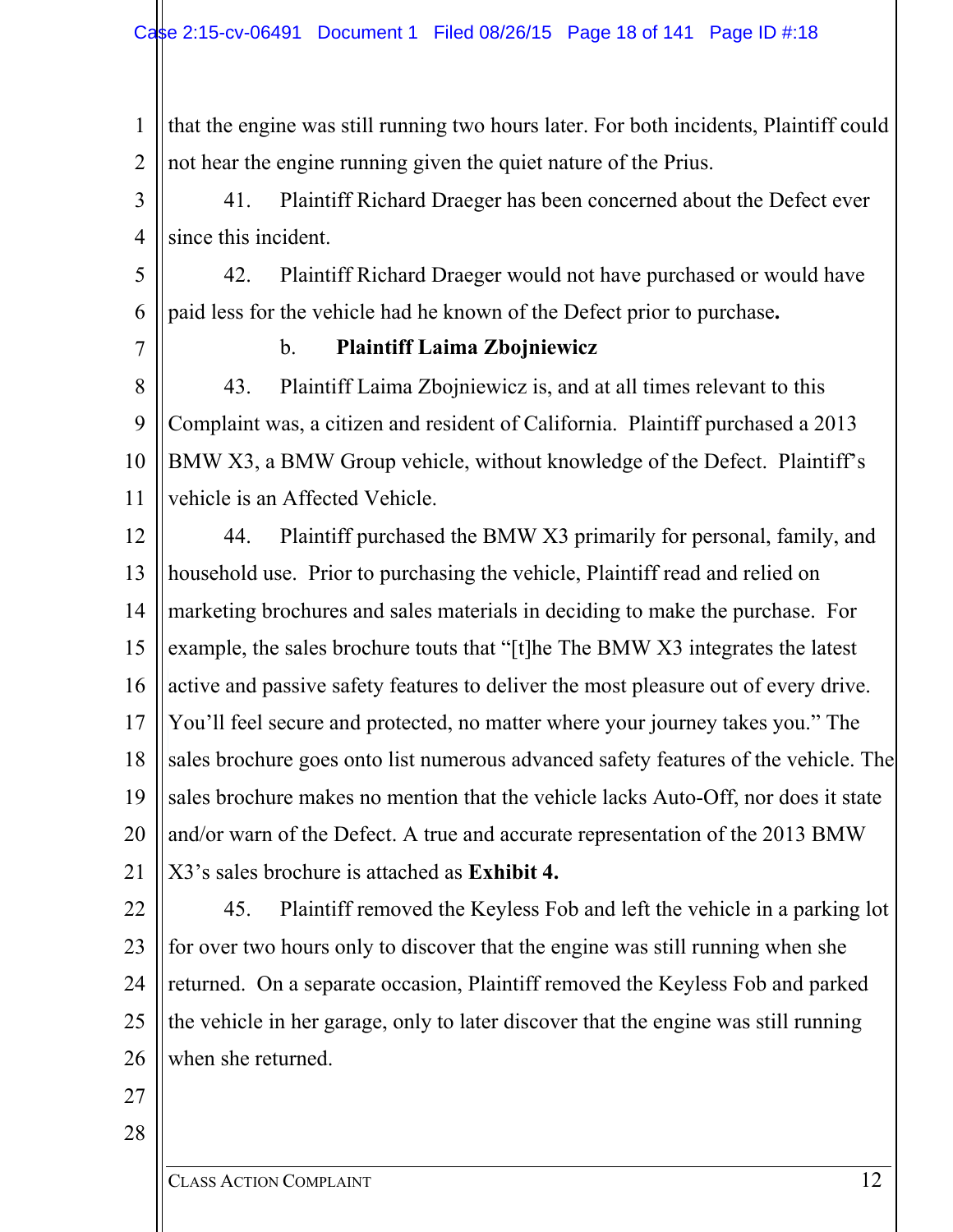- 1 2 46. Plaintiff Laima Zbojniewicz has been concerned about the Defect ever since this incident, including about her child's safety.
- 3 4 47. Plaintiff Laima Zbojniewicz would not have purchased or would have paid less for the vehicle had she known of the Defect prior to purchase**.**
- 5

# c. **Plaintiffs Stanley and Janet Neill**

6 7 8  $\mathbf Q$ 48. Plaintiffs Stanley and Janet Neill are, and at all times relevant to this Complaint were, citizens and residents of California. Plaintiffs jointly purchased a 2014 Lexus RX350, a Toyota Group vehicle, without knowledge of the Defect. Plaintiffs' vehicle is an Affected Vehicle.

10 11 12 13 14 15 16 17 49. Plaintiffs purchased the Lexus RX350 primarily for personal, family, and household use. Prior to purchasing the vehicle, Plaintiffs read and relied on marketing brochures and sales materials in deciding to make the purchase. For example, the sales brochure touts an "innovative approach to safety in the RX include a class-leading standard 10 airbags and active front headrests." The sales brochure makes no mention that the vehicle lacks Auto-Off, nor does it state and/or warn of the Defect. A true and accurate representation of the Lexus 2014 RX350's sales brochure is attached as **Exhibit 5.**

18 19 20 50. Plaintiffs removed the Keyless Fob from the vehicle on many occasions only to discover that the engine was still running when they returned to the vehicle. This has occurred in their garage and in parking lots.

21 22 51. Plaintiffs Stanley and Janet Neill have been concerned about the Defect ever since these incidents.

23 24 52. Plaintiffs Stanley and Janet Neill would not have purchased or would have paid less for the vehicle had they known of the Defect prior to purchase**.**

25

# d. **Plaintiffs Zoran and Doreen Baisch**

26 27 53. Plaintiffs Zoran and Doreen Baisch are, and at all times relevant to this Complaint were, citizens and residents of California. Plaintiffs purchased a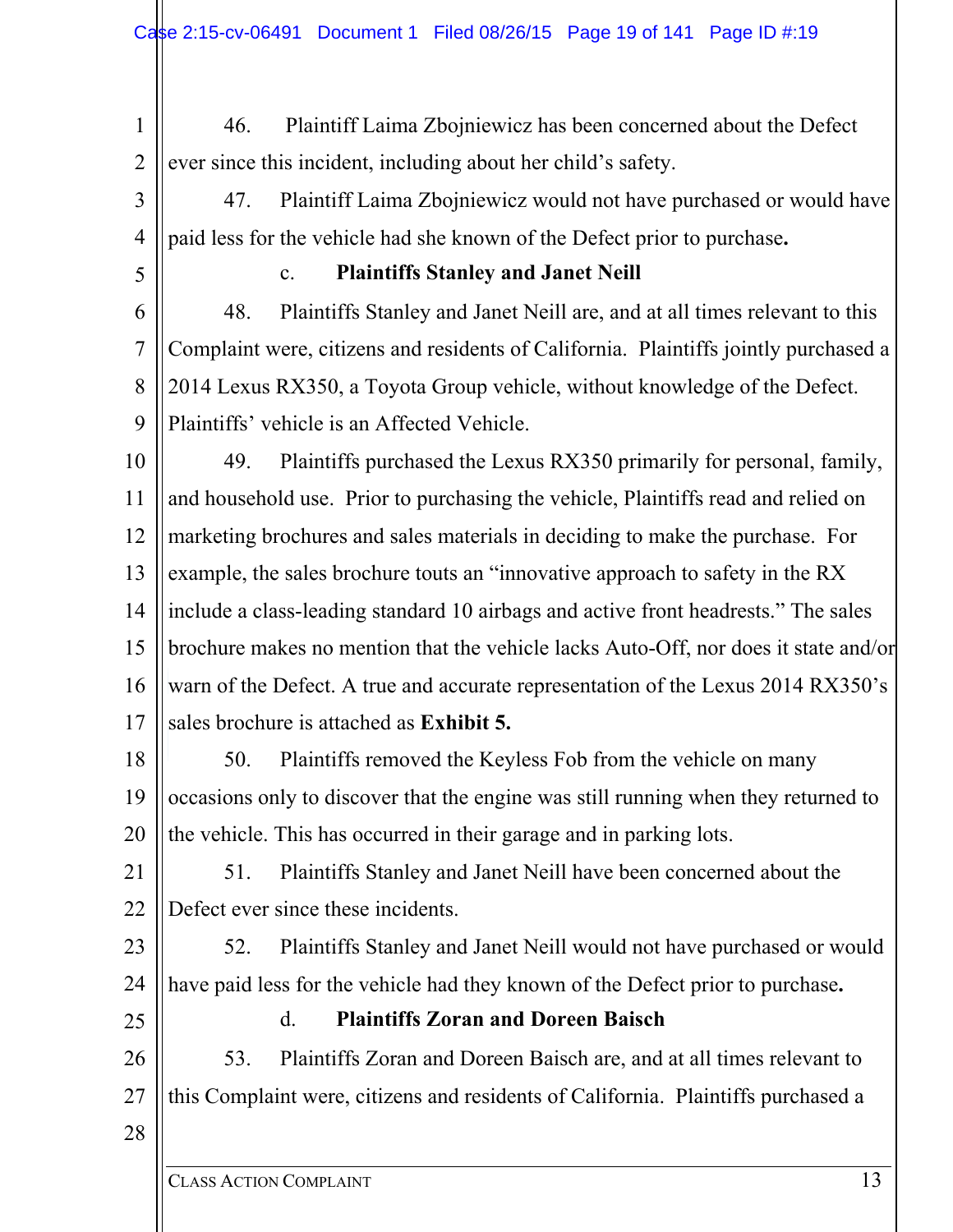1 2 2014 BMW 750i, a BMW Group vehicle, without knowledge of the Defect. Plaintiffs' vehicle is an Affected Vehicle.

3 4 5 6 7 8 9 10 11 12 13 14 54. Plaintiffs purchased the BMW 750i primarily for personal, family, and household use. Prior to purchasing the vehicle, Plaintiffs read and relied on marketing brochures and sales materials in deciding to make the purchase. For example, the sales brochure touts that "The BMW 7 Series is one of the most advanced cars on the road today when it comes to active and passive safety features." The sales brochure then goes on to list numerous safety mechanisms built into the car. The sales brochure makes no mention that the vehicle lacks Auto-Off, nor does it state and/or warn of the Defect. A true and accurate representation of the 2014 BMW 7 Series sales brochure is attached as **Exhibit 6.** 55. Plaintiffs removed the Keyless Fob from the vehicle on several occasions only to discover that the engine was still running when they returned to the vehicle.

15 16 17 56. Plaintiffs Zoran and Doreen Baisch have been concerned about the Defect, including the possibility of additional occurrences, ever since these incidents.

18 19 20 57. Plaintiffs Zoran and Doreen Baisch would not have purchased or would have paid less for the vehicle had they known of the Defect prior to purchase**.**

21

#### e. **Plaintiff Bernice Wimley**

22 23 24 25 58. Plaintiff Bernice Wimley is, and at all times relevant to this Complaint was, a citizen and resident of California. Plaintiff purchased a 2011 Dodge Durango, an FCA Group vehicle, without knowledge of the Defect. Plaintiff's vehicle is an Affected Vehicle.

26 27 59. Plaintiff purchased the Dodge Durango primarily for personal, family, and household use. Prior to purchasing the vehicle, Plaintiff read and relied on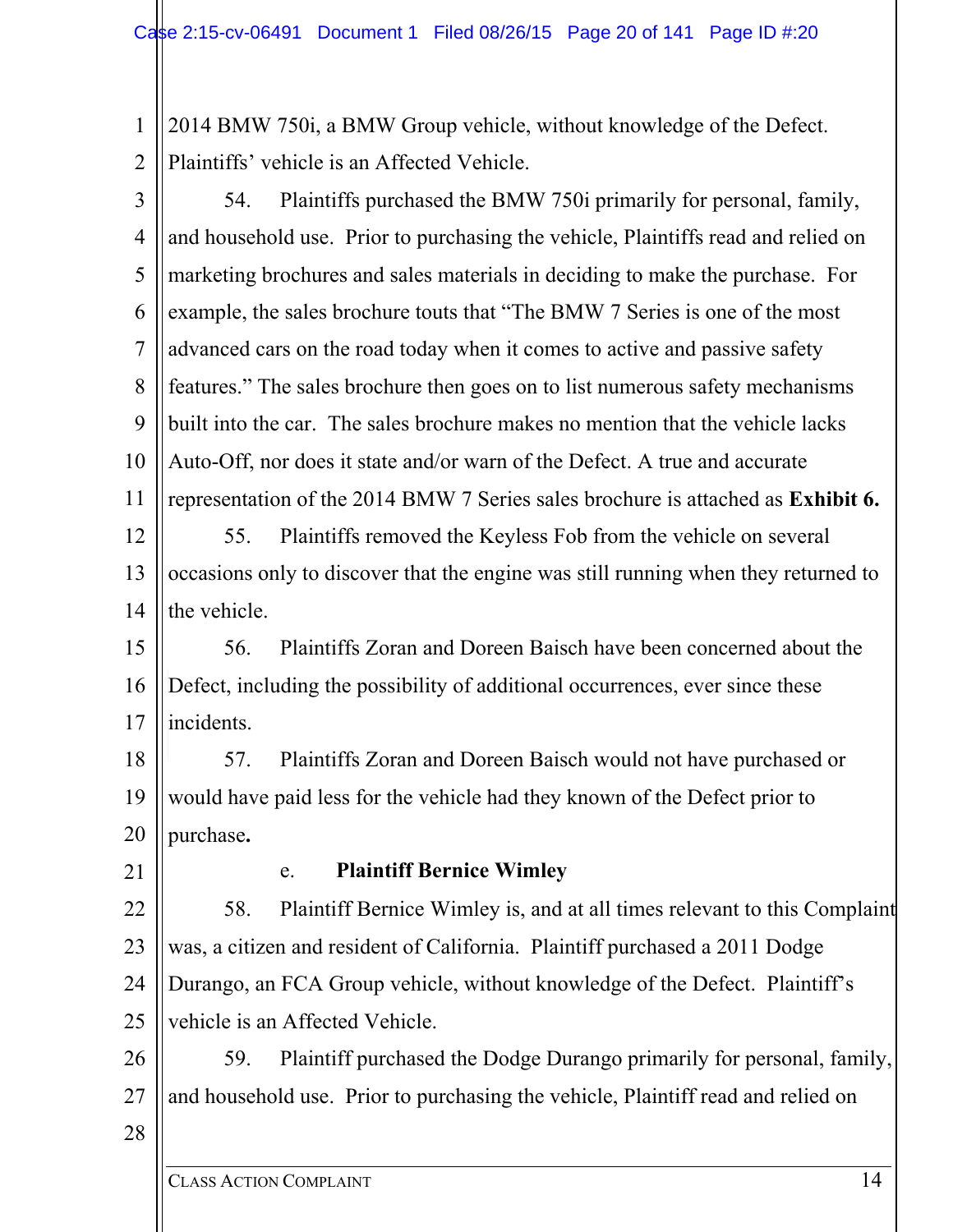1 2 3 4 5 6 7 8 marketing brochures and sales materials in deciding to make the purchase. For example, the sales brochure touts a bullet-pointed list of no less than thirteen safety features. The sales brochure makes no mention that the vehicle lacks Auto-Off, nor does it state and/or warn of the Defect. A true and accurate representation of the 2011 Dodge Durango's sales brochure is attached as **Exhibit 7.** 60. Plaintiff removed the Keyless Fob and parked the vehicle in her enclosed garage, only to later discover that the engine was still running. 61. Plaintiff Bernice Wimley has been concerned about the Defect ever since this incident.

10 11 62. Plaintiff Bernice Wimley would not have purchased or would have paid less for the vehicle had she known of the Defect prior to purchase**.**

12

9

f. **Plaintiff Jason Shapiro** 

13 14 15 16 63. Plaintiff Jason Shapiro is, and at all times relevant to this Complaint was, a citizen and resident of California. Plaintiff leased a 2013 Ford Explorer Sport, a Ford Group vehicle, without knowledge of the Defect. Plaintiff's vehicle is an Affected Vehicle.

17 18 19 20 21 22 23 24 25 26 64. Plaintiff leased the Ford Explorer Sport primarily for personal, family, and household use. Prior to leasing the vehicle, Plaintiff read and relied on marketing brochures and sales materials in deciding to lease the vehicle. For example, the sales brochure touts that the vehicle is "a 2012 IIHS 'Top Safety Pick.'" The sales brochure adds that "No wonder Explorer has earned 'Top Safety Pick' – the highest possible rating from the Insurance Institute for Highway Safety  $(IIHS) - 2$  years in a row (2011–2012)." The sales brochure makes no mention that the vehicle lacks Auto-Off, nor does it state and/or warn of the Defect. A true and accurate representation of the 2013 Ford Explorer's sales brochure is attached as **Exhibit 8.**

- 27
- 28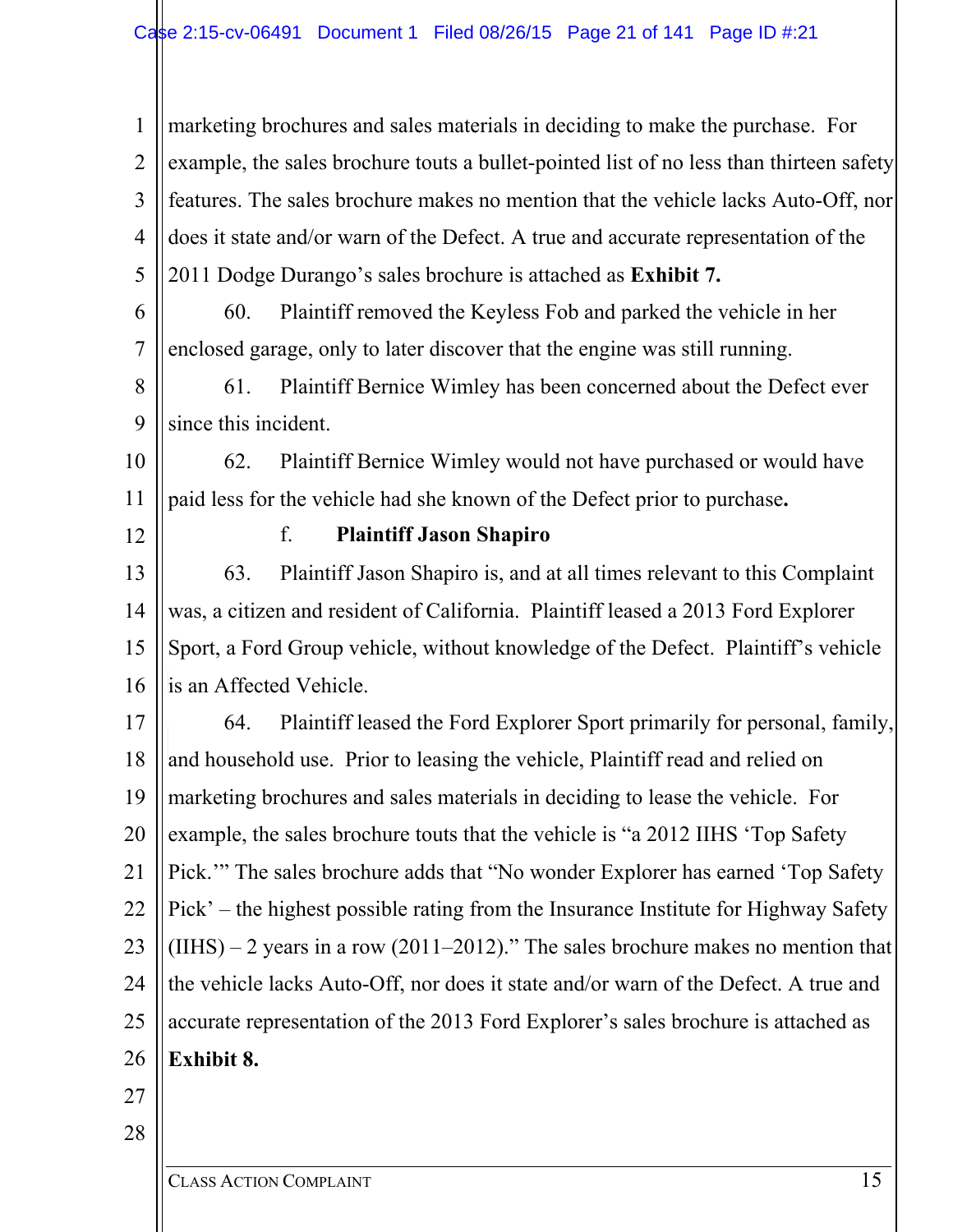1 2 65. On two occasions, Plaintiff inadvertently left the vehicle running even after removing the Keyless Fob, each time in the grocery store parking lot.

3 4 66. Plaintiff Jason Shapiro has been concerned about the Defect ever since this incident.

5 6 67. Plaintiff Jason Shapiro would not have leased or would have paid less for the lease had he known of the Defect prior to his lease**.**

7

#### g. **Plaintiff Howard Ree**

8 9 10 11 68. Plaintiff Howard Ree is, and at all times relevant to this Complaint was, a citizen and resident of California. Plaintiff purchased a 2008 Mercedes S550, an MB Group vehicle, without knowledge of the Defect. Plaintiff's vehicle is an Affected Vehicle.

12 13 14 15 16 17 18 19 20 69. Plaintiff purchased the Mercedes S550 primarily for personal, family, and household use. Prior to purchasing the vehicle, Plaintiff read and relied on marketing brochures and sales materials in deciding to make the purchase. For example, the sales brochure touts that the vehicle has "safety systems that can anticipate and prepare for an accident." The sales brochure adds that "Our position remain[s] as it was originally: that safety always comes first." The sales brochure makes no mention that the vehicle lacks Auto-Off, nor does it state and/or warn of the Defect. A true and accurate representation of the 2008 Mercedes S-Class sales brochure is attached as **Exhibit 9.**

21 22 23 70. Plaintiff inadvertently left the vehicle running even after removing the Keyless Fob, and returned later to the vehicle to find that the engine was still running.

24 25 71. Plaintiff Howard Ree has been concerned about the Defect ever since this incident.

26 27 72. Plaintiff Howard Ree would not have purchased or would have paid less for the vehicle had he known of the Defect prior to purchase**.**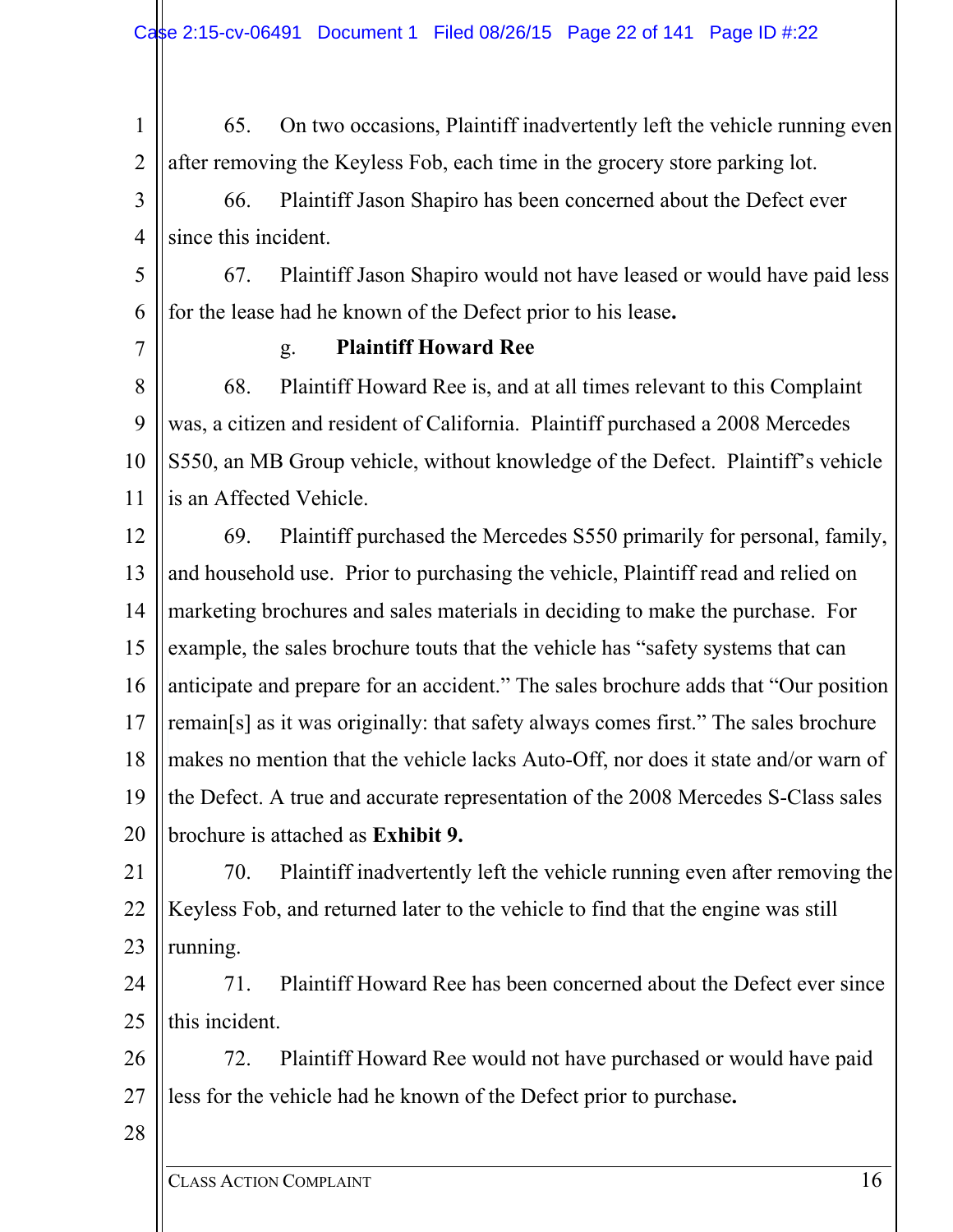1

## h. **Plaintiff Daniel Chesler**

2 3 4 5 73. Plaintiff Daniel Chesler is, and at all times relevant to this Complaint was, a citizen and resident of California. Plaintiff leased a 2015 Hyundai Sonata, a Hyundai/Kia Group vehicle, without knowledge of the Defect. Plaintiff's vehicle is an Affected Vehicle.

6

7 8 9 10 11 12 13 74. Plaintiff leased the Hyundai Sonata primarily for personal, family, and household use. Prior to leasing the vehicle, Plaintiff read and relied on marketing brochures and sales materials in deciding to lease the vehicle. For example, the sales brochure touts that the vehicle has "industry-leading safety systems," listing a great number of them. The sales brochure makes no mention that the vehicle lacks Auto-Off, nor does it state and/or warn of the Defect. A true and accurate representation of the 2015 Hyundai Sonata's sales brochure is attached as **Exhibit 10.**

14 15 75. Plaintiff inadvertently left the vehicle running even after removing the Keyless Fob, and returned later to the vehicle to find the engine running.

16 17 76. Plaintiff Daniel Chesler has been concerned about the Defect ever since this incident.

18 19 77. Plaintiff Daniel Chesler would not have leased or would have paid less for the lease had he known of the Defect prior to the lease**.**

20

## i. **Plaintiff Esther Myape Reyes**

21 22 23 24 78. Plaintiff Esther Myape Reyes is, and at all times relevant to this Complaint was, a citizen and resident of California. Plaintiff purchased a 2015 Audi A4, a VW Group vehicle, without knowledge of the Defect. Plaintiff's vehicle is an Affected Vehicle.

25 26 27 79. Plaintiff purchased the Audi A4 primarily for personal, family, and household use. Prior to purchasing the vehicle, Plaintiff read and relied on marketing brochures and sales materials in deciding to make the purchase. For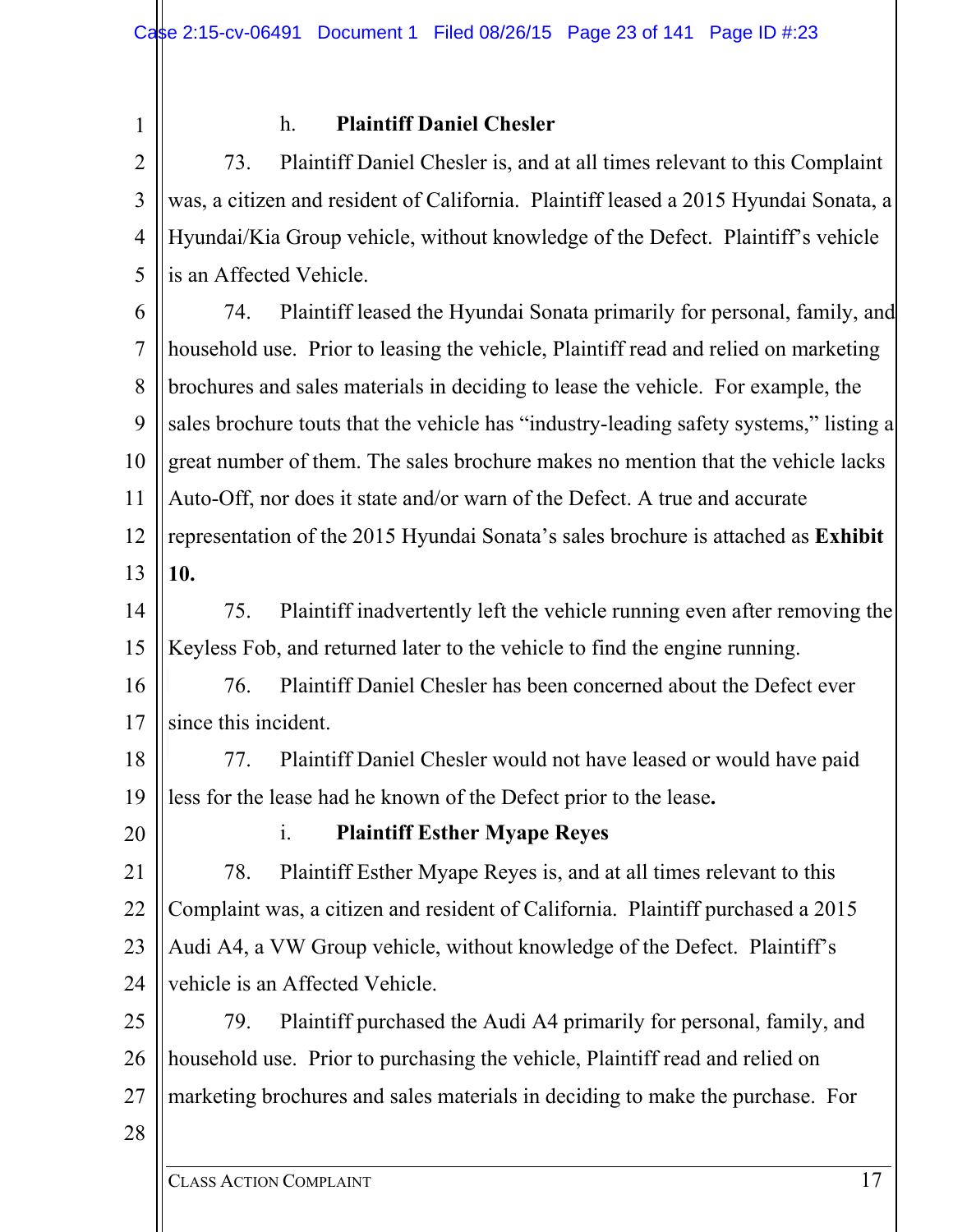1 2 3 4 5 example, the sales brochure touts a bullet-pointed list of no less than eleven standard-equipment safety features. The sales brochure makes no mention that the vehicle lacks Auto-Off, nor does it state and/or warn of the Defect. A true and accurate representation of the 2015 Audi A4's sales brochure is attached as **Exhibit 11.**

6 7 80. Plaintiff removed the Keyless Fob and parked the vehicle in her enclosed garage, only to discover later that the engine was still running.

8 9 81. Plaintiff Esther Myape Reyes has been concerned about the Defect ever since this incident.

10 11 82. Plaintiff Esther Myape Reyes would not have purchased or would have paid less for the vehicle had she known of the Defect prior to purchase**.**

12

j. **Plaintiff Neil Stevens** 

13 14 15 16 83. Plaintiff Neil Stevens is, and at all times relevant to this Complaint was, a citizen and resident of California. Plaintiff leased a 2012 Toyota Prius, a Toyota Group vehicle, without knowledge of the Defect. Plaintiff's vehicle is an Affected Vehicle.

17 18 19 20 21 22 23 24 25 26 27 84. Plaintiff leased the Toyota Prius primarily for personal, family, and household use. Prior to lease of the vehicle, Plaintiff read and relied on marketing brochures and sales materials in deciding to lease the vehicle. For example, the sales brochure touts that "The 2012 Prius comes standard with the Star Safety System,<sup>™</sup> a suite of advanced safety features designed to help keep you out of harm's way. On Prius, the system includes Enhanced Vehicle Stability Control (VSC), Traction Control (TRAC), Anti-lock Brake System (ABS), Electronic Brake-force Distribution (EBD), Brake Assist (BA) and Smart Stop Technology (SST)." The sales brochure makes no mention that the vehicle lacks Auto-Off, nor does it state and/or warn of the Defect. A true and accurate representation of the 2012 Toyota Prius' sales brochure is attached as **Exhibit 12.**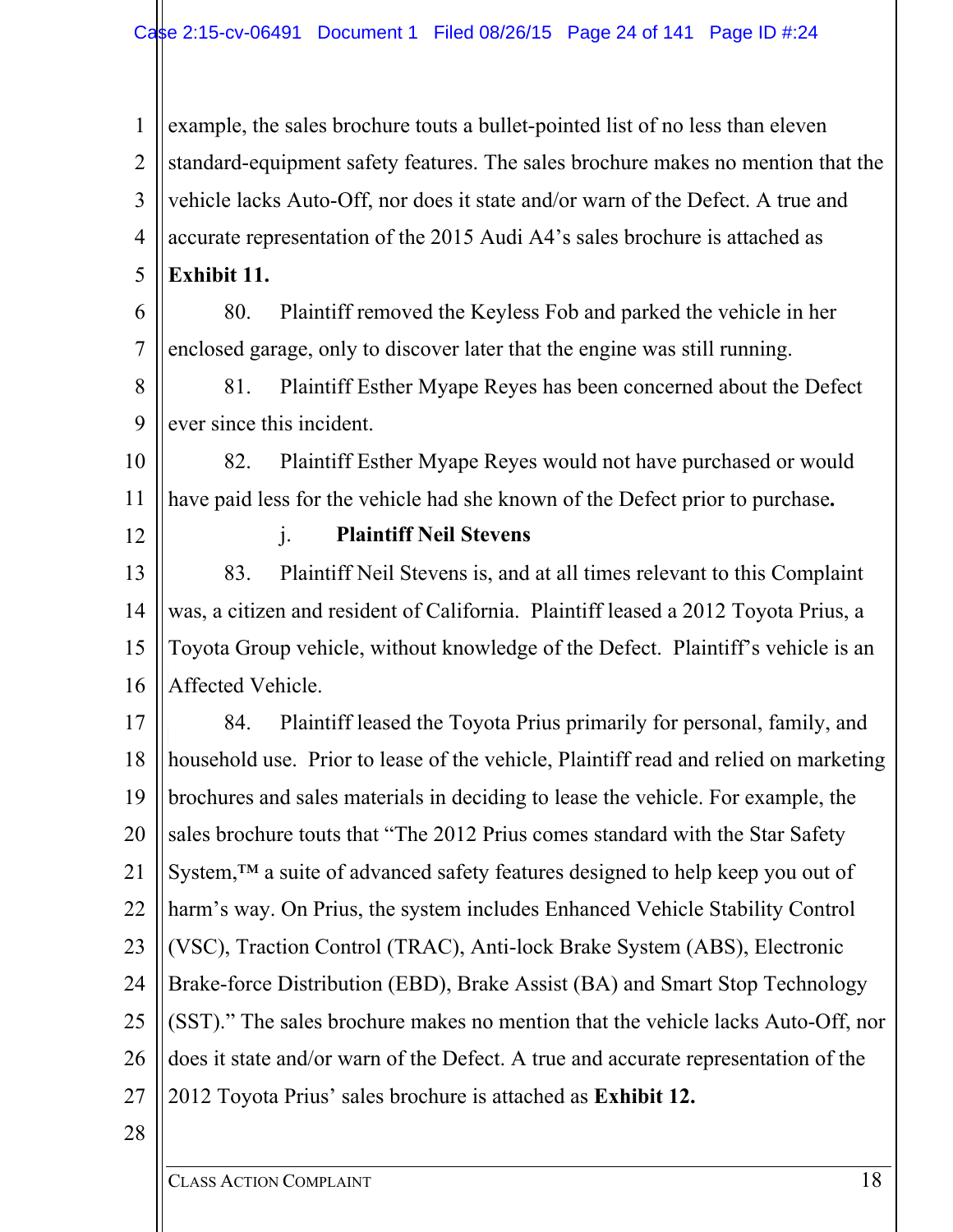1 2 3 4 5 85. Plaintiff removed the Keyless Fob and parked the vehicle in his driveway. Because the vehicle was silent (as a hybrid running on battery power while stationary) when parked, there was no noticeable "engine" sound. He did not realize the vehicle was left running until he later received a phone call from his neighbors telling him that the vehicle was still running.

6 7 86. Plaintiff Neil Stevens has been concerned about the Defect ever since this incident.

8 9 87. Plaintiff Neil Stevens would not have leased or would have paid less for the lease had he known of the Defect prior to the lease**.**

10

#### k. **Plaintiff Matthew Kang**

11 12 13 14 88. Plaintiff Matthew Kang is, and at all times relevant to this Complaint was, a citizen and resident of California. Plaintiff leased a 2014 Hyundai Sonata 2.0T SE vehicle, without knowledge of the Defect. Plaintiff's vehicle is an Affected Vehicle.

15 16 17 18 19 20 21 22 23 89. Plaintiff leased the Hyundai Sonata primarily for personal, family, and household use. Prior to leasing the vehicle, Plaintiff read and relied on marketing brochures and sales materials in deciding to lease the vehicle. For example, the sales brochure touts that the vehicle "earned a top five-star rating in government safety testing, as well as being named a Top Safety Pick by the Insurance Institute for Highway Safety." The sales brochure makes no mention that the vehicle lacks Auto-Off, nor does it state and/or warn of the Defect. A true and accurate representation of the 2014 Hyundai Sonata sales brochure is attached as **Exhibit 13.**

24 25 90. Plaintiff removed the Keyless Fob and parked the vehicle in his driveway only to later discover that the vehicle was still running.

26 27 91. Plaintiff Matthew Kang has been concerned about the Defect ever since this incident.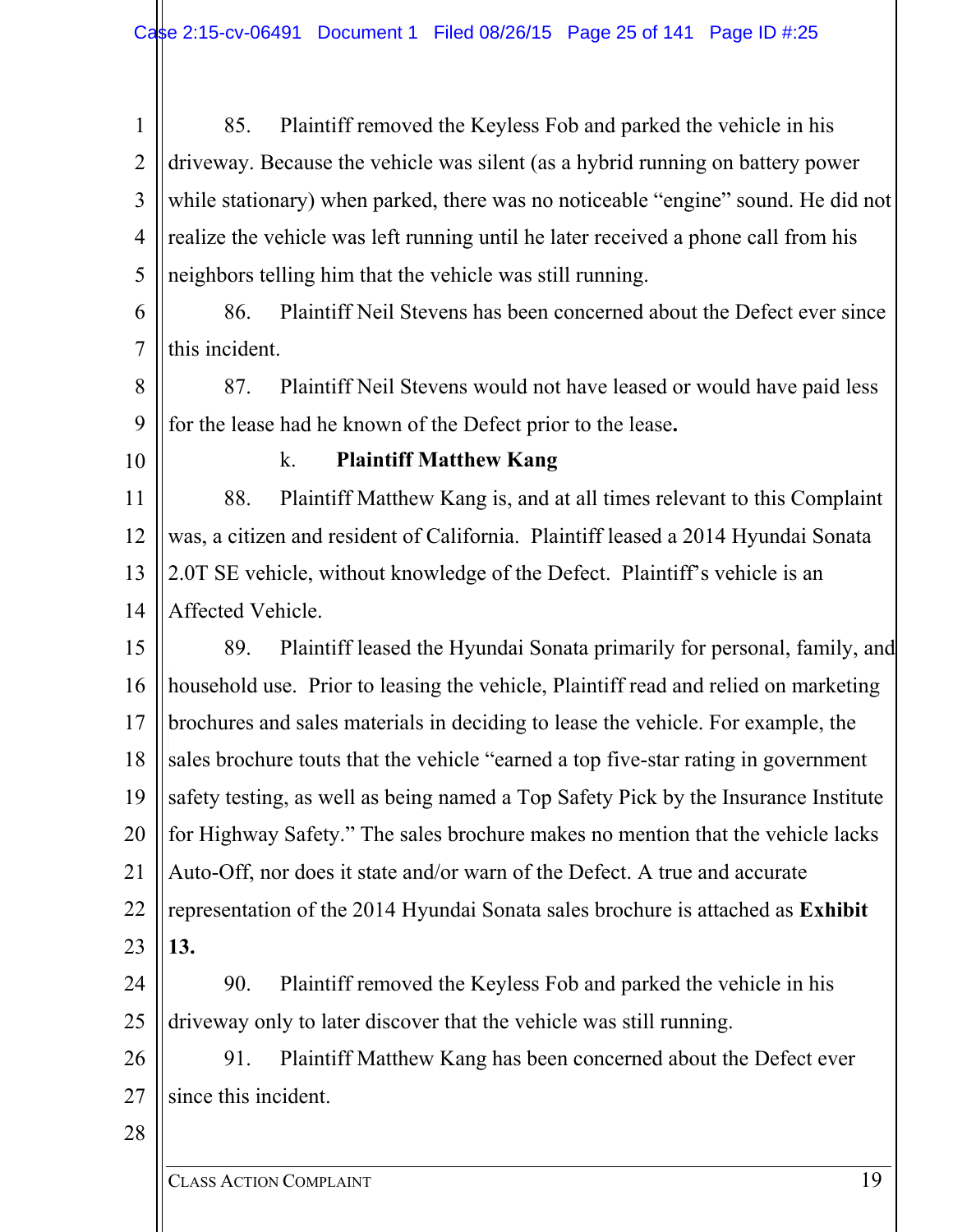1 2 92. Plaintiff Matthew Kang would not have leased or would have paid less for the lease had he known of the Defect prior to the lease**.**

3

4

## a. **Plaintiff Jordon Mikelaitis**

**2. Arizona** 

5 6 7 8 93. Plaintiff Jordon Mikelaitis is, and at all times relevant to this Complaint was, a citizen and resident of Arizona. Plaintiff purchased a 2015 Dodge Charger SXT, an FCA Group vehicle, without knowledge of the Defect. Plaintiff's vehicle is an Affected Vehicle.

9 10 11 12 13 14 15 16 94. Plaintiff purchased the Dodge Charger SXT primarily for personal, family, and household use. Prior to purchasing the vehicle, Plaintiff read and relied on marketing brochures and sales materials in deciding to make the purchase. For example, the sales brochure touts that the vehicle comes with "80+" safety and security features. The sales brochure makes no mention that the vehicle lacks Auto-Off, nor does it state and/or warn of the Defect. A true and accurate representation of the 2015 Dodge Charger's sales brochure is attached as **Exhibit 14.**

17 18 95. Plaintiff removed the Keyless Fob and parked the vehicle at his house, only to later discover that the engine was still running.

19 20 96. Plaintiff Jordon Mikelaitis has been concerned about the Defect ever since this incident.

21 22 97. Plaintiff Jordon Mikelaitis would not have purchased or would have paid less for the vehicle had he known of the Defect prior to purchase**.**

- 
- 23 24

#### **3. Colorado**

a. **Plaintiff Bruce Goldstone** 

25 26 98. Plaintiff Bruce Goldstone is, and at all times relevant to this Complaint was, a citizen and resident of Colorado. Plaintiff purchased a 2015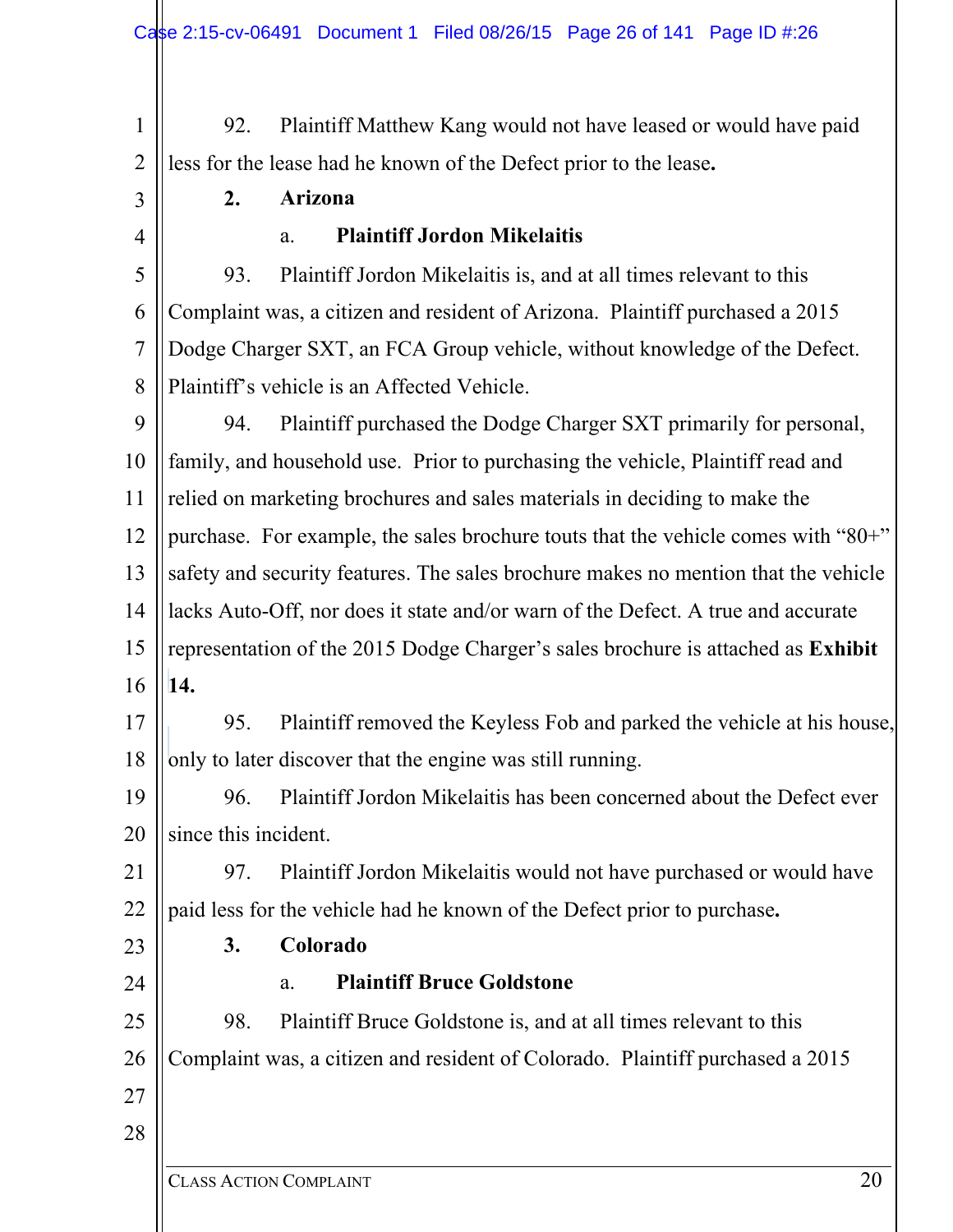1 2 Mercedes C300, an MB Group vehicle, without knowledge of the Defect. Plaintiff's vehicle is an Affected Vehicle.

3 4 5 6 7 8 9 10 11 99. Plaintiff purchased the Mercedes C300 primarily for personal, family, and household use. Prior to purchasing the vehicle, Plaintiff read and relied on marketing brochures and sales materials in deciding to make the purchase. For example, the sales brochure touts that the vehicle comes with "exclusive safety innovations, " and that "[f]or more than 60 years, Mercedes-Benz engineers have been predicting the future of driving safety by inventing it." The sales brochure makes no mention that the vehicle lacks Auto-Off, nor does it state and/or warn of the Defect. A true and accurate representation of the 2015 Mercedes C-Class sales brochure is attached as **Exhibit 15.**

12 13 14 100. Plaintiff, on multiple occasions, parked the vehicle and removed the Keyless Fob during various errands and restaurant visits, only to later discover that the engine was still running.

15 16 101. Plaintiff Bruce Goldstone has been concerned about the Defect ever since this incident.

17

18 102. Plaintiff Bruce Goldstone would not have purchased or would have paid less for the vehicle had he known of the Defect prior to purchase**.**

19

## b. **Plaintiff Scott Goldstone**

20 21 22 23 103. Plaintiff Scott Goldstone is, and at all times relevant to this Complaint was, a citizen and resident of Colorado. Plaintiff purchased a 2015 Nissan Rogue SL, a Nissan Group vehicle, without knowledge of the Defect. Plaintiff's vehicle is an Affected Vehicle.

24 25 26 27 104. Plaintiff purchased the Nissan Rogue primarily for personal, family, and household use. Prior to purchasing the vehicle, Plaintiff read and relied on marketing brochures and sales materials in deciding to make the purchase. For example, the sales brochure touts that the vehicle comes with "NISSAN SAFETY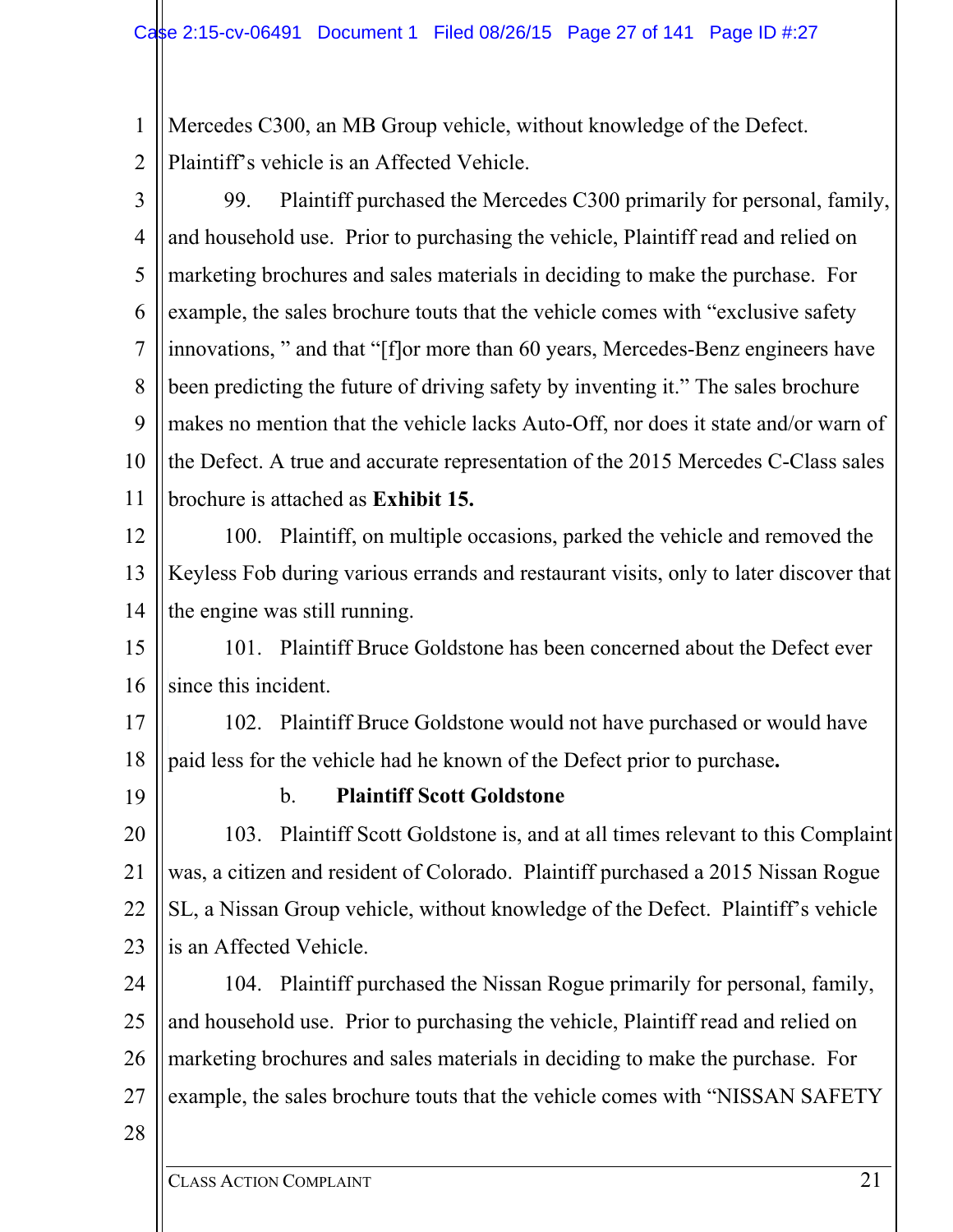| 1              | SHIELD® PHILOSOPHY," which is "INNOVATION THAT LOOKS OUT FOR                       |
|----------------|------------------------------------------------------------------------------------|
| $\overline{2}$ | YOU." The Nissan Group describes "[t]he Nissan Safety Shield® [a]s a               |
| 3              | comprehensive approach to safety that guides the engineering and development of    |
| $\overline{4}$ | every vehicle we make." The sales brochure makes no mention that the vehicle       |
| 5              | lacks Auto-Off, nor does it state and/or warn of the Defect. A true and accurate   |
| 6              | representation of the 2015 Nissan Rogue sales brochure is attached as Exhibit 16.  |
| $\overline{7}$ | 105. Plaintiff, on at least three occasions, removed the Keyless Fob and           |
| 8              | parked the vehicle in his garage, in an outdoor parking lot, and outside of his    |
| 9              | office, only to later discover that the engine was still running.                  |
| 10             | 106. Plaintiff Scott Goldstone has been concerned about the Defect ever            |
| 11             | since this incident.                                                               |
| 12             | 107. Plaintiff Scott Goldstone would not have purchased or would have              |
| 13             | paid less for the vehicle had he known of the Defect prior to purchase.            |
| 14             | 4.<br>Connecticut                                                                  |
| 15             | <b>Plaintiff Timothy Schoenfeld</b><br>a.                                          |
| 16             | 108. Plaintiff Timothy Schoenfeld is, and at all times relevant to this            |
| 17             | Complaint was, a citizen and resident of Connecticut. Plaintiff leased a 2014 Ford |
| 18             | Fusion Hybrid, a Ford Group vehicle, without knowledge of the Defect. Plaintiff's  |
| 19             | vehicle is an Affected Vehicle.                                                    |
| 20             | 109. Plaintiff leased the Ford Fusion Hybrid primarily for personal, family,       |
| 21             | and household use. Prior to leasing the vehicle, Plaintiff read and relied on      |
| 22             | marketing brochures and sales materials in deciding to lease the vehicle. For      |
| 23             | example, the sales brochure touts that "each vehicle in the Fusion lineup earned a |
| 24             | 5-star safety rating from the National Highway Traffic Safety Administration       |
| 25             | (NHTSA) the government's highest-possible vehicle safety rating. In addition,      |
| 26             | Ford Fusion has earned a 2013 'Top Safety Pick+' from the Insurance Institute for  |
| 27             | Highway Safety (IIHS)." The sales brochure makes no mention that the vehicle       |
| 28             |                                                                                    |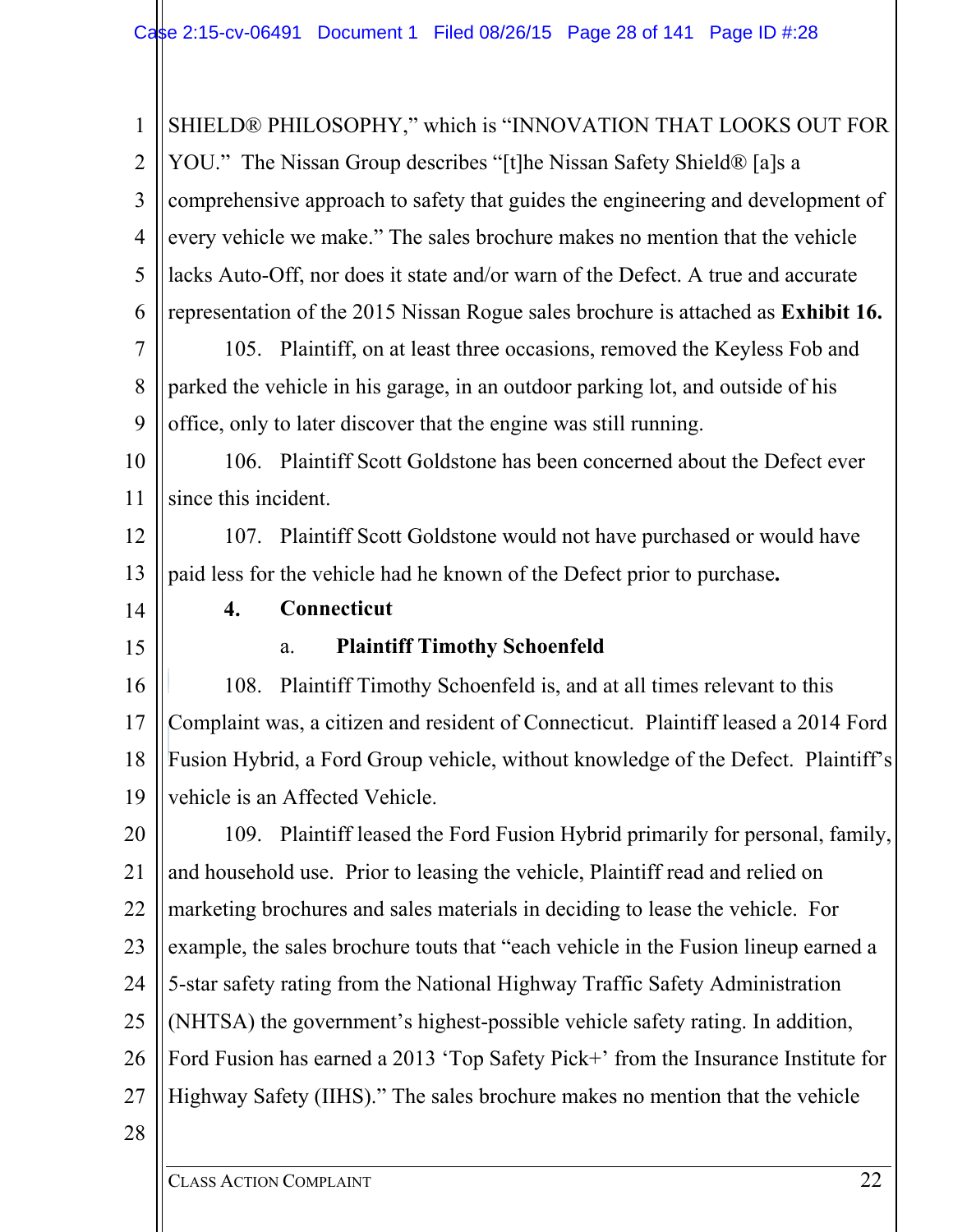1 2 lacks Auto-Off, nor does it state and/or warn of the Defect. A true and accurate representation of the 2014 Ford Fusion's sales brochure is attached as **Exhibit 17.**

3 4 5 6 110. On multiple occasions, Plaintiff removed the Keyless Fob and parked the vehicle at his house, only to later discover that the engine was still running when he returned to the vehicle. On at least one occasion, he returned several hours later to find the engine still running.

7 8 111. Plaintiff Timothy Schoenfeld has been concerned about the Defect ever since this incident.

9 10 112. Plaintiff Timothy Schoenfeld would not have leased or would have paid less for the lease had he known of the Defect prior to the lease**.**

11

#### b. **Plaintiff Nicholas Messina**

12 13 14 15 113. Plaintiff Nicholas Messina is, and at all times relevant to this Complaint was, a citizen and resident of Connecticut. Plaintiff's wife Christine Messina purchased a 2014 Kia Cadenza, a Hyundai/Kia Group vehicle, without knowledge of the Defect. Plaintiff's vehicle is an Affected Vehicle.

16 17 18 19 20 21 22 23 114. Plaintiff purchased the Kia Cadenza primarily for personal, family, and household use. Prior to purchasing the vehicle, Plaintiff read and relied on marketing brochures and sales materials in deciding to make the purchase. For example, the sales brochure touts that "[t]he Cadenza features advanced active safety systems designed to help give you peace of mind every time you drive." The sales brochure makes no mention that the vehicle lacks Auto-Off, nor does it state and/or warn of the Defect. A true and accurate representation of the 2014 Kia Cadenza's sales brochure is attached as **Exhibit 18.**

24 25 26 115. On at least one occasion, Plaintiff removed the Keyless Fob and parked the vehicle at his house, only to later discover that the engine was still running when he returned to the vehicle.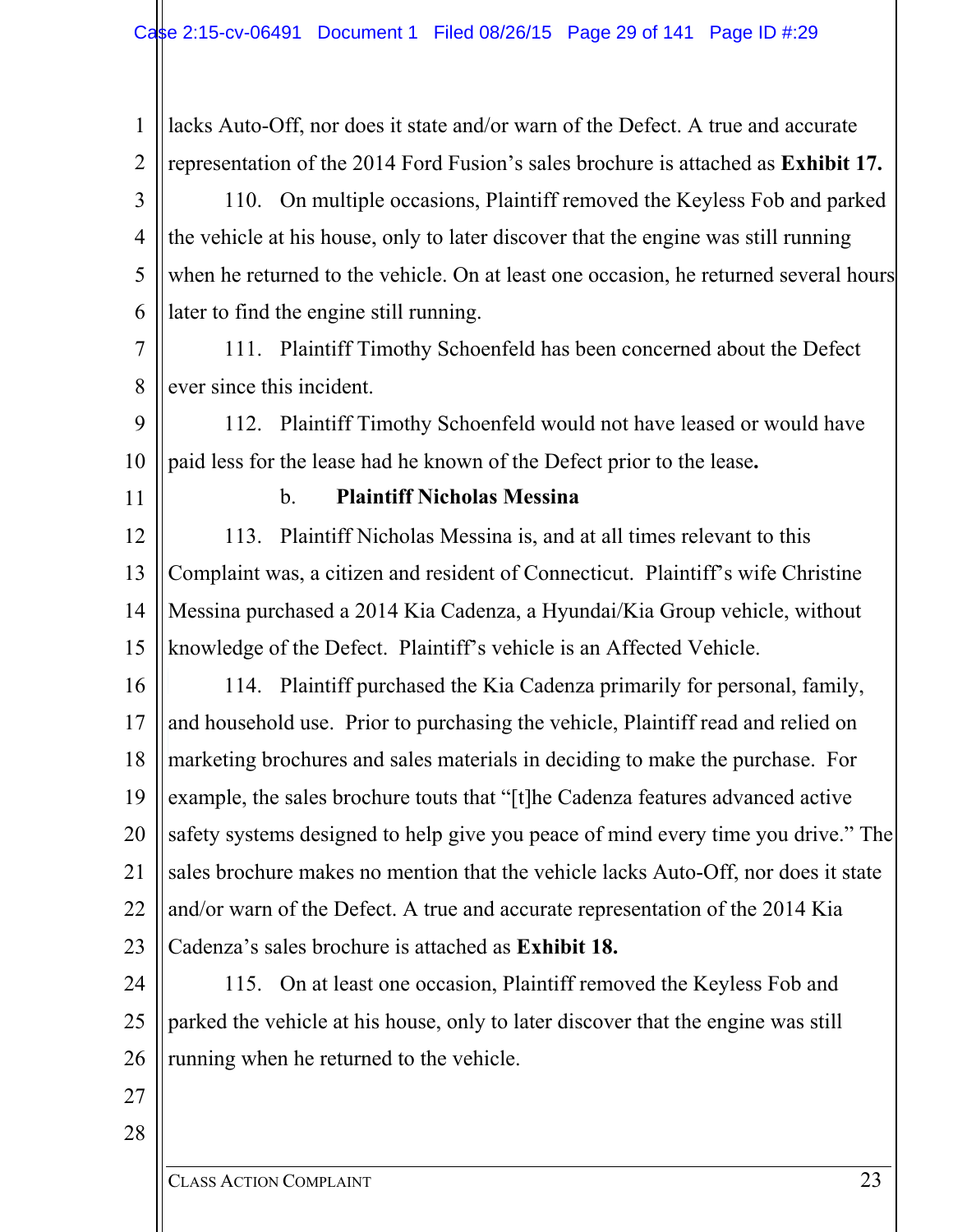1 2 116. Plaintiff Nicholas Messina has been concerned about the Defect ever since this incident.

3 4 117. Plaintiff Nicholas Messina would not have purchased or would have paid less for the vehicle had he known of the Defect prior to purchase**.**

5

## c. **Plaintiff Johnny Hernandez**

6 7 8 9 118. Plaintiff Johnny Hernandez is, and at all times relevant to this Complaint was, a citizen and resident of Connecticut. Plaintiff purchased a 2012 Acura TL, a Honda Group vehicle, without knowledge of the Defect. Plaintiff's vehicle is an Affected Vehicle.

10 11 12 13 14 15 16 17 119. Plaintiff purchased the Acura TL primarily for personal, family, and household use. Prior to purchasing the vehicle, Plaintiff read and relied on marketing brochures and sales materials in deciding to make the purchase. For example, the sales brochure touts a bullet-pointed list of no less than sixteen standard safety features. The sales brochure makes no mention that the vehicle lacks Auto-Off, nor does it state and/or warn of the Defect. A true and accurate representation of the 2012 Acura TL sales brochure is attached as **Exhibit 19.** 120. On at least one occasion, Plaintiff removed the Keyless Fob and

18 19 parked the vehicle at his house, only to later discover that the engine was still running when he returned to the vehicle.

20 21 121. Plaintiff Johnny Hernandez has been concerned about the Defect ever since this incident.

22 23 122. Plaintiff Johnny Hernandez would not have purchased or would have paid less for the vehicle had he known of the Defect prior to purchase.

24

## d. **Plaintiff Kevin Sisti, Jr.**

25 26 123. Plaintiff Kevin Sisti, Jr. is, and at all times relevant to this Complaint was, a citizen and resident of Connecticut. Plaintiff leased a 2014 Jeep Grand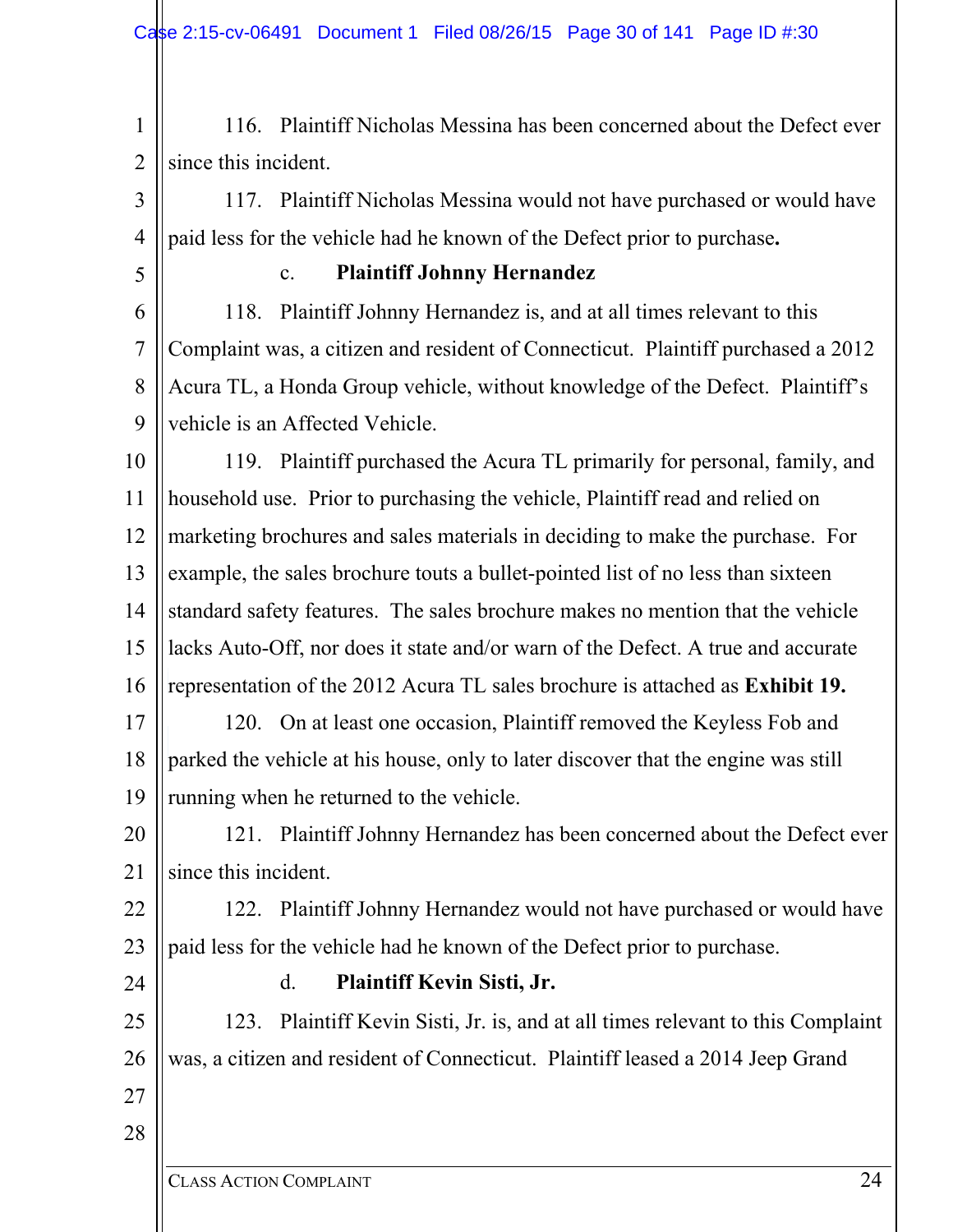1 2 Cherokee, an FCA Group vehicle, without knowledge of the Defect. Plaintiff's vehicle is an Affected Vehicle.

3 4 5 6 7 8 9 10 11 124. Plaintiff leased the Jeep Grand Cherokee primarily for personal, family, and household use. Prior to leasing the vehicle, Plaintiff read and relied on marketing brochures and sales materials in deciding to lease the vehicle. For example, the sales brochure touts that the vehicle gives consumers "Pease of Mind, Delivered 60 ways. Grand Cherokee surrounds you with more than 60 standard and available safety and security features" The sales brochure makes no mention that the vehicle lacks Auto-Off, nor does it state and/or warn of the Defect. A true and accurate representation of the 2014 Jeep Grand Cherokee sales brochure is attached as **Exhibit 20.**

12 13 14 125. On more than one occasion, Plaintiff removed the Keyless Fob and parked the vehicle at his house, only to later discover that the engine was still running when he returned to the vehicle.

15 16 126. Plaintiff Kevin Sisti, Jr. has been concerned about the Defect ever since these incidents.

17 18 127. Plaintiff Kevin Sisti, Jr. would not have leased or would have paid less for the lease had he known of the Defect prior to leasing**.**

19

**5. Florida** 

20

# a. **Plaintiff Jeffrey Sandler**

21 22 23 24 128. Plaintiff Jeffrey Sandler is, and at all times relevant to this Complaint was, a citizen and resident of Florida. Plaintiff purchased a 2010 Infiniti FX35, a Nissan Group vehicle, without knowledge of the Defect. Plaintiff's vehicle is an Affected Vehicle.

25 26 27 129. Plaintiff purchased the Infiniti FX35 primarily for personal, family, and household use. Prior to purchasing the vehicle, Plaintiff read and relied on marketing brochures and sales materials in deciding to make the purchase. For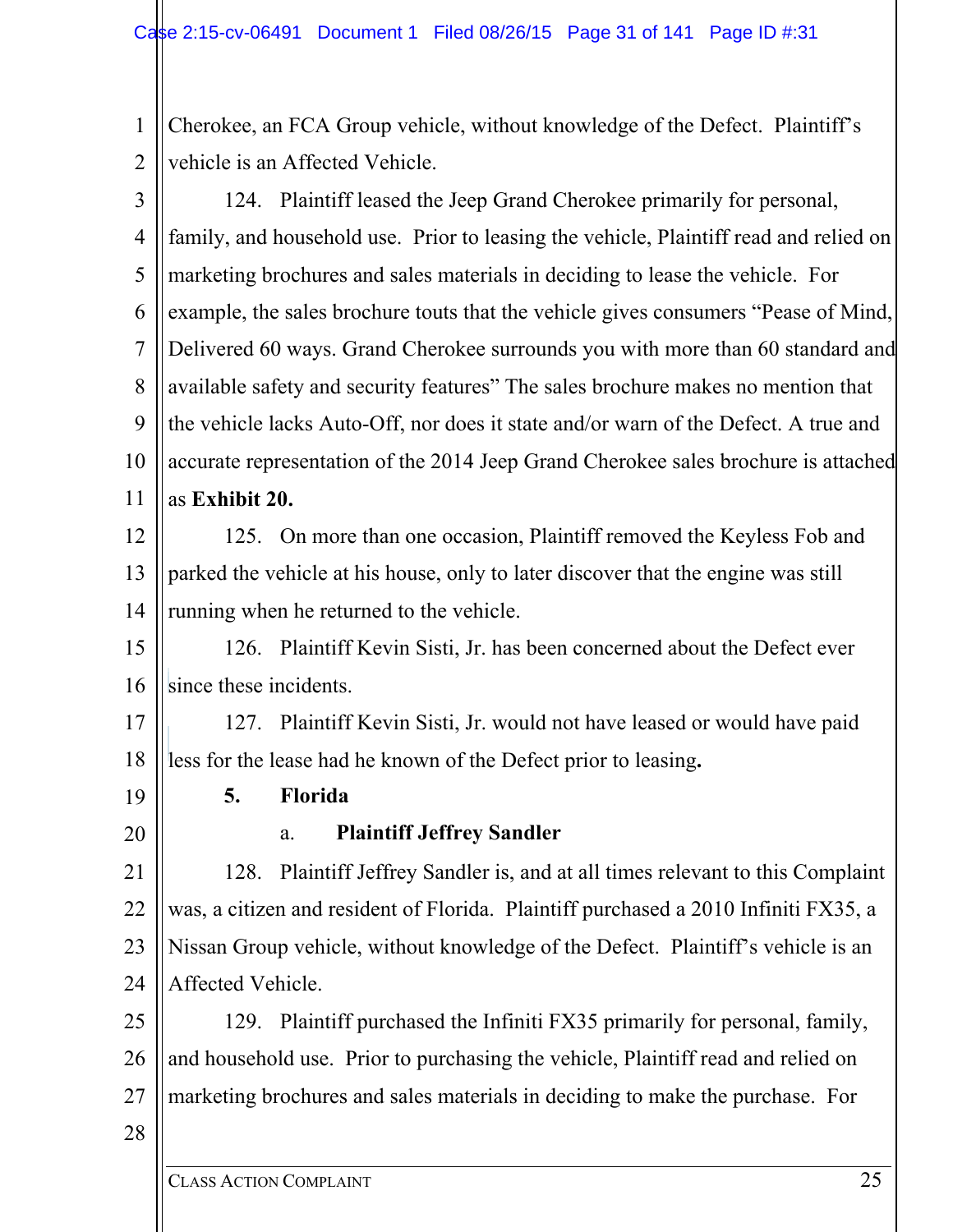1 2 3 4 example, the sales brochure touts a bullet-pointed list of no less than thirteen safety features. The sales brochure makes no mention that the vehicle lacks Auto-Off, nor does it state and/or warn of the Defect. A true and accurate representation of the 2010 Infiniti FX35's sales brochure is attached as **Exhibit 21.**

5

6 130. Plaintiff removed the Keyless Fob and parked the vehicle, only to later discover that the engine was still running.

7 8 131. Plaintiff Jeffrey Sandler has been concerned about the Defect ever since this incident.

9 10 132. Plaintiff Jeffrey Sandler would not have purchased or would have paid less for the vehicle had he known of the Defect prior to purchase**.**

11

#### b. **Plaintiff Michelle Smith**

12 13 14 15 133. Plaintiff Michelle Smith is, and at all times relevant to this Complaint was, a citizen and resident of Florida. Plaintiff purchased a 2012 Nissan Altima, a Nissan Group vehicle, without knowledge of the Defect. Plaintiff's vehicle is an Affected Vehicle.

16 17 18 19 20 21 22 23 24 25 26 27 134. Plaintiff purchased the Nissan Altima primarily for personal, family, and household use. Prior to purchasing the vehicle, Plaintiff read and relied on marketing brochures and sales materials in deciding to make the purchase. For example, the sales brochure touts that "[w]e're not just looking out for your safety, we're taking a stand – incorporating Brake Override Technology across our lineup ahead of others in the industry, and offering an industry-first guide to help ensure the correct installation of child safety seats. That, along with features like six standard air bags and a rigorous durability testing program, should help you feel confident whenever you're in your Altima." The sales brochure makes no mention that the vehicle lacks Auto-Off, nor does it state and/or warn of the Defect. A true and accurate representation of the 2012 Nissan Altima's sales brochure is attached as **Exhibit 22.**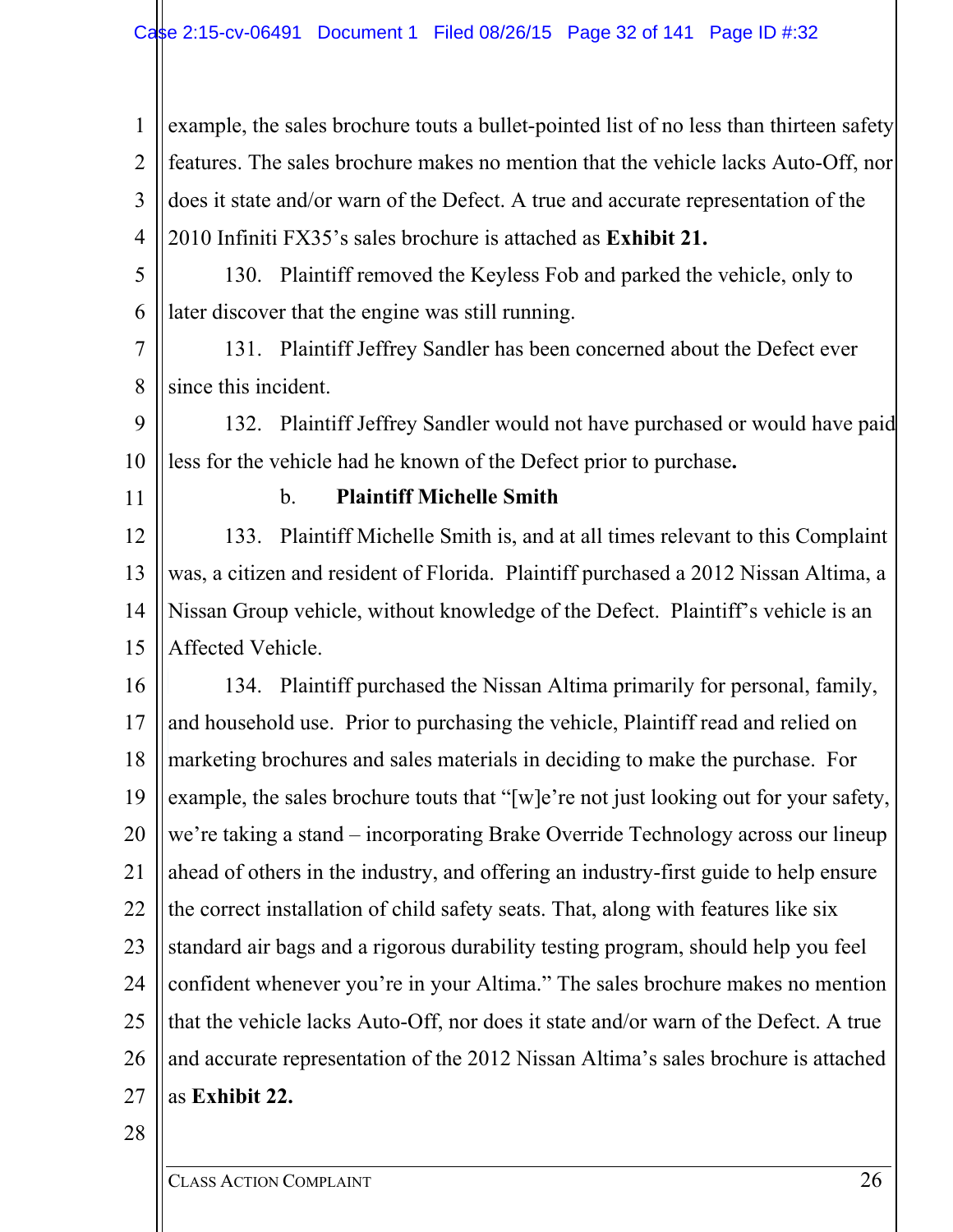1 2 3 4 135. Plaintiff removed the Keyless Fob, parked the vehicle in her driveway and then left the house to run an errand. Plaintiff's husband discovered the car in the driveway with the engine running. Her husband panicked because the car was idling but Plaintiff Michelle Smith was nowhere to be found.

5

6

136. Plaintiff Michelle Smith has been concerned about the Defect ever since this incident.

7 8 137. Plaintiff Michelle Smith would not have purchased or would have paid less for the vehicle had she known of the Defect prior to purchase**.**

- 9
- 10

# **6. Massachusetts**

# c. **Plaintiff Janine LoVuolo**

11 12 13 14 138. Plaintiff Janine LoVuolo is, and at all times relevant to this Complaint was, a citizen and resident of Massachusetts. Plaintiff leased a 2015 Kia Optima EX, a Hyundai/Kia Group vehicle, without knowledge of the Defect. Plaintiff's vehicle is an Affected Vehicle.

15 16 17 18 19 20 21 22 23 24 25 26 139. Plaintiff leased the Kia Optima EX primarily for personal, family, and household use. Prior to leasing the vehicle, Plaintiff read and relied on marketing brochures and sales materials in deciding to lease the vehicle. For example, the sales brochure touts that the vehicle has "advanced safety systems" such as "[a]dvanced safety systems to help handle unexpected conditions," and adds, "[s]afety systems help add peace of mind in certain situations. That's why all Optima models are equipped with advanced safety systems engineered to help you maintain control, even in challenging road conditions and in some emergency situations. They function automatically, leaving you free to focus on the road." The sales brochure makes no mention that the vehicle lacks Auto-Off, nor does it state and/or warn of the Defect. A true and accurate representation of the 2015 Kia Optima's sales brochure is attached as **Exhibit 23.**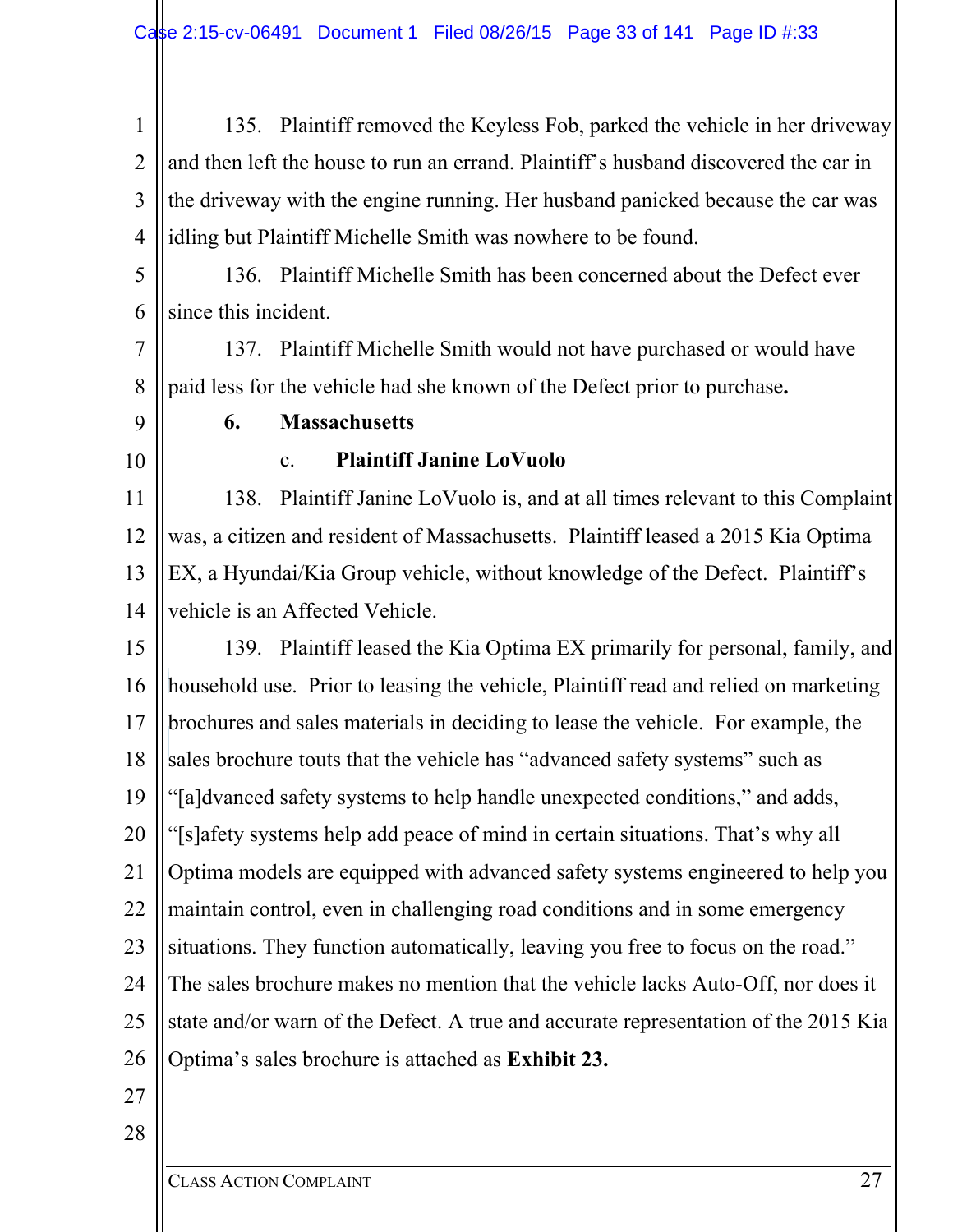1 2 3 4 140. On two occasions, Plaintiff removed the Keyless Fob, parked the vehicle, and then returned later to discover that the engine was still running –once in her driveway after unloading groceries, and once in a parking lot at the local mall after coming back from shopping.

5

6

141. Plaintiff Janine LoVuolo has been concerned about the Defect ever since these incidents.

7 8 142. Plaintiff Janine LoVuolo would not have leased or would have paid less for the leased had she known of the Defect prior to the lease**.**

- **7. New Jersey**
- 10

9

a. **Plaintiff Helen Ciangiulli** 

11 12 13 14 143. Plaintiff Helen Ciangiulli is, and at all times relevant to this Complaint was, a citizen and resident of New Jersey. Plaintiff purchased a 2007 Toyota Avalon, a Toyota Group vehicle, without knowledge of the Defect. Plaintiff's vehicle is an Affected Vehicle.

15 16 17 18 19 20 21 22 144. Plaintiff purchased the Toyota Avalon primarily for personal, family, and household use. Prior to purchasing the vehicle, Plaintiff read and relied on marketing brochures and sales materials in deciding to make the purchase. For example, the sales brochure touts a bullet-pointed list of no less than eleven standard safety features. The sales brochure makes no mention that the vehicle lacks Auto-Off, nor does it state and/or warn of the Defect. A true and accurate representation of the 2007 Toyota Avalon's sales brochure is attached as **Exhibit 24.**

23 24 25 145. On one occasion, Plaintiff drove the vehicle to work, parked the vehicle in the parking lot, and removed the Keyless Fob. When Plaintiff returned to her vehicle approximately eight hours later, the vehicle engine was still running.

- 26 27 146. Plaintiff Helen Ciangiulli has been concerned about the Defect ever since this incident.
- 28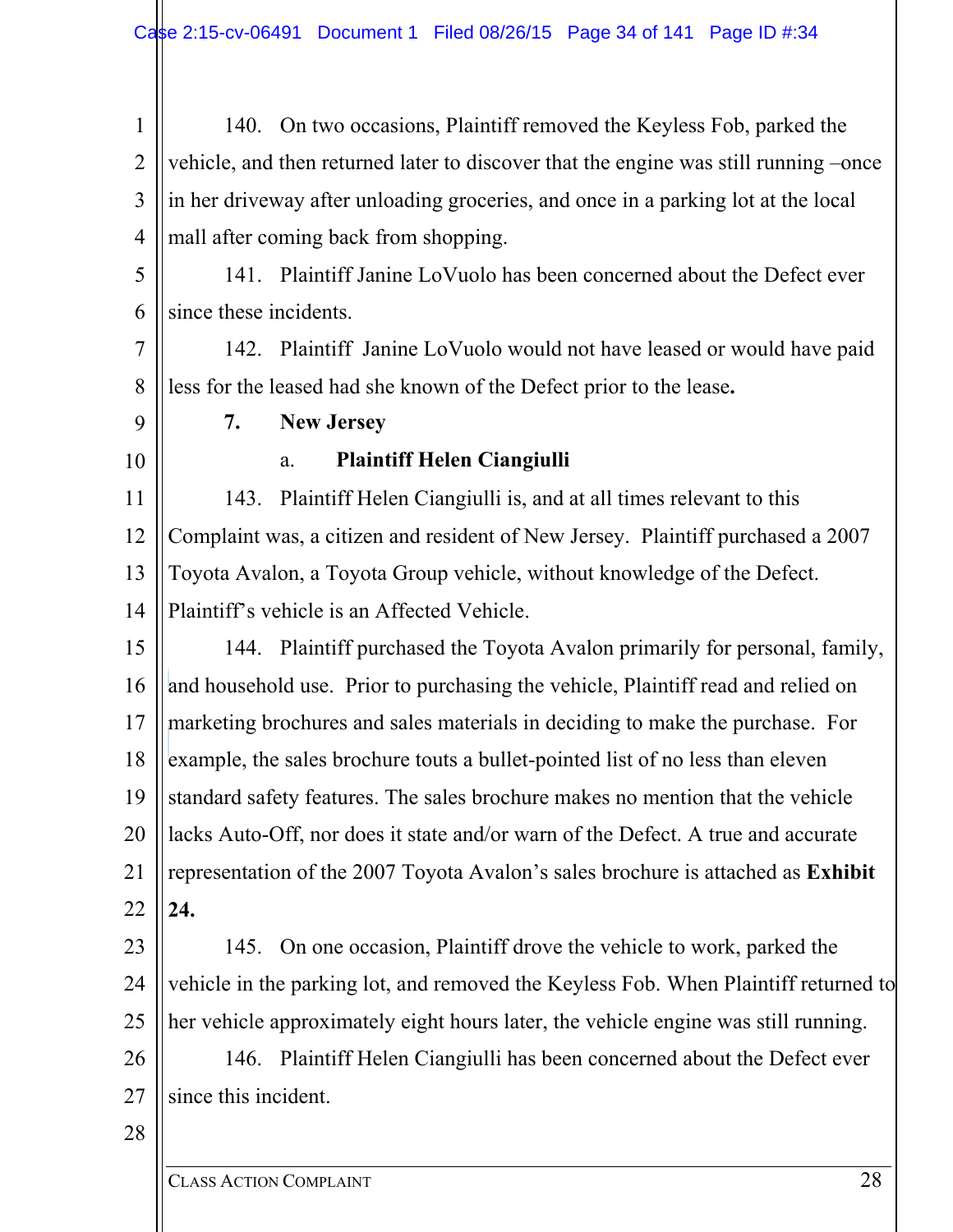- 1 2 147. Plaintiff Helen Ciangiulli would not have purchased or would have paid less for the vehicle had she known of the Defect prior to purchase**.**
- 3

# b. **Plaintiff Judith Harr Shane**

4 5 6 7 148. Plaintiff Judith Harr Shane is, and at all times relevant to this Complaint was, a citizen and resident of New Jersey. Plaintiff purchased a 2015 Lexus RX450h, a Toyota Group vehicle, without knowledge of the Defect. Plaintiff's vehicle is an Affected Vehicle.

8 9 10 11 12 13 14 15 149. Plaintiff purchased the Lexus RX 450h primarily for personal, family, and household use. Prior to purchasing the vehicle, Plaintiff read and relied on marketing brochures and sales materials in deciding to make the purchase. For example, the sales brochure touts an "innovative approach to safety in the RX include a class-leading standard 10 airbags and active front headrests." The sales brochure makes no mention that the vehicle lacks Auto-Off, nor does it state and/or warn of the Defect. A true and accurate representation of the 2015 Lexus RX450h's sales brochure is attached as **Exhibit 25.**

16 17 18 150. In one incident, Plaintiff parked the vehicle, removed the Keyless Fob, and then later discovered that the engine was still running when she returned to the vehicle.

19 20 151. Plaintiff Judith Harr Shane has been concerned about the Defect ever since this incident.

21 22 152. Plaintiff Judith Harr Shane would not have purchased or would have paid less for the vehicle had she known of the Defect prior to purchase**.**

23

# c. **Plaintiff Steven Green**

24 25 26 27 153. Plaintiff Steven Green is, and at all times relevant to this Complaint was, a citizen and resident of New Jersey. Plaintiff purchased a 2014 Lexus GX470, a Toyota Group vehicle, without knowledge of the Defect. Plaintiff's vehicle is an Affected Vehicle.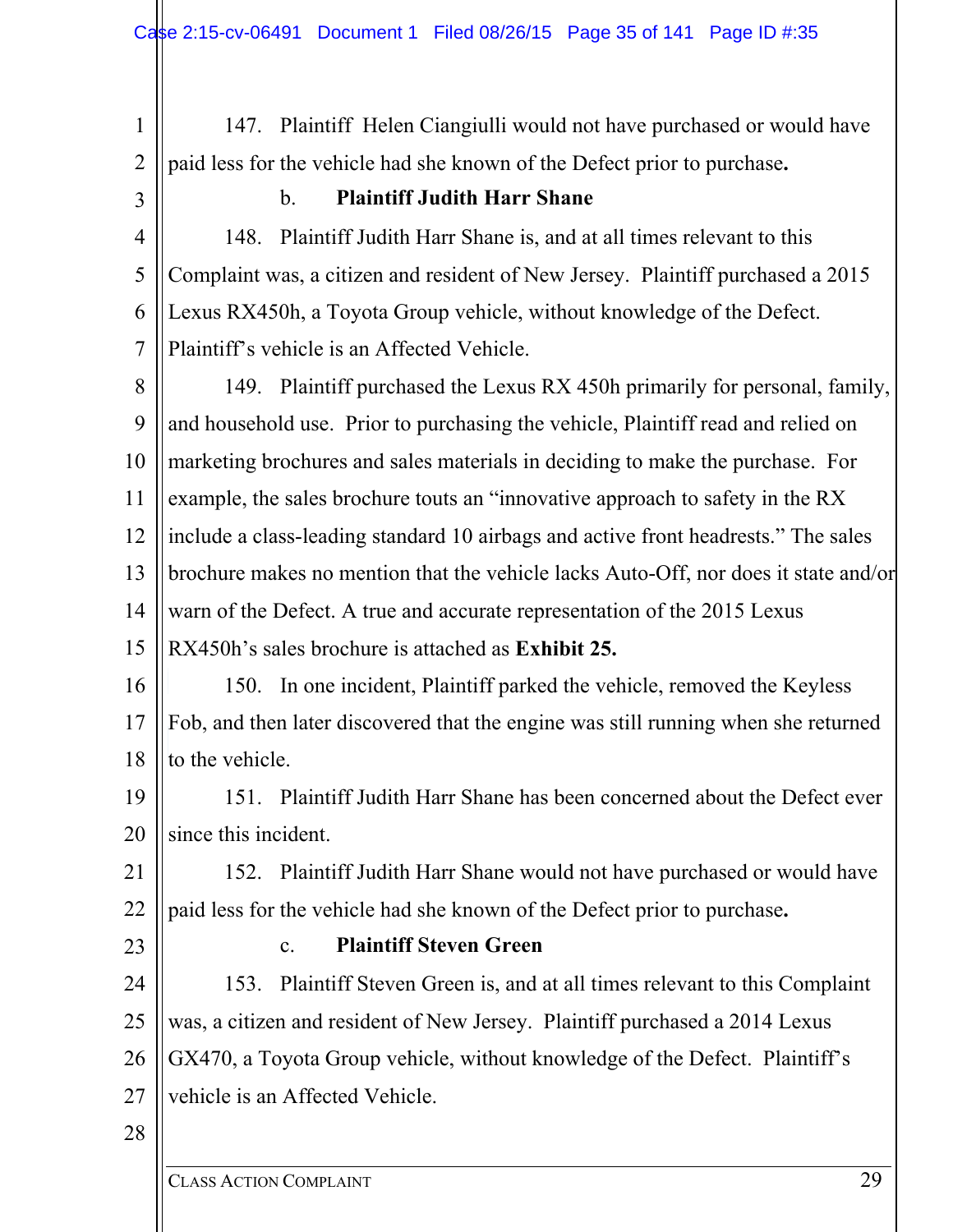1 2 3 4 5 6 7 8 9 10 11 154. Plaintiff purchased the Lexus GX470 primarily for personal, family, and household use. Prior to purchasing the vehicle, Plaintiff read and relied on marketing brochures and sales materials in deciding to make the purchase. For example, the sales brochure touts a myriad of safety features, including at least five cutting-edge safety features that come as standard. The sales brochure makes no mention that the vehicle lacks Auto-Off, nor does it state and/or warn of the Defect. A true and accurate representation of the 2014 Lexus GX470's sales brochure is attached as **Exhibit 26.** 155. Plaintiff parked the vehicle, removed the Keyless Fob, and then later discovered that the engine was still running when he returned to the vehicle. 156. Plaintiff Steven Green has been concerned about the Defect ever since

12 this incident.

13 14 157. Plaintiff Steven Green would not have purchased or would have paid less for the vehicle had he known of the Defect prior to purchase**.**

15

16

**8. New York** 

#### a. **Plaintiff Johana Garcia**

17 18 19 20 158. Plaintiff Johana Garcia is, and at all times relevant to this Complaint was, a citizen and resident of New York. Plaintiff purchased a 2011 Nissan Rogue, a Nissan Group vehicle, without knowledge of the Defect. Plaintiff's vehicle is an Affected Vehicle.

21 22 23 24 25 26 159. Plaintiff purchased the Nissan Rogue primarily for personal, family, and household use. Prior to purchasing the vehicle, Plaintiff read and relied on marketing brochures and sales materials in deciding to make the purchase. For example, the sales brochure touts a bullet-pointed list of no less than sixteen standard safety features. The sales brochure makes no mention that the vehicle lacks Auto-Off, nor does it state and/or warn of the Defect. A true and accurate

27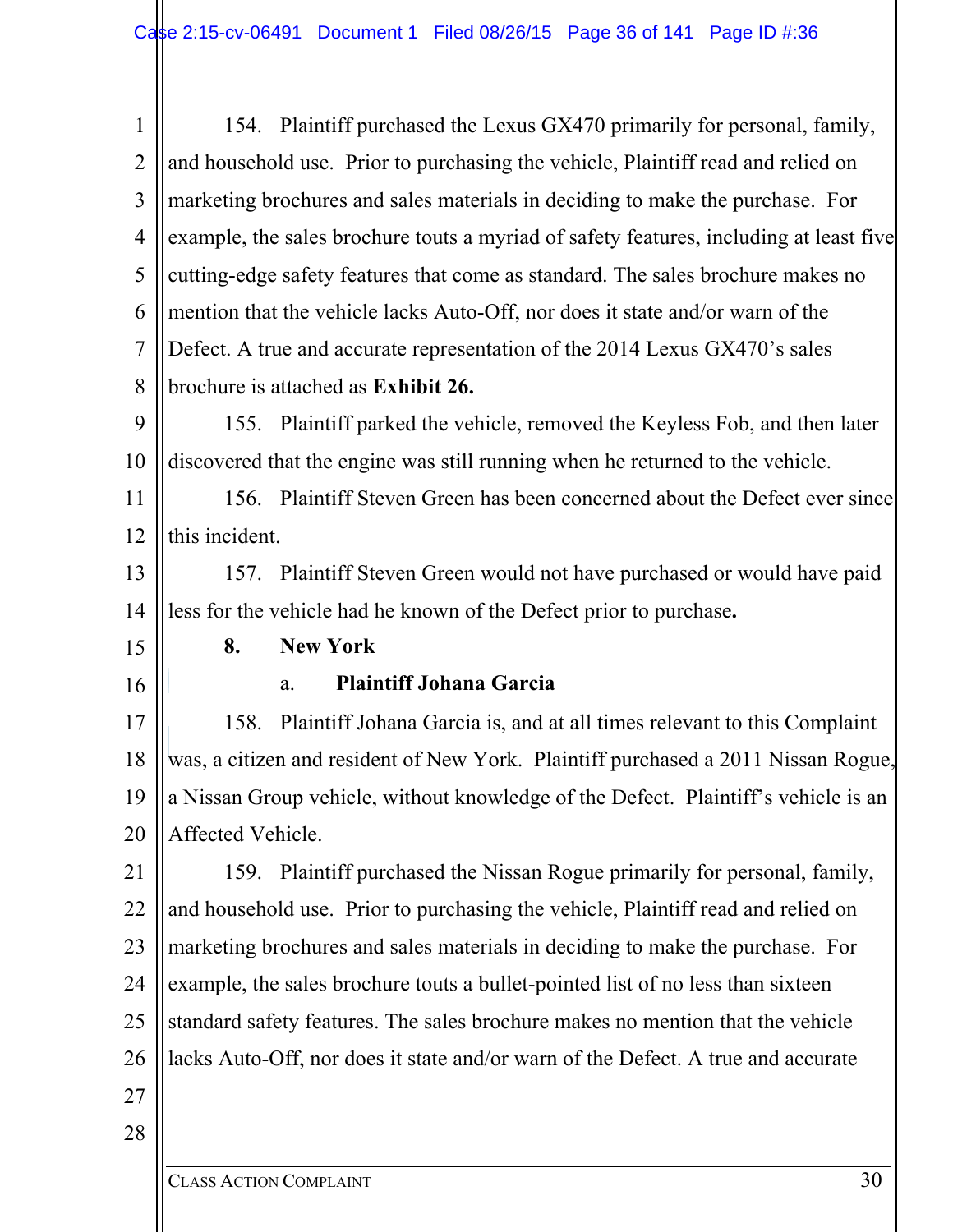1 2 representation of the 2011 Nissan Rogue's sales brochure is attached as **Exhibit 27.**

3 4 5 160. On one occasion, Plaintiff parked the vehicle in her garage and believed she had turned off the vehicle. When she later returned to the vehicle, she discovered that the engine was still running.

6 7 161. Plaintiff Johana Garcia has been concerned about the Defect ever since this incident.

8 9 162. Plaintiff Johana Garcia would not have purchased or would have paid less for the vehicle had she known of the Defect prior to purchase**.**

10

## b. **Plaintiff Mark Pastarnack**

11 12 13 14 163. Plaintiff Mark Pastarnack is, and at all times relevant to this Complaint was, a citizen and resident of New York. Plaintiff leased a 2013 Dodge Journey, an FCA Group vehicle, without knowledge of the Defect. Plaintiff's vehicle is an Affected Vehicle.

15 16 17 18 19 20 21 22 23 164. Plaintiff leased the Dodge Journey primarily for personal, family, and household use. Prior to leasing the vehicle, Plaintiff read and relied on marketing brochures and sales materials in deciding to lease the vehicle, with special concern for the safety of his family. For example, the sales brochure touts that "[w]e tend to be overprotective with the things that matter most. That's why we put over 50 standard and available safety and security features on Dodge Journey." The sales brochure makes no mention that the vehicle lacks Auto-Off, nor does it state and/or warn of the Defect. A true and accurate representation of the 2013 Dodge Journey's sales brochure is attached as **Exhibit 28.**

24 25 26 27 165. Plaintiff parked the vehicle on at least four occasions believing he had turned the vehicle off because of lack of engine noise or any other indication that the engine remained on. After the first two times this occurred, plaintiff became concerned and began to double or even triple-check that the engine was off,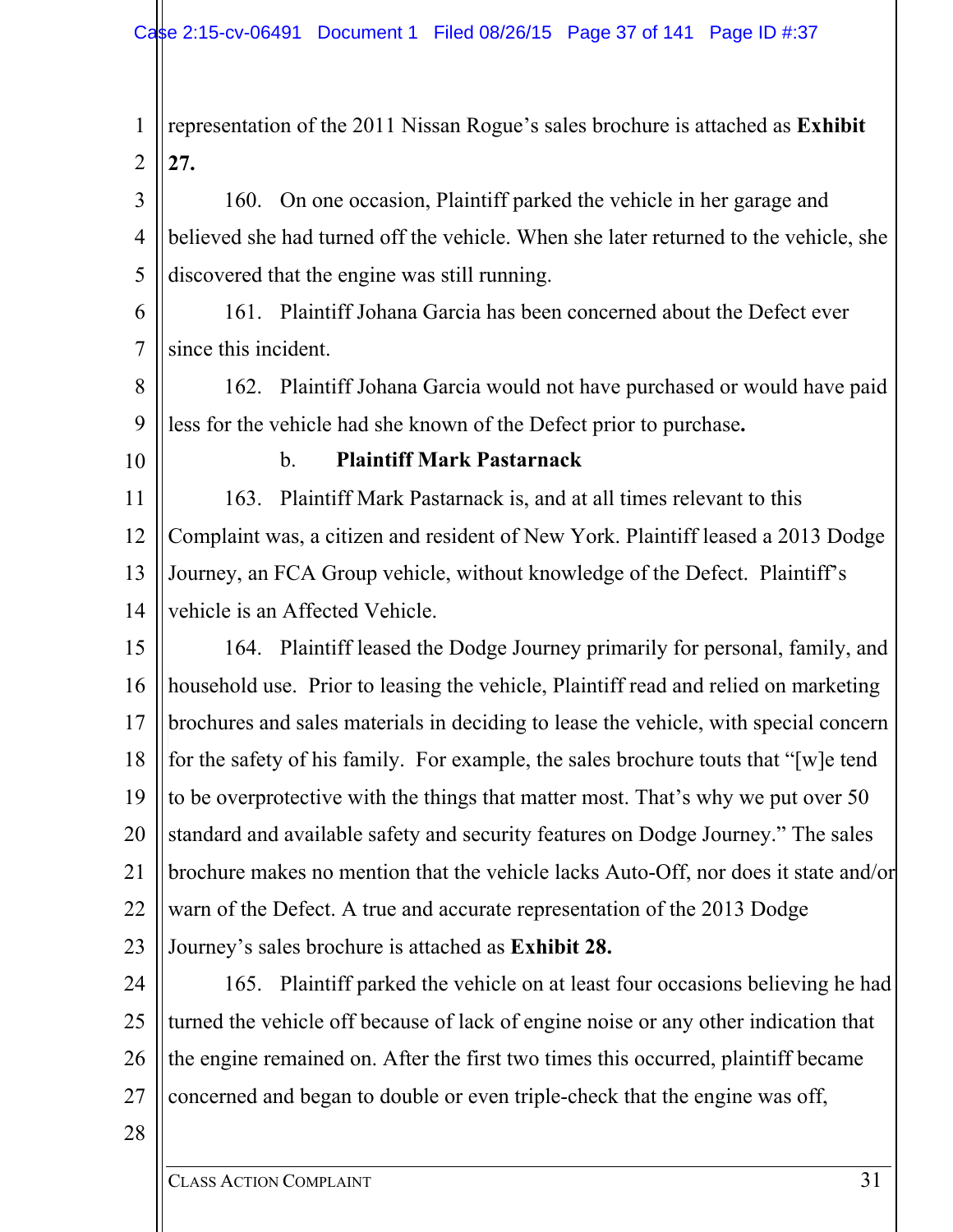1 2 3 4 including feeling the hood of the vehicle. Nevertheless, because of the quiet engine, on at least two additional occasions, the engine was left running after he exited the vehicle with the Key Fob, due to the Defect. On at least one occasion, the engine remained running for at least three hours.

5

6

166. Plaintiff Mark Pastarnack has been concerned about the Defect ever since these incidences.

7 8 167. Plaintiff Mark Pastarnack would not have leased or would have paid less for the lease of the vehicle had he known of the Defect prior to the lease.

- **9. Pennsylvania**
- 10

9

## a. **Plaintiff John Lee**

11 12 13 14 168. Plaintiff John Lee is, and at all times relevant to this Complaint was, a citizen and resident of Pennsylvania. Plaintiff purchased a 2013 BMW 335Xi, a BMW Group vehicle, without knowledge of the Defect. Plaintiff's vehicle is an Affected Vehicle.

15 16 17 18 19 20 21 22 23 24 25 26 27 169. Plaintiff purchased the BMW 335Xi primarily for personal, family, and household use. Prior to purchasing the vehicle, Plaintiff read and relied on marketing brochures and sales materials in deciding to make the purchase. For example, the sales brochure touts that "[t]he 3 Series Sedan is designed with BMW's full range of standard state-of-the-art active and passive safety technologies. Active safety features, such as Xenon Adaptive Headlights, powerful engines and large brakes, help you see and respond to potentially dangerous situations. Should an accident prove unavoidable, passive safety features, such as airbags, are designed to help protect you and your passengers. After a severe impact, a host of features spring into action: the doors automatically unlock, headlights and taillights flash, the starter cable is disconnected from the battery and the fuel supply is cut off. If your vehicle is equipped with BMW Assist,™ should any airbags deploy, response specialists are automatically alerted and notified of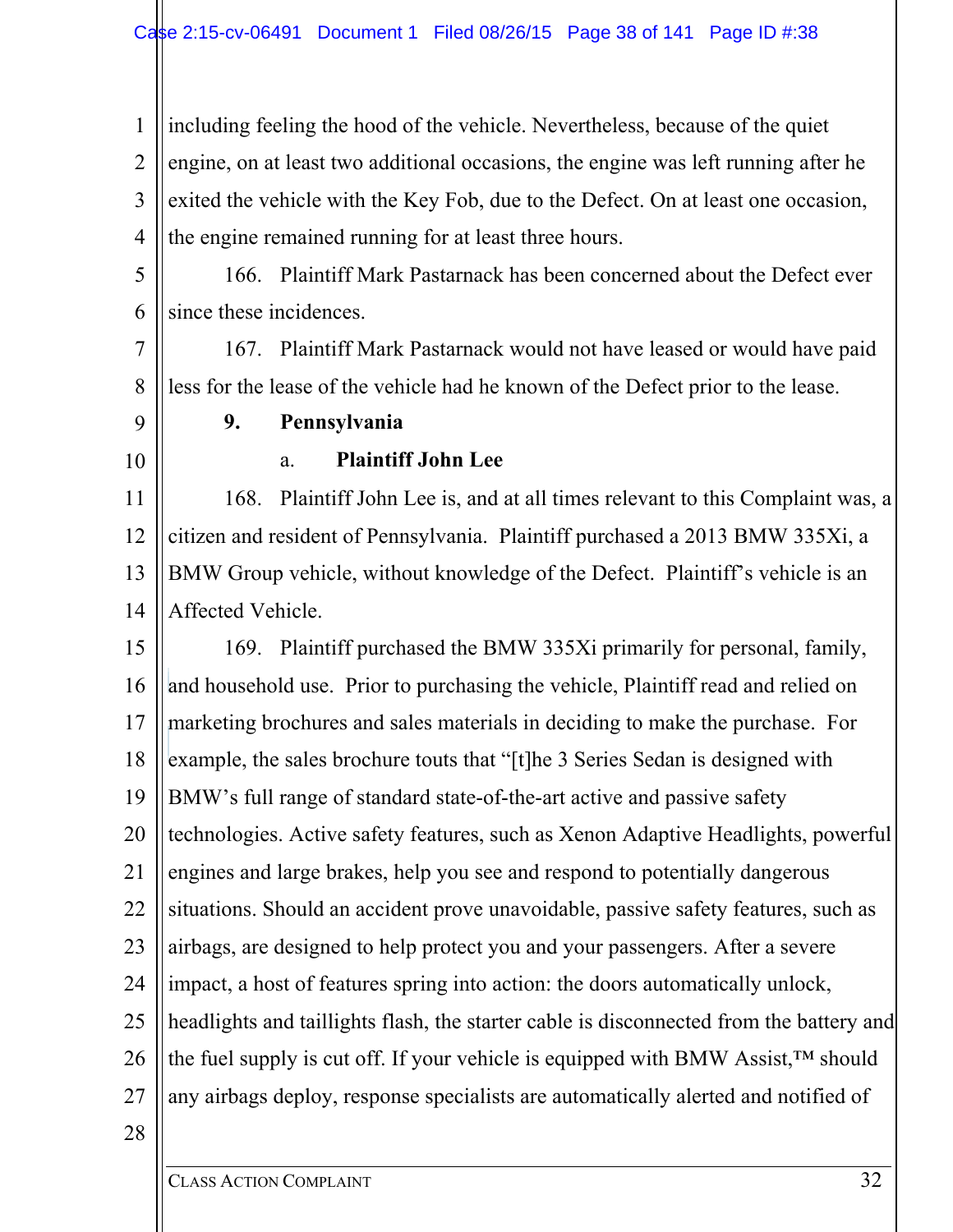| your location." The sales brochure makes no mention that the vehicle lacks Auto-     |
|--------------------------------------------------------------------------------------|
| Off, nor does it state and/or warn of the Defect. A true and accurate representation |
| of the 2013 BMW 3-Series sales brochure is attached as Exhibit 29.                   |
| 170. On two occasions, Plaintiff removed the Keyless Fob and parked the              |
| vehicle in his garage, only to later discover that the engine was still running.     |
| 171. Plaintiff John Lee has been concerned about the Defect ever since this          |
| incident.                                                                            |
| 172. Plaintiff John Lee would not have purchased or would have paid less             |
| for the vehicle had he known of the Defect prior to purchase.                        |
| <b>Defendants</b><br>В.                                                              |
| Toyota Group<br>173.                                                                 |
| Toyota<br>a.                                                                         |
| Defendant Toyota Motor Sales, U.S.A., Inc. ("TMS") is a<br>(i)                       |
| Delaware corporation whose principal place of business is 19001 South Western        |
| Avenue, Department WC11, Torrance, CA 90501. TMS's address for customer              |
| complaints is 19001 South Western Avenue, Department WC11, Torrance, CA              |
| 90501. TMS's registered agent for service of process is Toyota Motor Sales,          |
| U.S.A., Inc., c/o CT Corporation System, 818 W. Seventh St. 2nd Fl., Los Angeles,    |
| CA 90017.                                                                            |
| TMS maintains a design research center in California:<br>(ii)                        |
| Defendant Calty Design Research Inc. ("CDR"), located at 2810 Jamboree Rd.,          |
| Newport Beach, CA 92660. CDR is a Delaware corporation whose principal place         |
| of business is 2810 Jamboree Rd., Newport Beach, CA 92660. CDR's registered          |
| agent for service of process is Calty Design Research Inc., c/o Shinichi Yamaji,     |
| 2810 Jamboree Rd., Newport Beach, CA 92660.                                          |
|                                                                                      |
|                                                                                      |
|                                                                                      |
| 33<br><b>CLASS ACTION COMPLAINT</b>                                                  |
|                                                                                      |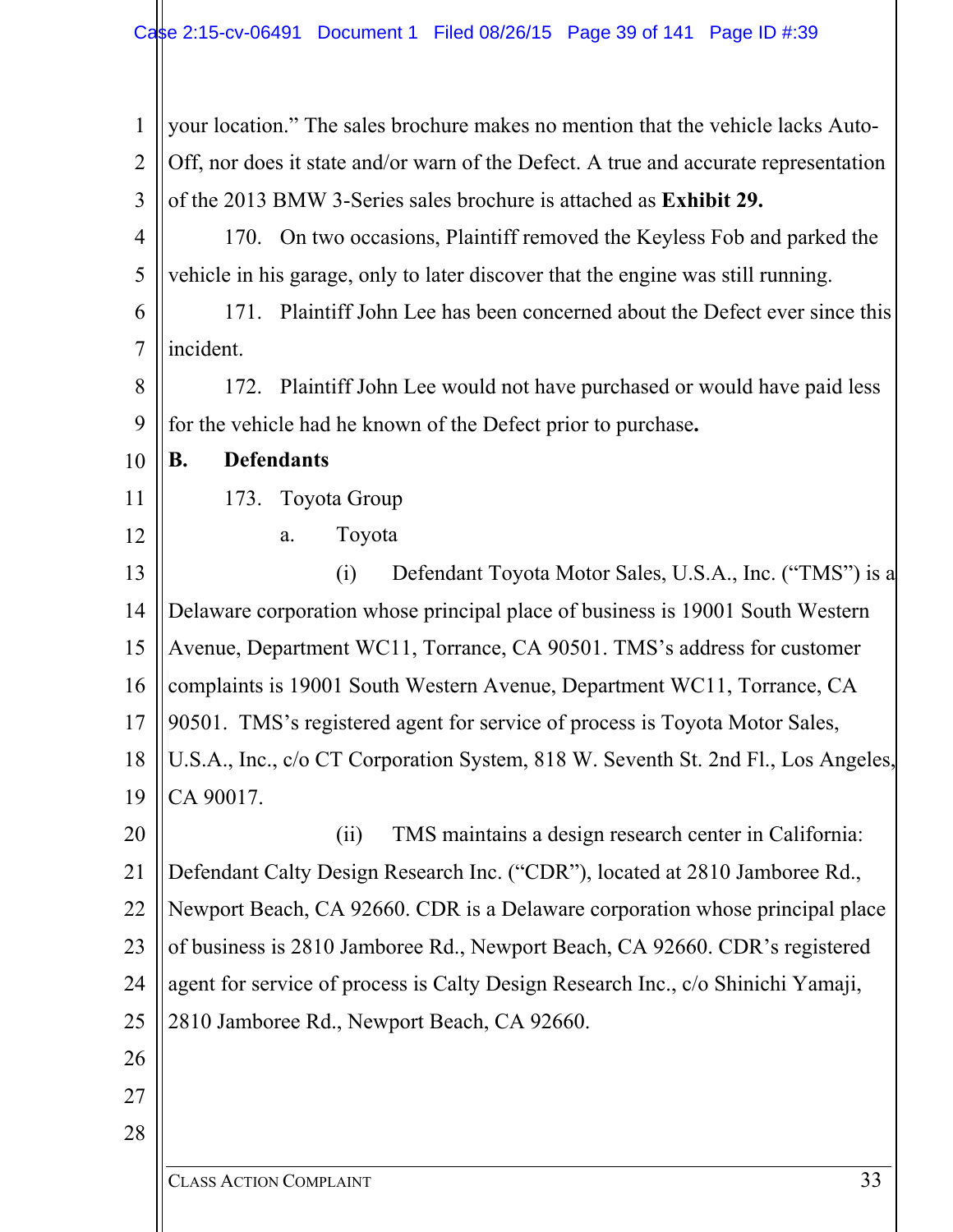| 1              | $\mathbf b$ .<br>Lexus                                                              |
|----------------|-------------------------------------------------------------------------------------|
| $\overline{2}$ | Though Lexus – brand vehicles are sold under a different<br>(i)                     |
| 3              | brand name in the United States, and are generally sold as more luxurious vehicles, |
| $\overline{4}$ | Lexus vehicles are universally manufactured, marketed, and distributed by TMS.      |
| 5              | Moreover, Lexus has the same registered agent for<br>(ii)                           |
| 6              | service of process in the United States as TMS.                                     |
| 7              | The Toyota Group<br>c.                                                              |
| 8              | TMS and CDR, through their various entities, design,<br>(i)                         |
| 9              | manufacture, market, distribute and sell Toyota and Lexus automobiles in            |
| 10             | California and multiple other locations in the United States and worldwide.         |
| 11             | Collectively, the Defendants TMS and CDR are herein<br>(ii)                         |
| 12             | referred to as the "Toyota Group."                                                  |
| 13             | 174. Ford Group                                                                     |
| 14             | Ford<br>a.                                                                          |
| 15             | Defendant Ford Motor Company ("Ford") is a Delaware<br>(i)                          |
| 16             | company with its principal place of business at 1 American Road, Suite 1026,        |
| 17             | Dearborn, MI 48126. Ford's address for customer complaints is Ford Motor            |
| 18             | Company, Customer Relationship Center, P.O. Box 6248, Dearborn, MI 48126.           |
| 19             | Ford's registered agent for service of process is Ford Motor Company, c/o CT        |
| 20             | Corporation System, 818 W. Seventh St., Suite 930, Los Angeles, CA 90017.           |
| 21             | Moreover, Ford maintains a design research center in<br>(ii)                        |
| 22             | California: Global Advanced Design Studio ("GADS"), 3 Glen Bell Way #110,           |
| 23             | Irvine, CA 92618.                                                                   |
| 24             | Lincoln<br>$\mathbf b$ .                                                            |
| 25             | Though Lincoln–brand vehicles are sold under a different<br>(i)                     |
| 26             | brand name in the United States, and are generally sold as more luxurious vehicles, |
| 27             | they are universally manufactured, marketed, and distributed by Ford. Lincoln       |
| 28             |                                                                                     |
|                | 34<br><b>CLASS ACTION COMPLAINT</b>                                                 |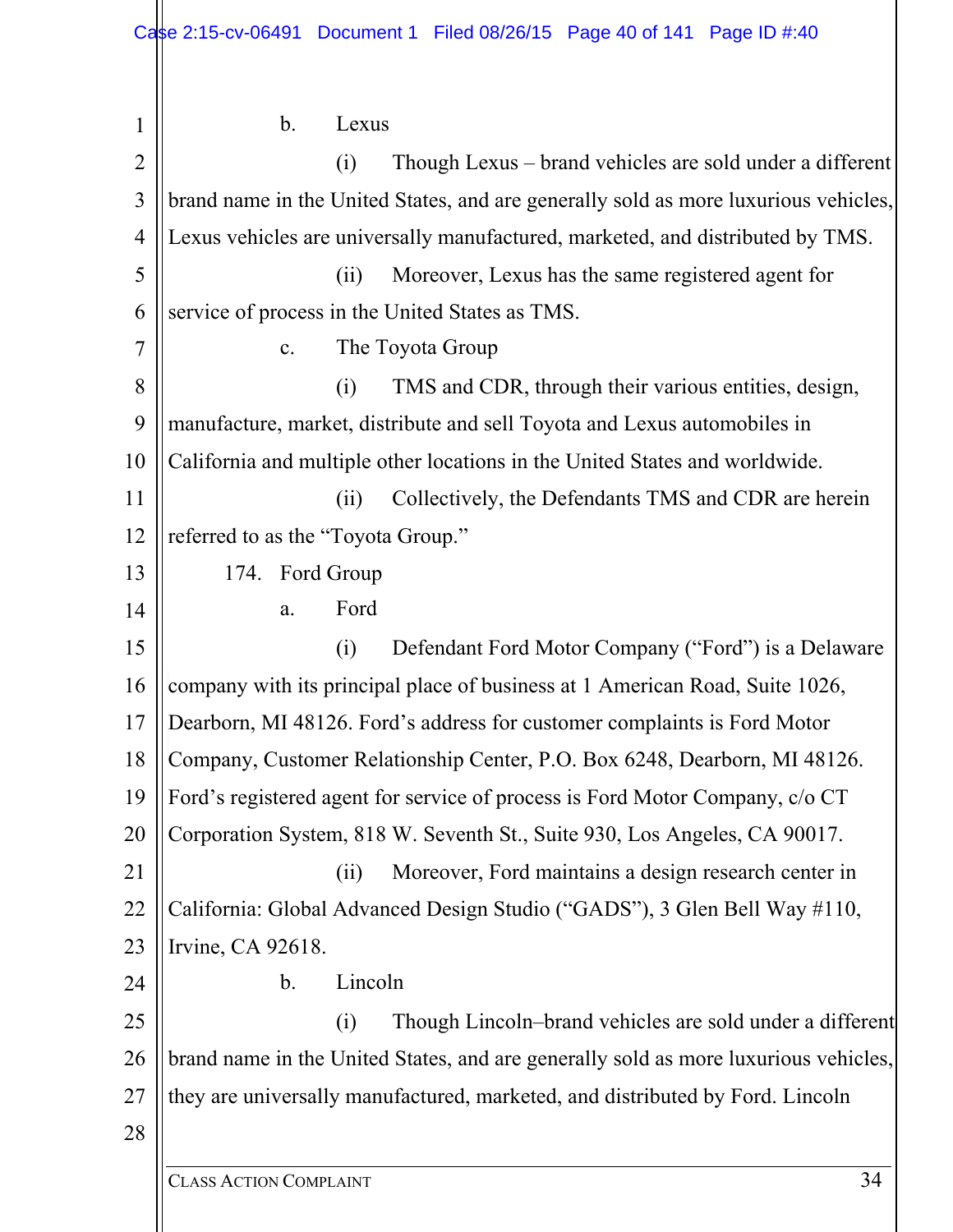1 2 3 4 5 6 7 8 9 10 11 12 13 14 15 16 17 18 19 20 21 22 23 24 25 26 27 28 utilizes the same California design studio as Ford and the customer complaint address is identical as well. (ii) Moreover, Lincoln has the same registered agent for service of process in the United States as Ford. c. The Ford Group (i) Ford, through its various entities, designs, manufactures, markets, distributes and sells Ford and Lincoln automobiles in California and multiple other locations in the United States and worldwide. (ii) Collectively, Ford (including its Lincoln brand models) and GADS design studio are herein referred as the "Ford Group." 175. Nissan Group a. Nissan (i) Defendant Nissan North America, Inc. ("NNA") is a California corporation whose principal place of business is 1 Nissan Way, Franklin, TN 37067. NNA's address for customer complaints is Nissan Consumer Affairs, P.O. Box 685003, Franklin, TN 37068-5003. NNA's registered agent for service of process is Nissan North America, Inc., c/o Corporation Service Company which will do business in California as CSC - Lawyers Incorporating Service, 2710 Gateway Oaks Dr., Ste. 150n, Sacramento, CA 95833. (ii) NNA maintains a design research center in California: Defendant Nissan Design America Inc. ("NDI"), 9800 Campus Point Drive, San Diego, CA 92121. NDI is a Delaware corporation whose principal place of business is 9800 Campus Point Drive, San Diego, CA 92121. NDI's registered agent for service of process is Nissan Design America, Inc., c/o LexisNexis Document Solutions Inc., 2711 Centerville Road, Suite 400, Wilmington, DE 19808.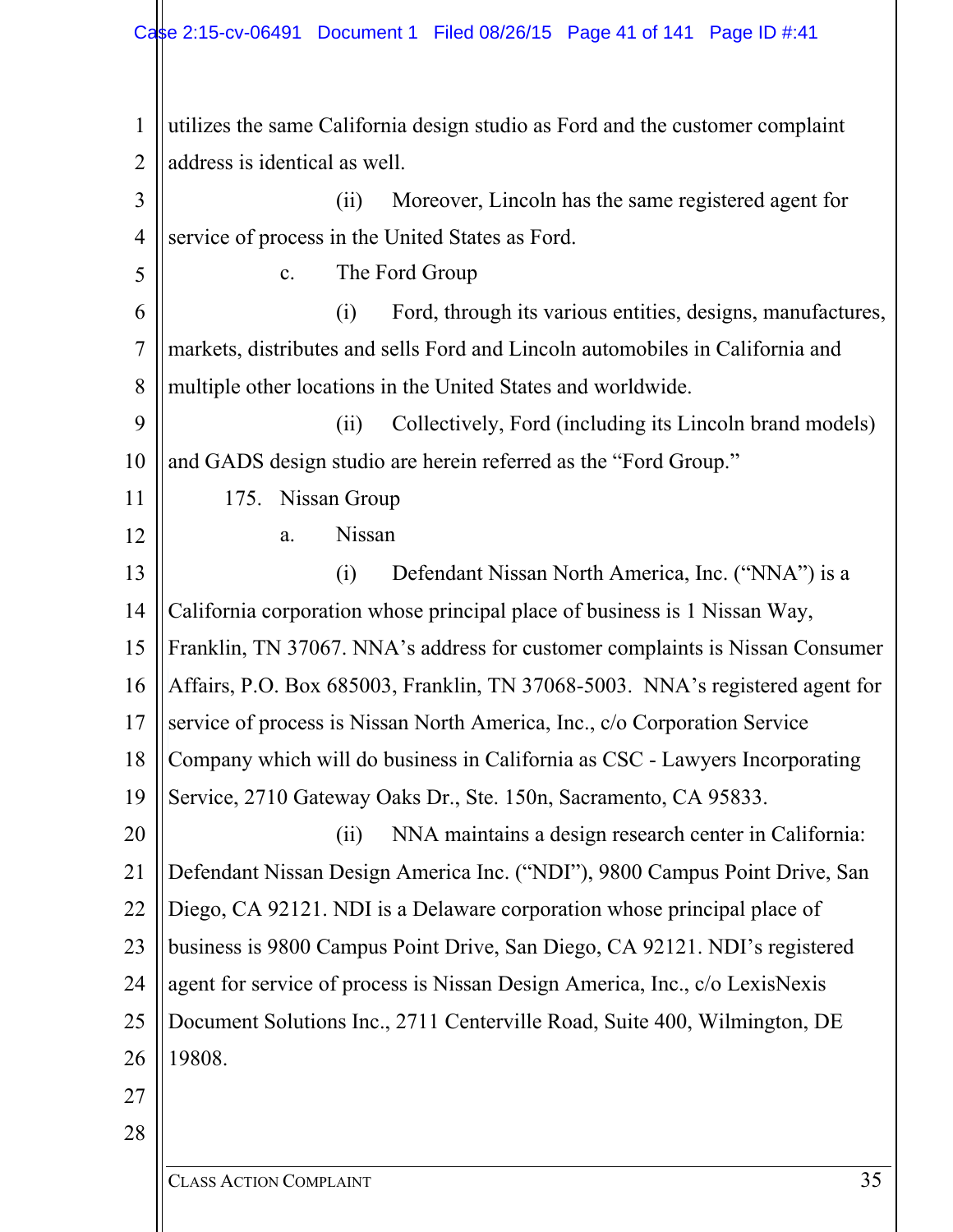| 1              | Infiniti<br>b.                                                                      |
|----------------|-------------------------------------------------------------------------------------|
| $\overline{2}$ | Though Infiniti-brand vehicles are sold under a different<br>(i)                    |
| 3              | brand name in the United States, and are generally sold as more luxurious vehicles, |
| $\overline{4}$ | Infiniti vehicles are universally manufactured, marketed, and distributed by NNA.   |
| 5              | Moreover, Infiniti has the same registered agent for<br>(ii)                        |
| 6              | service of process in the United States as NNA and utilizes the same NDI design     |
| 7              | research center.                                                                    |
| 8              | The Nissan Group<br>$\mathbf{c}$ .                                                  |
| 9              | NNA and NDI through their various entities, design,<br>(i)                          |
| 10             | manufacture, market, distribute and sell Nissan and Infiniti automobiles in         |
| 11             | California and multiple other locations in the United States and worldwide.         |
| 12             | Collectively, the Defendants NNA and NDI are herein<br>(ii)                         |
| 13             | referred to as the "Nissan Group."                                                  |
| 14             | 176. Honda Group                                                                    |
| 15             | Honda<br>a.                                                                         |
| 16             | (i)<br>Defendant American Honda Motor Co., Inc. ("HMC") is                          |
| 17             | a California corporation whose principal place of business is 1919 Torrance         |
| 18             | Boulevard, Torrance, CA 90501. HMC's address for customer complaints is             |
| 19             | Honda Automobile Customer Service, Mail Stop: 500 - 2N - 7A, 1919 Torrance          |
| 20             | Blvd., Torrance, CA 90501. HMC's registered agent for service of process is         |
| 21             | American Honda Motor Co., Inc., c/o CT Corporation System, 818 W. Seventh St.,      |
| 22             | Suite 930, Los Angeles, CA 90017.                                                   |
| 23             | HMC maintains a design research center in California:<br>(ii)                       |
| 24             | Defendant Honda R&D Americas Inc. ("HRD"), 1900 Harpers Way, Torrance, CA           |
| 25             | 90501-2746. HRD is a California corporation whose principal place of business is    |
| 26             | 1900 Harpers Way, Torrance, CA 90501-2746. HRD's registered agent for service       |
| 27             |                                                                                     |
| 28             |                                                                                     |
|                |                                                                                     |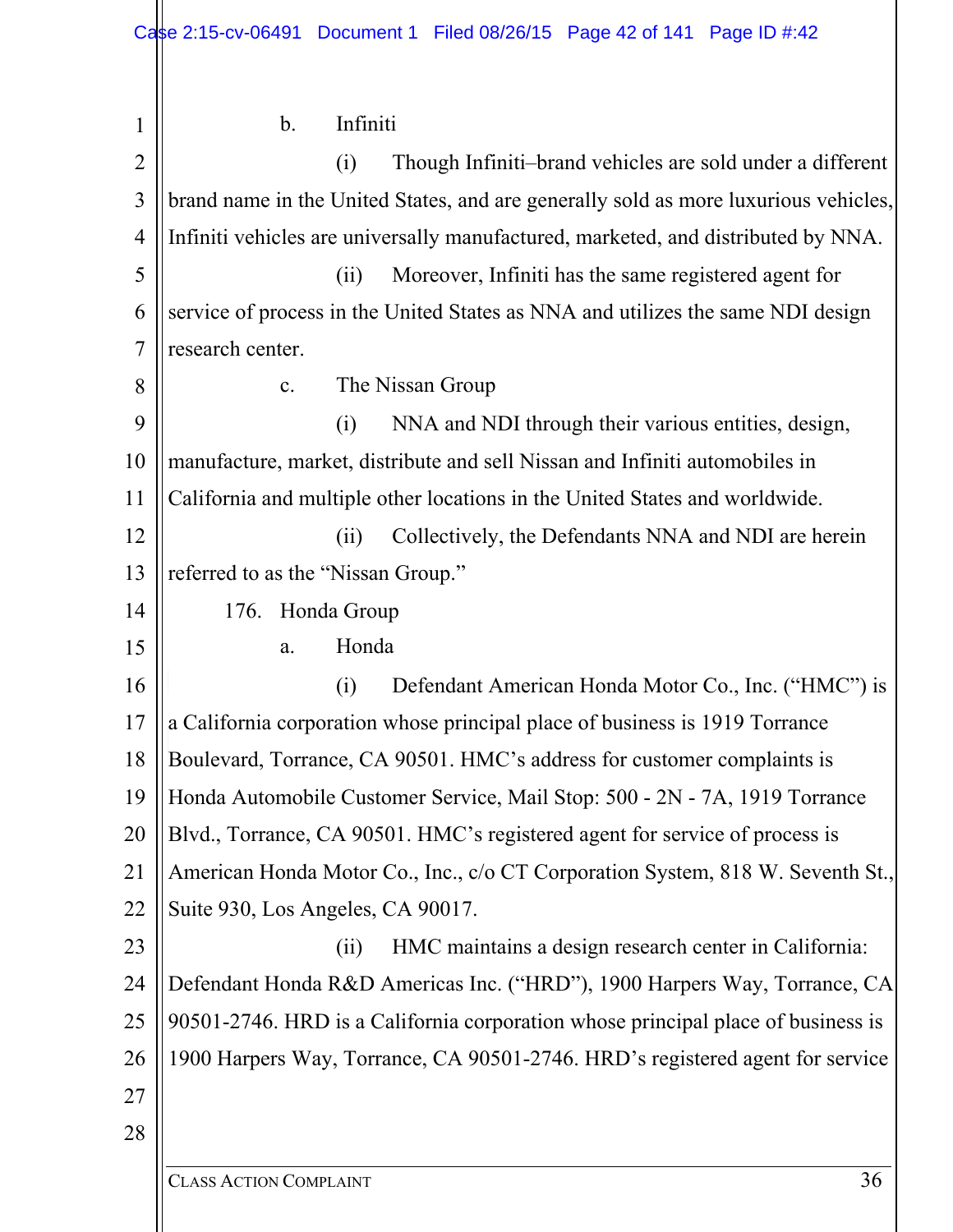1 2 3 4 5 6 7 8 9 10 11 12 13 14 15 16 17 18 19 20 21 22 23 24 25 26 27 28 of process is Honda R&D Americas, Inc., c/o CT Corporation System, 818 W. Seventh St., Suite 930, Los Angeles, CA 90017. b. Acura (i) Though Acura–brand vehicles are sold under a different brand name in the United States, and are generally sold as more luxurious vehicles, Acura vehicles are universally manufactured, marketed, and distributed by HMC. (ii) Moreover, Acura has the same registered agent for service of process in the United States as HMC. (iii) Only Acura's customer service complaint is different from HMC's contact information, at Acura Client Relations, 1919 Torrance Blvd., M/S 500-2N7E, Torrance, CA 90501-2746. c. The Honda Group (i) HMC and HRD, through its various entities, design, manufacture, market, distribute and sell Honda and Acura automobiles in California and multiple other locations in the United States and worldwide. (ii) Collectively, the Defendants HMC and HRD are herein referred to as the "Honda Group." 177. FCA Group a. FCA's Umbrella of Brands (i) Defendant FCA US LLC ("FCA") is a Delaware Limited Liability Corporation whose principal place of business is 1000 Chrysler Drive, Auburn Hills, MI 48326. FCA's registered agent for service of process is The Corporation Trust Company, Corporation Trust Center, 1209 Orange St, Wilmington, DE, 19801. (ii) FCA universally manufactures, markets, and distributes Affected Vehicles sold under a variety of different brand names: Chrysler, Jeep,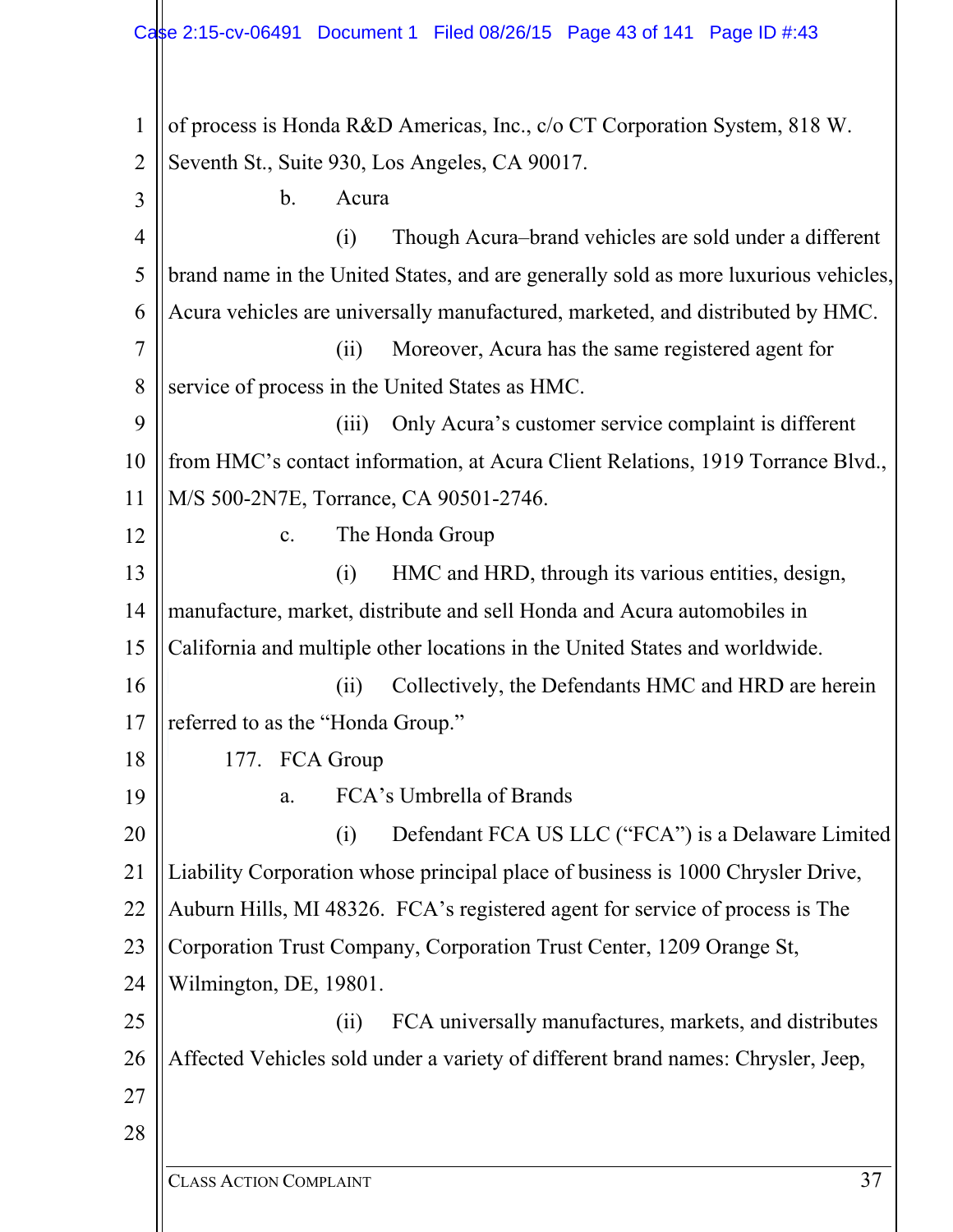1 2 3 4 5 6 7 8 9 10 11 12 13 14 15 16 17 18 19 20 21 22 23 24 25 26 27 28 Dodge, and RAM. The principal places of business and registered agent for service of process for any of these four brands is identical to that of FCA's. b. The FCA Group (i) FCA, through its various entities, designs, manufactures, markets, distributes and sells Chrysler, Jeep, Dodge, and RAM–brand automobiles in California and multiple other locations in the United States and worldwide. (ii) Defendant FCA (including its Chrysler, Jeep, Dodge, and RAM-branded vehicles) is herein referred to as the "FCA Group." c. Suit Allegations Pertaining to FCA (i) This suit is seeking relief only as to vehicles manufactured on or after June 10, 2009, the date, upon information and belief, that FCA's predecessor companies emerged from bankruptcy. (ii) To the extent that any claim could be interpreted as including any claims relating to any vehicles pre-bankruptcy-resolution, those claims are expressly *not* brought here. 178. GM Group a. GM's Umbrella of Brands (i) Defendant General Motors Company ("GM") is a Delaware corporation whose principal place of business is 300 Renaissance Ctr., Detroit, MI 48243-1402. GM's address for customer complaints is General Motors Company, Customer Service Resources, P.O. Box 33170, Detroit, MI 48232-5170. GM's registered agent for service of process is Corporation Service Company, 2711 Centerville Rd, Suite 400, Wilmington, DE, 19808. (ii) GM universally manufactures, markets, and distributes Affected Vehicles sold under a variety of different brand names: GMC, Chevrolet, Cadillac, and Buick. The principal places of business and registered agent for service of process for any of these four brands is identical to that of GM's.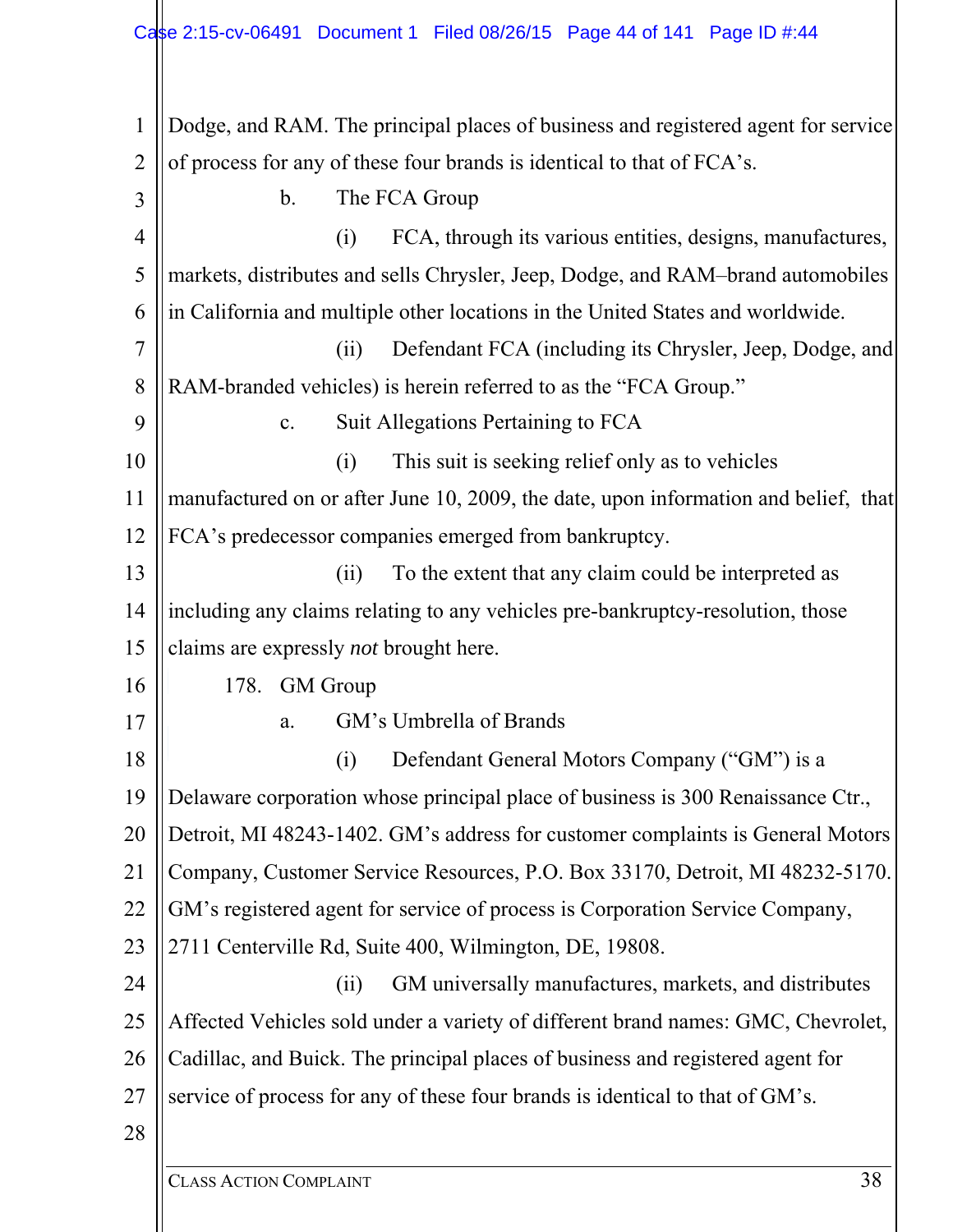| $\mathbf{1}$   | For all of its vehicle brands, GM maintains a design<br>(iii)                       |
|----------------|-------------------------------------------------------------------------------------|
| $\overline{2}$ | research center in California: General Motors Design Studio ("GMDS"), 5350          |
| 3              | Biloxi Ave, North Hollywood, CA 91601.                                              |
| 4              | The GM Group<br>b.                                                                  |
| 5              | GM, through its various entities, designs, manufactures,<br>(i)                     |
| 6              | markets, distributes and sells GMC, Chevrolet, Cadillac, and Buick-brand            |
| $\overline{7}$ | automobiles in California and multiple other locations in the United States and     |
| 8              | worldwide.                                                                          |
| 9              | Collectively, the GM brands of (and GMDS designed and<br>(ii)                       |
| 10             | engineered) vehicles are herein referred to as the "GM Group."                      |
| 11             | Suit Allegations Pertain to the "New" GM Only<br>c.                                 |
| 12             | This suit is seeking relief only as to vehicles<br>(i)                              |
| 13             | manufactured on or after July 20, 2009, the date, upon information and belief, that |
| 14             | GM's predecessor companies emerged from bankruptcy.                                 |
| 15             | To the extent that any claim could be interpreted as<br>(ii)                        |
| 16             | including any claims relating to any vehicles pre-bankruptcy-resolution, those      |
| 17             | claims are expressly <i>not</i> brought here.                                       |
| 18             | 179. BMW Group                                                                      |
| 19             | <b>BMW</b><br>a.                                                                    |
| 20             | Defendant BMW of North America, LLC ("BMW") is a<br>(i)                             |
| 21             | Delaware limited liability corporation whose principal place of business is 300     |
| 22             | Chestnut Ridge Road, Woodcliff Lake, NJ 07677-7731. BMW's address for               |
| 23             | customer complaints is Customer Relations Dept., P.O. Box 1227, Westwood, NJ        |
| 24             | 07675. BMW's registered agent for service of process is The Corporation Trust       |
| 25             | Company, Corporation Trust Center, 1209 Orange St., Wilmington, DE, 19801.          |
| 26             | BMW maintains a design research center in California:<br>(ii)                       |
| 27             | Defendant Designworks USA, Inc. ("DW"), 2201 Corporate Center Drive,                |
| 28             |                                                                                     |
|                |                                                                                     |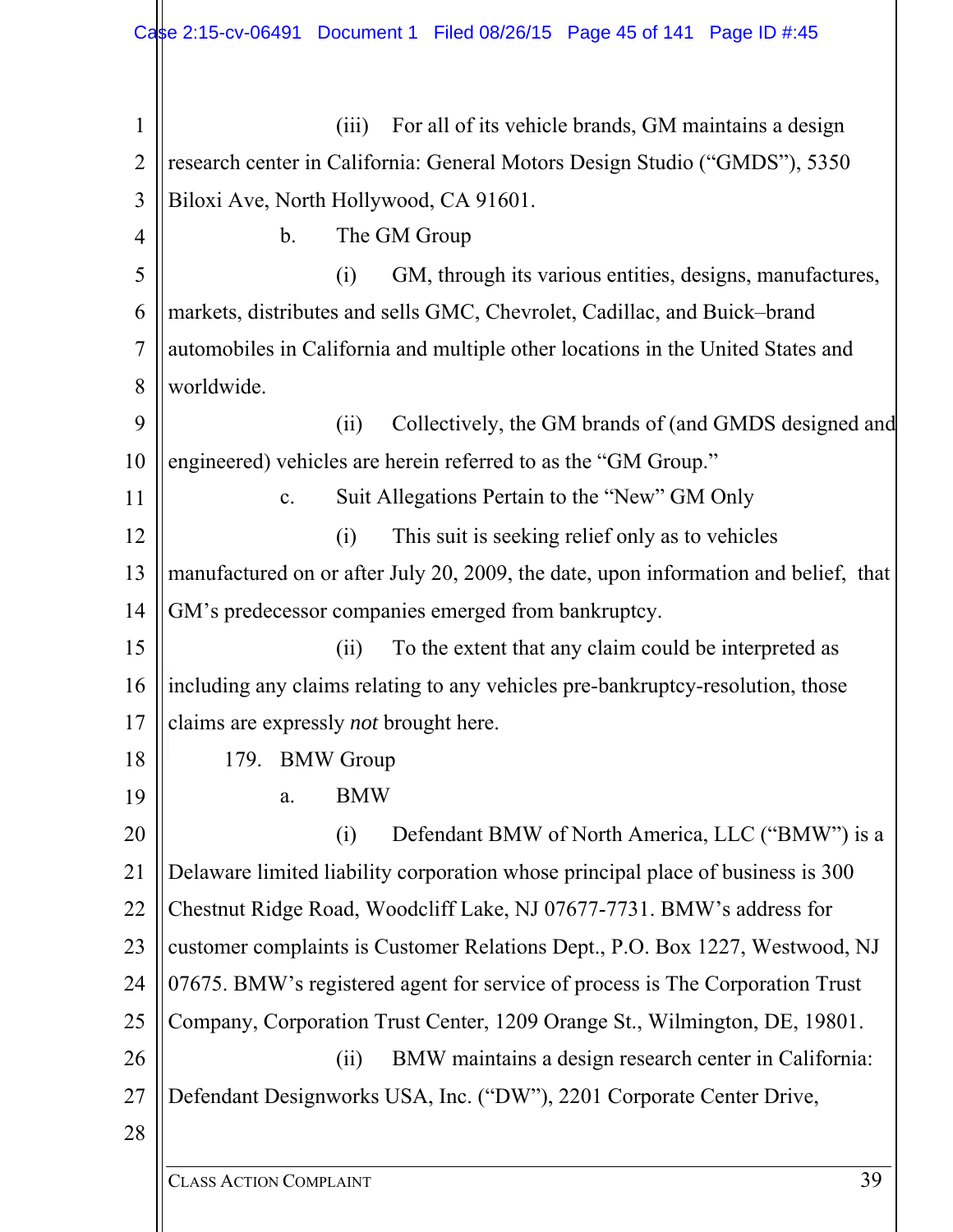1 2 3 4 5 6 7 8 9 10 11 12 13 14 15 16 17 18 19 20 21 22 23 24 25 26 27 28 Newbury Park, CA 91320. DW is a California corporation whose principal place of business is 2201 Corporate Center Drive, Newbury Park, CA 91320. DW's registered agent for service of process is Designworks USA, Inc., c/o Laurenz Schaffer, 2201 Corporate Center Dr., Newbury Park, CA 91320. b. Mini (i) Though Mini–brand vehicles are sold under a different brand name in the United States, and are generally sold as quirky, small-niche vehicles, Mini vehicles are universally manufactured, marketed, and distributed by BMW. (ii) Moreover, Mini has the same registered agent for service of process in the United States as BMW. c. The BMW Group (i) BMW and DW, through their various entities, design, manufacture, market, distribute and sell BMW and Mini–brand automobiles in California and multiple other locations in the United States and worldwide. (ii) Collectively, the Defendants BMW and DW are herein referred to as the "BMW Group." 180. VW Group a. Volkswagen (i) Defendant Volkswagen Group of America, Inc. ("VW") is a New Jersey Corporation whose principal place of business is 2200 Ferdinand Porsche Drive, Herndon, VA 20171. VW's address for customer complaints is the same address. VW's registered agent for service of process is Volkswagen Group of America, Inc., c/o Corporation Service Company which will do business in California as CSC - Lawyers Incorporating Service, 2710 Gateway Oaks Dr., Ste. 150n, Sacramento, CA 95833.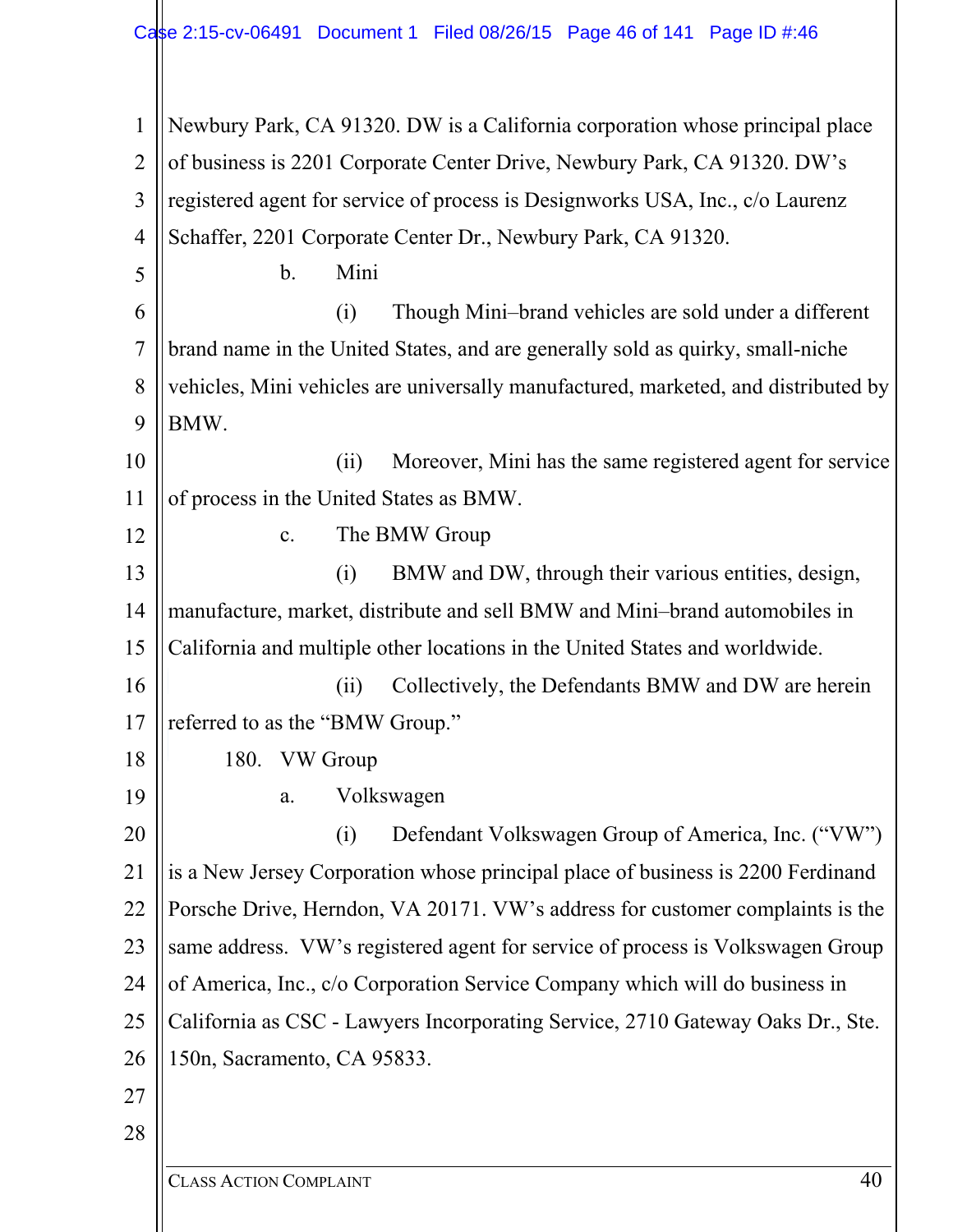| $\mathbf{1}$   | VW maintains a design research center in California:<br>(ii)                        |
|----------------|-------------------------------------------------------------------------------------|
| $\overline{2}$ | Volkswagen Audi Design Center ("VADC"), 2772 Donald Douglas Loop North,             |
| 3              | Santa Monica, CA 90405.                                                             |
| 4              | $\mathbf b$ .<br>Audi                                                               |
| 5              | Though Audi-brand vehicles are sold under a different<br>(i)                        |
| 6              | brand name in the United States, and are generally sold as more luxurious vehicles, |
| $\overline{7}$ | Audi vehicles are universally manufactured, marketed, and distributed by VW.        |
| 8              | Moreover, Audi has the same registered agent for service<br>(ii)                    |
| 9              | of process in the United States as VW and utilizes the same VADC California         |
| 10             | design studio.                                                                      |
| 11             | Bentley<br>c.                                                                       |
| 12             | VW is the parent corporation of Defendant Bentley<br>(i)                            |
| 13             | Motors, Inc. ("Bentley"). Bentley is a Delaware corporation whose principal place   |
| 14             | of business is 75 Arlington Street, 5th Floor, Boston, MA 02116. Bentley's address  |
| 15             | for customer complaints is the same address as for VW. Bentley's registered agent   |
| 16             | for service of process is Bentley Motors, Inc., c/o Corporation Service Company     |
| 17             | which will do business in California as CSC - Lawyers Incorporating Service, 2710   |
| 18             | Gateway Oaks Dr., Ste. 150n, Sacramento, CA 95833.                                  |
| 19             | Though Bentley-brand vehicles are sold under a different<br>(ii)                    |
| 20             | brand name in the United States, and are generally sold as highly luxurious         |
| 21             | vehicles, Bentley-brand vehicles are universally manufactured, marketed, and        |
| 22             | distributed by VW.                                                                  |
| 23             | Moreover, Bentley has the same registered agent for<br>(iii)                        |
| 24             | service of process in the United States as VW and utilizes the same VADC            |
| 25             | California design studio.                                                           |
| 26             |                                                                                     |
| 27             |                                                                                     |
| 28             |                                                                                     |
|                | 41<br><b>CLASS ACTION COMPLAINT</b>                                                 |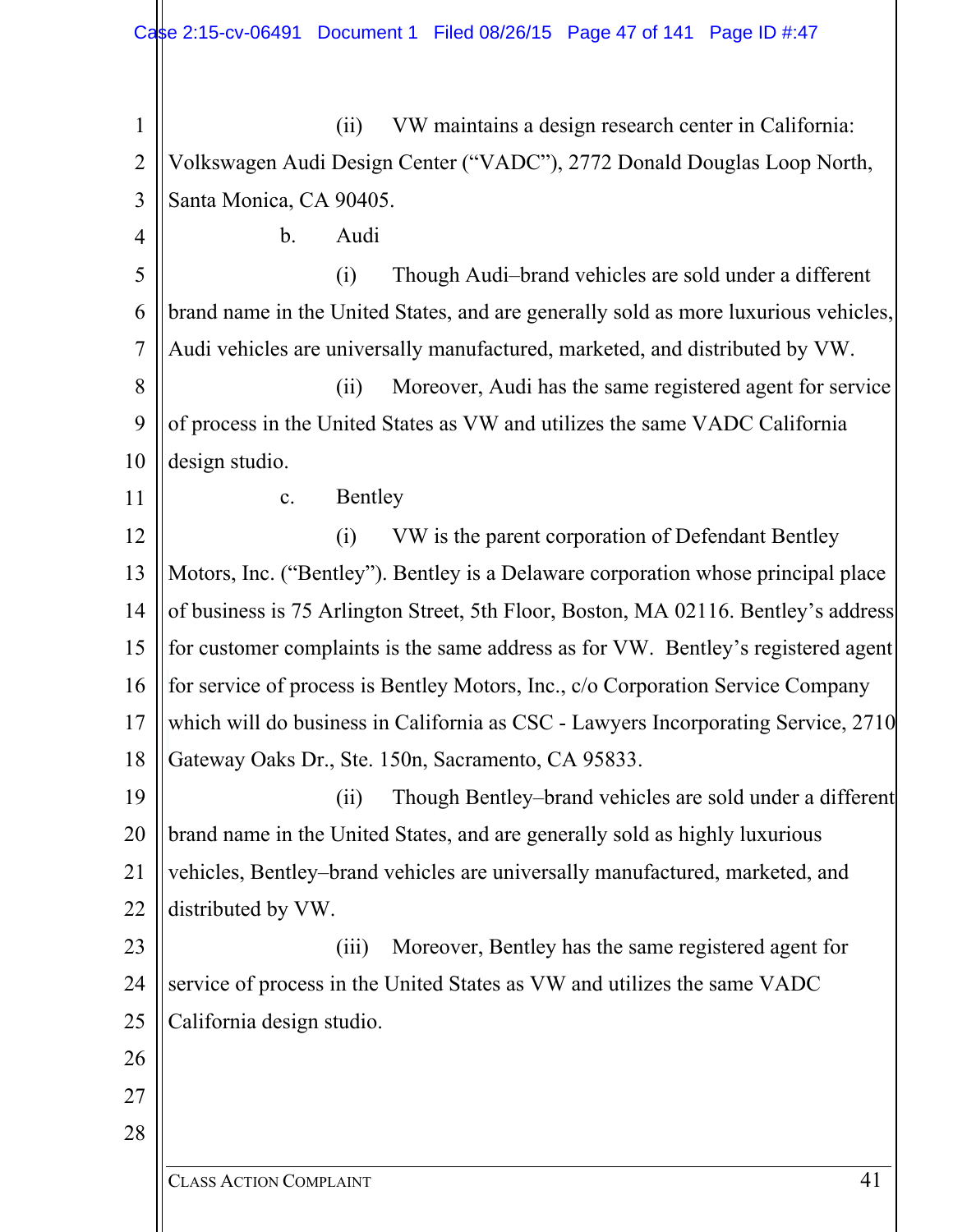| $\mathbf{1}$   | The VW Group<br>d.                                                                   |
|----------------|--------------------------------------------------------------------------------------|
| $\overline{2}$ | VW, VADC, and Bentley, through their various entities,<br>(i)                        |
| $\mathfrak{Z}$ | design, manufacture, market, distribute and sell Volkswagen, Audi, and Bentley-      |
| 4              | brand automobiles in California and multiple other locations in the United States    |
| 5              | and worldwide.                                                                       |
| 6              | Collectively, the Defendants VW, VADC, and Bentley<br>(ii)                           |
| $\overline{7}$ | are herein referred to as the "VW Group."                                            |
| 8              | 181. MB Group                                                                        |
| 9              | Defendant Mercedes-Benz USA, LLC ("MB") is a Delaware<br>(a)                         |
| 10             | limited liability corporation whose principal place of business is 1 Mercedes Drive, |
| 11             | Montvale, NJ 07645. MB's address for customer complaints is 3 Mercedes Drive,        |
| 12             | Montvale, NJ 07645. MB's registered agent for service of process is The              |
| 13             | Corporation Trust Company, Corporation Trust Center, 1209 Orange St,                 |
| 14             | Wilmington, DE, 19801.                                                               |
| 15             | MB maintains a design research center in California: Defendant<br>(b)                |
| 16             | Mercedes-Benz Research & Development North America, Inc. ("MBRD"), 309               |
| 17             | North Pastoria Avenue, Sunnyvale, CA 94085. MBRD is a Delaware corporation           |
|                |                                                                                      |
| 18             | whose principal place of business is 3953 Research Park Dr., Ann Arbor, MI           |
| 19             | 48108. MBRDs' registered agent for service of process is Mercedes-Benz               |
| 20             | Research & Development North America, Inc., c/o CT Corporation System, 818           |
| 21             | W. Seventh St., Suite 930, Los Angeles, CA 90017.                                    |
| 22             | MB and MBRD, through their various entities, design,<br>(c)                          |
| 23             | manufacture, market, distribute and sell Mercedes-Benz automobiles in California     |
| 24             | and multiple other locations in the United States and worldwide.                     |
| 25             | Collectively, the Defendants MB and MBRD are herein<br>(d)                           |
| 26             | referred to as the "MB Group."                                                       |
| 27             | 182. Hyundai/Kia Group                                                               |
| 28             |                                                                                      |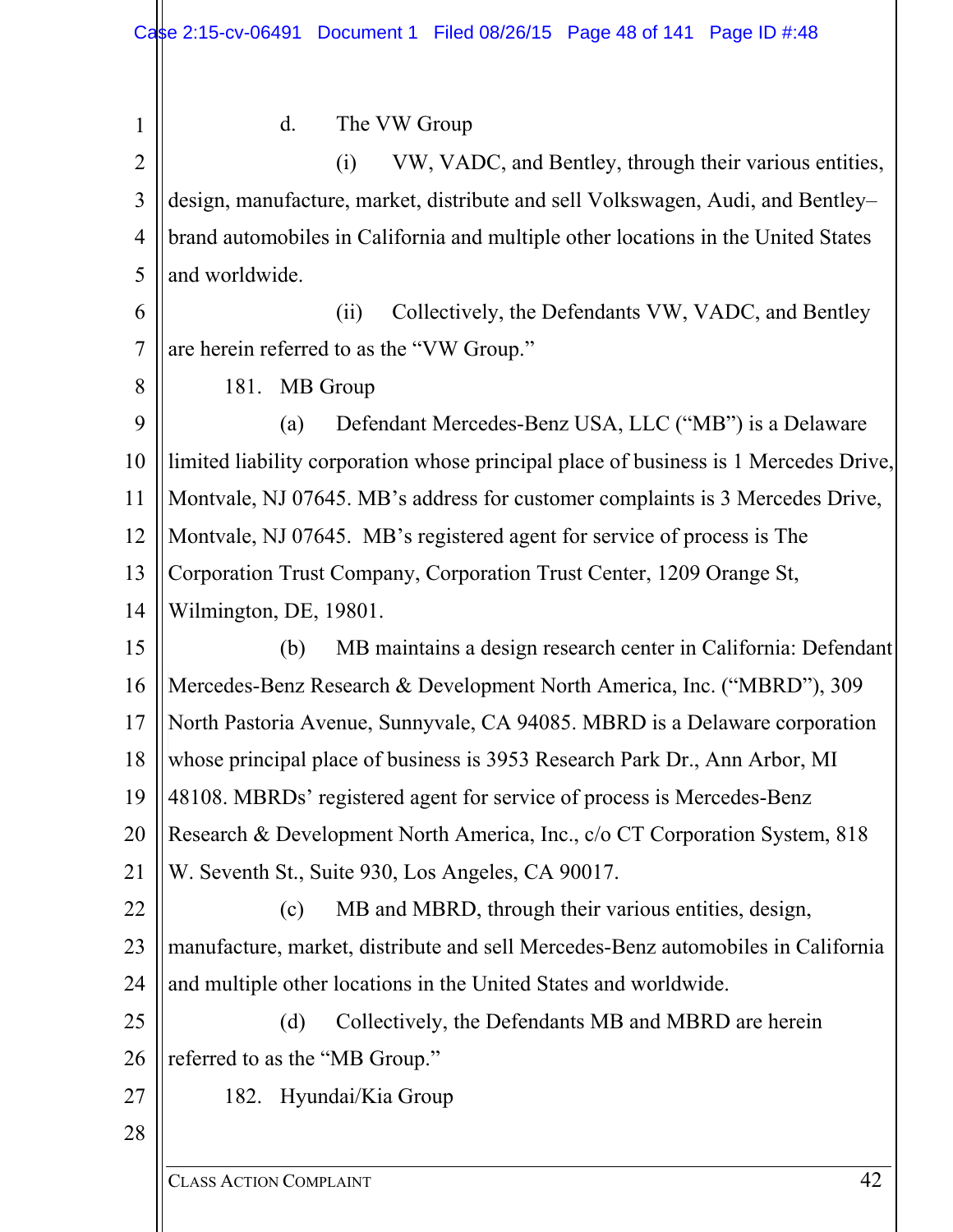| a. | Hyundai |
|----|---------|
|----|---------|

1

2 3 4 5 6 7 8 9 10 11 12 13 14 15 16 17 18 19 20 21 22 23 24 25 26 27 28 (i) Defendant Hyundai Motor America, Inc. ("HMA") is a California corporation whose principal place of business is 10550 Talbert Avenue, Fountain Valley, CA 92708. HMA's address for customer complaints is P.O. Box 20850, Fountain Valley, CA 92728-0850. HMA's registered agent for service of process is National Registered Agents, Inc., 818 W. Seventh St., Ste. 930, Los Angeles, CA 90017. (ii) HMA maintains a design research center in California: Defendant Hyundai America Technical Center, Inc. ("HATC"), 81 Bunsen, Irvine, CA 92618. HATC is a Michigan corporation whose principal place of business is 6800 Geddes Road, Superior Township, MI 48198. HATC's registered agent for service of process is Hyundai America Technical Center, Inc., c/o National Registered Agents, Inc., 818 W. Seventh St., Suite 930, Los Angeles, CA 90017. b. Kia (i) HMA is the parent corporation and/or sister company of Defendant Kia Motors America, Inc. ("Kia"). Kia is a California corporation whose principal place of business is 111 Peters Canyon Road, Irvine, CA 92606. (ii) Though Kia vehicles are sold under a different brand name in the United States, upon information and belief, Kia vehicles are universally manufactured, marketed, and distributed by HMA. (iii) Moreover, Kia has the same registered agent for service of process in the United States as HMA (c/o CT Corporation System, 818 W. Seventh St., Suite 930, Los Angeles, CA 90017). (iv) Only Kia's customer service complaint department has an address that is different from HMA's contact information. Kia's customer service complaint address is Kia Motors America Consumer Affairs Dept., P.O. Box 52410, Irvine, CA 92619-2410.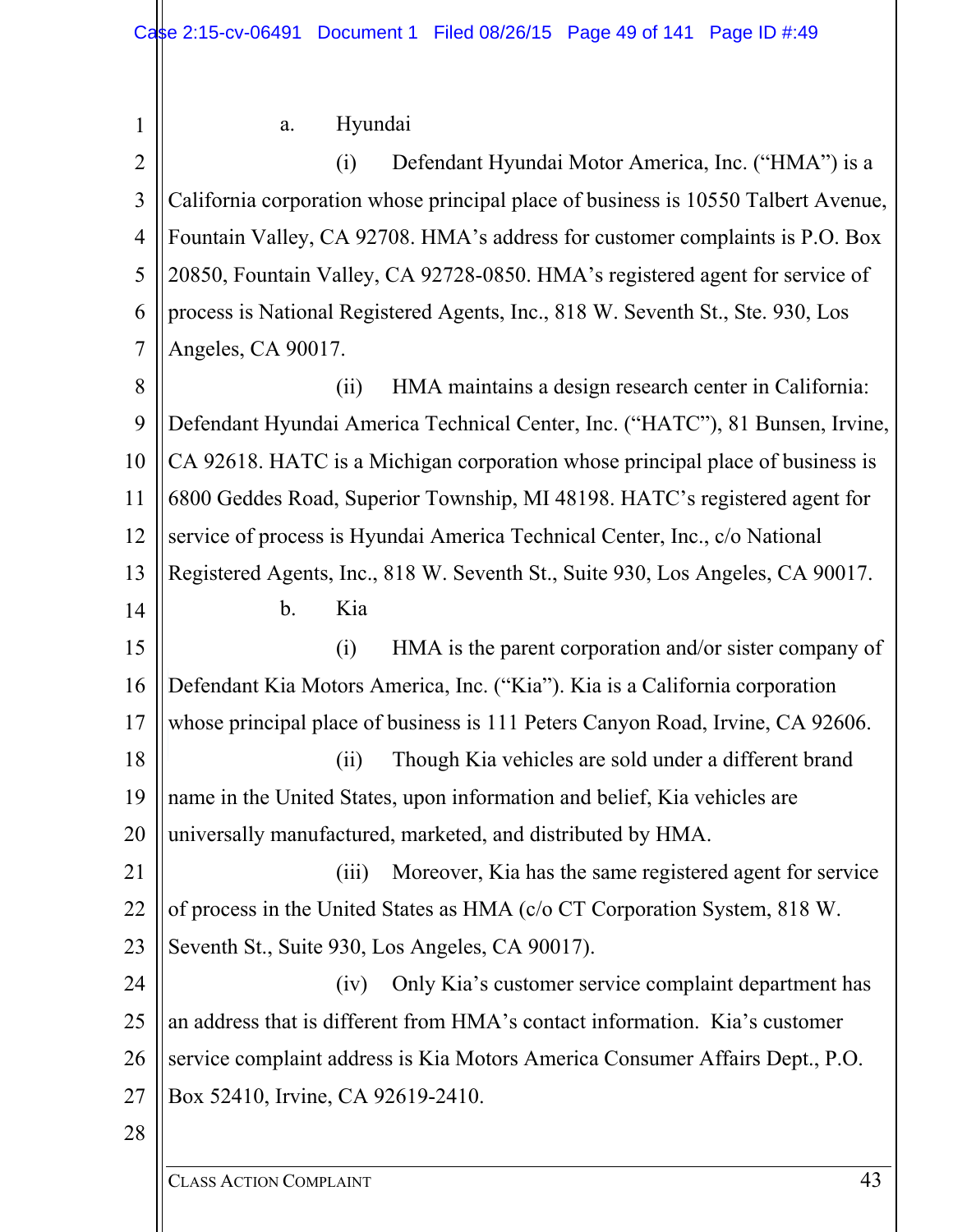|                     | Case 2:15-cv-06491 Document 1 Filed 08/26/15 Page 50 of 141 Page ID #:50          |
|---------------------|-----------------------------------------------------------------------------------|
| 1<br>$\overline{2}$ | Moreover, Kia uses the same design and research center,<br>(v)<br>HATC.           |
| 3                   | The Hyundai/Kia Group<br>$\mathbf{c}$ .                                           |
| $\overline{4}$      | HMA, HATC, and Kia, through their various entities,<br>(i)                        |
| 5                   | design, manufacture, market, distribute and sell Hyundai and Kia automobiles in   |
| 6                   | California and multiple other locations in the United States and worldwide.       |
| 7                   | Collectively, the Defendants HMA, HATC, and Kia are<br>(ii)                       |
| 8                   | herein referred to as the "Hyundai/Kia Group."                                    |
| 9                   | <b>JURISDICTION</b><br>Ш.                                                         |
| 10                  | Jurisdiction is proper in this Court pursuant to the Class Action<br>183.         |
| 11                  | Fairness Act, 28 U.S.C. § 1332(d).                                                |
| 12                  | 184. This is a class action. Some of the members of the proposed Plaintiff        |
| 13                  | Class are citizens of states different from the Automakers' home states.          |
| 14                  | 185. Upon information and belief, aggregate claims of individual Class            |
| 15                  | Members exceed \$5,000,000, exclusive of interest and costs.                      |
| 16                  | IV.<br><b>VENUE</b>                                                               |
| 17                  | 186. Venue is proper in this Court pursuant to 28 U.S.C. § 1391(a).               |
| 18                  | Each of the Automakers are deemed to reside in this district pursuant<br>187.     |
| 19                  | to 28 U.S.C. $\S$ 1391(c), so personal jurisdiction is appropriate.               |
| 20                  | In addition, a substantial part of the events or omissions giving rise to<br>188. |
| 21                  | these claims occurred in this district.                                           |
| 22                  | 189. The California-resident plaintiffs' Venue Declarations pursuant to           |
| 23                  | Cal. Civ. Code $\S 1780(d)$ are attached hereto as Exhibits 30 through 40.        |
| 24                  | <b>FACTUAL ALLEGATIONS</b><br>V.                                                  |
|                     | Plaintiffs bring this action for themselves and on behalf of all Class<br>190.    |
| 25                  |                                                                                   |
| 26                  | Members. Plaintiffs are informed and believe that, because of the Defect—the      |
| 27                  | lack of Auto-Off in the Affected Vehicles—all such Affected Vehicles have a       |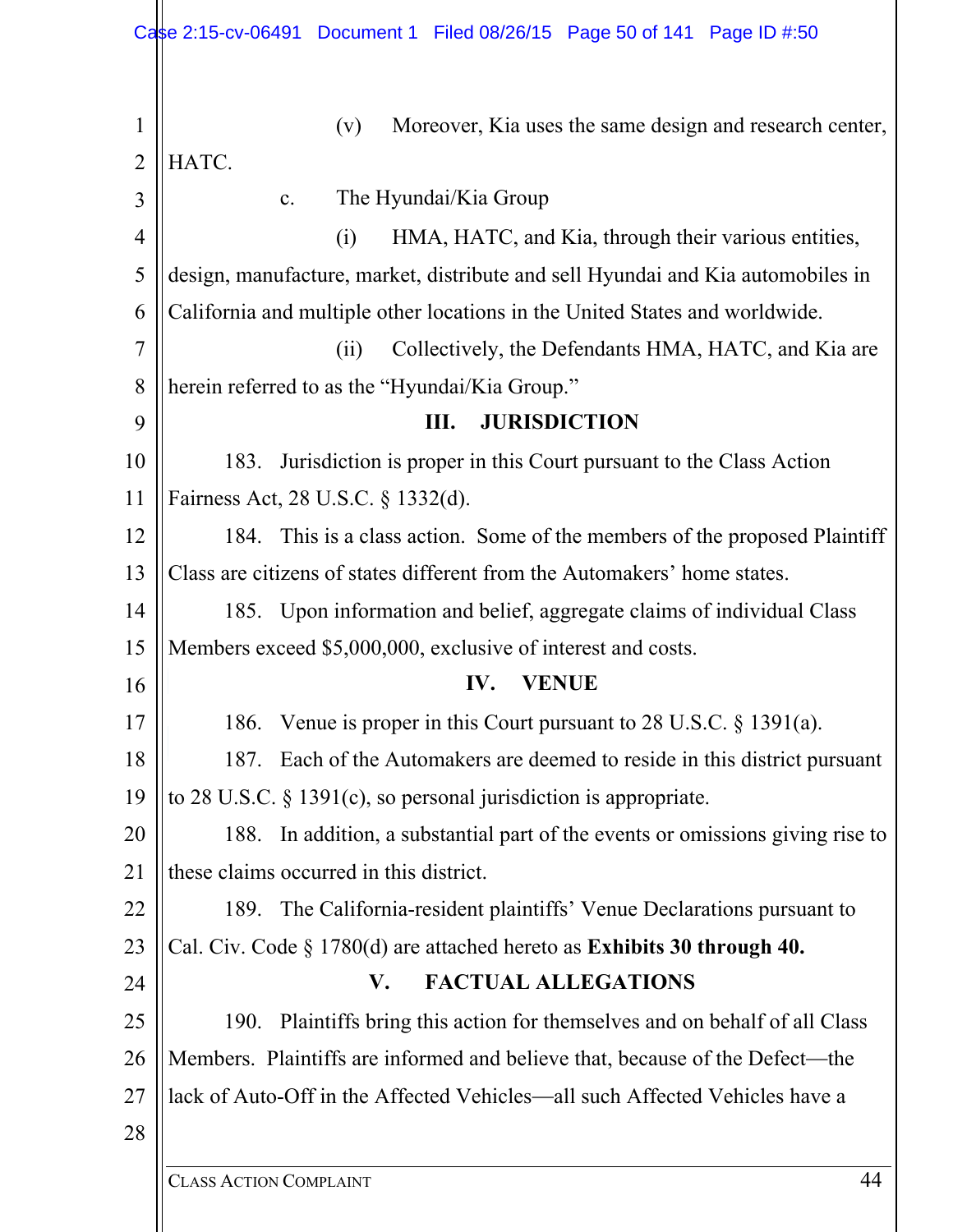1 2 3 4 5 6 dangerous propensity to cause carbon monoxide poisoning, placing Plaintiffs and the Class Members at undue risk of suffering physical injury and death due to carbon monoxide poisoning. This risk of imminent injury is caused by the Defect in conjunction with the Automakers' failure to recall, buy back, provide warnings about, and/or supply funds to retrofit and/or repair the dangerously defective Affected Vehicles.

7 8 9 10 11 12 191. Affected Vehicles at issue in this action are described in detail in **Exhibit 1**. The Automakers can readily ascertain and identify all Affected Vehicles by Vehicle Identification Number ("VIN") and/or specification sheets to discern which Affected Vehicles were optioned with or had the Keyless Fob as standard equipment. Department of Motor Vehicle registries readily identify those with Affected Vehicles.

13

14 15 192. Plaintiffs reserve the right to amend the definition and list of "Affected Vehicles" should further discovery reveal that additional models, modelyears, and model variations and trim levels are affected by the Defect.

16

## **A. The Keyless Fob**

17 18 19 20 193. Over the past decade, an increasing number of vehicles in the United States are being sold with Keyless Fobs. Keyless Fobs function without ever touching the vehicle (e.g., the Keyless Fob can remain in the driver's pocket or purse throughout operation of the vehicle).

21

22 23 24 25 26 27 194. Vehicles with Keyless Fobs have several features that differentiate them from vehicles that use Physical Keys. First, vehicles with Keyless Fobs have a "Start/Stop" button on the dashboard, center console, or shifter mechanism, rather than an ignition slot that accepts a Physical Key that is used to start the engine. Second, the Affected Vehicles have a transponder (the Keyless Fob) that contains the circuitry that sends an electronic signal, rather than a conventional Physical Key with teeth.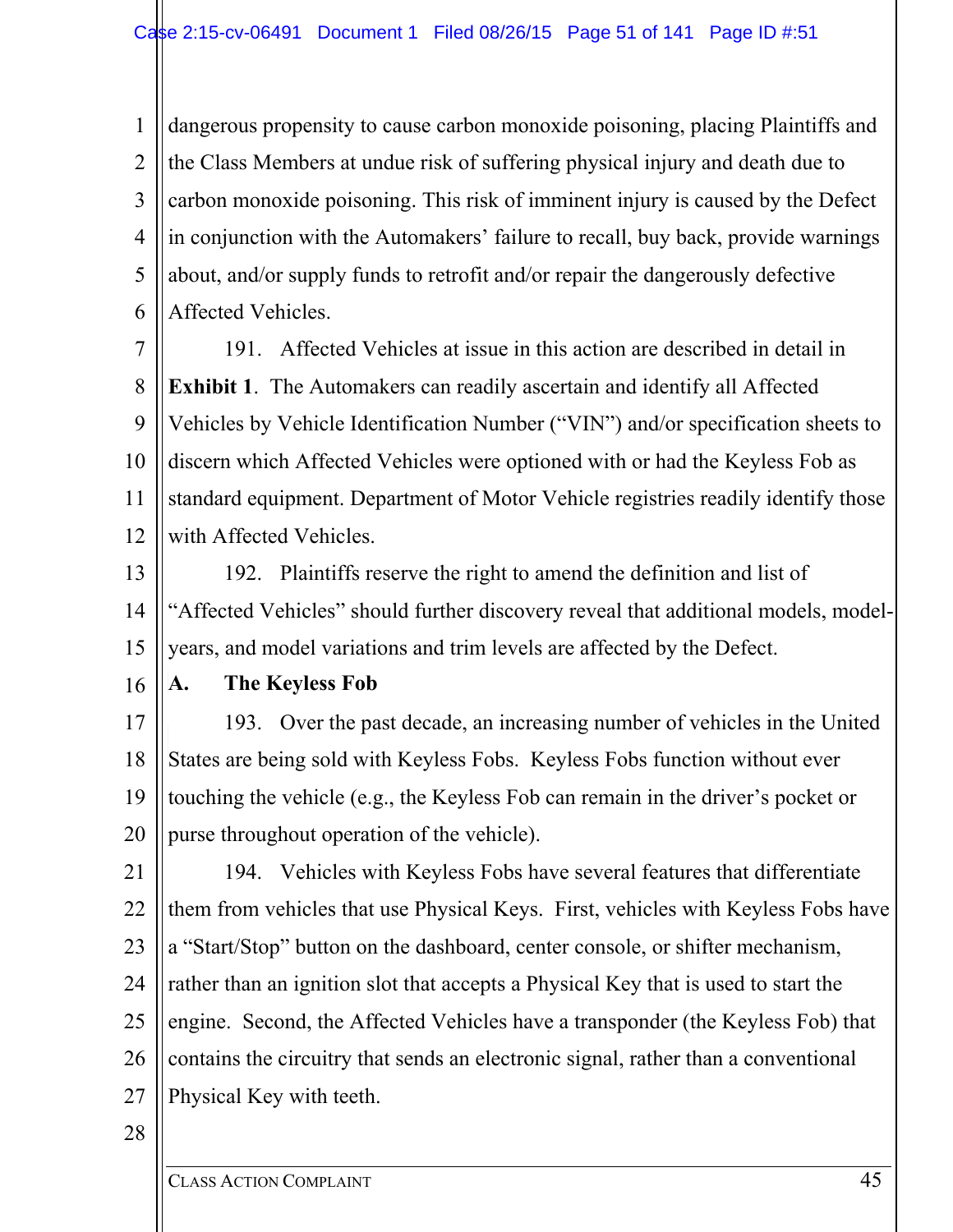195. All named Automakers sell vehicles in the United States that are equipped with Keyless Fobs. As noted in **Exhibit 1**, though the Automakers name the Keyless Fobs using various catch-phrases such as "Intelligent Keys" and "SmartAccess", the Keyless Fobs are functionally the same when it comes to this Complaint's allegations regarding the Defect and a lack of Auto-Off.

 196. Over the years, the makes and models of automobiles with Keyless Fobs have risen dramatically:

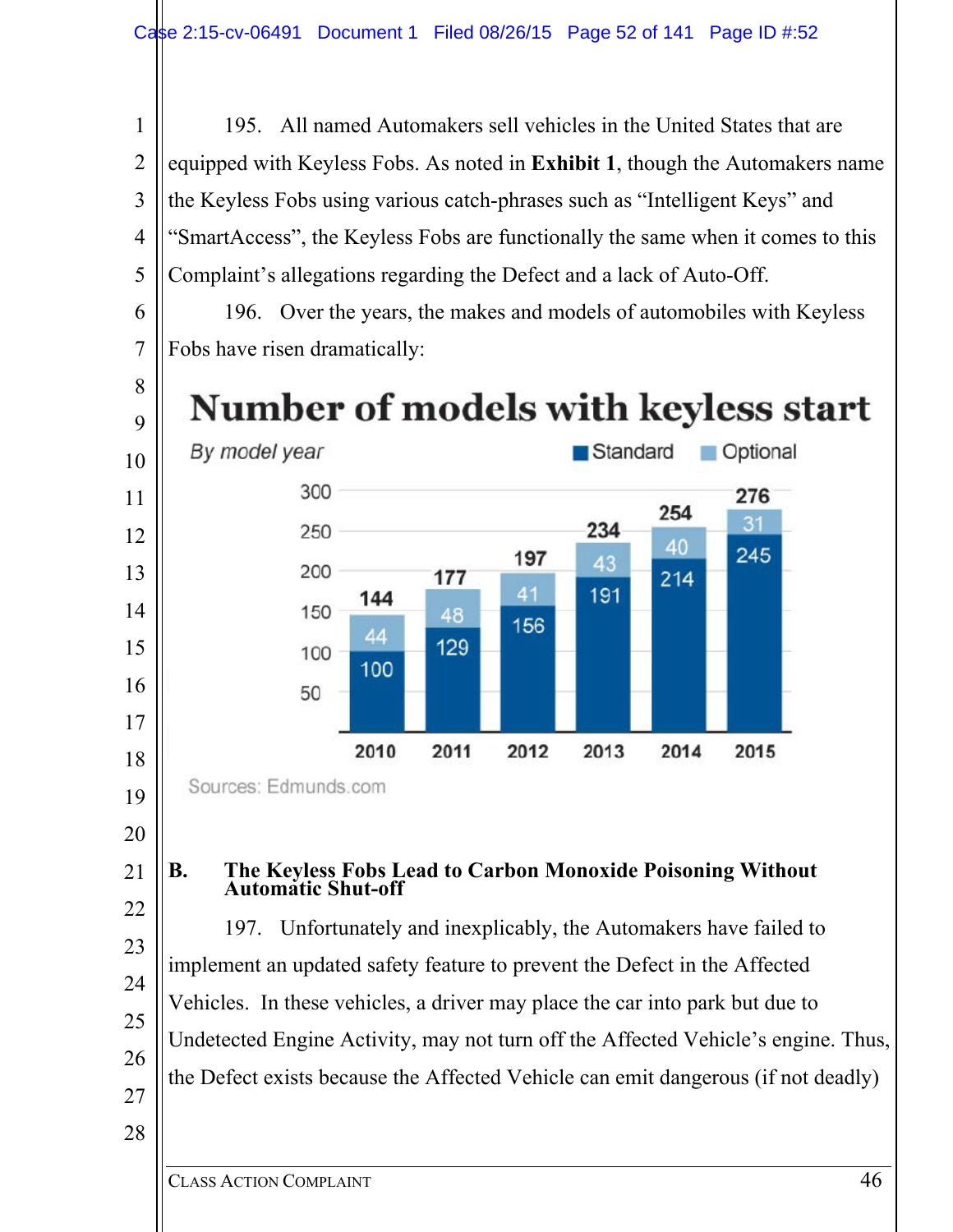| $\mathbf 1$    | levels of carbon monoxide, especially if left running in an enclosed environment,                                                                  |
|----------------|----------------------------------------------------------------------------------------------------------------------------------------------------|
| $\overline{2}$ | such as a garage.                                                                                                                                  |
| 3              | 198. In some instances, the engine may continue to run even if the driver                                                                          |
| 4              | <i>pushes the Start/Stop button.</i> For example, in a recent recall, the Ford Group                                                               |
| 5              | recalled 432,096 vehicles, including the 2015 model year Escape, Focus, and C-                                                                     |
| 6              | Max models equipped with Keyless Fobs because, according to the official recall                                                                    |
| 7              | report: <sup>14</sup>                                                                                                                              |
| 8              | Description of the Noncompliance : On your vehicle, it may be possible for the engine to continue to run after                                     |
| 9              | turning the ignition key to the "off" position and removing the key<br>(vehicles with standard ignition keys), or after pressing the Engine Start/ |
| 10             | Stop button (vehicles with push-button start and intelligent access keys).                                                                         |
| 11             | In other words, because of software glitches that affected nearly one-half of one-                                                                 |
| 12             | million vehicles, depressing the "Start/Stop" button failed to turn off the engine as                                                              |
| 13             | the manufactures had intended.                                                                                                                     |
| 14             | 199. Although all of the makes/models of automobiles listed in Exhibit 1                                                                           |
| 15             | have Keyless Fobs, upon information and belief (and based on counsel's review of                                                                   |
| 16             | the thousands of pages of over 1,500 auto manuals and sales brochures), none have                                                                  |
| 17             | Auto-Off. As a result, in just the past five years, at least 13 people have died and                                                               |
| 18             | many more have been injured, requiring hospitalization due to carbon monoxide                                                                      |
| 19             | poisoning.                                                                                                                                         |
| 20             | Attached as Exhibit 41 is a list of 27 complaints lodged with the<br><b>200.</b>                                                                   |
| 21             | NHTSA by consumers about Defect incidents associated with Keyless Fobs. For                                                                        |
| 22             | example, and as listed in chronological order:                                                                                                     |
| 23             | On April 6, 2009, a person with a Toyota Group vehicle, a 2008<br>(a)                                                                              |
| 24             | Lexus LS460, filed NHTSA complaint number 10264229, stating:                                                                                       |
| 25             | COMPLAINT REGARDING DANGER OF<br>DEATH<br>CARBON MONOXIDE.<br><b>THIS</b><br>CAR IS<br>ТО                                                          |
| 26             | 14                                                                                                                                                 |
| 27             | Non-Compliance Notice, July 1, 2015, available at: http://www-<br>odi.nhtsa.dot.gov/acms/cs/jaxrs/download/doc/UCM481952/RCLRPT-15V436-            |
| 28             | 235.PI                                                                                                                                             |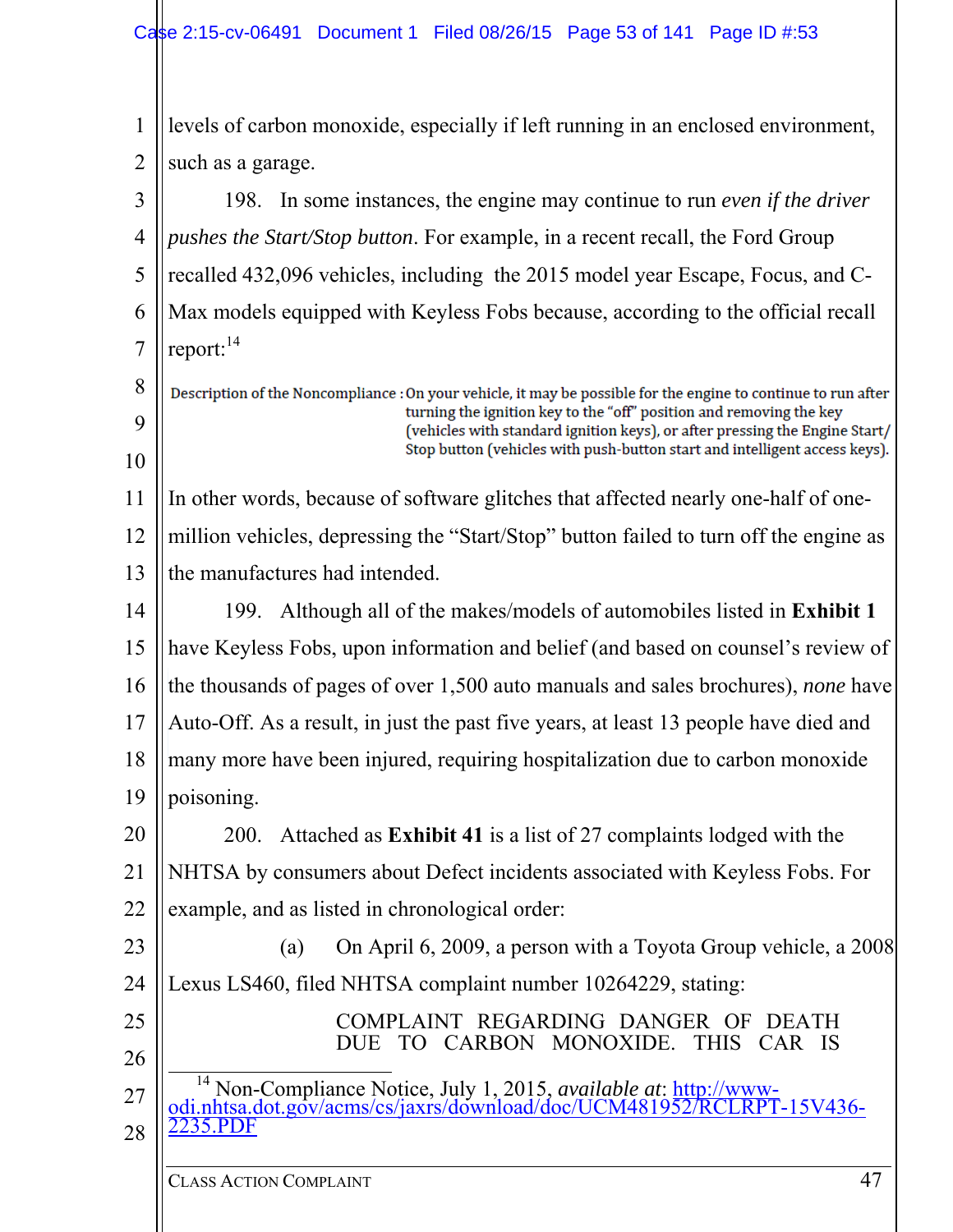|                                                                          | Case 2:15-cv-06491 Document 1 Filed 08/26/15 Page 54 of 141 Page ID #:54                                                                                                                                                                                                                                                                                                                                                                                                                                                                                                                                                                                                                                                                                                                                                                                                                                                                                                                                                                                                                                               |    |
|--------------------------------------------------------------------------|------------------------------------------------------------------------------------------------------------------------------------------------------------------------------------------------------------------------------------------------------------------------------------------------------------------------------------------------------------------------------------------------------------------------------------------------------------------------------------------------------------------------------------------------------------------------------------------------------------------------------------------------------------------------------------------------------------------------------------------------------------------------------------------------------------------------------------------------------------------------------------------------------------------------------------------------------------------------------------------------------------------------------------------------------------------------------------------------------------------------|----|
| 1<br>$\overline{2}$<br>3<br>4<br>5<br>6<br>7<br>8<br>9<br>10<br>11<br>12 | <b>KEYLESS</b><br>WHICH OFTEN<br><b>RESULTS</b><br>IN<br><b>THE</b><br>FAILURE OF THEIR DRIVER SHUTTING OFF THE<br>ENGINE WHICH IS AT TIMES PARKED INSIDE AN<br><b>GARAGE</b><br><b>THIS</b><br><b>ENCLOSED</b><br>OF<br>A<br>HOME.<br>OCCURRED ON THREE DIFFERENT OCCASIONS<br>AT MY HOME. THANK GOD I HAD A CARBON<br><b>ALARM</b><br>MY<br><b>MONOXIDE</b><br>IN<br><b>HOME</b><br><b>WHICH</b><br><b>THIS</b><br>ME<br>OF<br>PROBLEM.<br><b>ALERTED</b><br><b>LEXUS</b><br><b>INSTALLED</b><br>HAVE<br>SOME SORT OF<br><b>SHOULD</b><br><b>SWITCH</b><br>WHICH<br><b>WOULD</b><br><b>AUTOMATICALLY</b><br>SHUT OFF THE ENGINE WHEN THE DRIVER SEAT<br>HAS BEEN UNOCCUPIED FOR FIFTEEN MINUTES.<br><b>LEXUS STATES THEY HAVE RECEIVED MANY</b><br>COMPLAINTS THROUGHOUT THE COUNTRY,<br><b>HOWEVER THERE IS NOTHING THEY CAN DO</b><br><b>THIS</b><br><b>PROBLEM</b><br><b>ABOUT</b><br><b>AND</b><br><b>DANGER.</b><br>EXISTING CARS SHOULD BE RECALLED AND<br><b>THIS</b><br><b>REPAIRED</b><br><b>AND</b><br><b>SHOULD</b><br>BE<br>MANDATORY FOR ALL FUTURE CARS WITH A<br><b>KEYLESS SYSTEM.</b> <sup>15</sup> |    |
| 13<br>14                                                                 | (b)<br>On May 4, 2009, a person with a Nissan Group vehicle, a 2009                                                                                                                                                                                                                                                                                                                                                                                                                                                                                                                                                                                                                                                                                                                                                                                                                                                                                                                                                                                                                                                    |    |
| 15                                                                       | Nissan Murano S, filed NHTSA complaint number 10267647, stating:<br><b>COMES</b><br>WITH<br>PUSH<br>[MY<br>CAR]<br><b>BUTTON</b>                                                                                                                                                                                                                                                                                                                                                                                                                                                                                                                                                                                                                                                                                                                                                                                                                                                                                                                                                                                       |    |
| 16                                                                       | "START/STOP" ENGINE<br>THE DANGER IS<br>$\left  \ldots \right $                                                                                                                                                                                                                                                                                                                                                                                                                                                                                                                                                                                                                                                                                                                                                                                                                                                                                                                                                                                                                                                        |    |
| 17                                                                       | YOU PARK THE<br>WHEN<br>CAR IN YOUR<br>GARAGEAND<br>FORGET<br>TO<br><b>PUSH</b><br><b>THE</b>                                                                                                                                                                                                                                                                                                                                                                                                                                                                                                                                                                                                                                                                                                                                                                                                                                                                                                                                                                                                                          |    |
| 18                                                                       | START/STOP BUTTON TO TURN THE ENGINE<br>OFF BECAUSE THIS TECHNOLOGY IS NEW, THE                                                                                                                                                                                                                                                                                                                                                                                                                                                                                                                                                                                                                                                                                                                                                                                                                                                                                                                                                                                                                                        |    |
| 19                                                                       | INSTINCT IS TO PULL THE KEY FOB OUT AND<br>GET OUT OF THE CAR THE ENGINE REMAINS                                                                                                                                                                                                                                                                                                                                                                                                                                                                                                                                                                                                                                                                                                                                                                                                                                                                                                                                                                                                                                       |    |
| 20                                                                       | ON AND IT IS QUIET ENOUGH THAT YOU DO<br>THE ENGINE RUNNING<br>NOT NOTICE<br><b>THE</b>                                                                                                                                                                                                                                                                                                                                                                                                                                                                                                                                                                                                                                                                                                                                                                                                                                                                                                                                                                                                                                |    |
| 21                                                                       | DANGER IS THAT CARBON MONOXIDE CAN FILL                                                                                                                                                                                                                                                                                                                                                                                                                                                                                                                                                                                                                                                                                                                                                                                                                                                                                                                                                                                                                                                                                |    |
| 22                                                                       | UP YOUR GARAGE AND HOUSE AND KILL THE<br>INHABITANTS I CONTACTED<br><b>NISSAN</b><br><b>VIA</b>                                                                                                                                                                                                                                                                                                                                                                                                                                                                                                                                                                                                                                                                                                                                                                                                                                                                                                                                                                                                                        |    |
| 23                                                                       | <b>THEY</b><br><b>HAD</b><br>A<br>TECH.<br><b>REVIEW</b><br>EMAIL.<br>MY<br>COMPLAINT AND RESPONDED<br>AS FOLLOWS                                                                                                                                                                                                                                                                                                                                                                                                                                                                                                                                                                                                                                                                                                                                                                                                                                                                                                                                                                                                      |    |
| 24                                                                       | "DON'T FORGET TO PUSH THE BUTTON TO TURN<br>ENGINE OFF"<br>[NISSAN]<br>OBVIOUSLY<br><b>THE</b>                                                                                                                                                                                                                                                                                                                                                                                                                                                                                                                                                                                                                                                                                                                                                                                                                                                                                                                                                                                                                         |    |
| 25                                                                       | <b>DO[ES] NOT GET THE DANGER.<sup>16</sup></b>                                                                                                                                                                                                                                                                                                                                                                                                                                                                                                                                                                                                                                                                                                                                                                                                                                                                                                                                                                                                                                                                         |    |
| 26                                                                       |                                                                                                                                                                                                                                                                                                                                                                                                                                                                                                                                                                                                                                                                                                                                                                                                                                                                                                                                                                                                                                                                                                                        |    |
| 27                                                                       | <sup>15</sup> Exhibit 41 at 25 (emphasis added).                                                                                                                                                                                                                                                                                                                                                                                                                                                                                                                                                                                                                                                                                                                                                                                                                                                                                                                                                                                                                                                                       |    |
| 28                                                                       | $16$ <i>Id.</i> at 26 (emphasis added).                                                                                                                                                                                                                                                                                                                                                                                                                                                                                                                                                                                                                                                                                                                                                                                                                                                                                                                                                                                                                                                                                |    |
|                                                                          | <b>CLASS ACTION COMPLAINT</b>                                                                                                                                                                                                                                                                                                                                                                                                                                                                                                                                                                                                                                                                                                                                                                                                                                                                                                                                                                                                                                                                                          | 48 |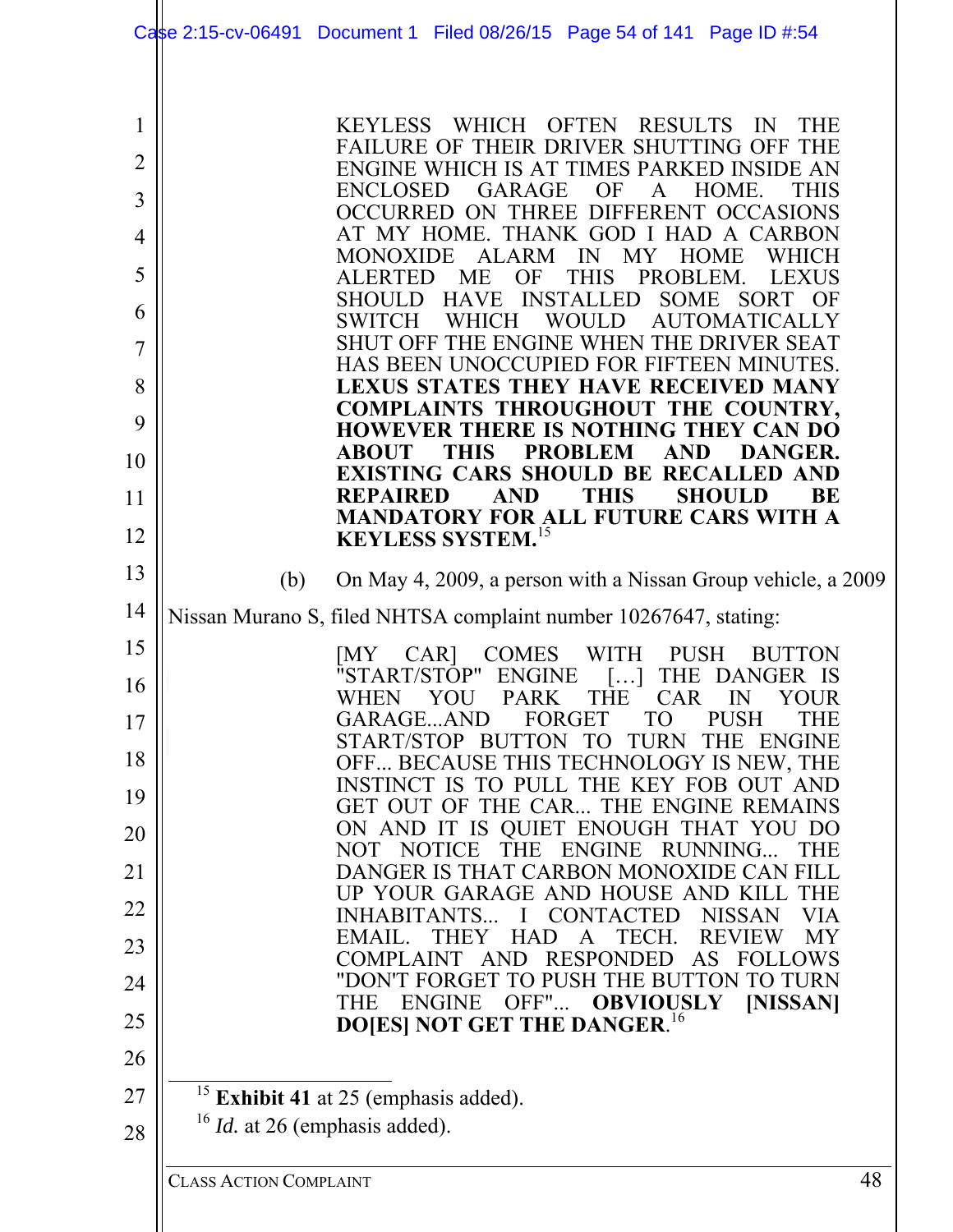|                |                          | Case 2:15-cv-06491 Document 1 Filed 08/26/15 Page 55 of 141 Page ID #:55                                                                    |
|----------------|--------------------------|---------------------------------------------------------------------------------------------------------------------------------------------|
|                |                          |                                                                                                                                             |
| 1              | (c)                      | On February 3, 2010, a person with a Nissan Group vehicle, a                                                                                |
| $\overline{2}$ |                          | Nissan Altima, filed NHTSA complaint number 10304356, stating:                                                                              |
| 3              |                          | [I] WOULD LIKE TO BRING TO YOUR ATTENTION                                                                                                   |
| 4              |                          | BE<br><b>DEFECT</b><br><b>BELIEVE</b><br><b>NEEDS</b><br>$\mathsf{A}$<br>THAT<br>$\mathbf{I}$<br>CORRECTED IN AT LEAST SOME, IF NOT ALL, OF |
| 5              |                          | <b>VEHICLES.</b><br>NISSAN,<br><b>LATEST</b><br><b>ALTIMA</b><br>THE<br><b>PROBLEM</b><br>CCURS<br><b>THE</b><br>CAR IS<br>LEFT<br>WHEN     |
| 6              |                          | <b>RUNNING</b><br>THE<br>ARE<br>Æ<br><b>DOORS</b><br>A N<br><b>REMOTE</b><br>"KEYLESS".<br><b>CLOSED</b><br>THE<br>THIS<br>WIT              |
| 7              |                          | PROBLEM COULD CREATE A SERIOUS SAFETY &<br><b>HEALTH</b><br>ISSUE IF A DRIVER FORGETS                                                       |
| 8              |                          | OFF THE ENGINE BEFORE USING THE REMOTE                                                                                                      |
| 9              |                          | KEY TO CLOSE THE VEHICLE DOORS. <sup>17</sup>                                                                                               |
| 10             | (d)                      | On February 9, 2010, a person with a Toyota Group vehicle, a                                                                                |
| 11             |                          | 2009 Toyota Camry Hybrid, filed NHTSA complaint number 10308004, stating:                                                                   |
| 12             |                          | 2009<br>HAZARD!.<br>SAFETY<br><b>TOYOTA</b><br>CAMRY<br>AUTOMOBILES)<br>ALL<br><b>HYBRID</b><br>(LIKELY                                     |
| 13             |                          | UOUSLY RESTART THE GAS ENGINE TO<br>E<br><b>BA</b><br>ìЕ                                                                                    |
| 14             |                          | <b>SYSTEM</b><br>TURNED OFF WHEN DEPA<br>THE VEHI<br>F THE AUTO IS IN AN ATTAC<br>CLE I                                                     |
| 15             |                          | 'HIS<br><b>RESUL</b><br>GARAGE<br>.I )                                                                                                      |
| 16             |                          | CO POISONING<br>TO OCCUPANTS<br><b>WITHIN</b><br>DWELLING.<br>HAVE OBSERVED<br>$\mathbf{A}$<br><b>HYBRID</b>                                |
| 17             |                          | CONTINUOUSLY RESTARTING WHILE PARKED<br>IN THE DRIVEWAY. THIS CAR IS USUALLY KEPT                                                           |
| 18<br>19       |                          | GARAGE.<br>ATTACHED<br><b>THE</b><br><b>OWNER</b><br>AN.<br>IN<br>FORGOT TO TURN OFF<br>THE IGNITION UPON                                   |
| 20             |                          | LEAVING THE CAR. THIS IS LIKELY A COMMON<br>EVENT. THIS WILL EVENTUALLY RESULT IN                                                           |
| 21             |                          | SERIOUSLY INJURY OR DEATH, AND MAY HAVE                                                                                                     |
| 22             |                          | <b>AND</b><br><b>HAPPENED</b><br><b>NOT</b><br><b>BEEN</b><br><b>ALREADY</b><br>PROPERLY IDENTIFIED AND REPORTED. <sup>18</sup>             |
| 23             | (e)                      | On April 28, 2010, a person with a Toyota Group vehicle, a                                                                                  |
| 24             |                          | 2007 Lexus LS460, filed NHTSA complaint number 10326861, stating:                                                                           |
| 25             |                          |                                                                                                                                             |
| 26             | $17$ <i>Id.</i> at 24.   |                                                                                                                                             |
| 27             | $^{18}$ <i>Id.</i> at 5. |                                                                                                                                             |
| 28             |                          |                                                                                                                                             |
|                |                          |                                                                                                                                             |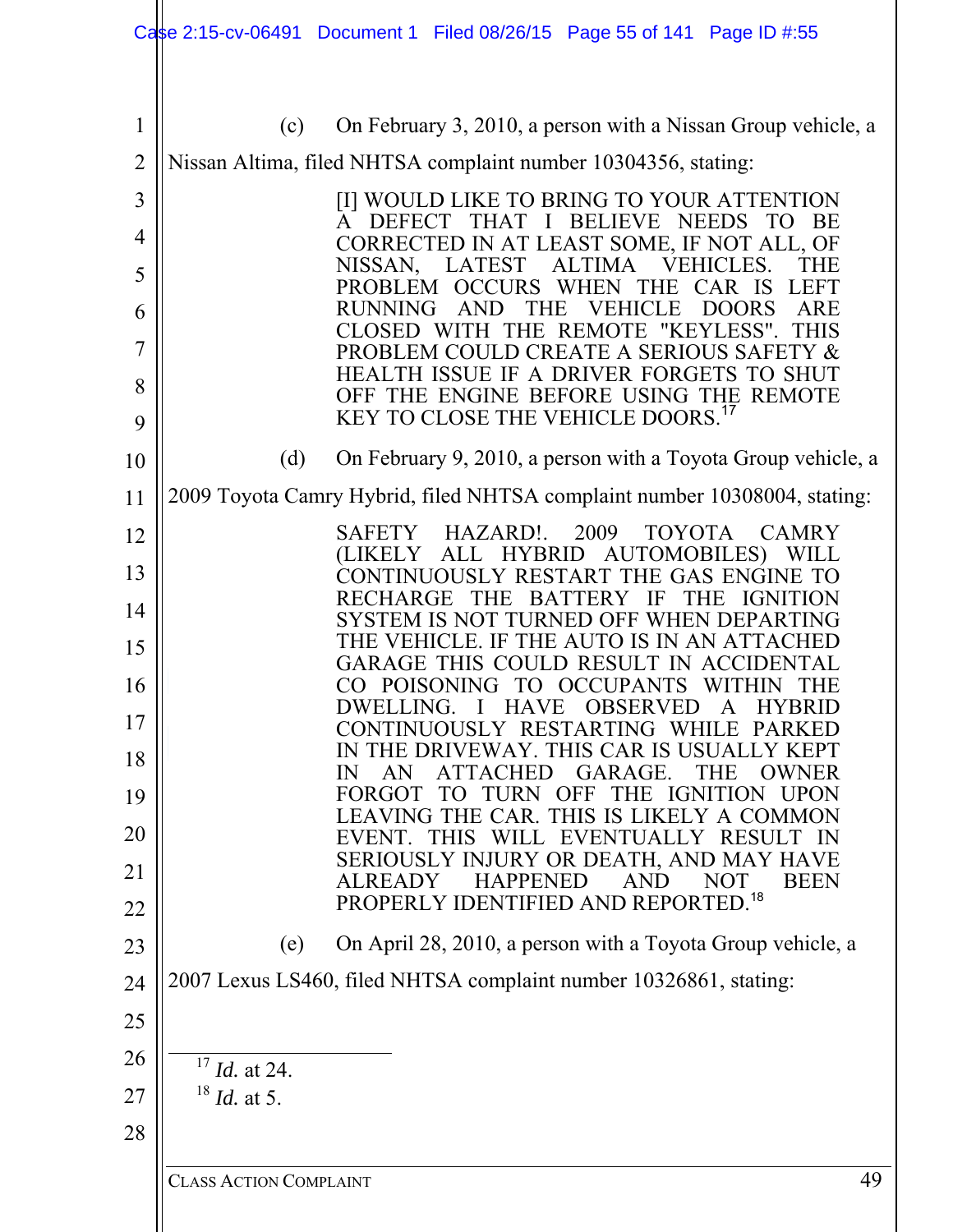|                |                               | Case 2:15-cv-06491 Document 1 Filed 08/26/15 Page 56 of 141 Page ID #:56                                           |    |
|----------------|-------------------------------|--------------------------------------------------------------------------------------------------------------------|----|
| 1              |                               | I ARRIVED HOME AFTER DINNER [] CLOSED                                                                              |    |
| $\overline{2}$ |                               | THE GARAGE DOOR AND, LEAVING THE KEY                                                                               |    |
|                |                               | FOB INSIDE THE VEHICLE, I ENTERED MY HOME<br>AND EVENTUALLY WENT TO SLEEP. I WAS                                   |    |
| 3              |                               | AWOKEN AT APPROX. 2:15AM BY A CARBON                                                                               |    |
| 4              |                               | MONOXIDE ALARM LOCATED IN THE FOYER                                                                                |    |
| 5              |                               | INSIDE MY HOME ADJACENT TO THE ENTRANCE<br>TO THE GARAGE. I ENTERED THE GARAGE TO                                  |    |
|                |                               | DISCOVER THAT THE CAR'S ENGINE WAS STILL                                                                           |    |
| 6              |                               | RUNNING, THE GARAGE FILLED WITH NOXIOUS                                                                            |    |
| 7              |                               | FUMES, AND THE ENTIRE VEHICLE EXTREMELY                                                                            |    |
| 8              |                               | HOT TO TOUCH, INSIDE AND OUT. I OPENED THE<br>GARAGE DOOR AND WAS EVENTUALLY ABLE                                  |    |
|                |                               | TO SHUT DOWN THE ENGINE AND CLEAR OUT                                                                              |    |
| 9              |                               | THE FUMES. AS I SEE IT, THE FAILURE HERE                                                                           |    |
| 10             |                               | WAS TWO-FOLD: (1) WHEN I OPENED MY DOOR                                                                            |    |
| 11             |                               | TO EXIT THE CAR, NO ALARM OR OTHER SOUND<br>ALERTED ME THAT THE ENGINE WAS STILL                                   |    |
|                |                               | RUNNING, AS IS THE CASE WITH IGNITIONS                                                                             |    |
| 12             |                               | REQUIRING KEYS. THIS IS PARTICULARLY                                                                               |    |
| 13             |                               | PROBLEMATIC BECAUSE THE CAR'S ENGINE                                                                               |    |
|                |                               | RUNS IN VIRTUAL SILENCE; AND (2) EVEN<br>AFTER THE CAR WAS UNWITTINGLY LEFT                                        |    |
| 14             |                               | IDLING WHILE IN PARK, THE ENGINE DID NOT                                                                           |    |
| 15             |                               | <b>SOME PREDETERMINED</b><br><b>CUT</b><br>OFF<br><b>AFTER</b>                                                     |    |
| 16             |                               | OF TIME. I SPOKE TO MY LOCAL<br><b>PERIOD</b><br><b>LEXUS</b><br><b>THAT</b>                                       |    |
|                |                               | DEALER,<br><b>WHO</b><br><b>SUGGESTED</b><br>CONTACT LEXUS USA DIRECTLY. []<br><b>AFTER</b>                        |    |
| 17             |                               | BEING TOLD BY LEXUS THAT THEY SEE NO                                                                               |    |
| 18             |                               | PROBLEMS WITH THEIR KEYLESS IGNITION                                                                               |    |
| 19             |                               | SYSTEM,<br><b>ELECTED</b><br><b>TAKE</b><br>TO <b>TO</b><br><b>ANOTHER</b><br>APPROACH AND CONTACT NHTSA. [] LEXUS |    |
|                |                               | <b>HAS TAKEN NO RESPONSIBILITY FOR</b>                                                                             |    |
| 20             |                               | <b>INCIDENT WHICH NEARLY KILLED</b><br>ME AND                                                                      |    |
| 21             |                               | WHICH COULD KILL OTHERS, AND OFFERS                                                                                |    |
| 22             |                               | NO SOLUTIONS OR FIXES TO THIS PROBLEM. <sup>19</sup>                                                               |    |
|                | (f)                           | On May 28, 2010, a person with a Toyota Group vehicle, a                                                           |    |
| 23             |                               |                                                                                                                    |    |
| 24             |                               | 2009 Toyota Highlander Hybrid, filed NHTSA complaint number 10332639,                                              |    |
|                | stating:                      |                                                                                                                    |    |
| 25             |                               | OUR GARAGE IS ATTACHED TO OUR HOUSE                                                                                |    |
| 26             |                               | WITH OUR BEDROOM ABOVE<br>THE GARAGE.                                                                              |    |
| 27             |                               | WITH 3 KIDS, BOTH MY WIFE AND I HAVE BEEN                                                                          |    |
|                |                               | $19$ <i>Id.</i> at 23 (emphasis added).                                                                            |    |
| 28             |                               |                                                                                                                    |    |
|                | <b>CLASS ACTION COMPLAINT</b> |                                                                                                                    | 50 |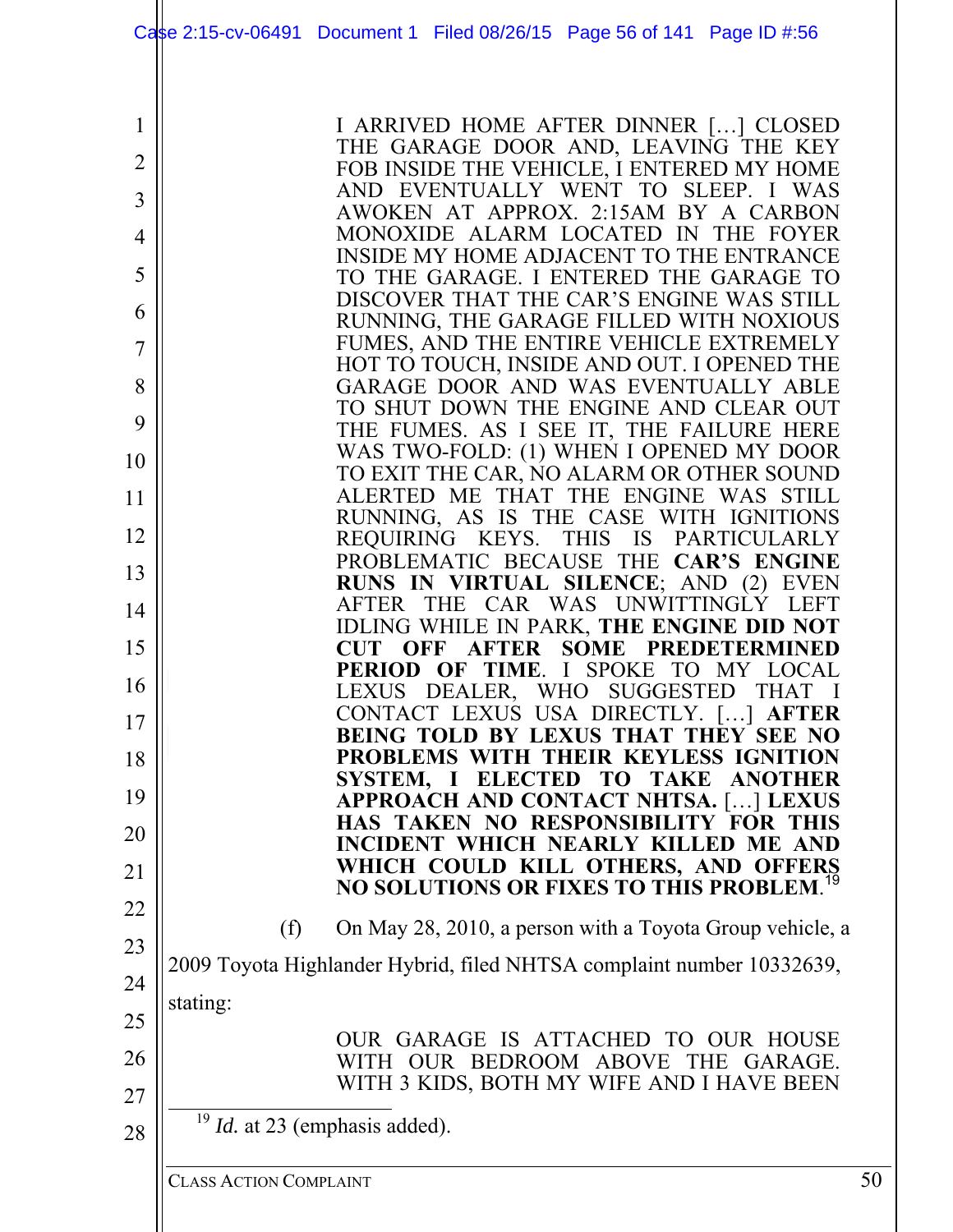|                     |                               | Case 2:15-cv-06491 Document 1 Filed 08/26/15 Page 57 of 141 Page ID #:57                                         |    |
|---------------------|-------------------------------|------------------------------------------------------------------------------------------------------------------|----|
|                     |                               |                                                                                                                  |    |
| 1<br>$\overline{2}$ |                               | DISTRACTED LEAVING THE<br>CAR<br>IN<br><b>THE</b><br>GARAGE TO UNLOAD GROCERIES OR HELP THE                      |    |
| 3                   |                               | CHILDREN. WHEN ON ELECTRIC POWER WE<br>HAVE NEGLECTED TO TURN OFF THE IGNITION                                   |    |
| 4                   |                               | SINCE THE [HYBRID] CAR IS SILENT [WHILE<br>ONLY WHEN<br><b>CARBON-</b><br>PARKED].<br><b>THE</b>                 |    |
| 5                   |                               | <b>MONOXIDE</b><br><b>DETECTOR</b><br><b>SOUNDED</b><br>IN<br><b>OUR</b><br>GARAGE DID WE REALIZE THE ENGINE HAD |    |
| 6                   |                               | STARTED WHILE WE WERE IN THE HOUSE. WE<br>THINK THIS COULD BE DEADLY<br>TO OTHER                                 |    |
| 7                   |                               | FAMILIES WITHOUT<br><b>CARBON</b><br><b>MONOXIDE</b><br>ALARMS WHO MAY ALSO FORGET TO TURN OFF                   |    |
| 8<br>9              |                               | THE ENGINE WHEN PARKED IN AN ATTACHED<br>GARAGE WHILE ON ELECTRIC POWER. <sup>20</sup>                           |    |
| 10                  | (g)                           | One death was associated with a Toyota Group vehicle,                                                            |    |
| 11                  |                               | described in NHTSA complaint number 10375730, filed on January 5, 2011:                                          |    |
| 12                  |                               | ON THE EVENING OF DECEMBER 13, 2010,<br>VICTIM LEFT HIS CAR RUNNING IN HIS GARAGE.                               |    |
| 13                  |                               | THE CAR HAS A "SMART KEY" WHICH IS A<br>REMOTE KEY-FOB. THIS MEANS THAT HE DOES                                  |    |
| 14                  |                               | NOT HAVE TO TURN A KEY TO TURN THE<br>IGNITION ON AND OFF. INSTEAD, THE CAR                                      |    |
| 15                  |                               | TURNS ON AND OFF BY PRESSING THE SAME<br>BUTTON ON THE DASH BOARD. HE MUST HAVE                                  |    |
| 16<br>17            |                               | FORGOTTEN TO TURN THE CAR OFF. HE THEN<br>SLEEP AND SUFFERED CARBON<br>TO<br><b>WENT</b>                         |    |
| 18                  |                               | MONOXIDE POISONING DURING THE NIGHT. HE<br>WAS FOUND UNCONSCIOUS ON THE FLOOR THE                                |    |
| 19                  |                               | NEXT MORNING. THE CAR WAS STILL RUNNING.<br>THE VICTIM WAS TAKEN TO THE HOSPITAL,                                |    |
| 20                  |                               | WHERE HE IS IN THE ICU AND SEDATED. <sup>21</sup>                                                                |    |
| 21                  | (h)                           | One injury and one death associated with a Toyota Group                                                          |    |
| 22                  |                               | vehicle, a 2006 Lexus IS 250, was described in NHTSA complaint number                                            |    |
| 23                  |                               | 10380153, filed on February 3, 2011:                                                                             |    |
| 24                  |                               | A YOUNG LADY PARKED HER 2006 IS 250 LEXUS,<br>EQUIPPED WITH A "SMART KEY" SYSTEM, IN                             |    |
| 25<br>26            |                               | HER ATTACHED GARAGE WHICH WAS ON THE<br>GROUND FLOOR<br>OF<br>HER<br><b>THREE</b><br><b>STORY</b>                |    |
| 27                  |                               | $^{20}$ <i>Id.</i> at 22 (emphasis added).                                                                       |    |
| 28                  | $^{21}$ <i>Id.</i> at 21.     |                                                                                                                  |    |
|                     | <b>CLASS ACTION COMPLAINT</b> |                                                                                                                  | 51 |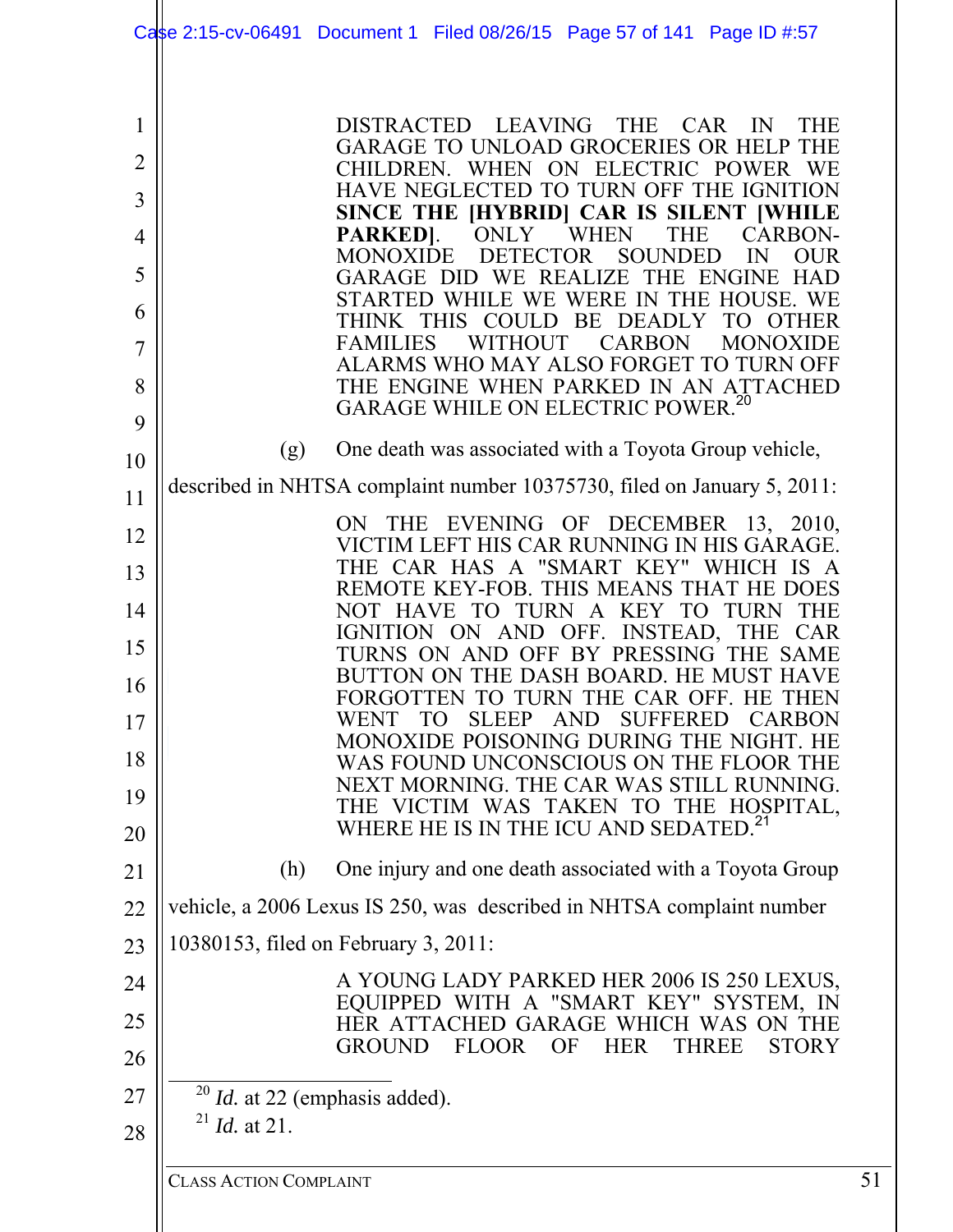|                                                                                |                               | Case 2:15-cv-06491 Document 1 Filed 08/26/15 Page 58 of 141 Page ID #:58                                                                                                                                                                                                                                                                                                                                                                                                                                                                                                                                                                                                                                                                                                                                                                                                                                                                                                                                                                                      |    |
|--------------------------------------------------------------------------------|-------------------------------|---------------------------------------------------------------------------------------------------------------------------------------------------------------------------------------------------------------------------------------------------------------------------------------------------------------------------------------------------------------------------------------------------------------------------------------------------------------------------------------------------------------------------------------------------------------------------------------------------------------------------------------------------------------------------------------------------------------------------------------------------------------------------------------------------------------------------------------------------------------------------------------------------------------------------------------------------------------------------------------------------------------------------------------------------------------|----|
| 1<br>$\overline{2}$<br>3<br>4<br>5<br>6<br>7<br>8<br>9<br>10<br>11<br>12<br>13 |                               | TOWNHOUSE. SHE EXITED THE VEHICLE WITH<br>THE "KEY FOB" ON HER PERSON, BUT EITHER<br><b>INADVERTENTLY FORGOT TO SHUT DOWN THE</b><br>ENGINE OR PUSHED THE START BUTTON IN AN<br>EFFORT TO DO SO BUT WAS UNSUCCESSFUL.<br>YOUNG<br>LADY DID NOT REALIZE<br>THE<br>VEHICLE WAS RUNNING AND AFTER ENTERING<br>HER TOWNHOUSE FROM THE GARAGE PLACED<br>THE "KEY FOB" ON A TABLE ON THE SECOND<br>FLOOR. THE YOUNG LADY REMAINED IN HER<br>TOWNHOUSE WITH THE VEHICLE RUNNING IN<br>THE GARAGE UNTIL IT RAN OUT OF GASOLINE<br><b>THE</b><br><b>YOUNG</b><br>STOPPED.<br><b>LADY</b><br><b>WAS</b><br><b>AND</b><br>SUBSEQUENTLY FOUND DEAD<br>$\mathbb{N}$<br><b>HER</b><br>BATHROOM ON THE THIRD FLOOR. THE DEATH<br>WAS DETERMINED TO HAVE BEEN CAUSED BY<br>CARBON MONOXIDE POISONING AS A RESULT<br>OF THE VEHICLE HAVING BEEN LEFT RUNNING<br>GARAGE.<br>THE VEHICLE<br>IN<br><b>THE</b><br>LACKED<br>"SHUT-DOWN" SWITCH TO SHUT THE ENGINE<br>OFF WHEN UNOCCUPIED AND INERT FOR AN<br>AN<br><b>INTERVAL</b><br>OF<br><b>TIME</b><br>AND/OR<br><b>LACKED</b> |    |
| 14<br>15<br>16                                                                 |                               | ADEQUATE AURAL WARNING THAT THE "KEY<br>FOB" WAS BEING REMOVED FROM THE VEHICLE<br>IT WAS RUNNING OR THE OPERATOR<br><b>WHILE</b><br>HAD EXITED THE VEHICLE WHILE THE ENGINE<br>WAS RUNNING. <sup>22</sup>                                                                                                                                                                                                                                                                                                                                                                                                                                                                                                                                                                                                                                                                                                                                                                                                                                                    |    |
| 17                                                                             | (i)                           | Two injuries were associated with a person with a Toyota                                                                                                                                                                                                                                                                                                                                                                                                                                                                                                                                                                                                                                                                                                                                                                                                                                                                                                                                                                                                      |    |
| 18                                                                             |                               | Group vehicle, a 2011 Toyota Camry XLE, described in NHTSA complaint                                                                                                                                                                                                                                                                                                                                                                                                                                                                                                                                                                                                                                                                                                                                                                                                                                                                                                                                                                                          |    |
| 19                                                                             |                               | number 10394590, filed on March 20, 2011:                                                                                                                                                                                                                                                                                                                                                                                                                                                                                                                                                                                                                                                                                                                                                                                                                                                                                                                                                                                                                     |    |
| 20                                                                             |                               | MY WIFE AND I ARE RETIRED IN FLORIDA. WE                                                                                                                                                                                                                                                                                                                                                                                                                                                                                                                                                                                                                                                                                                                                                                                                                                                                                                                                                                                                                      |    |
| 21                                                                             |                               | PARKED OUR 2011 TOYOTA CAMRY XLE WITH<br><b>KEYLESS</b><br>IN<br><b>OUR</b><br>GARAGE<br><b>AND</b><br><b>IGNITION</b>                                                                                                                                                                                                                                                                                                                                                                                                                                                                                                                                                                                                                                                                                                                                                                                                                                                                                                                                        |    |
| 22                                                                             |                               | <b>FOB</b><br>WITH US<br><b>OUR</b><br><b>BROUGHT</b><br>THE.<br>KEY<br><b>INTO</b><br><b>PUSH</b><br>HOME.<br>WIFE.<br>EITHER<br>THE<br>$1)$ $1)$<br>- NOT                                                                                                                                                                                                                                                                                                                                                                                                                                                                                                                                                                                                                                                                                                                                                                                                                                                                                                   |    |
| 23                                                                             |                               | <b>ENGINE</b><br>OR<br>FF<br>HAR1<br>E.<br>O PUSH THE ENGINE OFF<br><b>BUTTON TO</b><br><b>FORGOT</b>                                                                                                                                                                                                                                                                                                                                                                                                                                                                                                                                                                                                                                                                                                                                                                                                                                                                                                                                                         |    |
| 24                                                                             |                               | TURN OFF THE ENGINE. WE DID NOT HEAR THE<br>3 SHORT BEEPS TELLING US THE ENGINE<br><b>WAS</b>                                                                                                                                                                                                                                                                                                                                                                                                                                                                                                                                                                                                                                                                                                                                                                                                                                                                                                                                                                 |    |
| 25<br>26                                                                       |                               | <b>RUNNING</b><br>WAS REMOVED<br>THE KE<br>FOB-<br>$\blacksquare$                                                                                                                                                                                                                                                                                                                                                                                                                                                                                                                                                                                                                                                                                                                                                                                                                                                                                                                                                                                             |    |
| 27                                                                             |                               | <b>FROM</b><br>GARAGE<br>IS<br>THE<br>VEHICLE.<br>THE<br>ATTACHED TO OUR HOME. THE VEHICLE WAS                                                                                                                                                                                                                                                                                                                                                                                                                                                                                                                                                                                                                                                                                                                                                                                                                                                                                                                                                                |    |
| 28                                                                             | $^{22}$ <i>Id.</i> at 20.     |                                                                                                                                                                                                                                                                                                                                                                                                                                                                                                                                                                                                                                                                                                                                                                                                                                                                                                                                                                                                                                                               |    |
|                                                                                | <b>CLASS ACTION COMPLAINT</b> |                                                                                                                                                                                                                                                                                                                                                                                                                                                                                                                                                                                                                                                                                                                                                                                                                                                                                                                                                                                                                                                               | 52 |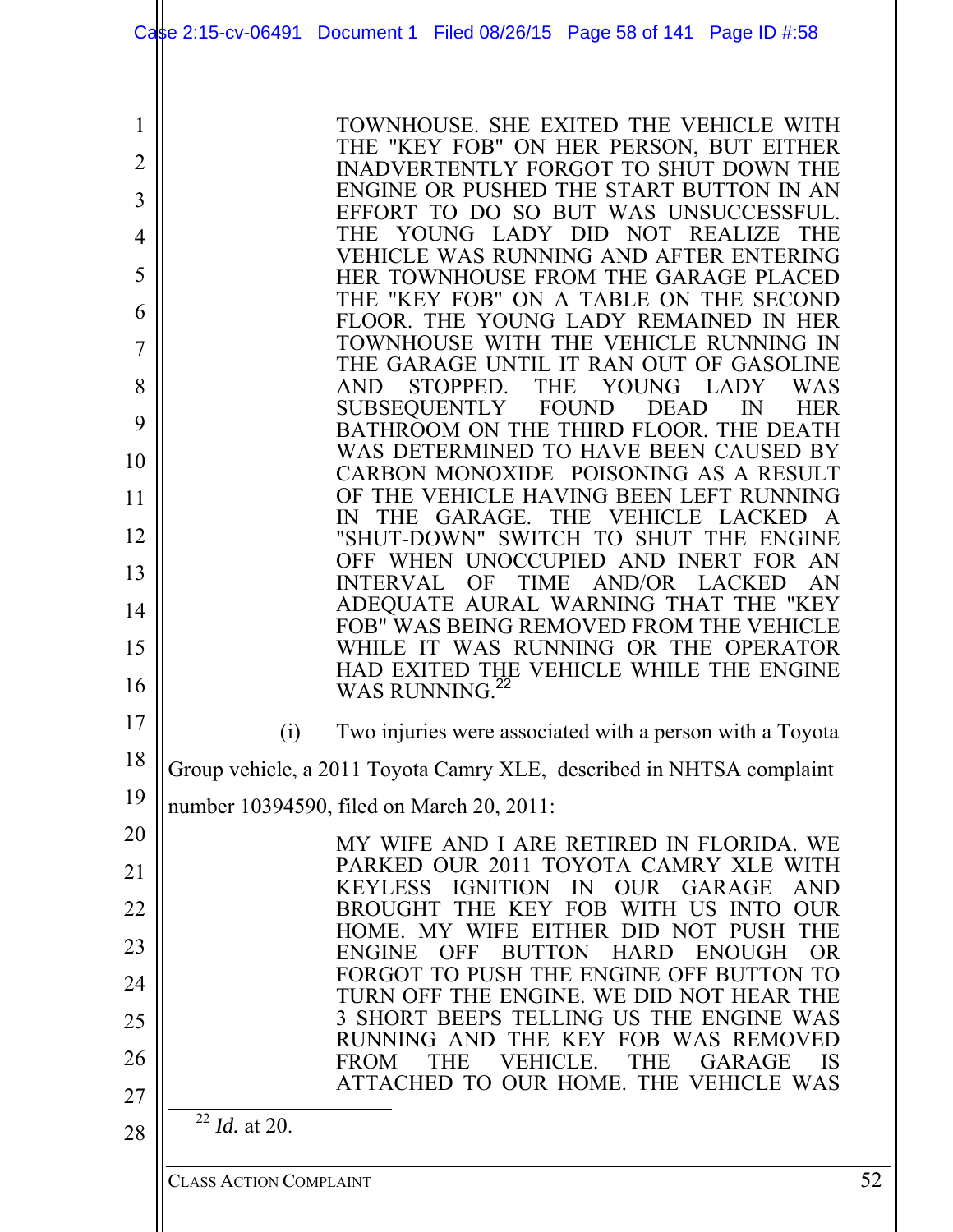|                                                                | Case 2:15-cv-06491 Document 1 Filed 08/26/15 Page 59 of 141 Page ID #:59                                                                                                                                                                                                                                                                                                                                                                                                                                                                                                                                                                                                                                                                                                                               |
|----------------------------------------------------------------|--------------------------------------------------------------------------------------------------------------------------------------------------------------------------------------------------------------------------------------------------------------------------------------------------------------------------------------------------------------------------------------------------------------------------------------------------------------------------------------------------------------------------------------------------------------------------------------------------------------------------------------------------------------------------------------------------------------------------------------------------------------------------------------------------------|
| 1<br>$\overline{2}$<br>3<br>4<br>5<br>6<br>7<br>8<br>9<br>10   | RUNNING IN OUR CLOSED GARAGE.<br>LEFT.<br>CARBON MONOXIDE FUMES ENTERED<br><b>OUR</b><br>HOME CAUSING HEADACHES, NAUSEA, AND<br>LETHARGY. OUR HOME CARBON MONOXIDE<br><b>SOUNDED</b><br>DETECTOR<br>AN<br>ALARM.<br><b>WE</b><br>INVESTIGATED AND FOUND THAT WE LEFT THE<br>VEHICLE RUNNING IN THE GARAGE FOR 90<br>MINUTES. THE GARAGE TEMPERATURE WAS<br>OVER 100(F) DEGREES. [] WE WERE SICKENED<br>BY THE CARBON MONOXIDE FUMES AND CAME<br>CLOSE TO LOSING OUR LIVES. THE KEYLESS<br>IGNITION OPTION IS TOO DANGEROUS. THERE<br>NEEDS TO BE A CHANGE IN DESIGN THAT<br>TURNS OFF THE ENGINE WHEN THE KEY FOB<br>LEAVES THE VEHICLE AND THE ENGINE OFF BUTTON IS NOT DEPRESSED. <sup>23</sup>                                                                                                      |
| 11                                                             | On June 10. 2011, a person with a GM Group vehicle, a 2011<br>(j)                                                                                                                                                                                                                                                                                                                                                                                                                                                                                                                                                                                                                                                                                                                                      |
| 12                                                             | Cadillac SRX, filed NHTSA complaint number 10405921, stating:                                                                                                                                                                                                                                                                                                                                                                                                                                                                                                                                                                                                                                                                                                                                          |
| 13<br>14<br>15<br>16<br>17<br>18<br>19<br>20<br>21<br>22<br>23 | THE 2011 CADILLAC SRX THERE<br>IS NO<br>ON<br>WARNING SOUNDED IF YOU LEAVE<br><b>YOUR</b><br>KEYLESS IGNITION RUNNING AND LEAVE THE<br>VEHICLE. YESTERDAY, I INADVERTENTLY LEFT<br>THE VEHICLE RUNNING AND THE CAR DID NOT<br>BEEP OR GIVE ME ANY INDICATION THAT I<br>HAD DONE SO. THESE KEYLESS IGNITION<br>SYSTEMS ARE VERY DANGEROUS BECAUSE IF<br>YOU ACCIDENTALLY LEAVE THE CAR RUNNING<br>IN THE GARAGE YOU COULD INADVERTENTLY<br>A CARBON MONOXIDE<br><b>CAUSE</b><br><b>POISONING</b><br>SITUATION. IT IS A VERY UNSAFE<br>FEATURE<br>THAT COULD BE CORRECTED WITH A SIMPLE<br>WARNING SIGNAL. THERE NEEDS TO BE SOME<br>OF WARNING, A CAR HORN BEEP<br>TYPE<br>- OR<br>SOMETHING TO LET THE DRIVER KNOW THAT<br>THE VEHICLE IS RUNNING WHEN THE DRIVER<br>LEAVES THE VEHICLE. <sup>24</sup> |
| 24                                                             | On November 29, 2011, a person with a Toyota Group vehicle,<br>(k)                                                                                                                                                                                                                                                                                                                                                                                                                                                                                                                                                                                                                                                                                                                                     |
| 25                                                             | a 2010 LEXUS RX450h, filed NHTSA complaint number 10437757, stating:                                                                                                                                                                                                                                                                                                                                                                                                                                                                                                                                                                                                                                                                                                                                   |
| 26                                                             |                                                                                                                                                                                                                                                                                                                                                                                                                                                                                                                                                                                                                                                                                                                                                                                                        |
| 27                                                             | $^{23}$ <i>Id.</i> at 19 (emphasis added).                                                                                                                                                                                                                                                                                                                                                                                                                                                                                                                                                                                                                                                                                                                                                             |
| 28                                                             | $^{24}$ <i>Id.</i> at 18 (emphasis added).                                                                                                                                                                                                                                                                                                                                                                                                                                                                                                                                                                                                                                                                                                                                                             |
|                                                                | 53<br><b>CLASS ACTION COMPLAINT</b>                                                                                                                                                                                                                                                                                                                                                                                                                                                                                                                                                                                                                                                                                                                                                                    |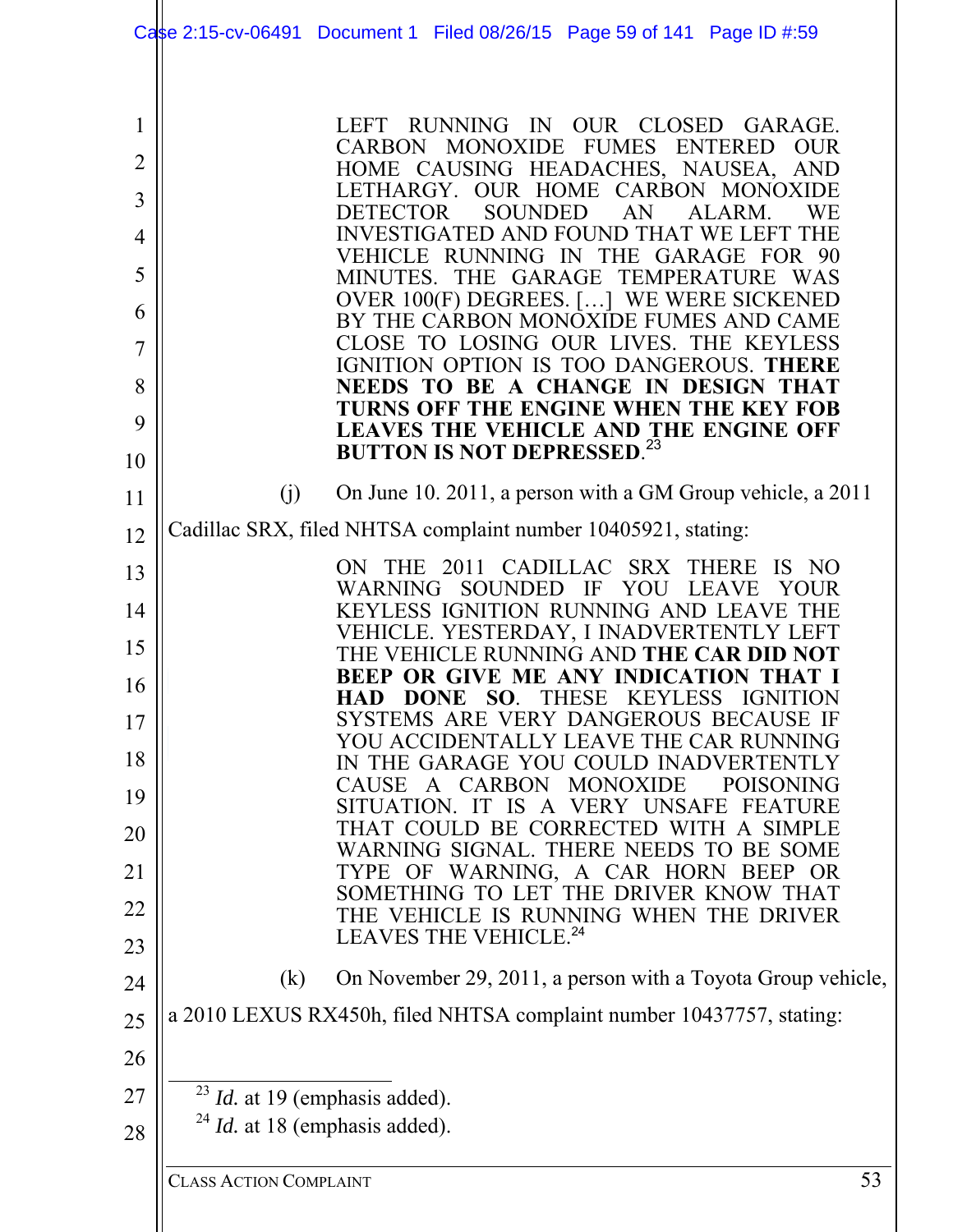|                                         | Case 2:15-cv-06491 Document 1 Filed 08/26/15 Page 60 of 141 Page ID #:60                                                                                                                                                                                                                                                                                                                                                                                                 |    |
|-----------------------------------------|--------------------------------------------------------------------------------------------------------------------------------------------------------------------------------------------------------------------------------------------------------------------------------------------------------------------------------------------------------------------------------------------------------------------------------------------------------------------------|----|
| 1<br>$\overline{2}$<br>3<br>4<br>5<br>6 | HYBRID VEHICLE + KELSEY [sic, KEYLESS]<br>= DEADLY COMBINATION.<br>IGNITION<br><b>WE</b><br><b>ACCIDENTALLY LEFT OUR 2010 LEXUS RX450H</b><br>IN THE GARAGE WITH THE IGNITION "ON" AND<br>TURNED IN FOR THE NIGHT. SINCE IT IS A<br><b>HYBRID, IT MAKES NO SOUND - EVEN WHEN</b><br>"RUNNING". SO WE WERE UNAWARE<br><b>THE</b><br>IGNITION WAS STILL ON. MUCH LATER IN THE<br>EVENING, AFTER THE BATTERY HAD DEPLETED,<br>THE GAS ENGINE CAME ON, FILLING<br><b>OUR</b> |    |
| 7                                       | GARAGE WITH CARBON MONOXIDE. HAD I NOT                                                                                                                                                                                                                                                                                                                                                                                                                                   |    |
| 8                                       | GONE BACK OUT TO RETRIEVE SOMETHING<br>FROM THE GARAGE AND NOTICED THAT BY                                                                                                                                                                                                                                                                                                                                                                                               |    |
| 9                                       | THIS TIME<br>THE CAR'S GAS ENGINE<br><b>WAS</b><br>RUNNING, I LIKELY WOULDN'T BE WRITING                                                                                                                                                                                                                                                                                                                                                                                 |    |
| 10                                      | THIS IS<br>THIS E-MAIL.<br>A VERY DANGEROUS<br>FLAW IN AN OTHERWISE GREAT CAR. THE TINY                                                                                                                                                                                                                                                                                                                                                                                  |    |
| 11                                      | RED VS. GREEN LED ON THE IGNITION BUTTON                                                                                                                                                                                                                                                                                                                                                                                                                                 |    |
| 12                                      | IS NOT ENOUGH INDICATION THAT THE CAR IS<br>RUNNING. AN AUDIBLE ALARM OR SOME TYPE                                                                                                                                                                                                                                                                                                                                                                                       |    |
| 13                                      | OF POSITIVE INTERLOCK IS NEEDED. <sup>25</sup>                                                                                                                                                                                                                                                                                                                                                                                                                           |    |
| 14                                      | (1)<br>On August 17, 2012, a person with a GM Group vehicle, a                                                                                                                                                                                                                                                                                                                                                                                                           |    |
| 15                                      | Chevrolet Volt, filed NHTSA complaint number 10471278, stating:                                                                                                                                                                                                                                                                                                                                                                                                          |    |
| 16                                      | THERE IS AN APPARENT DESIGN FLAW IN THE<br>CHEVY VOLT RELATED TO AN INDIVIDUAL                                                                                                                                                                                                                                                                                                                                                                                           |    |
| 17                                      | EXITING THE VEHICLE WITHOUT POWERING                                                                                                                                                                                                                                                                                                                                                                                                                                     |    |
| 18                                      | DOWN THE SYSTEMS WHICH COULD RESULT IN<br>CO POISONING OR DEATH AND POSSIBLE FIRE                                                                                                                                                                                                                                                                                                                                                                                        |    |
| 19                                      | HAZARDS IN THE RIGHT SITUATION. THE VOLT<br>USES A KEY FOB SYSTEM AND PUSH BUTTON                                                                                                                                                                                                                                                                                                                                                                                        |    |
| 20                                      | START. KEY FOBS ARE ALREADY PROVING TO                                                                                                                                                                                                                                                                                                                                                                                                                                   |    |
| 21                                      | BE A SAFETY ISSUE. WITH THE VOLT, THE<br>SITUATION IS EXACERBATED. SINCE THE CAR IS                                                                                                                                                                                                                                                                                                                                                                                      |    |
| 22                                      | VIRTUALLY SILENT, IT IS VERY EASY FOR A<br>PERSON TO FORGET TO TURN OFF THE CAR,                                                                                                                                                                                                                                                                                                                                                                                         |    |
| 23                                      | AND WHEN THEY EXIT, THE LACK OF ANY                                                                                                                                                                                                                                                                                                                                                                                                                                      |    |
| 24                                      | <b>ENGINE NOISE WILL OFTEN NOT GIVE THEM</b><br>THE CUES NECESSARY TO REALIZE<br><b>THEIR</b>                                                                                                                                                                                                                                                                                                                                                                            |    |
| 25                                      | MISTAKE. WHEN THE INDIVIDUAL LEAVES THE<br>CAR POWERED ON, THE BATTERY WILL DRAIN.                                                                                                                                                                                                                                                                                                                                                                                       |    |
| 26                                      | BATTERY IS<br><b>SUFFICIENTLY</b><br><b>WHEN</b><br><b>THE</b>                                                                                                                                                                                                                                                                                                                                                                                                           |    |
| 27                                      | DRAINED, AN ENGINE WILL TURN ON AND                                                                                                                                                                                                                                                                                                                                                                                                                                      |    |
| 28                                      | $^{25}$ <i>Id.</i> at 17 (emphasis added).                                                                                                                                                                                                                                                                                                                                                                                                                               |    |
|                                         |                                                                                                                                                                                                                                                                                                                                                                                                                                                                          |    |
|                                         | <b>CLASS ACTION COMPLAINT</b>                                                                                                                                                                                                                                                                                                                                                                                                                                            | 54 |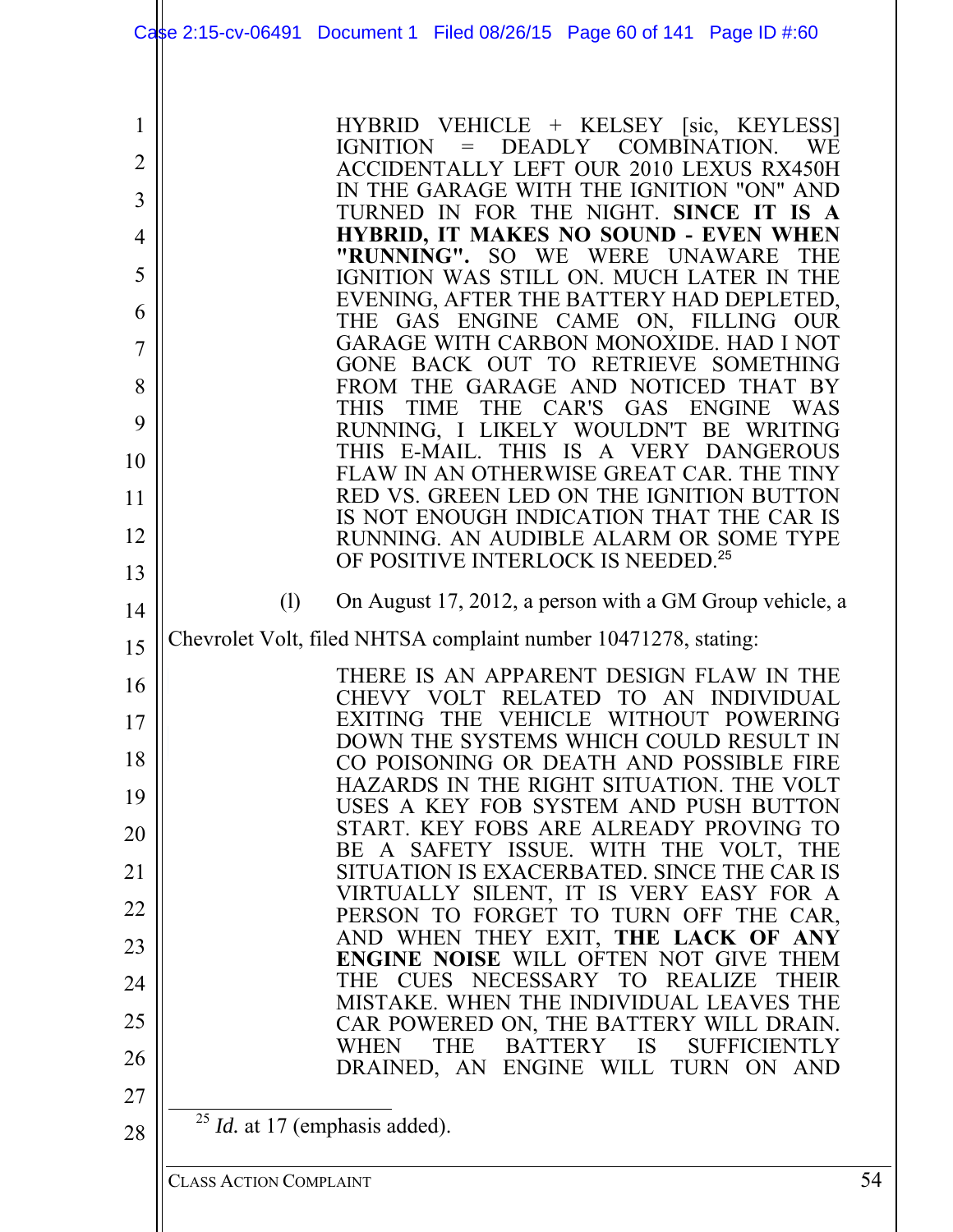|                                                                                | Case 2:15-cv-06491 Document 1 Filed 08/26/15 Page 61 of 141 Page ID #:61                                                                                                                                                                                                                                                                                                                                                                                                                                                                                                                                                                                                                                                                                                                                                                                                                                                                                                                                                             |    |
|--------------------------------------------------------------------------------|--------------------------------------------------------------------------------------------------------------------------------------------------------------------------------------------------------------------------------------------------------------------------------------------------------------------------------------------------------------------------------------------------------------------------------------------------------------------------------------------------------------------------------------------------------------------------------------------------------------------------------------------------------------------------------------------------------------------------------------------------------------------------------------------------------------------------------------------------------------------------------------------------------------------------------------------------------------------------------------------------------------------------------------|----|
| 1<br>$\overline{2}$<br>3<br>4<br>5<br>6<br>7<br>8<br>9<br>10<br>11<br>12<br>13 | CHARGE THE BATTERIES. THIS IS SIGNIFICANT,<br><b>THIS</b><br>WILL LIKELY<br>BECAUSE<br><b>HAPPEN</b><br>SOMETIME AFTER A PERSON HAS<br><b>PARKED</b><br>THEIR CAR. THE RESULT WILL BE A GARAGE<br>FILLING WITH CO FUMES. THE VOLT WILL<br>CONTINUE TO RUN THE ENGINE, IN CYCLES,<br>UNTIL THERE IS NO MORE GAS IN THE TANK.<br>WHILE THERE HAVE ALREADY BEEN DEATHS<br>ASSOCIATED WITH NON-ELECTRIC VEHICLES<br>EQUIPPED WITH KEY FOBS AND CO POISONING<br>AS THE RESULT OF THE DRIVER FORGETTING<br>TO TURN THE CAR, THIS IS GOING TO BE MUCH<br>COMMON<br>$\mathbb{N}$<br><b>ELECTRIC</b><br><b>HYBRID</b><br><b>MORE</b><br><b>UNSCIENTIFIC</b><br>VEHICLES. IN AN<br>POLL<br>CONDUCTED ON<br>GM-VOLT.COM, OF<br>100<br>RESPONDENTS, 30% ADMITTED TO FORGETTING<br>TO TURN THEIR VEHICLE OFF. ONE USER ON<br>THE SITE FORGOT TO TURN THE VEHICLE OFF,<br>AND ENTERED THE GARAGE SOMETIME LATER<br>TO FIND IT FILLED WITH FUMES. THERE NEEDS<br>TO BE PASSIVE (HORN SIGNALS UPON EXIT) OR<br>ACTIVE (WELL ENGINEERED AUTO SHUTOFF) |    |
| 14<br>15                                                                       | SYSTEMS PUT IN PLACE TO PREVENT<br>$\mathbf{A}$<br>TRAGEDY. <sup>26</sup><br>One injury was reported associated with a person with a<br>(m)                                                                                                                                                                                                                                                                                                                                                                                                                                                                                                                                                                                                                                                                                                                                                                                                                                                                                          |    |
| 16<br>17                                                                       | Toyota Group vehicle, a 2011 Lexus ES350, described in NHTSA complaint<br>number 10458009, filed on May 10, 2012:                                                                                                                                                                                                                                                                                                                                                                                                                                                                                                                                                                                                                                                                                                                                                                                                                                                                                                                    |    |
| 18<br>19                                                                       | CONTACT OWNS A 2011 LEXUS ES350. THE<br>CONTACT STATED THAT THE DRIVER EXITED                                                                                                                                                                                                                                                                                                                                                                                                                                                                                                                                                                                                                                                                                                                                                                                                                                                                                                                                                        |    |
| 20                                                                             | VEHICLE AND FORGOT<br>TO T<br><b>SHUT</b><br>THE.<br>THE<br>IGNITION OFF. THE VEHICLE<br>WAS EQUIPPED                                                                                                                                                                                                                                                                                                                                                                                                                                                                                                                                                                                                                                                                                                                                                                                                                                                                                                                                |    |
| 21                                                                             | WITH A PUSH TO START AND STOP FEATURE.<br>ENGINE CONTINUED TO<br><b>RUN</b><br>UNTIL<br>THE                                                                                                                                                                                                                                                                                                                                                                                                                                                                                                                                                                                                                                                                                                                                                                                                                                                                                                                                          |    |
| 22                                                                             | CARBON MONOXIDE DETECTOR SOUNDED. THE<br><b>SUFFERED</b><br><b>CARBON</b><br><b>MONOXIDE</b><br><b>DRIVER</b>                                                                                                                                                                                                                                                                                                                                                                                                                                                                                                                                                                                                                                                                                                                                                                                                                                                                                                                        |    |
| 23<br>24                                                                       | POISONING AND AS A RESULT, WAS TAKEN TO<br>A HOSPITAL TO TREAT THE CONDITION. <sup>27</sup>                                                                                                                                                                                                                                                                                                                                                                                                                                                                                                                                                                                                                                                                                                                                                                                                                                                                                                                                          |    |
| 25                                                                             |                                                                                                                                                                                                                                                                                                                                                                                                                                                                                                                                                                                                                                                                                                                                                                                                                                                                                                                                                                                                                                      |    |
| 26                                                                             |                                                                                                                                                                                                                                                                                                                                                                                                                                                                                                                                                                                                                                                                                                                                                                                                                                                                                                                                                                                                                                      |    |
| 27                                                                             | $^{26}$ <i>Id.</i> at 4 (emphasis added).                                                                                                                                                                                                                                                                                                                                                                                                                                                                                                                                                                                                                                                                                                                                                                                                                                                                                                                                                                                            |    |
| 28                                                                             | $^{27}$ <i>Id.</i> at 16.                                                                                                                                                                                                                                                                                                                                                                                                                                                                                                                                                                                                                                                                                                                                                                                                                                                                                                                                                                                                            |    |
|                                                                                | <b>CLASS ACTION COMPLAINT</b>                                                                                                                                                                                                                                                                                                                                                                                                                                                                                                                                                                                                                                                                                                                                                                                                                                                                                                                                                                                                        | 55 |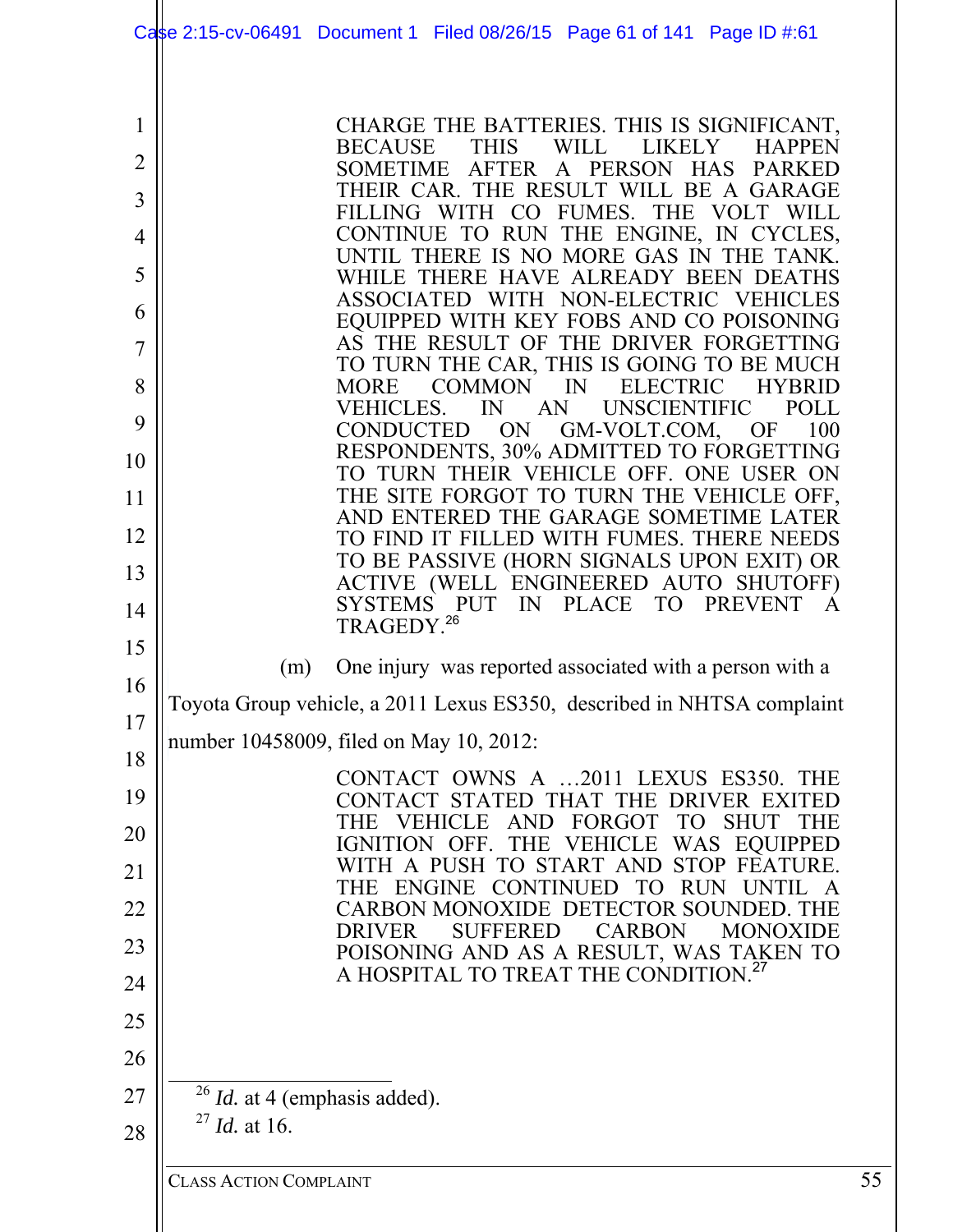1 2 3 4 5 6 7 8 9 10 11 12 13 14 15 16 17 18 19 20 21 22 23 24 25 26 27 28 (n) One death was reported associated with a person with a Toyota Group vehicle, a 2006 Toyota Avalon, described in NHTSA complaint number 10497402, filed on February 11, 2013: CONSUMER STATED HER PARENTS PURCHASED A NEW VEHICLE BACK IN 2006. THE VEHICLE CAME EQUIPPED WITH A KEYLESS REMOTE STARTING SYSTEM. ALL IT TOOK, WAS TO HAVE THE DEVICE IN ONES POCKET AND HER FATHER COULD GET IN THE VEHICLE, PRESS A BUTTON AND THE VEHICLE WOULD START UP. WHEN HER FATHER ARRIVED AT HIS DESTINATION, ALL HE HAD TO DO WAS, PUT THE VEHICLE IN PARK, PRESS THE REMOTE BUTTON AND THE ENGINE WOULD SHUT OFF. ON JUNE 28, 2012, WHEN THE CONSUMERS FATHER RETURNED HOME, HE PARKED THE VEHICLE IN THE GARAGE AND WENT IN THE HOUSE. HOURS LATER, THE CONSUMERS FATHER WAS FOUND DECEASED IN THE HOUSE FROM CARBON MONOXIDE POISONING. […] AFTER HER DAD TOOK HIS PACKAGES OUT OF THE CAR AND INTO THE HOUSE, HE CLOSED THE GARAGE, AND NEVER SHUT OFF THE REMOTE STARTER BUTTON. FROM MORNING ALL THROUGH THE DAY, CARBON MONOXIDE SLOWLY SEEPED IN THE KITCHEN WHERE THE GARAGE WAS ATTACHED, THROUGH THE KITCHEN AND INTO THE DEN WHERE HER DAD WAS SITTING. **THE CONSUMER STATED HAD THERE BEEN AN AUTOMATIC SHUT OFF SYSTEM THAT ACTIVATED AFTER A PRESET TIME, WHEN THERE WAS NO WEIGHT IN THE DRIVER'S SEAT, MUCH LIKE THE AIR BAGS ON THE PASSENGER SIDE, THIS SENSELESS TRAGEDY WOULD HAVE NEVER OCCURRED**. 28 (o) On April 5, 2013, a person with a Nissan Group vehicle, a Nissan Altima, filed NHTSA complaint number 10507204, stating: I WAS DRIVING A BRAND-NEW, NISSAN ALTIMA RENTAL CAR ON A BUSINESS TRIP. AFTER I RETURNED TO MY HOTEL ONE AFTERNOON, I <sup>28</sup> *Id.* at 14 (emphasis added).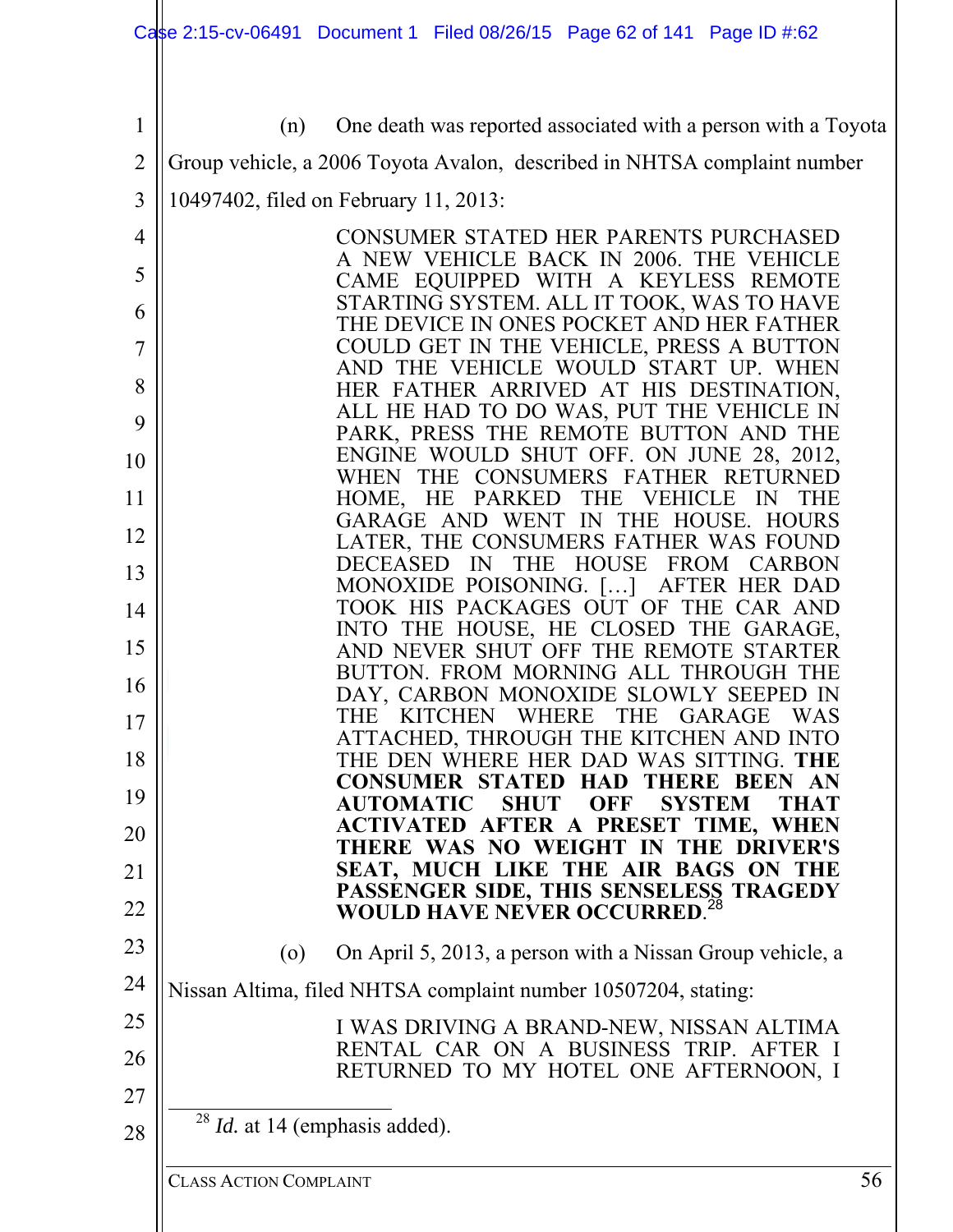|    | Case 2:15-cv-06491 Document 1 Filed 08/26/15 Page 63 of 141 Page ID #:63                   |                                     |
|----|--------------------------------------------------------------------------------------------|-------------------------------------|
| 1  | FORGOT TO TURN THE ENGINE OFF. THIS                                                        |                                     |
| 2  | VEHICLE HAS A KEY FOB AND A "START/STOP"<br>BUTTON ONLY. THERE IS NO METAL KEY.            |                                     |
| 3  | AFTER I EXITED THE VEHICLE, I NOTICED THAT                                                 |                                     |
|    | THE HORN DID NOT HONK WHEN I LOCKED THE<br>WITH THE<br><b>VEHICLE</b><br>KEY FOB.          | <b>TRUNK</b><br>THE                 |
| 4  | <b>NOT</b><br><b>RELEASE</b><br><b>DID</b>                                                 | <b>AUTOMATICALLY</b><br><b>OPEN</b> |
| 5  | WHEN I USED THE KEY FOB. I MANUALLY<br>PRESSED A BUTTON UNDER THE TRUNK LID TO             |                                     |
| 6  | RETRIEVE MY BAG. THE NEXT MORNING, I                                                       |                                     |
| 7  | NOTICED STEAM AND WATER COMING OUT OF<br>THE EXHAUST TAILPIPES. (IT WAS APP. 34            |                                     |
| 8  | DEGREES THAT MORNING.) I DISCOVERED THAT                                                   |                                     |
| 9  | THE ENGINE WAS STILL RUNNING, AND THE<br>CAR USED APP[ROXIMATELY] 3/8S OF A TANK           |                                     |
| 10 | OF GASOLINE OVERNIGHT. MY CONCERN IS                                                       |                                     |
| 11 | THAT A CAR LIKE THIS COULD BE DRIVEN INTO<br>A GARAGE WITH THE ENGINE LEFT ON, AND         |                                     |
|    | OCCUPANTS OF THE<br><b>THEN</b><br><b>THE</b>                                              | <b>RESIDENCE</b>                    |
| 12 | COULD GET CARBON MONOXIDE POISONING<br>FROM THE EXHAUST FUMES. THIS VEHICLE                |                                     |
| 13 | NEEDS SOME TIME [sic, KIND] OF WARNING                                                     |                                     |
| 14 | BELL, CHIME, ETC. TO REMIND THE DRIVER<br>THAT THE ENGINE IS STILL RUNNING IF THEY         |                                     |
| 15 | OPEN THE DRIVER'S SIDE DOOR AND/OR EXIT                                                    |                                     |
| 16 | THE VEHICLE. <sup>29</sup>                                                                 |                                     |
| 17 | On July 19. 2013, a person with a Toyota Group vehicle, a 2012<br>(p)                      |                                     |
| 18 | Toyota Camry, filed NHTSA complaint number 10525838, stating:                              |                                     |
| 19 | AT LEAST FOUR OCCASIONS THE MOTOR HAS<br><b>RUNNING</b><br><b>REMAINED</b><br><b>AFTER</b> | THE<br>T.EFT                        |
| 20 | <b>CAR</b><br>CARTHIS<br><b>HAS</b>                                                        | <b>PUSH</b><br><b>BUTTON</b>        |
| 21 | IGNITIONDID I NOT TURN IF OFF PROPERLY<br>OR IS THERE A SYSTEM MALFUNCTIONI PARK           |                                     |
| 22 | MY CAR IN AN ATTACHED GARAGE TO OUR                                                        |                                     |
| 23 | HOUSE AND THE DOOR TO OUR HOUSE FROM<br>THE GARAGE IS LEFT OPEN IN THE SUMMER              |                                     |
|    | FOR VENTILATIONIF THE CAR REMAINED<br>RUNNING UNKNOWN TO US DURING THE NIGHT               |                                     |
| 24 | <b>PERISH</b><br><b>FROM</b><br>WЕ<br><b>WOULD</b>                                         | <b>THE</b><br><b>CARBON</b>         |
| 25 | MONOXIDE FUMESI FEEL THIS IS A SAFETY<br>ISSUE THAT NEEDS TO BE ADDRESSED BY               |                                     |
| 26 | TOYOTA, IF NOT ONLY FOR US BUT OTHER                                                       |                                     |
| 27 |                                                                                            |                                     |
| 28 | $^{29}$ <i>Id.</i> at 13.                                                                  |                                     |
|    | <b>CLASS ACTION COMPLAINT</b>                                                              | 57                                  |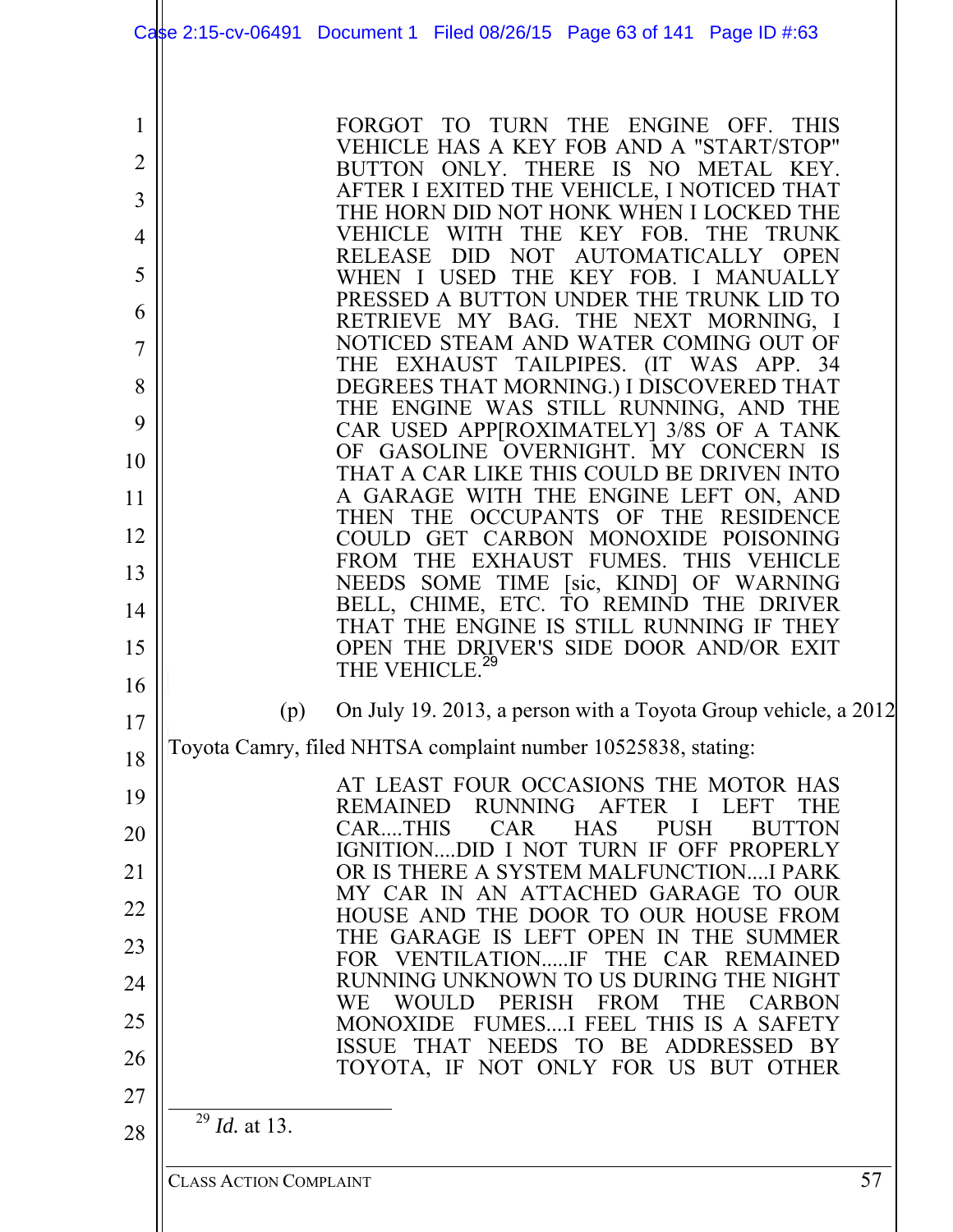| TOYOTA CAMRY OWNERSSO FAR TOYOTA<br>HAS NOT ADDRESSED THIS ISSUE TO OUR                                                                                        |
|----------------------------------------------------------------------------------------------------------------------------------------------------------------|
| SATISFACTIONIN FACT THE OWNER OF THE<br>DEALERSHIP WHERE WE PURCHASED<br><b>THE</b>                                                                            |
| <b>LAUGHED</b><br><b>AT</b><br><b>CAR</b><br>OUR<br><b>SAFETY</b>                                                                                              |
| <b>CONCERNTHE ALARM SYSTEM +ON THE CAR</b><br>IS USELESS AS THE ALARM IS THE SAME WHEN I                                                                       |
| START THE CAR AS WHEN I STOP THE CAR AND<br>HAVE THE DOOR OPEN OR IF DO NOT TURN OFF                                                                           |
| THE ENGINE AND GET OUT OF THE CAR AND<br><b>CLOSE THE DOORALL THESE ALARMS SOUND</b>                                                                           |
| THE SAME AND MAKE THEM INEFFECTIVEI                                                                                                                            |
| HAVE A HEARING PROBLEM RELATED TO EAR<br>SURGERY REPLACING MY BONES OF HEARING                                                                                 |
| BY AN IMPLANT IN MY RIGHT EAR WHICH ALSO<br>MAKES IT HARD FOR ME TO HEAR IF<br>THE                                                                             |
| ENGINE IS RUNNING OR TURNED OFFTHE                                                                                                                             |
| ALARM SYSTEM ON THIS CAR NEEDS TO BE<br>MODIFIED TO ENSURE NOTIFICATION TO THE                                                                                 |
| DRIVER IF THE ENGINE IS RUNNING30                                                                                                                              |
| On July 31. 2014, a person with a Nissan Group vehicle filed<br>(q)                                                                                            |
| NHTSA complaint number 10617949, stating:                                                                                                                      |
| THIS VEHICLE HAS A PUSH BUTTON ENGINE<br>SHUT OFF BUTTON. I WENT TO<br><b>SHOPPING</b><br>$\mathbf{A}$                                                         |
| MALL AND FORGOT TO SHUT OFF THE ENGINE                                                                                                                         |
| WHEN I RETURNED APPROX. 1 HOUR LATER,<br><b>WAS</b><br><b>STILL</b><br><b>ENGINE</b><br>RUNNING.<br>THE                                                        |
| <b>SHOULD</b><br><b>HAPPEN</b><br><b>CONCERNED</b><br><b>THIS</b><br><b>WHEN</b><br><b>IN</b><br><b>CLOSED</b><br>GARAGE<br><b>PARK</b><br>THE<br>AUTO.<br>MY. |
| WHICH<br>LOCATED<br>DIRECTLY<br><b>BELOW</b><br>IS<br>BEDROOM. THE ENGINE WILL BE RUNNING ALL                                                                  |
| NIGHT AND<br>THE BEDROOM WILL BE<br><b>FILLED</b>                                                                                                              |
| <b>MONOXIDE</b><br><b>RESULTING</b><br>CARBON<br>WITH<br>THE OCCUPANTS.<br><b>DEATH</b><br>THE<br><b>NEHICLE</b><br>TO <sub>1</sub>                            |
| NEEDS A TIME DELAY SHUT OFF SHOU<br>D THE<br>DRIVER FORGET TO SHUT OFF<br>THE ENGINE.                                                                          |
| THE TIME DELAY COULD BE SET BY<br><b>THE</b>                                                                                                                   |
| <b>MANUFACTURER</b><br><b>AND</b><br><b>SHOULD</b><br>BE<br>20<br>15<br><b>TO</b><br><b>MINUTES</b><br>APPROXIMATELY                                           |
| <b>ENGINE</b><br><b>OTHERWISE</b><br>THE<br>WILL<br><b>RUN</b><br>FOREVER. <sup>31</sup>                                                                       |
| $30$ <i>Id.</i> at 12 (emphasis added).                                                                                                                        |
| $31$ <i>Id.</i> at 11 (emphasis added).                                                                                                                        |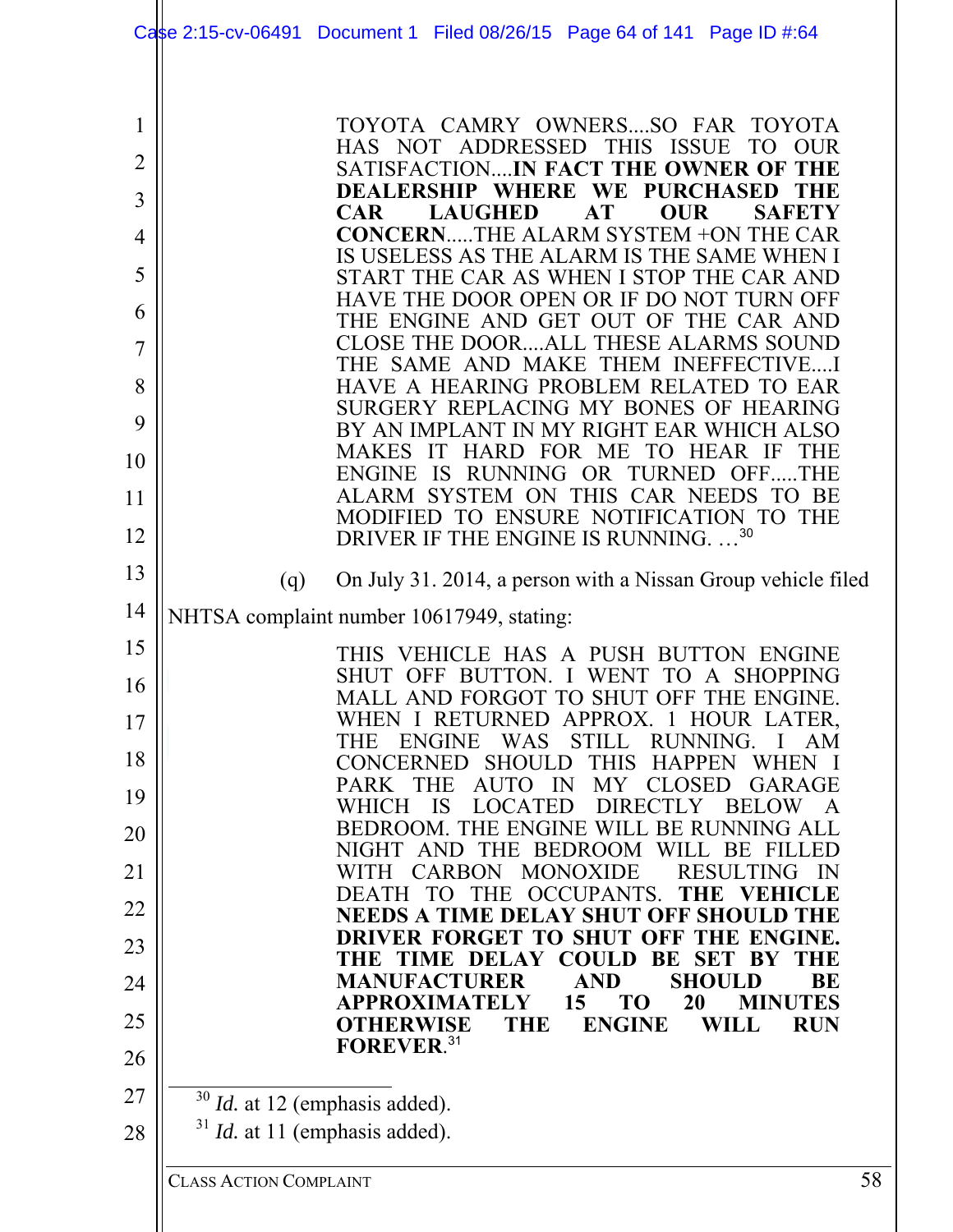|                                                   | Case 2:15-cv-06491 Document 1 Filed 08/26/15 Page 65 of 141 Page ID #:65                                                                                                                                                                                                                                                                                                                                                                                                                                                                                      |    |
|---------------------------------------------------|---------------------------------------------------------------------------------------------------------------------------------------------------------------------------------------------------------------------------------------------------------------------------------------------------------------------------------------------------------------------------------------------------------------------------------------------------------------------------------------------------------------------------------------------------------------|----|
| $\mathbf 1$<br>$\overline{2}$<br>3<br>4<br>5<br>6 | On August 12, 2014, a person with a FCA Group vehicle filed<br>(r)<br>NHTSA complaint number 10694821, stating:<br>THIS IS A SAFETY CONCERN REGARDING THE<br>STARTING/STOP<br><b>ENGINE</b><br>WHEN<br><b>BUTTON</b><br>OPERATING<br><b>USING</b><br>THE<br>VEHICLE<br>THE<br>START/STOP<br><b>BUTTON</b><br><b>CAN</b><br>YOU<br>EXIT<br>THE<br>VEHICLE WITH THE ENGINE RUNNING WITHOUT<br>WARNING SIGNAL<br>ANY.<br><b>TYPE</b><br>OF<br><b>THAT</b><br>THE<br><b>IS</b><br><b>SUCH</b><br><b>ENGINE</b><br><b>STILL</b><br><b>RUNNING</b><br>AS<br>A       |    |
| 7<br>8<br>9<br>10<br>11<br>12<br>13               | WARDING [sic, WARNING] CHIME HORN BEEP OR<br>A VIBRATION ON THE KEY FOB. IT IS EASY TO<br>FORGET TO PRESS THE STOP BUTTON<br>WHEN<br>THE<br>VEHICLE.<br>AS<br>WE<br><b>HAVE</b><br>LEAVING<br><b>EXPERIENCED</b><br><b>SEVERAL</b><br>TIMES.<br>THE<br>THIS LACK OF A<br>DANGEROUS CONCERN WITH<br><b>IS</b><br><b>THE</b><br><b>SAFETY</b><br><b>NOTIFICATION</b><br>CAR CAN BE<br><b>ENCLOSED</b><br>AN<br>GARAGE<br>LEFT<br><b>RUNNING</b><br>IN<br><b>CARBON</b><br><b>MONOXIDE</b><br><b>SPREADING</b><br><b>DEADLY</b><br>THROUGH A HOME. <sup>32</sup> |    |
| 14<br>15<br>16                                    | Two injuries were reported associated with a person with a GM<br>(s)<br>Group vehicle, a Chevrolet Volt, described in NHTSA complaint number<br>10658921, filed on November 18, 2014:                                                                                                                                                                                                                                                                                                                                                                         |    |
| 17<br>18<br>19                                    | THE INCIDENT OCCURRED ON 8/27/14, AND<br>RESULTED IN MY WIFE [AND] ME [BEING]<br>TAKEN TO THE HOSPITAL AND TREATED FOR<br>CARBON MONOXIDE POISONING. THE INCIDENT<br>OCCURRED AT OUR HOME. THE VOLT WAS<br>PARKED IN THE ENCLOSED GARAGE ON 8/26<br>AROUND 7PM, THE 240 VOLT CHARGER WAS                                                                                                                                                                                                                                                                      |    |
| 20<br>21<br>22<br>23                              | PLUGGED IN AS USUAL. I DID NOT NOTICE<br>ANYTHING UNUSUAL AFTER PLUGGING IN THE<br>CHARGER, AND<br><b>THE</b><br><b>VOLT</b><br>WAS<br><b>LEFT</b><br>UNATTENDED UNTIL<br>THE EMS<br>ARRIVED<br>AROUND 11AM THE FOLLOWING DAY. THE EMS<br>PERSONNEL FOUND THE ENGINE RUNNING,                                                                                                                                                                                                                                                                                 |    |
| 24<br>25<br>26<br>27                              | VERY HIGH LEVELS OF CO UPON ENTERING THE<br>GARAGE AND EVEN HIGHER LEVELS INSIDE<br>THE INSIDE OF<br><b>THE</b><br><b>PASSAGE</b><br>THE CAR.<br>COMPARTMENT WAS DESCRIBED AS HOT. THE<br>FRONT EXTERIOR OF THE CAR WAS TO HOT TO                                                                                                                                                                                                                                                                                                                             |    |
| 28                                                | $32$ <i>Id.</i> at 3.<br><b>CLASS ACTION COMPLAINT</b>                                                                                                                                                                                                                                                                                                                                                                                                                                                                                                        | 59 |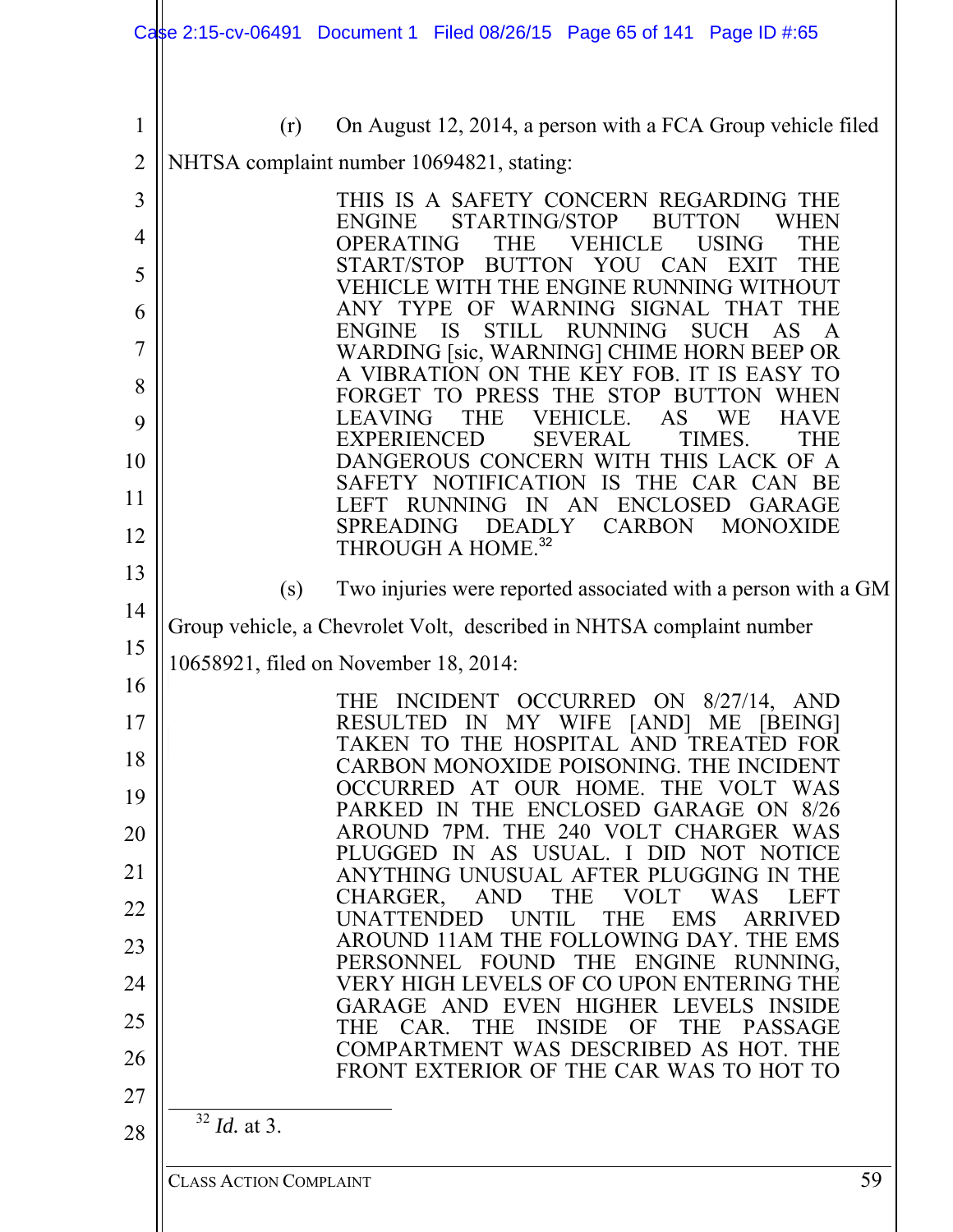|                     | Case 2:15-cv-06491 Document 1 Filed 08/26/15 Page 66 of 141 Page ID #:66                                                                                              |
|---------------------|-----------------------------------------------------------------------------------------------------------------------------------------------------------------------|
| 1<br>$\overline{2}$ | <b>AND</b><br>CAR REAR WARM.<br><b>THE</b><br><b>TOUCH</b><br><b>THE</b><br>TEMPERATURE UNDER THE CAR HOOD<br><b>WAS</b>                                              |
| 3                   | DESCRIBED AS "RED HOT". THE<br><b>HAD</b><br>ENGINE<br>5<br><b>AROUND</b><br><b>GAS</b><br><b>CONSUMED</b><br><b>GALLONS</b><br>OF                                    |
| 4                   | DURING THIS TIME PERIOD. DISTRIBUTION OF<br>WAS<br>THE<br><b>THROUGHOUT</b><br><b>THE</b><br><b>HOUSE</b><br>CO                                                       |
| 5                   | PROBABLY CAUSED BY THE A/C AIR HANDLER<br>33<br>WHICH IS LOCATED INSIDE THE GARAGE                                                                                    |
| 6                   | Two injuries were reported associated with a person with a<br>(t)                                                                                                     |
| 7                   | Toyota Group vehicle, a 2009 Toyota Camry, described in NHTSA complaint                                                                                               |
| 8                   | number 10654360, filed on December 2, 2014:                                                                                                                           |
| 9                   | CONSUMER STATED ENGINE DID NOT TURN OFF                                                                                                                               |
| 10                  | <b>PUSHING</b><br><b>AFTER</b><br>THE<br><b>OFF</b><br><b>EVEN</b><br><b>POWER</b><br>CAR WAS PARKED<br>BUTTON.<br><b>THE</b><br>$\mathbb{N}$<br><b>THE</b>           |
| 11                  | OF<br><b>GARAGE</b><br><b>OVER</b><br><b>PERIOD</b><br>$\mathbf{A}$<br>TIME.<br>CONSEQUENTLY,<br><b>MONOXIDE</b><br><b>CARBON</b>                                     |
| 12                  | ENTERED THE CONSUMER'S HOME.<br>SHE AND<br>HER HUSBAND WENT<br>TO THE HOSPITAL FOR                                                                                    |
| 13                  | POISONING.<br><b>CONSUMER</b><br><b>CARBON</b><br><b>MONOXIDE</b>                                                                                                     |
| 14                  | <b>NOT</b><br><b>STATED</b><br><b>ENGINE</b><br><b>TURN</b><br>1)11<br>OFF<br>EVEN<br>AFTER PUSHING THE POWER OFF BUTTON. THE                                         |
| 15                  | IN THE GARAGE<br>CAR WAS PARKED<br>OVER A<br>CONSEQUENTLY, CARBON<br>TIME.<br>PERIOD OF                                                                               |
| 16                  | ENTERED THE CONSUMER'S HOME.<br>MONOXIDE<br><b>HUSBAND</b><br><b>AND</b><br><b>HER</b><br><b>WENT</b><br>SHE<br>TО<br>THE                                             |
| 17                  | HOSPITAL FOR CARBON MONOXIDE POISONING.<br>34                                                                                                                         |
| 18                  |                                                                                                                                                                       |
| 19                  | Three injuries were reported associated with a person with a<br>(u)                                                                                                   |
| 20                  | GM Group vehicle, a Chevrolet Volt, as described in NHTSA complaint number                                                                                            |
| 21                  | 10694821, filed on March 17, 2015:                                                                                                                                    |
| 22                  | ON MARCH 2, 2015, THREE PEOPLE WENT TO AN<br>EMERGENCY DEPARTMENT<br>(ED)<br>FOR<br><b>CO</b>                                                                         |
| 23                  | POISONING. A 40 YEAR OLD MALE PARKED HIS<br>2012 CHEVROLET VOLT IN THE GARAGE<br><b>TO</b>                                                                            |
| 24<br>25<br>26      | CHARGE (PLUGGED INTO THE OUTLET) AND<br><b>ACCIDENTAI</b><br><b>CAR</b><br><b>RUNNING</b><br>THE<br>$\mathbf{Y}$<br>T.EFT<br>THE MORNING, HE NOTICED<br>OVERNIGHT. IN |
| 27                  | 33<br><i>Id.</i> at 9.                                                                                                                                                |
| 28                  | $34$ <i>Id.</i> at 10.                                                                                                                                                |
|                     | 60<br><b>CLASS ACTION COMPLAINT</b>                                                                                                                                   |
|                     |                                                                                                                                                                       |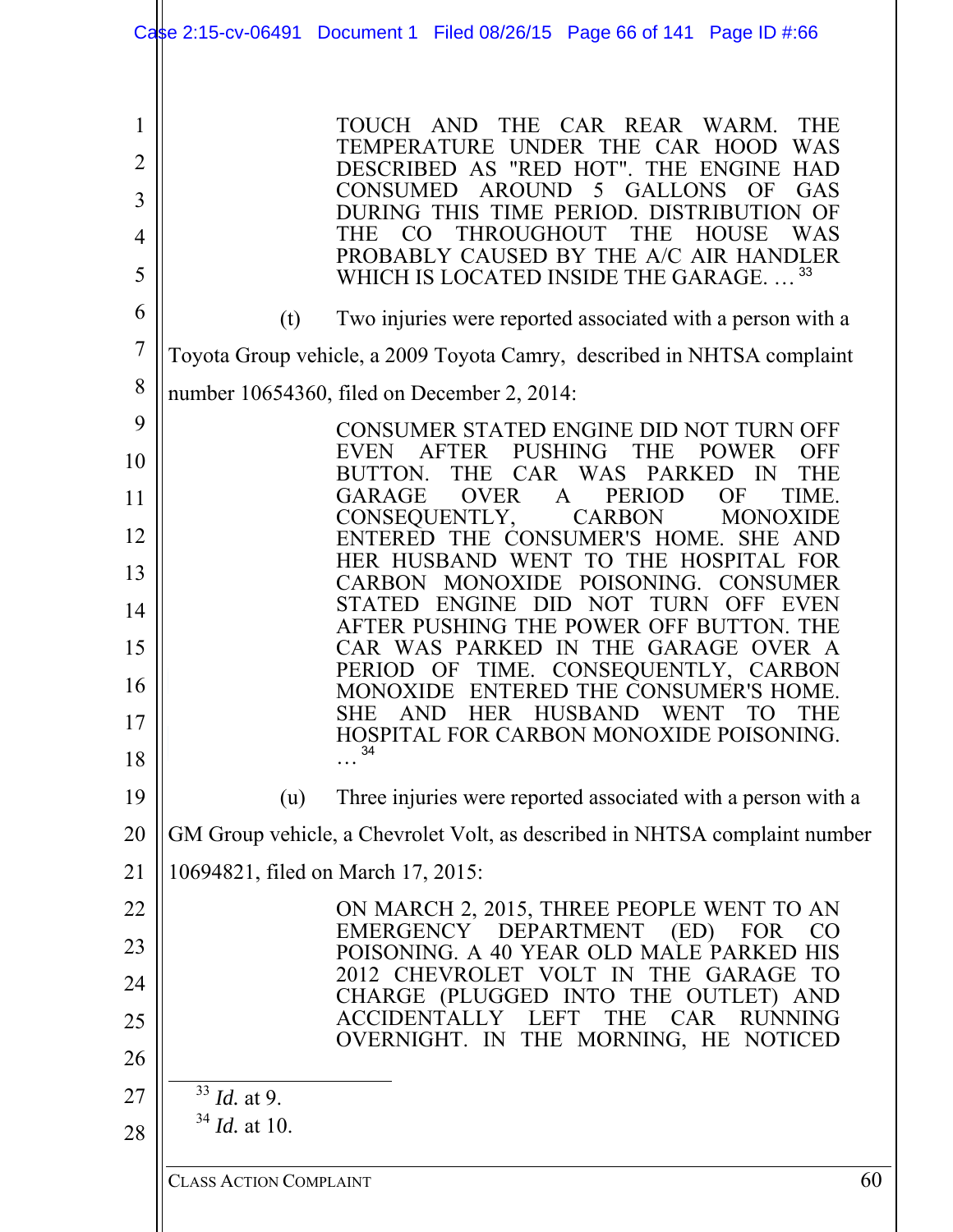|                                      | Case 2:15-cv-06491 Document 1 Filed 08/26/15 Page 67 of 141 Page ID #:67                                                                                                                                                                                                                                                                                                                                                                                                                                    |
|--------------------------------------|-------------------------------------------------------------------------------------------------------------------------------------------------------------------------------------------------------------------------------------------------------------------------------------------------------------------------------------------------------------------------------------------------------------------------------------------------------------------------------------------------------------|
| 1<br>2<br>3<br>4<br>5<br>6<br>7<br>8 | THE CAR WAS RUNNING AND HAD SWITCHED<br>TO GASOLINE USE. HE AND HIS TWO CHILDREN<br>COMPLAINED<br>OF HEADACHE, WEAKNESS,<br>CHEST PAIN, PALPITATION, AND DIZZINESS.<br>CARBOXYHEMOGLOBIN (COHB) LEVELS WERE<br>>15% FOR ALL THREE INDIVIDUALS. ON MARCH<br>12, 2015, SEVERAL NEWS MEDIA OUTLETS<br>REPORTED THAT GM IS RECALLING ALL 2011-<br>2013 CHEVROLET VOLTS (ABOUT 64,000) TO<br><b>INSTALL UPDATES TO PREVENT CO POISONING</b><br>WHEN THE DRIVER FORGETS TO SHUT OFF THE<br>VEHICLE. <sup>35</sup> |
| 9                                    | On March 19, 2015, a person with a Nissan Group vehicle filed<br>(v)                                                                                                                                                                                                                                                                                                                                                                                                                                        |
| 10                                   | NHTSA complaint number 10695250, stating:                                                                                                                                                                                                                                                                                                                                                                                                                                                                   |
| 11                                   | SINCE I LEASED MY CAR IN MAY [ ]2014[.] I<br>FORGOT TO TURN THE ENGINE OFF 4 TIMES.                                                                                                                                                                                                                                                                                                                                                                                                                         |
| 12                                   | TWICE IT RAN ALL NIGHT IN MY GARAGE BUT<br>FORTUNATELY THE GAS FUMES DID NOT ENTER                                                                                                                                                                                                                                                                                                                                                                                                                          |
| 13                                   | MY HOUSE WHILE I WAS SLEEPING. [] I AM<br>ELDERLY AND HARD OF HEARING AND CAN                                                                                                                                                                                                                                                                                                                                                                                                                               |
| 14                                   | HARDLY HEAR THE ENGINE RUNNING, I<br>WEAR A HEARING AID. IT RUNS VERY                                                                                                                                                                                                                                                                                                                                                                                                                                       |
| 15                                   | <b>QUIETLY.</b> ONCE I LOANED MY DAUGHTER THE<br>CAR<br><b>ENCOUNTERED</b><br><b>THE</b><br><b>AND</b><br><b>SHE</b><br><b>SAME</b>                                                                                                                                                                                                                                                                                                                                                                         |
| 16<br>17                             | PROBLEM OF NOT TURNING OFF THE ENGINE, I<br><b>INTERNET</b><br><b>LEARN</b><br><b>FROM</b><br><b>POST</b><br><b>THAT</b>                                                                                                                                                                                                                                                                                                                                                                                    |
| 18                                   | COUNTLESS REPORTS HAVE BEEN MADE AND<br>SEVERAL DEATHS BY CARBON MONOXIDE                                                                                                                                                                                                                                                                                                                                                                                                                                   |
| 19                                   | ENTERING HOMES HAVE OCCURRED DUE TO<br>THIS PROBLEM, I UNDERSTAND THE KEYLESS                                                                                                                                                                                                                                                                                                                                                                                                                               |
| 20                                   | IGNITION SYSTEM HAS BEEN AROUND FOR<br>MANY YEARS AND IS INSTALLED IN MANY                                                                                                                                                                                                                                                                                                                                                                                                                                  |
| 21                                   | DIFFERENT VEHICLES, I WAS NOT AWARE OF IT                                                                                                                                                                                                                                                                                                                                                                                                                                                                   |
| 22                                   | UNTIL I GOT MY CAR. I FEEL A SAFETY RECALL<br>SHOULD BE ISSUED TO CORRECT THE PROBLEM                                                                                                                                                                                                                                                                                                                                                                                                                       |
| 23                                   | MORE PEOPLE<br>GET<br>KILLED,<br><b>THE</b><br><b>BEFORE</b><br>SHOULD BE MADE AWARE<br>PUBLIC<br>OF IT                                                                                                                                                                                                                                                                                                                                                                                                     |
| 24                                   | WITHOUT FURTHER DELAY SINCE COUNTLESS                                                                                                                                                                                                                                                                                                                                                                                                                                                                       |
| 25                                   | REPORTS HAVE ALREADY BEEN MADE. 36                                                                                                                                                                                                                                                                                                                                                                                                                                                                          |
| 26                                   |                                                                                                                                                                                                                                                                                                                                                                                                                                                                                                             |
| 27<br>28                             | $35$ <i>Id.</i> at 2 (emphasis added).<br>$36$ <i>Id.</i> at 8.                                                                                                                                                                                                                                                                                                                                                                                                                                             |
|                                      | 61<br><b>CLASS ACTION COMPLAINT</b>                                                                                                                                                                                                                                                                                                                                                                                                                                                                         |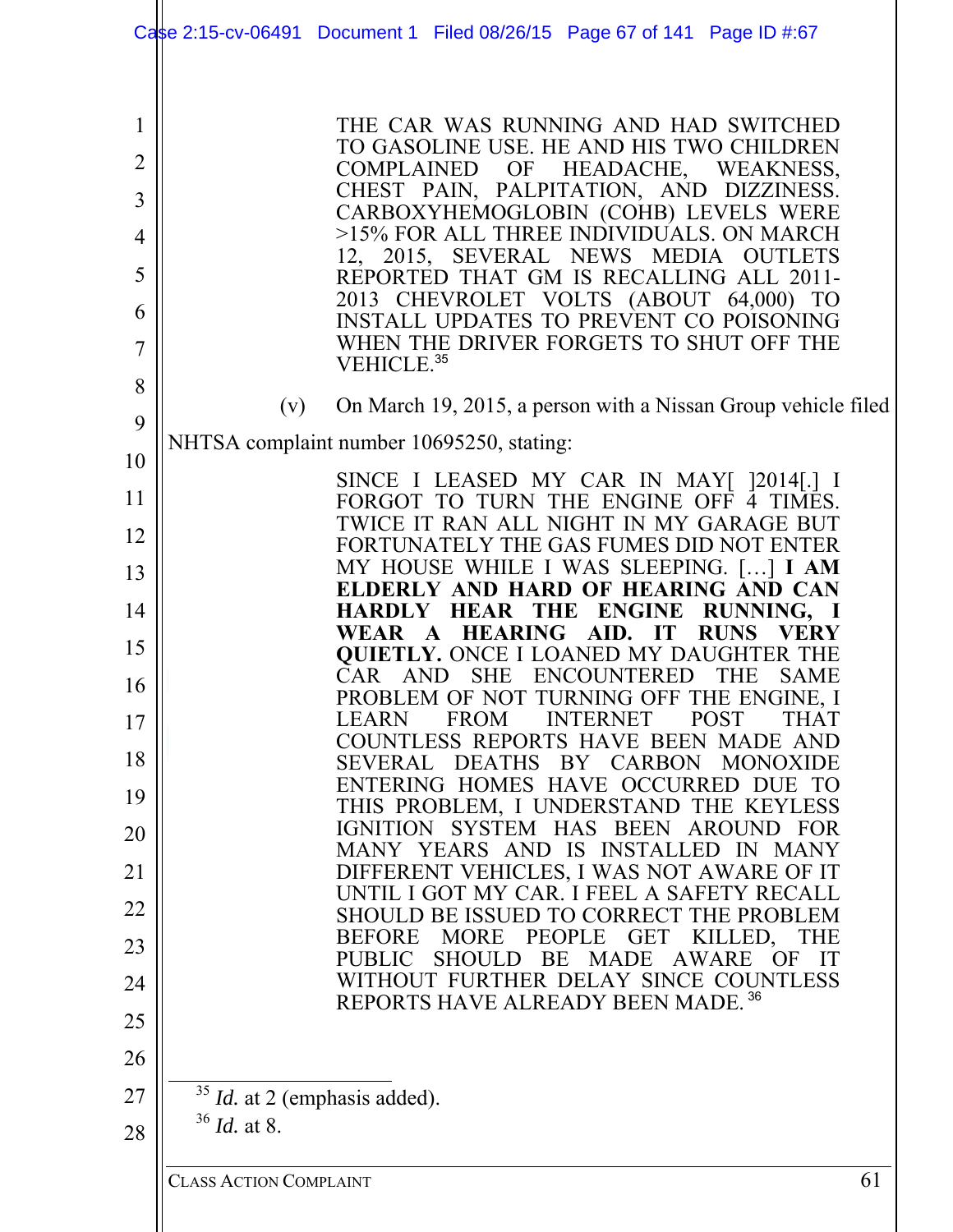|                | Case 2:15-cv-06491 Document 1 Filed 08/26/15 Page 68 of 141 Page ID #:68 |                                                                                           |                                             |                                  |    |
|----------------|--------------------------------------------------------------------------|-------------------------------------------------------------------------------------------|---------------------------------------------|----------------------------------|----|
| $\mathbf 1$    | (w)                                                                      | On April 28, 2015, a person with a FCA Group vehicle filed                                |                                             |                                  |    |
| $\overline{2}$ | NHTSA complaint number 10713276, stating:                                |                                                                                           |                                             |                                  |    |
| 3              |                                                                          | ON THE KEYLESS START SYSTEM THERE IS NO                                                   |                                             |                                  |    |
| 4              |                                                                          | WARNING<br><b>THAT</b><br>WHEN YOU OPEN THE DOOR. THE DOOR CAN BE                         | <b>THE</b><br><b>ENGINE</b>                 | <b>IS</b><br><b>RUNNING</b>      |    |
| 5              | <b>VERY</b>                                                              | <b>LOCKED</b><br>AND<br>YOU<br><b>ENGINE</b><br><b>OUIET</b>                              | WALK AWAY<br>RUNNING.                       | WITH<br><b>HAD</b><br>THIS       |    |
| 6              |                                                                          | <b>HAPPENED</b>                                                                           | Æ.<br>ЕF                                    | PARKED                           |    |
| 7              |                                                                          | <b>HOUSE</b><br>GARAGE<br>THE<br><b>CARBON</b>                                            | WOULD<br>MONOXIDE AND SOMEONE               | FILL<br>WITH<br><b>COULD</b>     |    |
| 8              | DIE. <sup>37</sup>                                                       |                                                                                           |                                             |                                  |    |
| 9              | (x)                                                                      | On June 9, 2015, a person with a Nissan Group vehicle filed                               |                                             |                                  |    |
| 10             | NHTSA complaint number 10724386, stating:                                |                                                                                           |                                             |                                  |    |
| 11             |                                                                          | <b>TO</b><br><b>NEGLECTED</b><br><b>UPON</b><br><b>BUTTON</b>                             | <b>THE</b><br><b>PUSH</b><br><b>EXITING</b> | START/STOP<br><b>THE</b><br>CAR. |    |
| 12             |                                                                          | CONSEQUENTLY, THE CAR CONTINUED TO RUN.                                                   |                                             |                                  |    |
| 13             |                                                                          | AT 10:30 PM, NEEDING A TOOL, I WENT BACK<br>AND OPENED THE GARAGE DOOR. A RUSH OF         |                                             |                                  |    |
| 14             |                                                                          | HOT AIR HIT ME IN THE FACE. TO MY HORROR, I<br>REALIZED THAT I DID NOT SHUT THE CAR OFF.  |                                             |                                  |    |
| 15             |                                                                          | GARAGE TEMPERATURE HAD TO BE ABOUT 120                                                    |                                             |                                  |    |
| 16             |                                                                          | DEGREES. WHO KNOWS WHAT COULD<br>HAPPENED, HAD THE CAR RUN ALL NIGHT. I                   |                                             |                                  |    |
| 17             |                                                                          | THINK THERE'S A SIMPLE EASY INEXPENSIVE<br><b>FIX TO THIS. SOLUTION: REQUIRE ALL AUTO</b> |                                             |                                  |    |
| 18             |                                                                          | MANUFACTURERS, UTILIZING THE KEYLESS                                                      |                                             |                                  |    |
| 19             |                                                                          | IGNITION OPTION, TO, MANDATORILY, EQUIP<br>ALL VEHICLES WITH AN AUTOMATIC SHUT            |                                             |                                  |    |
| 20             |                                                                          | OFF IF A CAR IDLES IN PARK (TRANSMISSION<br>SELECTION) FOR MORE THAN 20 MINUTES.          |                                             |                                  |    |
| 21             |                                                                          | THIS SAFETY OPTION SHOULD NOT BE ABLE TO<br>BE OVER RIDDEN BY CUSTOMER.                   |                                             | I'M JUST                         |    |
| 22             |                                                                          | THANKFUL THAT MY GARAGE WAS DETACHED.                                                     |                                             |                                  |    |
| 23             |                                                                          | CARBON MONOXIDE DEATHS VIA<br>IGNITION ARE EASILY AVOIDABLE. <sup>38</sup>                |                                             | <b>KEYLESS</b>                   |    |
| 24             |                                                                          |                                                                                           |                                             |                                  |    |
| 25             |                                                                          |                                                                                           |                                             |                                  |    |
| 26             |                                                                          |                                                                                           |                                             |                                  |    |
| 27             | $37$ <i>Id.</i> at 7.                                                    |                                                                                           |                                             |                                  |    |
| 28             | $38$ <i>Id.</i> at 6 (emphasis added).                                   |                                                                                           |                                             |                                  |    |
|                | <b>CLASS ACTION COMPLAINT</b>                                            |                                                                                           |                                             |                                  | 62 |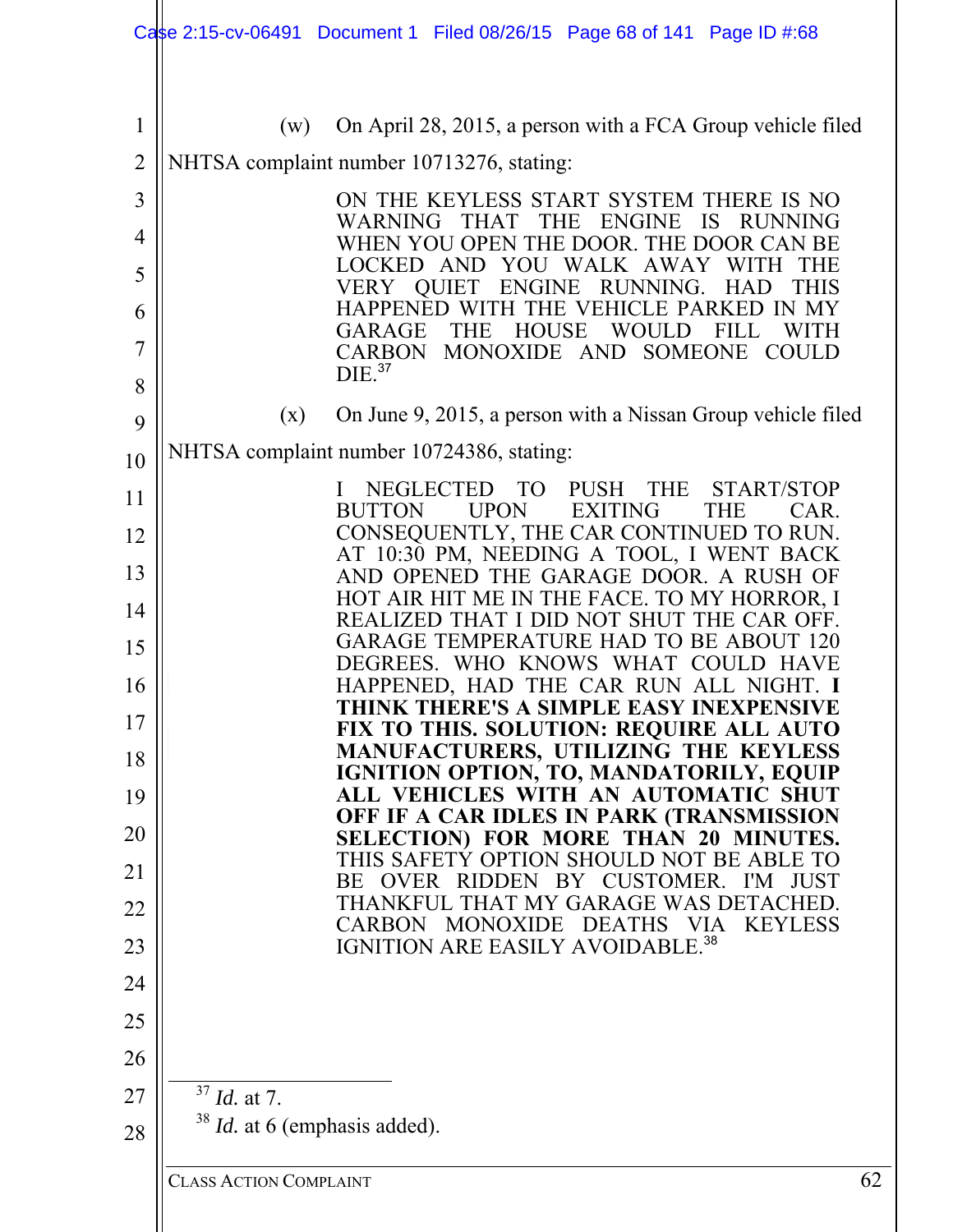| 1              | 201. These consumer complaints and reports to NHTSA are consistent.                                                                                                                                                             |  |  |
|----------------|---------------------------------------------------------------------------------------------------------------------------------------------------------------------------------------------------------------------------------|--|--|
| $\overline{2}$ | They all outline the Defect, and many of the filings put the Automakers on notice                                                                                                                                               |  |  |
| 3              | of the exact, simple, and basic remedy sought here: Auto-Off.                                                                                                                                                                   |  |  |
| $\overline{4}$ | 202. A detailed investigation by counsel has uncovered scattered news                                                                                                                                                           |  |  |
| 5              | reports over the past few years describing deaths and injuries from the Defect.                                                                                                                                                 |  |  |
| 6              | 203. To date in 2015 alone, several people have died or have been                                                                                                                                                               |  |  |
| 7              | seriously injured from carbon monoxide poisoning caused by the Defect:                                                                                                                                                          |  |  |
| 8              | Just two months ago, a Highland Park, Illinois couple died of<br>(a)                                                                                                                                                            |  |  |
| 9              | carbon monoxide poisoning when their Affected Vehicle continued to run in the                                                                                                                                                   |  |  |
| 10             | garage; <sup>39</sup>                                                                                                                                                                                                           |  |  |
| 11             | An elderly man was found unconscious in his townhome from<br>(b)                                                                                                                                                                |  |  |
| 12             | carbon monoxide poisoning caused by an Affected Vehicle. Fortunately, his                                                                                                                                                       |  |  |
| 13             | neighbor discovered and rescued him and was able to prevent his untimely death; <sup>40</sup>                                                                                                                                   |  |  |
| 14             | A Berkley Heights, New Jersey man died and his wife was left<br>(c)                                                                                                                                                             |  |  |
| 15             | unconscious after their Affected Vehicle continued to run; <sup>41</sup> and                                                                                                                                                    |  |  |
| 16             | In Mooresville, North Carolina, several household members<br>(d)                                                                                                                                                                |  |  |
| 17             | woke up vomiting and had to be hospitalized for carbon monoxide poisoning after                                                                                                                                                 |  |  |
| 18             |                                                                                                                                                                                                                                 |  |  |
| 19             |                                                                                                                                                                                                                                 |  |  |
| 20             |                                                                                                                                                                                                                                 |  |  |
| 21             | Associate Press. (June 22, 2015). Carbon Monoxide Death Prompts                                                                                                                                                                 |  |  |
| 22             | Questions About Keyless Auto Ignitions. [online] Northernpublicradio.org.<br>Available at: http://northernpublicradio.org/post/carbon-monoxide-death-prompts-<br>questions-about-keyless-auto-ignitions [Accessed 5 Aug. 2015]. |  |  |
| 23             | 40<br>Sun-Sentinel, (April 24, 2015). Carbon monoxide detector saves lives in                                                                                                                                                   |  |  |
| 24             | <i>apartment complex.</i> [online] Sun-Sentinel.com. Available at: http://www.sun-<br>sentinel.com/local/broward/fort-lauderdale/fl-lauderdale-carbon-monoxide-rescue-                                                          |  |  |
| 25             | $\sqrt{20150424}$ -story.html [Accessed 5 Aug. 2015].<br>41                                                                                                                                                                     |  |  |
| 26             | <sup>41</sup> Suzanne Russell, (June 18, 2015). Carbon monoxide fumes kill Berkeley Heights man. [online] MY CENTRAL JERSEY. Available at:                                                                                      |  |  |
| 27             | http://www.mycentraljersey.com/story/news/local/union-<br>county/2015/06/18/elderly-berkeley-heights-man-dies-apparent-exposure-co-                                                                                             |  |  |
| 28             | fumes/28925991/ [Accessed 5 Aug. 2015].                                                                                                                                                                                         |  |  |
|                |                                                                                                                                                                                                                                 |  |  |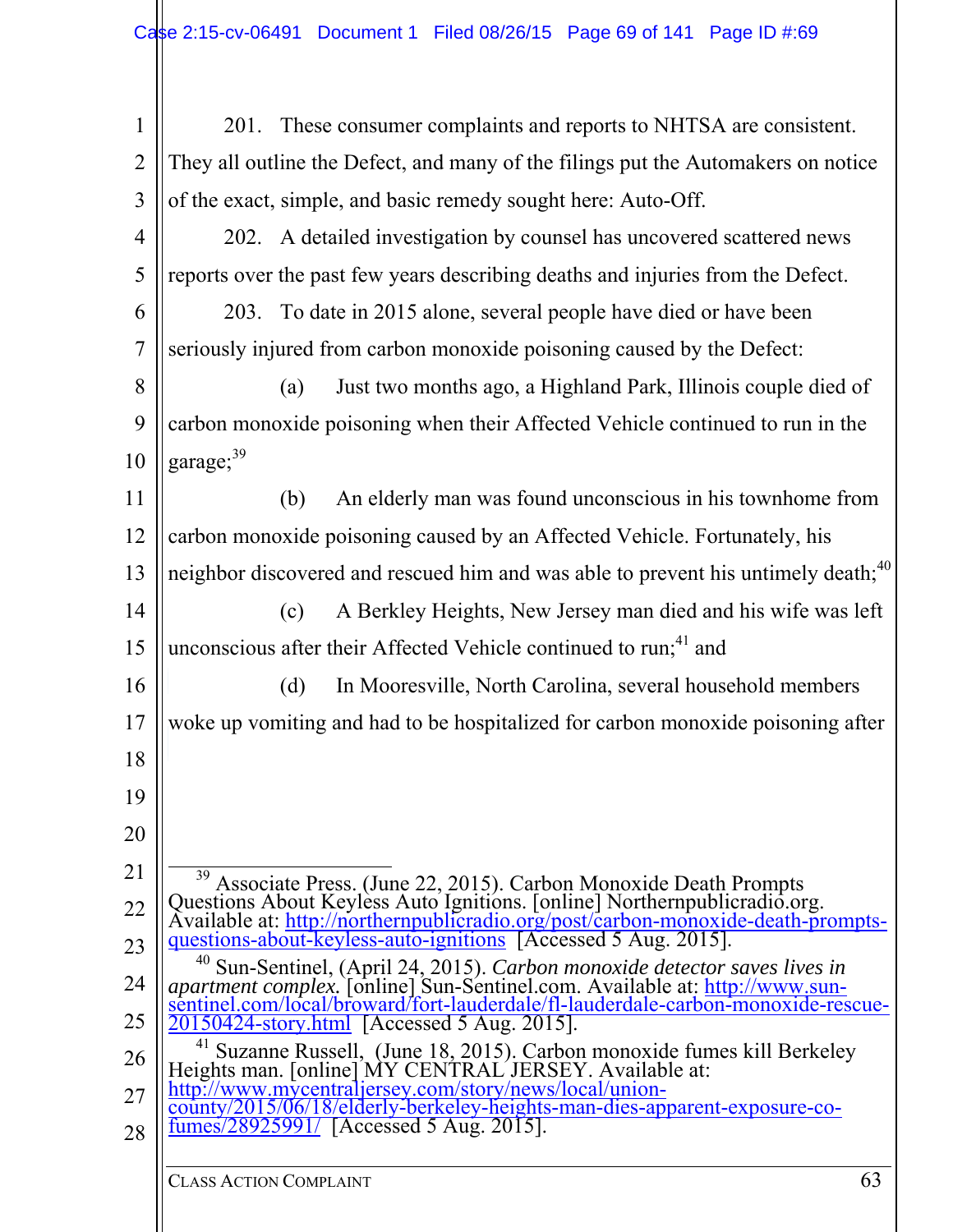a Keyless Fob-equipped Nissan Murano continued to run for over 10 hours in the garage.<sup>42</sup> 204. More deaths and injuries were also reported between 2010 and 2014: (a) A woman was found dead in her townhome and her boyfriend was found "clinging to life" when the woman's Lexus with a Keyless Fob continued to run in the garage of the woman's home;(b) An elderly couple were found dead as a result of Anoxic brain injuries (carbon monoxide poisoning) when their Toyota Avalon continued to run in their garage;(c) A Weymouth, Massachusetts couple and their two grandchildren all became ill and had to be hospitalized after their Keyless Fobequipped Lexus ES350 caused carbon monoxide poisoning;<sup>45</sup> (d) A couple from Manchester, Missouri died after their Keyless Fob-equipped vehicle continued to run in their garage; (e) A Lancaster Township, Pennsylvania couple died from carbon monoxide poisoning after their Affected Vehicle continued to run in their garage;<sup>47</sup> <sup>42</sup> WBTV, (April 12, 2015). *Keyless ignition cars linked to carbon monoxide* poisoning. [online] Available at: http://www.wbtv.com/story/28473481/keyless- ignition-cars-linked-to-co-poisoning [Accessed 5 Aug. 2015]. 43 WMAR, (June 27, 2011). *A warning about keyless ignitions*. [online] Available at: http://www.abc2news.com/news/local-news/investigations/a- warning-about-keyless-ignitions [Accessed 5 Aug. 2015]. <sup>44</sup> TheState, (June 19, 2013). *Accident likely caused Greenville couple's deaths, police say.* [online] Available at: http://www.thestate.com/news/local/article14434898.html [Accessed 5 Aug. 2015]. <sup>45</sup> WCVB, (April 22, 2014). *Couple, kids hospitalized after car left running in*<br>Weymouth garage. [online] Available at: <u>http://www.wcvb.com/news/couple-kids-</u><br>hospitalized-after-car-left-running-in-weymouth-garage/2559 <sup>46</sup> Bruce, Betsey. (May 17, 2014). *Elderly couple found dead in Manchester home.* [online] FOX2now.com. Available at: http://fox2now.com/2014/05/17/elderly-couple-found-dead-in-manchester-home/ [Accessed 5 Aug. 2015].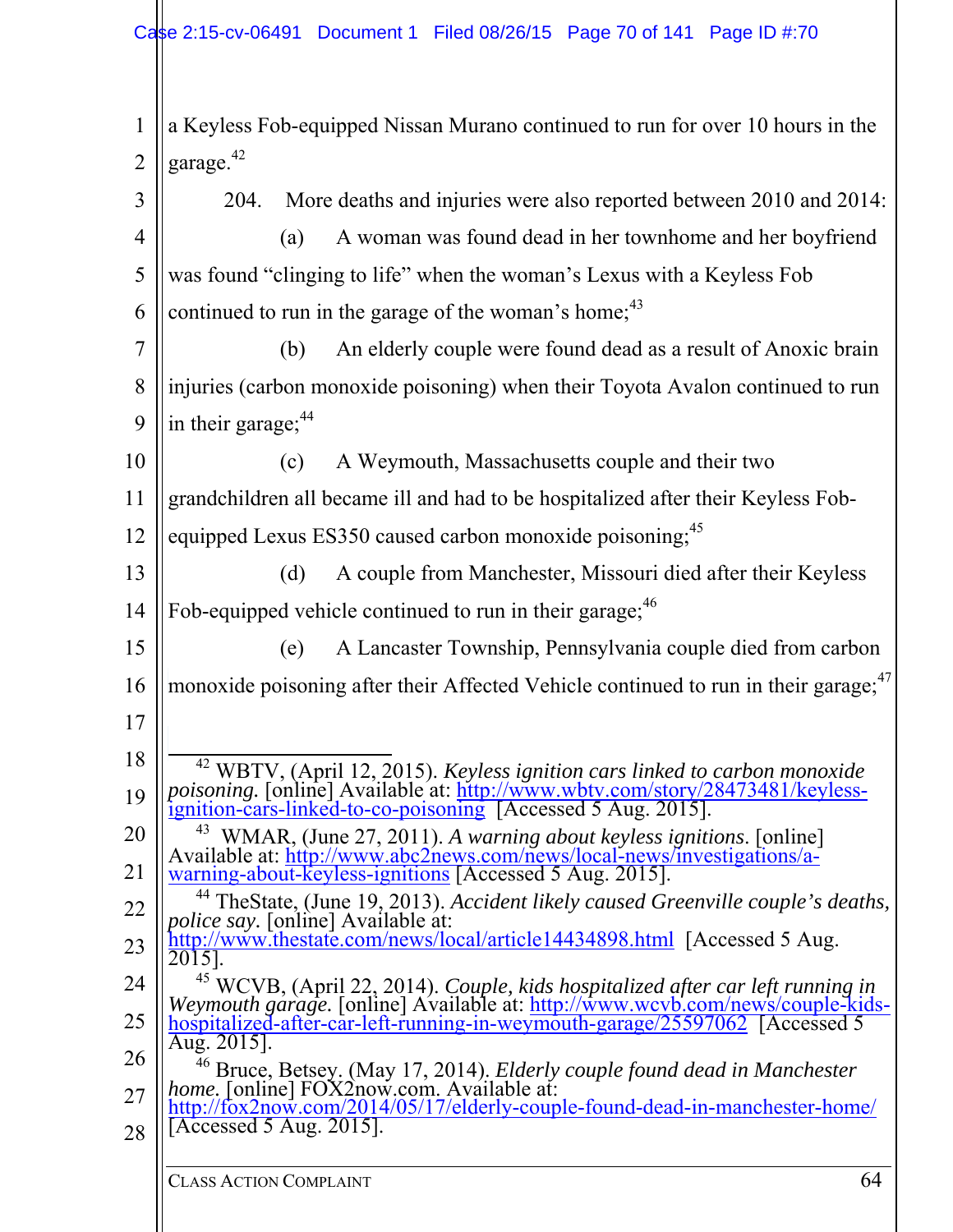| 1              | In Boca Raton, Florida, a 29-year-old woman died of carbon<br>(f)                                                                                                                                                                  |
|----------------|------------------------------------------------------------------------------------------------------------------------------------------------------------------------------------------------------------------------------------|
| $\overline{2}$ | monoxide poisoning caused by her Keyless Fob-equipped 2006 Lexus; <sup>48</sup> and                                                                                                                                                |
| 3              | In Boca Raton, Florida, a couple died when their Keyless Fob-<br>(g)                                                                                                                                                               |
| 4              | equipped Mercedes-Benz continued to run. <sup>49, 50</sup>                                                                                                                                                                         |
| 5              | 205. While counsel uncovered the above-referenced news stories                                                                                                                                                                     |
| 6              | concerning the Defect during their pre-suit investigation, counsel believe that the                                                                                                                                                |
| 7              | number of deaths and injuries are likely greater than reported because only some                                                                                                                                                   |
| 8              | deaths are reported in the media, and even when deaths are reported, a cause of                                                                                                                                                    |
| 9              | death is often not given or known.                                                                                                                                                                                                 |
| 10             | $\mathbf{C}$ .                                                                                                                                                                                                                     |
| 11             | The Automakers had Actual Knowledge of the Dangerous Carbon<br>Monoxide Poisoning Consequences of Vehicles with Keyless Fobs that<br>lack an Automatic Shut-off                                                                    |
| 12             | 206. Both the GM Group and the Ford Group have patented or have sought                                                                                                                                                             |
| 13             | to patent the very Auto-Off systems that would prevent the Defect.                                                                                                                                                                 |
| 14             | On May 20, 2013, the GM Group filed for a patent (issued on<br>(a)                                                                                                                                                                 |
| 15             | March 17, 2015 under patent number 8,983,720), to address the Defect. <sup>51</sup> GM's                                                                                                                                           |
| 16             |                                                                                                                                                                                                                                    |
| 17             | (continued)                                                                                                                                                                                                                        |
| 18             | <sup>47</sup> Stauffer, Cindy. (May 7, 2014). <i>Forgetting to turn off your car: Carbon monoxide deaths happen in Lancaster County, and across the country.</i> [online]                                                          |
| 19             | Lancasteronline.com Available at:<br>http://lancasteronline.com/news/local/forgetting-to-turn-off-your-car-carbon-                                                                                                                 |
| 20             | monoxide-deaths-happen/article 40e8f97e-d602-11e3-a66e-0017a43b2370.html<br>[Accessed 5 Aug. $2015$ ].                                                                                                                             |
| 21             | Sun-Sentinel, (September 1, 2010). Investigation into carbon monoxide death                                                                                                                                                        |
| 22             | near Boca Raton includes keyless car. [online] Available at: http://articles.sun-<br>sentinel.com/2010-09-01/news/fl-carbon-monoxide-keyless-20100831_1_carbon-                                                                    |
| 23             | monoxide-electronic-fob-auto-safety-experts [Accessed 5 Aug. 2015].<br>49<br>Sun-Sentinel, (March 16, 2012). Keyless Mercedes linked to carbon                                                                                     |
| 24             | monoxide poisoning in West Boca, authorities say. [online] Available at:<br>http://articles.sun-sentinel.com/2012-03-16/news/fl-carbon-monoxide-cars-                                                                              |
| 25             | 20120313 1 carbon-monoxide-keyless-ignition-keyless-systems [Accessed 5]<br>Aug. $2015$ .                                                                                                                                          |
| 26<br>27       | <sup>50</sup> See also, Factual Allegations, Section C, infra (discussing personal injury and<br>wrongful death lawsuits filed against various Automakers for failing to institute an<br>Auto-Off mechanism in Affected Vehicles). |
| 28             | $51$ See Exhibit 42.                                                                                                                                                                                                               |
|                |                                                                                                                                                                                                                                    |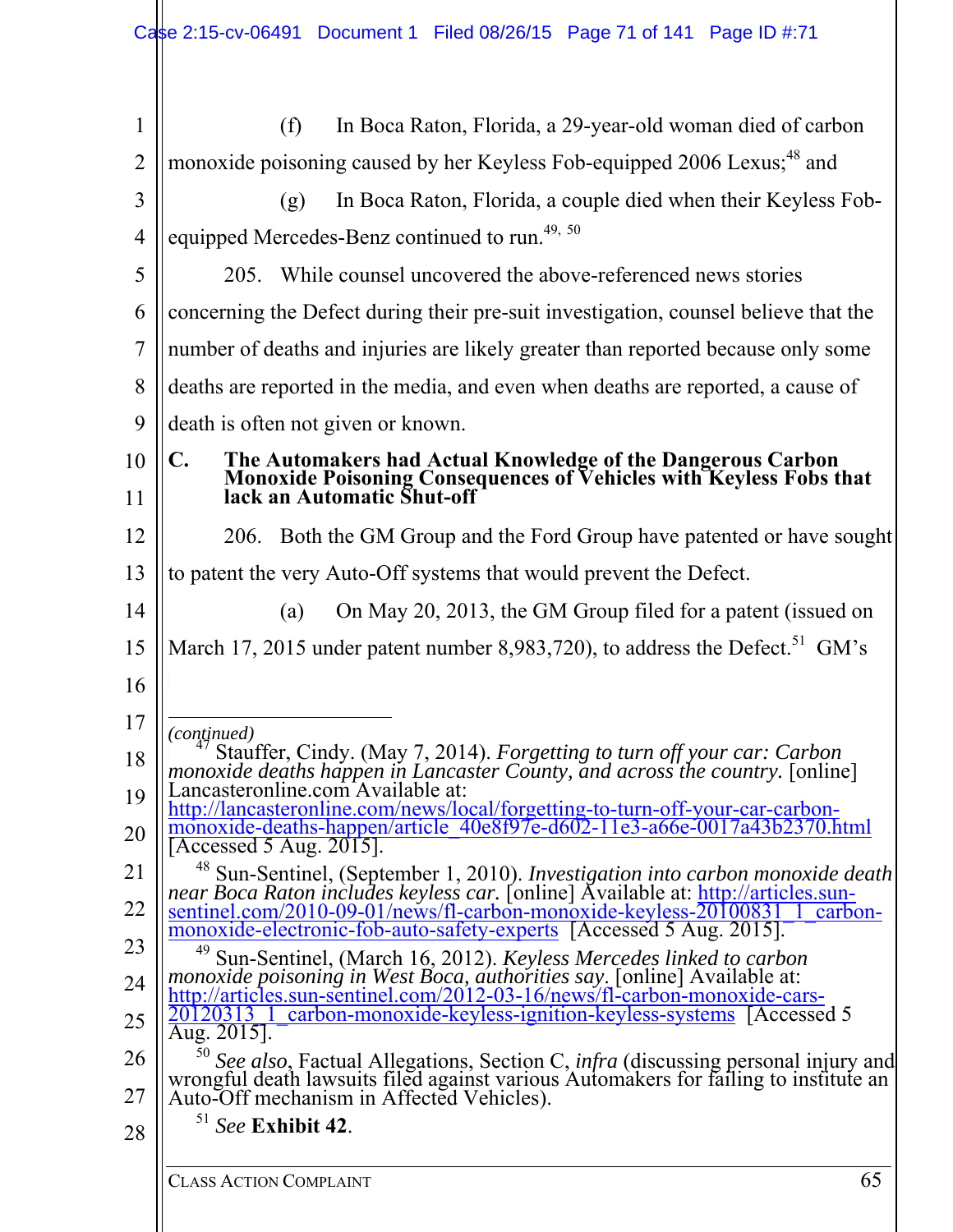1 2 3 4 5 6 7 8 9 10 11 12 13 granted patent explicitly addressed the concerns (and relief requested) that Plaintiffs and the Class seek here. Specifically, the patent seeks to avoid the situation wherein the "engine may have been errantly left running, in which case the vehicle sends a notice to the user[, and i]f no response [from the user] is received [then] the vehicle can activate the engine kill device and stop the engine."<sup>52</sup> The patent acknowledges that a "vehicle operator may unintentionally leave a motor vehicle engine running … [which can] even contribute to an accumulation of exhaust gas if not properly ventilated, such as in some garages." Moreover, the patent includes "one or more carbon monoxide (CO) sensors" so that the vehicle can "indicate [if] exhaust fumes are present at dangerous levels."<sup>53</sup> The GM Group had actual knowledge of the inherent dangers of not including Auto-Off (and the Defect that would otherwise result) well in advance of its May 20, 2013 patent application filing.

14 15 16 17 18 19 20 21 22 23 (b) Similarly, on November 1, 2011, the Ford Group filed for a patent, application number 2013/0110374, to address the Defect.<sup>54</sup> The patent application explicitly addresses the concerns (and relief requested) that Plaintiffs and the Class seek here. Specifically, the patent application seeks to avoid the situation wherein "a vehicle operator may unintentionally leave the vehicle with the engine idling," which is common because "engine technology that have made vehicle engines quieter further increase the likelihood that a vehicle operator may leave the vehicle with the engine running."<sup>55</sup> Thus, the patent application proposes a method whereby the "vehicle control systems may be configured to automatically shut down an idling engine, for example, upon the elapse of a specified duration of

- 24
- 25
- 26
- 
- 27
- 28

<sup>54</sup> *See* **Exhibit 43**. 55 *Id.* 

 $\overline{\frac{52}{}}$ *Id.* <sup>53</sup> *Id.*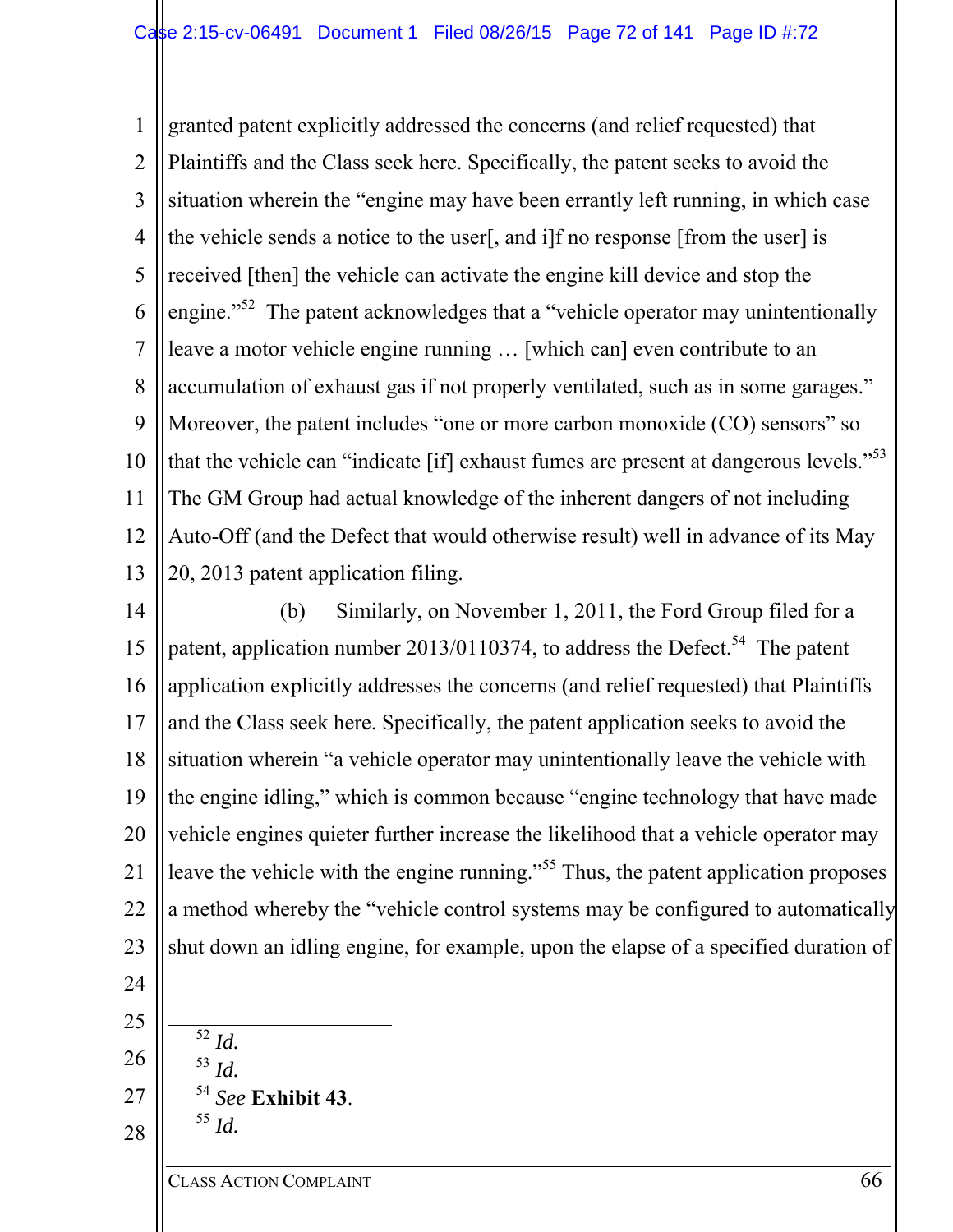1 2 3 4 5 6 7 idling time."56 Moreover, the patent application anticipates a situation in which the vehicle is left "in a substantially enclosed space, such as an indoor garage, [then] the vehicle control system may automatically shut down the idling engine in anticipation of the operator not returning to the vehicle imminently."57 Thus, the Ford Group had actual knowledge of the inherent dangers of not including Auto-Off (and the Defect that would otherwise result) well in advance of its November 1, 2011 patent application filing.

8 9 10 11 (c) Upon information and belief, *all* of the named Automakers regularly review patents by competitor Automakers, and thus they too had actual knowledge (or constructive knowledge, at the very least) of the Defect that exists in the absence of Auto-Off.

207. The Automakers, and the GM Group especially, know the dangers of 12 13 the Affected Automobiles and the Defects that result. On Friday, March 13, 2015, 14 Chevrolet, a GM Group vehicle brand, issued an official recall of all 2011, 2012 15 and 2013 model year Chevrolet Volt range-extended electric cars to address an 16 issue with the car's on-board software that allowed its gasoline engine to operate for extended periods of time while parked but unintentionally left powered on. 17 18 According to official NHTSA recall documents, the GM Group itself estimated that "100%" of the 50,236 Chevrolet Volts were plagued by this defect, noting that 19 20 when the vehicle's gas engine continues to run after the battery is depleted: 21 Description of the Safety Risk : If the gas engine runs for long periods of time within an enclosed space, such as a garage, carbon monoxide could build up in the enclosed space and potentially 22 cause injury.

#### Description of the Cause : The 2011-2013 MY Volt vehicles were not equipped with software that automatically shuts off a vehicle after a predetermined amount of time. This software was deployed starting with the 2014 MY Volt vehicles and beyond.

25 26 27

23

24

28

 56 *Id.*  $^{57}$  *Id.*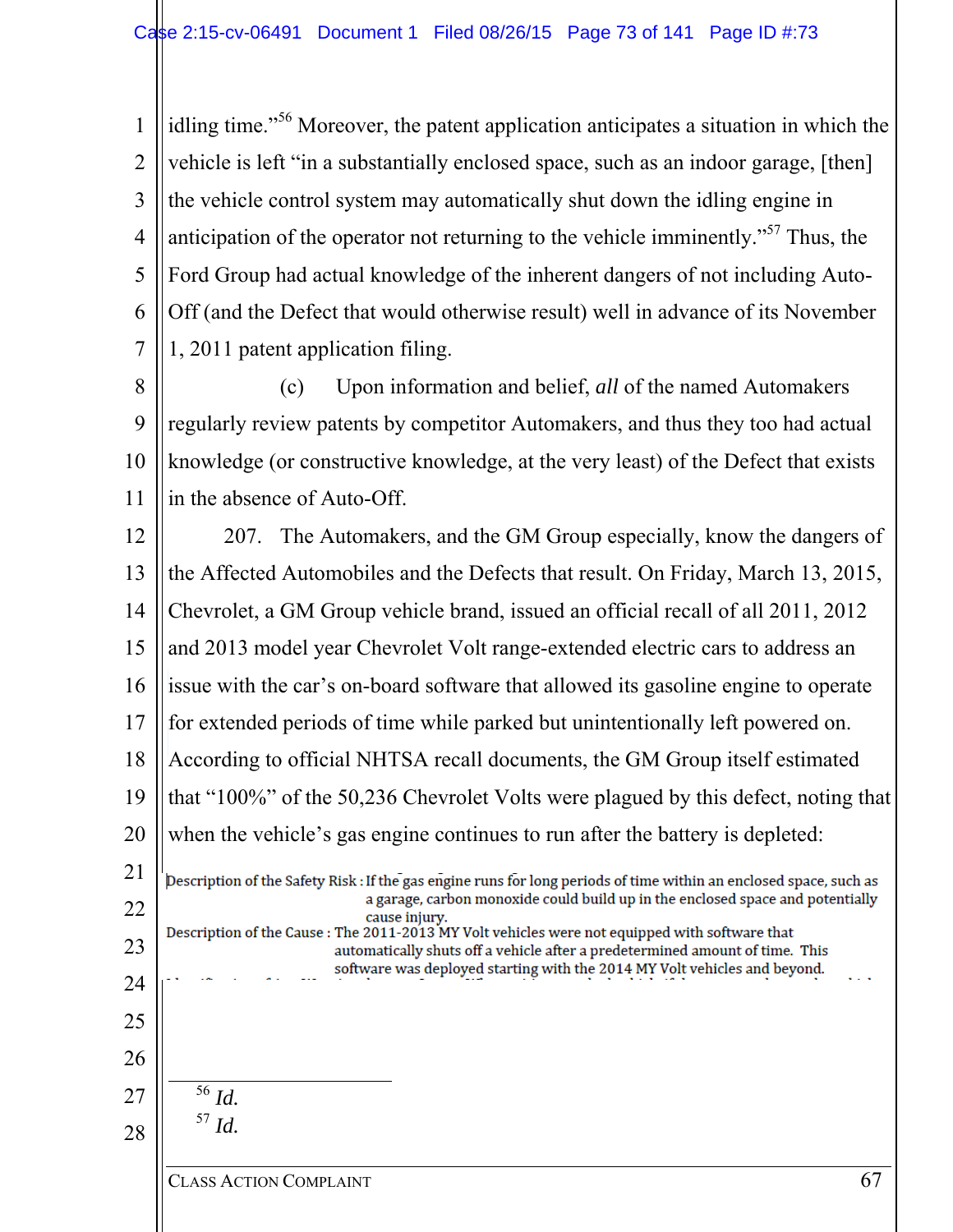1 2 3 4 The recall itself was not a prolonged, difficult process. To the contrary, vehicle dealers simply had to reprogram the cars via a software update taking approximately 30 minutes per vehicle. U.S. dealers were reimbursed by the GM Group \$4.78 per vehicle for the reprogramming.<sup>59</sup>

5

6 7 8 9 (a) In other words, the GM Group admitted in its recall of the 2011-2013 Chevrolet Volts that: 1) Keyless Fobs pose a safety risk because "carbon monoxide could build up in [an] enclosed space"<sup>60</sup>, and 2) the vehicles could be modified to cure the Defect with a simple software update costing less than \$5.00 per vehicle and taking just 30 minutes of dealership time.

10 11 12 (b) Despite the fact that the GM Group implemented this remedy to the Defect for the 2011-2013 Chevrolet Volts, it has failed to do so for *any* of its other Affected Vehicles that have the *exact same* Defect.

13 14 15 16 17 208. Many of the Automakers have faced personal injury and wrongful death lawsuits as a result of the Defect, but instead of instituting Auto-Off across the board, the Automakers have quietly settled the suits behind confidentiality agreements, thereby concealing the risks of the Defect. Thus, the Defect has yet to see the full light of day. For example:

18 19 20 21 22 (a) On November 1, 2010, Myrna and Donato Pastore filed a wrongful death lawsuit against Toyota for the death of Ernest Codelia, Jr..<sup>61</sup> The amended complaint states that Ernest Codelia, Jr. died of carbon monoxide poisoning as a result of his 2008 Lexus EX 350, which was equipped with a

- 23 <sup>58</sup> NHTSA Safety Recall 14617; *Defect Notice report*; Available at: http://www-<br>odi.nhtsa.dot.gov/acms/cs/jaxrs/download/doc/UCM474874/RCLRPT-15V145-<br>6748.PDF.
- 24 25 <sup>59</sup> NHTSA Safety Recall 14617; *Remedy Instructions and TSB*; Available at: http://www-odi.nhtsa.dot.gov/acms/cs/jaxrs/download/doc/UCM476093/RCRIT-
- 26 27 15V145-6506.pdf. 60 NHTSA Safety Recall 14617; *Defect Notice report*; Available at: http://www- odi.nhtsa.dot.gov/acms/cs/jaxrs/download/doc/UCM474874/RCLRPT-15V145-
- 28

 $61$  Case 1:10-cv-05020 (E.D.N.Y. 2010), Docket No. 1.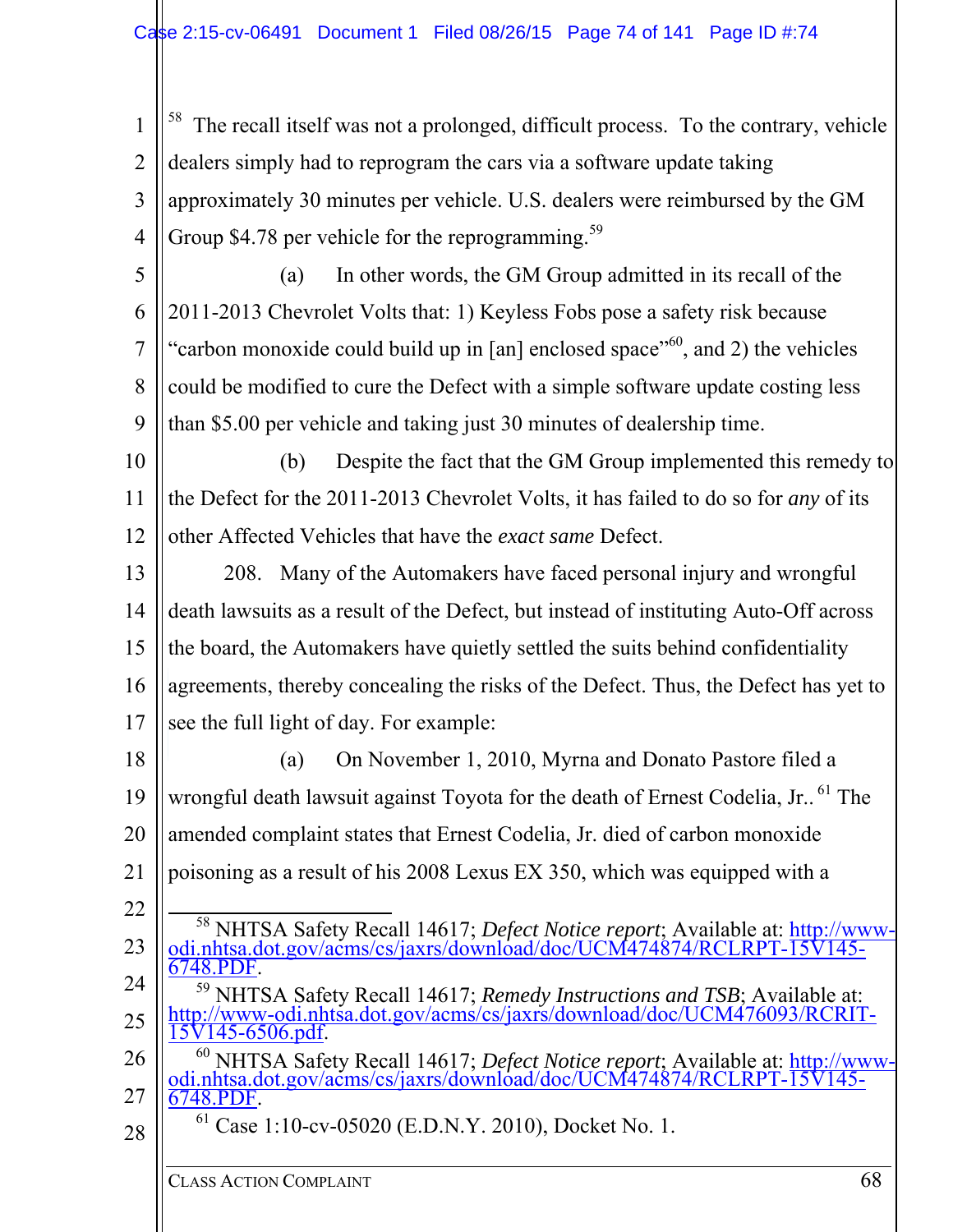1 2 3 Keyless Fob. $62$  The case was settled under seal. $63$  Toyota insisted that the settlement be under seal, and thus there are no public documents or information as a result of this suit.<sup>64</sup>

4 5 6 7 8 9 10 11 12 13 (b) In a related suit, filed by Mary Rivera on October 29, 2010 against Toyota, she alleges that she collapsed and was found barely breathing as a result of carbon monoxide poisoning caused by her 2008 Lexus EX 350, which was equipped with a Keyless Fob and continued to run after the driver left the vehicle. <sup>65</sup> Ms. Rivera is a former college professor who now suffers from permanent brain damage as a result of the carbon monoxide poisoning. Though Ms. Rivera survived the incident, her partner Ernest Cordelia, Jr., died—as noted in the paragraph immediately above—with 65 percent carbon monoxide poisoning in his blood, according to an autopsy report. This case was settled and closed on October 1, 2014; the settlement was also done under seal. $66$ 

14 15 16 17 (c) On April 1, 2011, Linda Bloom and Rachelle Brown filed a wrongful death action against Toyota for the death of their father, Meyer Michael Yaffe, who died on December 30, 2010, as a result of carbon monoxide poisoning from his 2009 Lexus EX 350, which was equipped with a Keyless Fob.<sup>67</sup>

18 19 20 21 (d) On June 14, 2011, Kimberlin Nickles filed a wrongful death action against Toyota for the death of her daughter, Chastity Glisson, who died on August 26, 2010 at the age of 29 as a result of carbon monoxide poisoning from her 2006 Lexus IS 250, which was equipped with a Keyless Fob.<sup>68</sup> Chastity

22

23

62 *Id.* at Docket No. 11.

<sup>63</sup> *Id* at Docket No. 55.

24 25 <sup>64</sup> *See id*, at Docket Nos. 53, 54 (joint letter stating that Toyota insisted on full confidentiality, even though safety concerns were at issue).

65 Case 1:10-cv-04998 (E.D.N.Y. 2010), Docket No. 13.

26 <sup>66</sup> *Id* at Docket Nos. 64 & 65.

 $67$  Case No. BC458715 (Cal. Sup. Ct., County of Los Angeles).

27 28  $^{68}$  Case No. 11-13565 (Circuit Court of the Seventeenth Judicial Circuit, Broward County, Florida).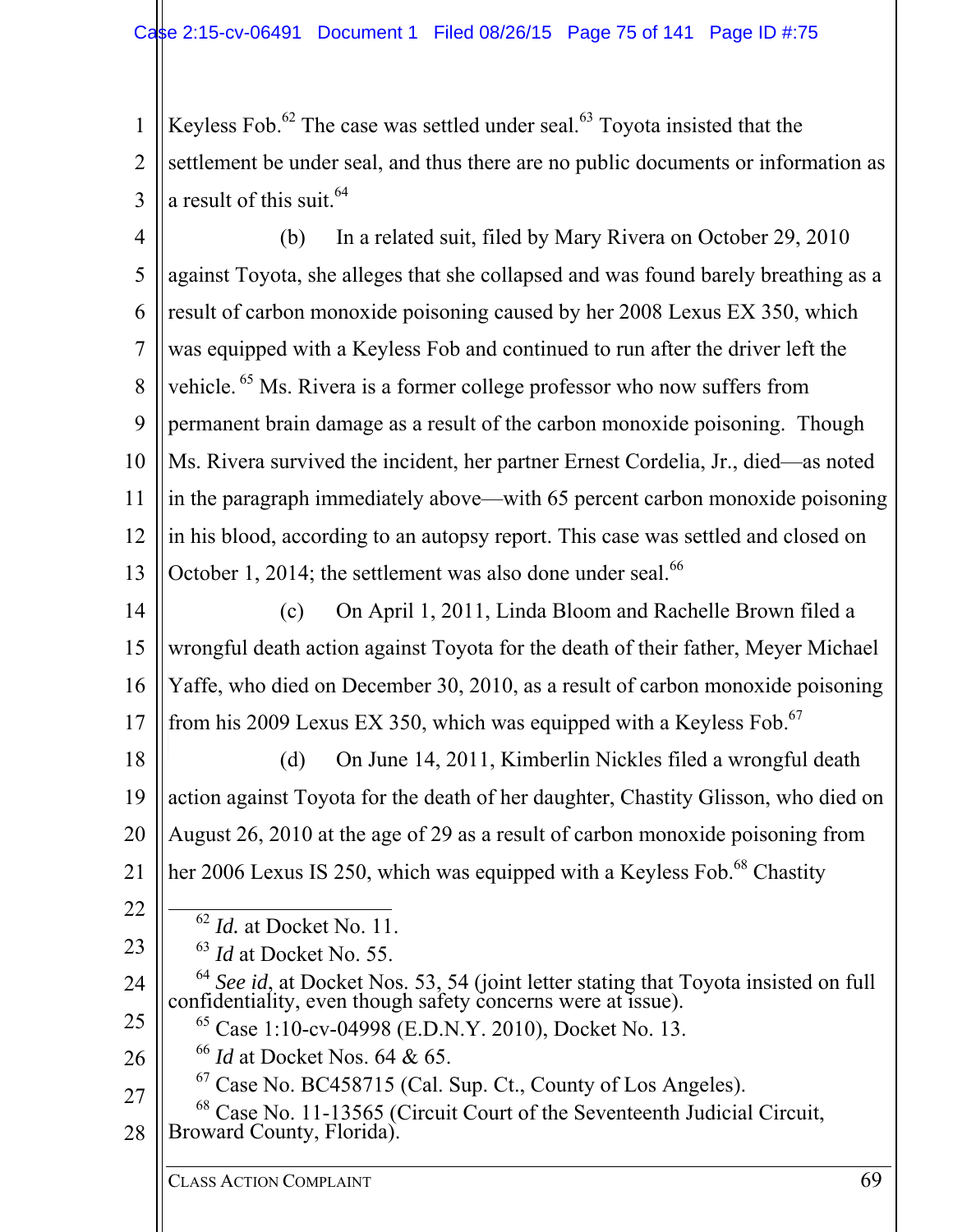1 2 3 4 5 6 7 8 9 10 11 12 13 14 15 16 17 18 19 20 21 22 23 24 25 26 27 28 Glisson parked her Lexus in the garage to make room for her boyfriend, Timothy Maddock's, vehicle. Chastity collapsed in the third-floor bathroom later that night. Later, Timothy found her body, but then he too succumbed to carbon monoxide and lost consciousness. Neither Ms. Glisson nor Mr. Maddock were found until the next day. By then, 29-year-old Chastity Glisson had died, and Timothy Maddock was critically injured and required hospitalization for ten days. An investigation revealed that the carbon monoxide that killed Ms. Glisson and severely injured Mr. Maddock came from the Lexus in the garage, which was equipped with a Keyless Fob, and unbeknownst to the occupants of the home, continued to run after the driver exited the vehicle. $69$ (e) On December 30, 2014, William Thomason, Jr. filed a wrongful death action against Toyota for the death of his wife, Eugenia McCuen Thomason, who died on June 17, 2013, as a result of carbon monoxide poisoning from her 2005 Toyota Avalon, which was equipped with a Keyless Fob.<sup>70</sup> The married couple parked their car in their garage. Both were killed by carbon monoxide poisoning.<sup>71</sup> **D. The Automakers Should Have Known of the Dangerous Carbon Monoxide Poisoning Consequences of Vehicles with Keyless Fobs but without an Automatic Shut-off**  209. Even if some of the Automakers were not parties to lawsuits concerning the Defects, *all* of the Automakers *should* have known of the dangers that the Defect poses for the Affected Vehicles through other industry recalls and industry modifications. 210. The Automakers readily have access to all NHTSA complaints pertaining to both their own manufactured vehicles as well as any other  $\overline{69}$  *Id.*  $^{70}$  Case No. 6:14-cv-04895 (D.S.C. (Greenville Division)).  $^{71}$  *Id*.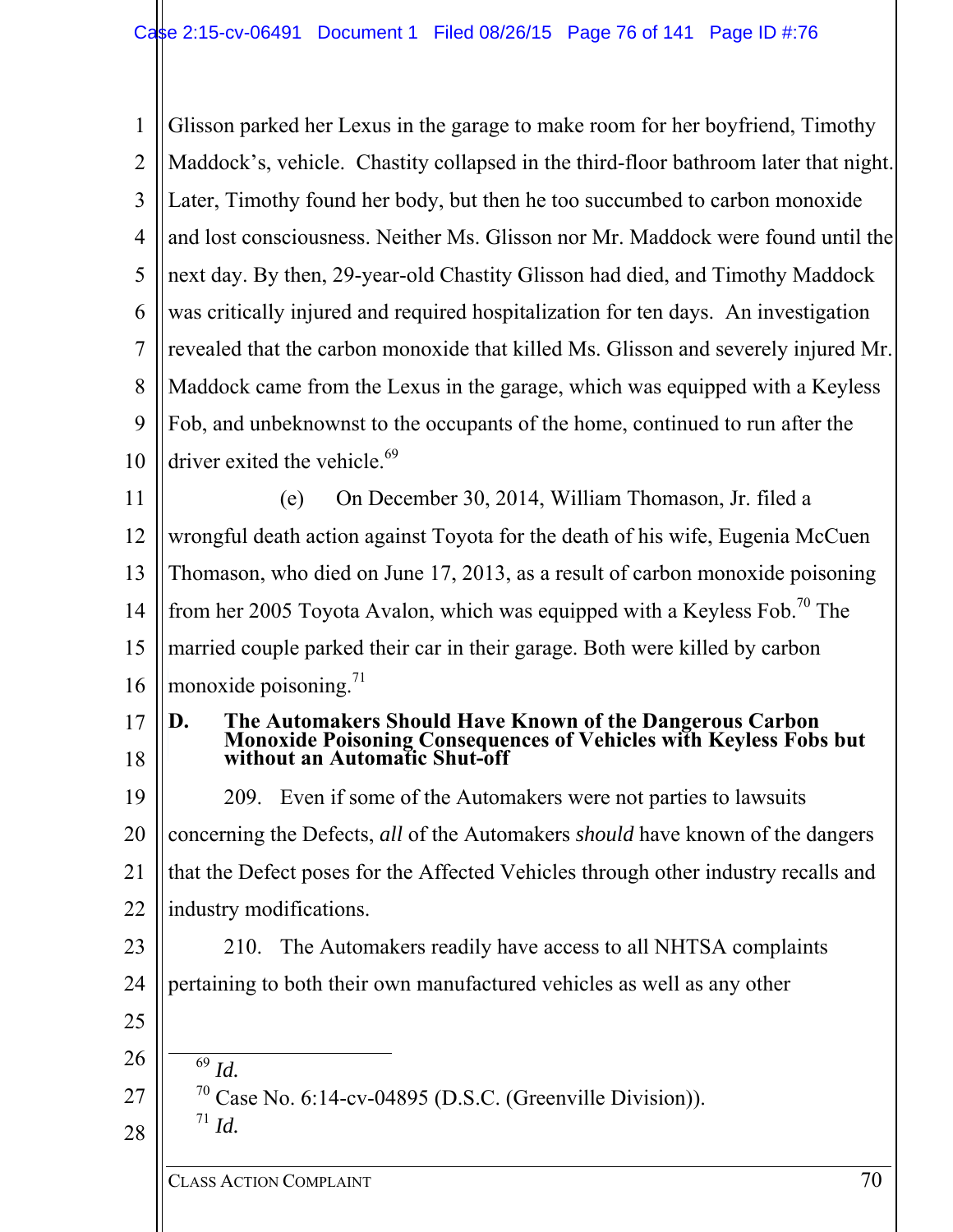1 2 3 4 manufacturers' automobiles. Upon information and belief, the Automakers do (or should) regularly review NHTSA complaints to ensure internal quality and safety compliance. As noted above, there have been, at minimum, 27 formally-filed NHTSA complaints about the Defect.<sup>72</sup>

5 6 7 8 9 211. Upon information and belief, *all* of the named Automakers regularly review patents pertaining to the automotive industry and safety. There are, at minimum, four issued or pending patents for "Auto-Off" systems or mechanisms dating back to November 16, 2007, not including the applications submitted by the Ford Group and the GM Group. For example:

10 11 12 13 14 15 16 17 18 (a) Patent number 7,650,864, applied for on November 16, 2007 by Magna Electronics Inc. and issued on January 26, 2010 concerns remote starting systems on cars and a built-in Auto-Off system to prevent the Defect. Magna Electronics instituted such a technology in its patent "[s]ince vehicles typically exhaust carbon monoxide and carbon dioxide emissions during operation of the engine, and since such emission buildup in an enclosed environment can be dangerous, the remote starter control module preferably provides one or more safety measures or features to reduce or mitigate any potential CO/CO2 buildup in situations where the vehicle may be parked in an enclosed environment. $1^{73}$ 

19 20 21 22 23 24 25 (b) Patent application number 2012/0130604, filed on November 21, 2011 by Michael W. Kirshon, *et al.*, is for "a series of sensors installed within a vehicle to monitor functions to determine if a vehicle engine is running and there is a potential for toxic exhaust gases to accumulate, creating a toxic environment."<sup>74</sup> In other words, this patent describes an Auto-Off system to prevent the Defect. Patent application number 2012/0130604 describes the Defect associated with the Affected Vehicles as follows:

26

27

28

 72 *See* **Exhibit 41.** <sup>73</sup> *See* **Exhibit 44.**  <sup>74</sup> *See* **Exhibit 45.** 

CLASS ACTION COMPLAINT 71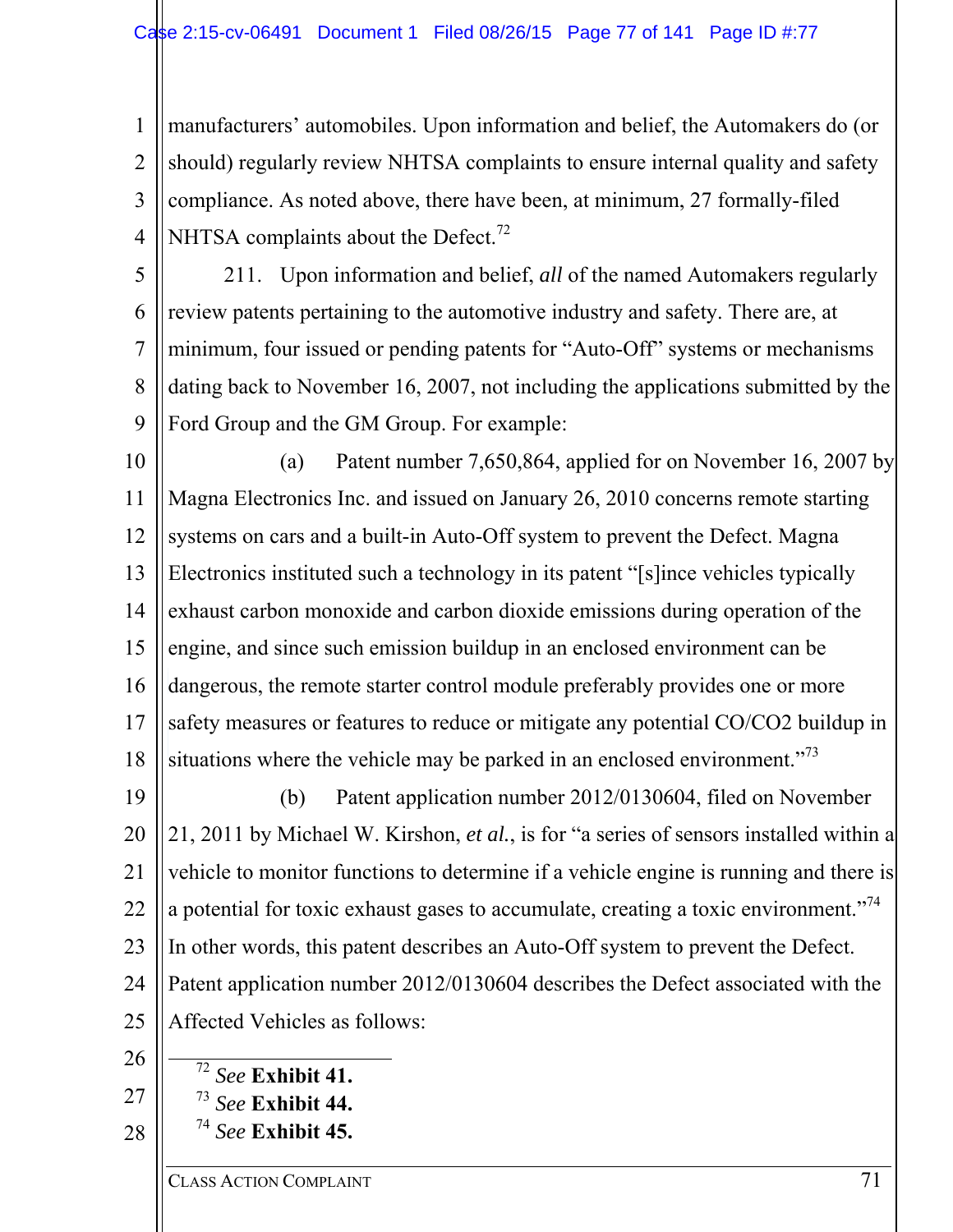Combustion engines discharge an exhaust that includes toxic gases, such as carbon monoxide. It is well known that elevated levels of carbon monoxide gases contained within a closed space can have harmful and even fatal effects on individuals exposed to higher concentrations thereof.

5 6 7 8 9 10 11 12 13 14 15 16 17 18 19 20 Numerous occurrences have been noted where residential occupants have succumbed to toxic exhaust gases discharged by a running vehicle engine, where the vehicle was parked within an attached garage. Several advancements in vehicle technology are aggravating the potential issue. For example, keyless engine control systems allow an operator to leave the vehicle while the engine remains running. Until recently, all vehicle engines would initiate operation by inserting a key into an ignition switch, whereby removing the key causes the engine to cease operating. The vehicle key would commonly be stored on a key ring used to hold a series of keys. The operator commonly uses other keys to access buildings, offices, desks, residence, etc. An operator who forgets to remove the keys from the vehicle would be reminded the next time a key stored on the same key ring would be needed. Furthermore, vehicle engines are now much quieter, making people less aware that the engine is running. In addition, vehicles now commonly include remote starters, where an individual can start a vehicle's engine remotely. This can occur by accidentally depressing the remote start button, thereby starting the vehicle engine unbeknownst to the individual.<sup>75</sup>

21 22 23 24 Patent application 2012/0130604 thus proposes to patent a system whereby sensors "automatically disables or turns off the ignition of the vehicle engine to cease the generation of the toxic exhaust gases."<sup>76</sup>

25 26 (c) Patent number 8,825,224, applied for on March 26, 2012 by Directed, LLC and issued on September 2, 2014, concerns "[a]n automated vehicle

 $\overline{75}$  *Id.* <sup>76</sup> *Id.*

27

28

1

2

3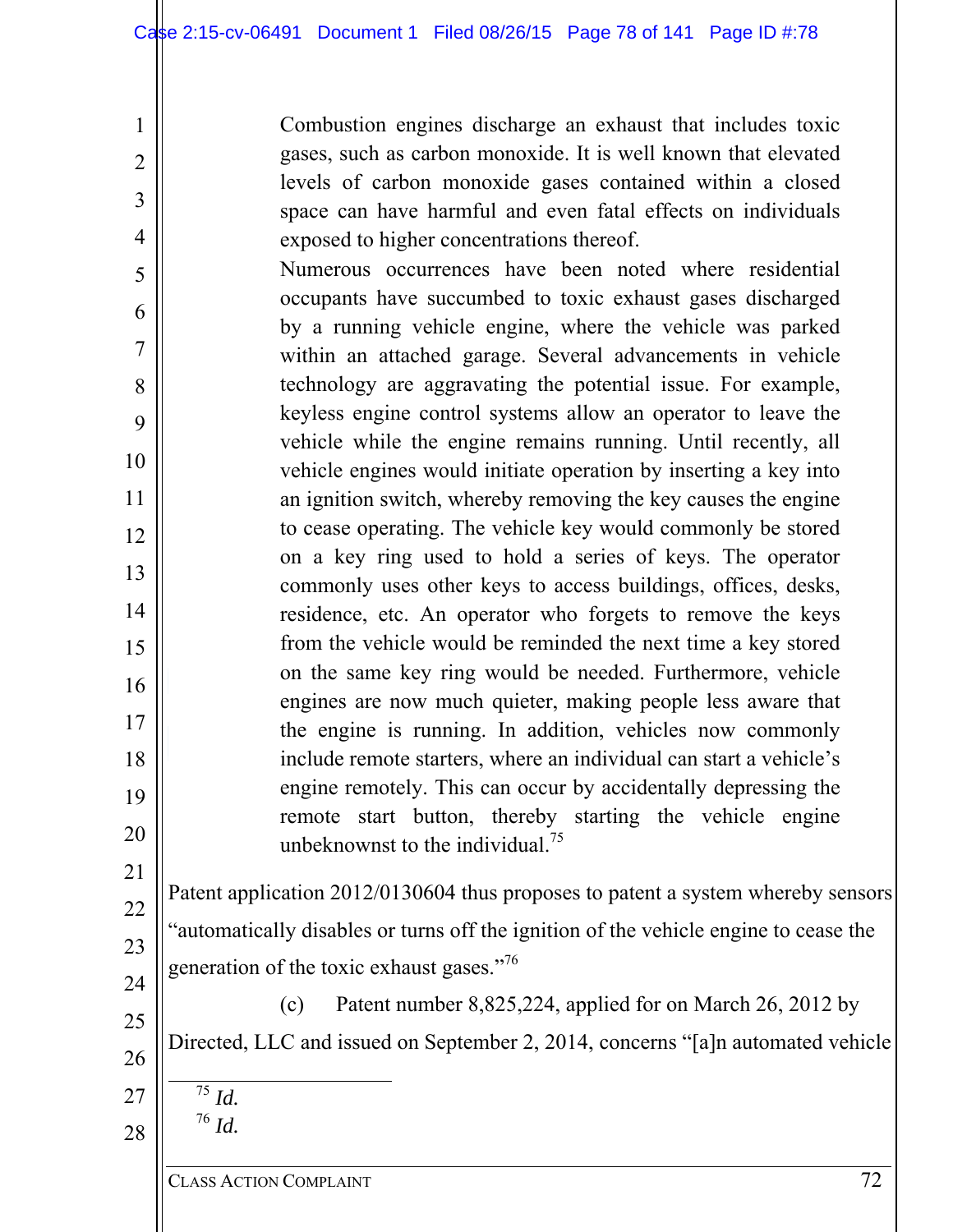1 2 3 4 5 6 7 8 9 shutdown and user notification method and device for shutting down an engine in a vehicle having a passive keyless entry and start ignition system where the engine has unintentionally been left running by the user is disclosed."<sup>77</sup> In the relevant part, patent number 8,825,224 describes the Defect associated with the Affected Vehicles as follows: to prevent "[l]ong term idling of the engine within a confined space, such as as within a garage attached to a dwelling, can lead to a rise in carbon monoxide levels that might potentially cause asphyxiation, brain damage or death to individuals exposed to high concentrations of carbon monoxide inside the dwelling."<sup>78</sup>

10 11 12 13 14 15 16 17 18 19 (d) Patent number 8,977,476, applied for on August 14, 2012 by Safety Shutdown, LLC and issued on March 10, 2015 concerns "[a] system for automatically shutting down an engine of a motor vehicle" taking into account multiple variables, including an Auto-Off timer, carbon monoxide sensing ability, and dependent on driver override request.<sup>79</sup> In the background section of Safety Shutdown, LLC's patent, it duplicated, in full, Michael W. Kirshon, *et al.*'s patent application number 2012/0130604 regarding why such a safety mechanism is paramount. Safety Shutdown, LLC's patent simply attempted to address the same problem through different technological means.<sup>80</sup> In short, Safety Shutdown, LLC's patent covers the exact Defect as described herein.

**E. An "Auto-Off" Mechanism or System is Feasible** 

21 22 212. "Auto-Off" is feasible for each of the Automakers to implement immediately—through a simple recall campaign.

23 24 213. Auto-Off is not only feasible; it has *already* been implemented by several auto manufacturers to prevent the very Defect described herein.

20

25

26

27

 <sup>77</sup> *See* **Exhibit 46.**  <sup>78</sup> *Id.*  <sup>79</sup> *See* **Exhibit 47.**  $80$  *Id.*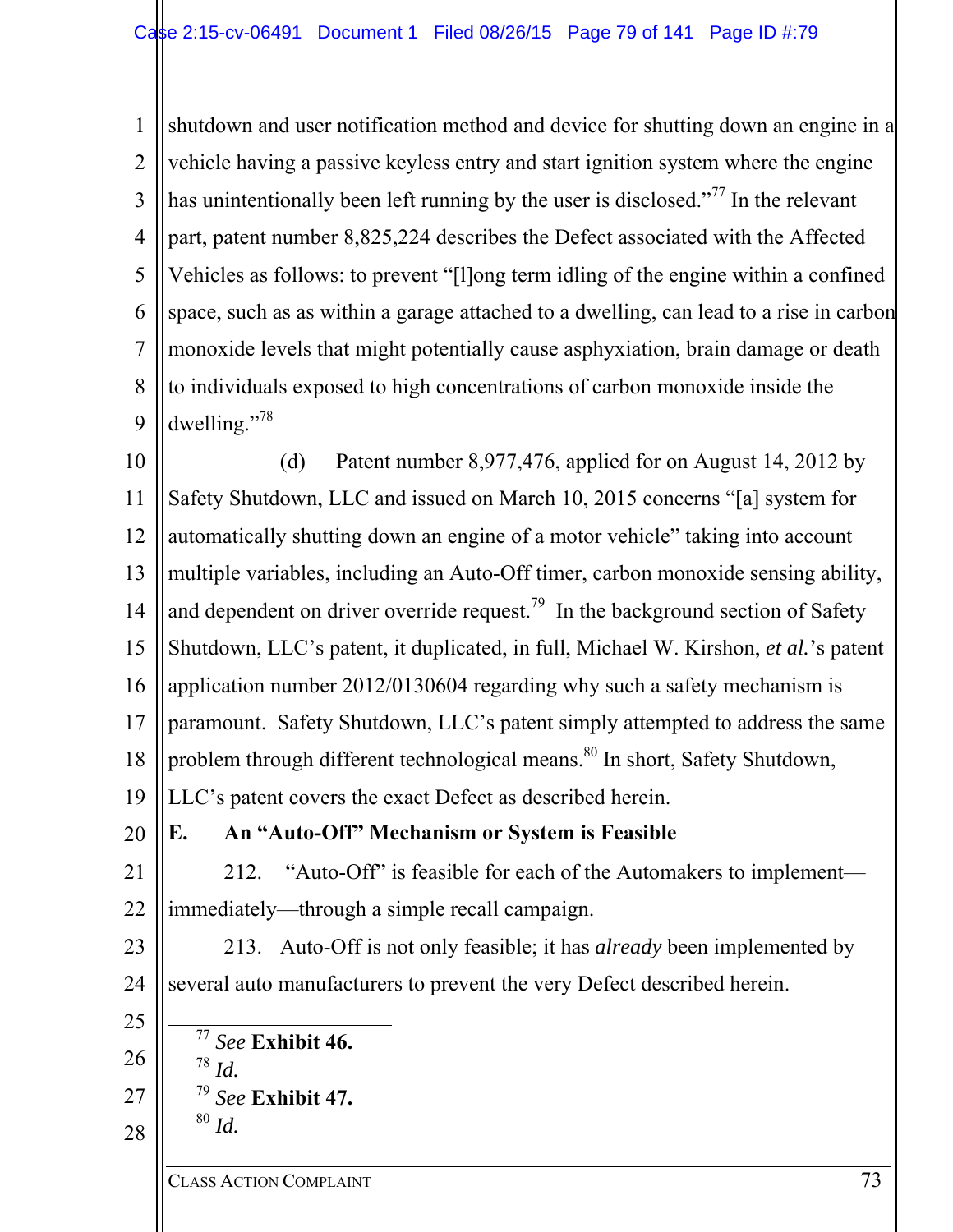| $\mathbf{1}$   | 214. For example, and as noted above, <sup>81</sup> the GM Group has not only                                                                                                              |
|----------------|--------------------------------------------------------------------------------------------------------------------------------------------------------------------------------------------|
| $\overline{2}$ | instituted an Auto-Off in its 2014-2015 model year Chevrolet Volts, due to safety                                                                                                          |
| 3              | concerns, it <i>recalled</i> all of its prior model year (2011-2013) Chevrolet Volts due to                                                                                                |
| $\overline{4}$ | the lack of such a system because "carbon monoxide could build up in [an]                                                                                                                  |
| 5              | enclosed space." <sup>82</sup>                                                                                                                                                             |
| 6              | 215. Additionally, the 2014 and 2015 Lincoln MKS vehicles, manufactured                                                                                                                    |
| 7              | and designed by the Ford Group, are equipped with a Keyless Fob but are <i>not</i>                                                                                                         |
| 8              | Affected Vehicles because they have instituted a clear Auto-Off system that: 1)                                                                                                            |
| 9              | shuts down the vehicle after 30-minutes of running if there is no user intervention,                                                                                                       |
| 10             | and 2) there is no "defeat" mechanism to override this important Auto-Off safety                                                                                                           |
| 11             | function. See:                                                                                                                                                                             |
| 12             | <b>Automatic Engine Shutdown</b><br>Your vehicle has a feature that automatically shuts down the engine if it                                                                              |
| 13             | has been idling for an extended period. The ignition also turns off in<br>order to save battery power. Before the engine shuts down, a message                                             |
| 14             | appears in the information display showing a timer counting down from<br>30 seconds. If you do not intervene within 30 seconds, the engine shuts                                           |
| 15             | down. Another message appears in the information display to inform you<br>that the engine has shut down in order to save fuel. Start your vehicle as<br>you normally do.                   |
| 16             | <b>Automatic Engine Shutdown Override</b>                                                                                                                                                  |
| 17             | Note: You cannot permanently switch off the automatic engine shutdown<br>feature. When you switch it off temporarily, it turns on at the next<br>ignition cycle.                           |
| 18             | You can stop the engine shutdown, or reset the timer, at any point before                                                                                                                  |
| 19             | the 30-second countdown has expired by doing any of the following:<br>You can reset the timer by interacting with your vehicle (such as<br>pressing the brake pedal or accelerator pedal). |
| 20             | You can temporarily switch off the shutdown feature any time<br>the ignition is on (for the current ignition cycle only). Use the                                                          |
| 21             | information display to do so.                                                                                                                                                              |
| 22             | <b>Exhibit 48</b> (2014 Lincoln MKS Auto Manual), at 152.                                                                                                                                  |
| 23             |                                                                                                                                                                                            |
| 24             |                                                                                                                                                                                            |
| 25             |                                                                                                                                                                                            |
| 26             | <sup>81</sup> See paragraph 207, supra.<br><sup>82</sup> NHTSA Safety Recall 14617; Defect Notice report; Available at: http://www-                                                        |
| 27             | odi.nhtsa.dot.gov/acms/cs/jaxrs/download/doc/UCM474874/RCLRPT-15V145-                                                                                                                      |
| 28             | 6748.PDF.                                                                                                                                                                                  |
|                | 74<br><b>CLASS ACTION COMPLAINT</b>                                                                                                                                                        |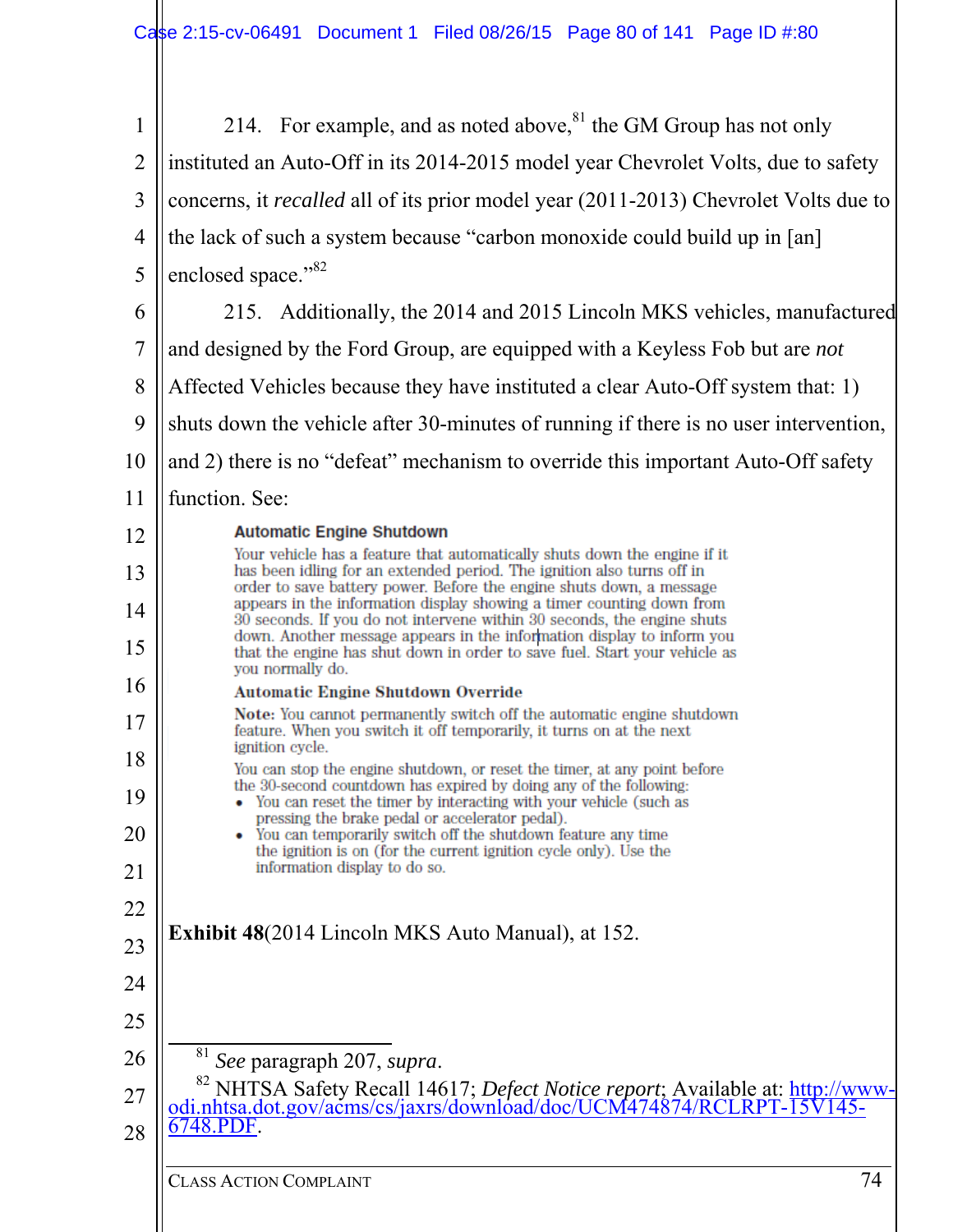1 2 3 4 5 6 216. Other 2013, 2014, and 2015 Model year Ford Group vehicles have similarly instituted Auto-Off and are therefore not listed as Affected Vehicles. Yet, despite the fact that the Ford Group has instituted Auto-Off in *some* of its most recent cars, it has left *older* model year vehicles with the Defect and without any software update or recall to institute a similar (or identical) Auto-Off system, and it has not issued a warning for its Affected Vehicles.<sup>83</sup>

7 8 9 10 11 217. Given the prevalence of the Defect, the Automakers' failure to immediately implement (and to have previously implemented prior to sale) Auto-Off is a material and unreasonable safety defect. As a result, the Automakers' nondisclosure of the Defect in Plaintiffs' and Class Members' automotive manuals and sales brochures was (and remains) unreasonable.

12

## **VI. FRAUDULENT CONCEALMENT ALLEGATIONS**

13 14 15 16 17 18 19 20 21 22 23 24 25 218. Absent discovery, Plaintiffs are unaware of, and unable through reasonable investigation to obtain, the true names and identities of those individuals associated with the Automakers responsible for disseminating false and misleading marketing materials (and marketing materials with material omissions) regarding the Affected Vehicles. The Automakers are necessarily in possession of all of this information. Plaintiffs' claims arise out of the Automakers' fraudulent concealment of the Defect and the safety hazard it poses, and its representations about the safety of the Affected Vehicles. To the extent that Plaintiffs' claims arise from the Automakers' fraudulent concealment, there is no one document or communication, and no one interaction, upon which Plaintiffs base their claims. Plaintiffs allege that at all relevant times, including specifically at the time they purchased their Affected Vehicles, the Automakers knew, or were reckless in not

<sup>26</sup> 27 28 <sup>83</sup> *See ,e.g.,* **Exhibit 1** (for Ford models and model years *not* listed because they have instituted Auto-Off versus Ford models and model years that remain on the list because they did not implement Auto-Off. For example, Ford/Lincoln did not retroactively cure the Defect in the 2009-2014 MKS even though it instituted Auto-Off in the 2014-2015 MKS).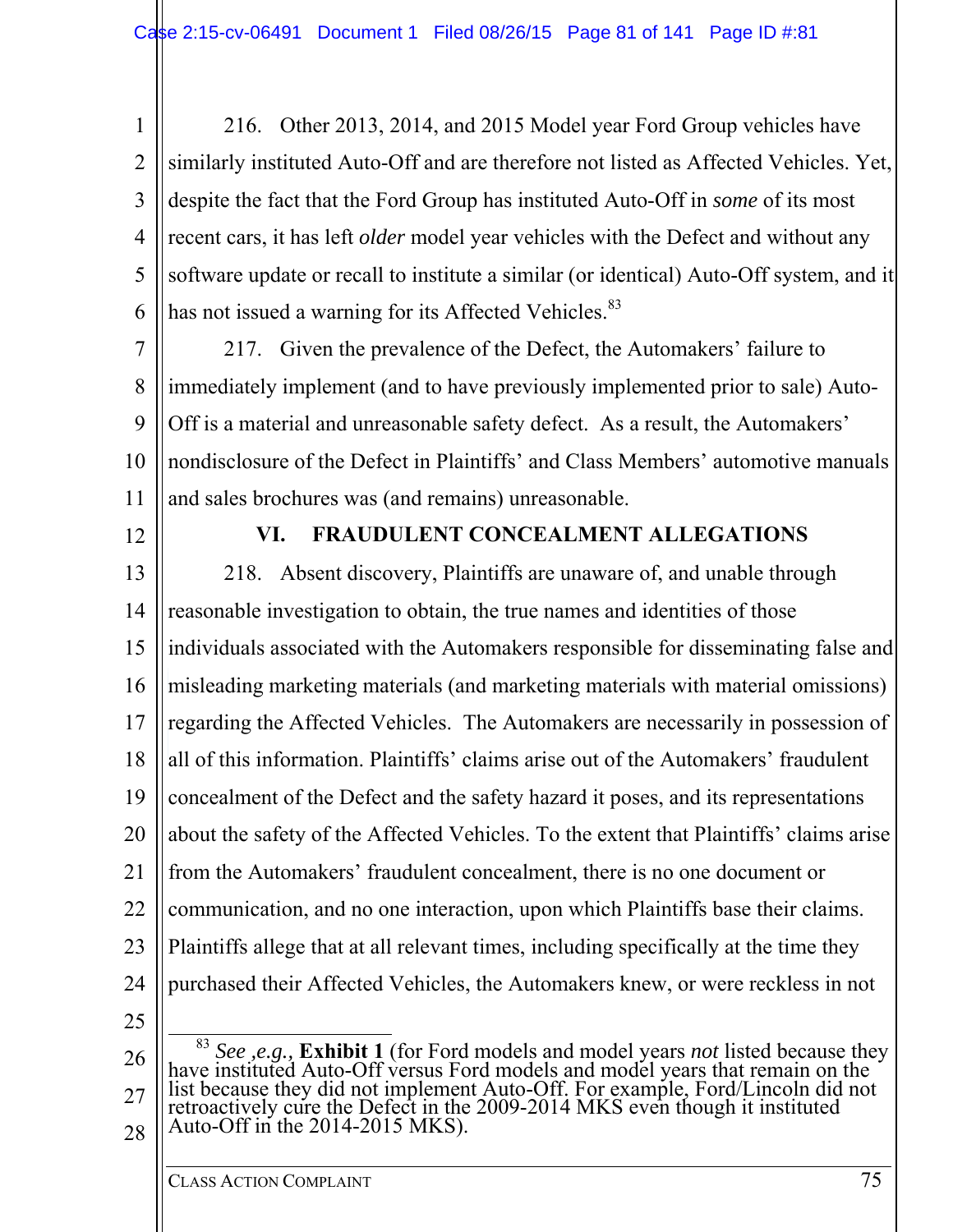1 2 3 4 knowing, of the Defect when combined with the lack of Auto-Off. The automakers were under a duty to disclose the Defect based upon their exclusive knowledge of the Defect; the Automakers never disclosed the Defect to the Plaintiffs or the public at any time or place or in any manner.

5 6 7 219. Plaintiffs make the following specific fraud allegations with as much specificity as possible absent access to the information necessarily available only to the Automakers:

8 9 10 11 12 (a) *Who*: Automakers actively concealed the Defect from Plaintiffs and the Class while simultaneously touting the safety of the Affected Vehicles.<sup>84</sup> Plaintiffs are unaware of, and therefore unable to identify, the true names and identities of those specific individuals and the Automakers responsible for such decisions.

13 14 15 16 17 18 (b) *What*: The Automakers knew, or were reckless or negligent in not knowing, that the Affected Vehicles contain the Defect. The Automakers concealed the Defect and made express representations about safety of the Affected Vehicles.<sup>85</sup> Moreover, the Automakers knew of or prepared patent applications, defended and confidentially settled personal injury lawsuits, and reviewed NHTSA complaints about the Defect.<sup>86</sup>

19 20 21 22 23 24 25 (c) *When*: The Automakers concealed material information regarding the Defect at all times and made representations about the Affected Vehicles, starting no later than 2007, or at the subsequent introduction of certain models of Affected Vehicles to the market, continuing through the time of sale, and on an ongoing basis, and continuing to this day. The Automakers have, universally, not disclosed the truth about the Defect in the Affected Vehicles to <sup>84</sup> *See* paragraphs 38-172 (Plaintiffs' specific allegations with reference to

<sup>26</sup> 27 attached exhibits touting safety of Plaintiffs' Affected Vehicles), *supra*. 85 *Id.*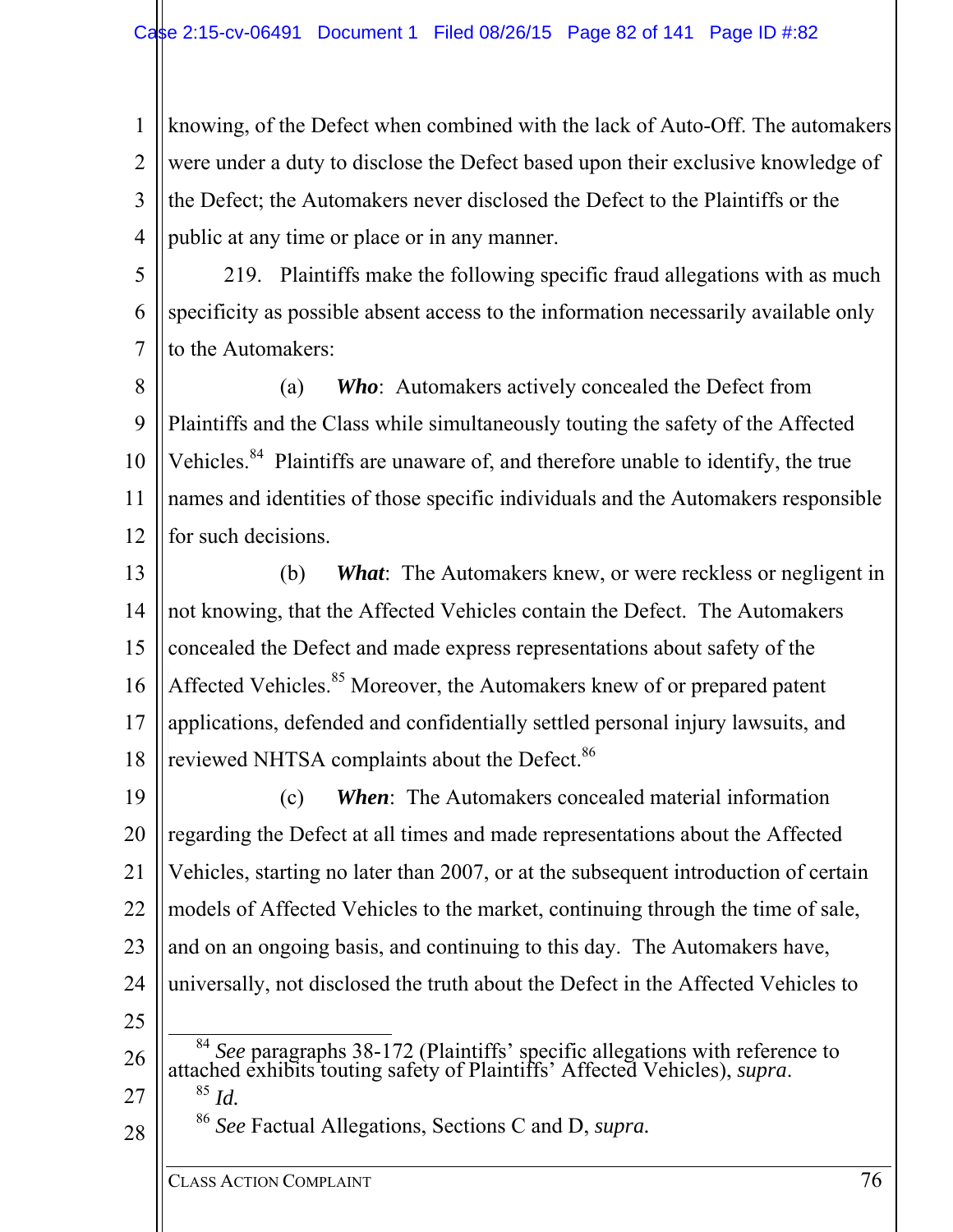1 2 3 4 5 6 7 8 anyone. In fact, in the only two instances in which Automakers have done anything about the Defect, the Automakers have failed to implement Auto-Off on other vehicle models or brands.<sup>87</sup> Moreover, and as a representative example, the 2014-2015 Lincoln MKS, instead of stating that Auto-Off was implemented to prevent the carbon monoxide poisoning, the Ford Group misleadingly stated that such a change was implemented "to save battery power."<sup>88</sup> Such a claim is disingenuous or a half-truth at best. Thus, none of the Automakers have ever taken any action to inform consumers about the true nature of the Defect in Affected Vehicles.

9 10 11 12 13 14 15 16 17 18 (d) *Where*: The Automakers concealed material information regarding the true nature of the Defect in every communication they had with Plaintiffs and the Class and made representations about the safety of the Affected Vehicles. Despite counsel's review and analysis of marketing materials, sales brochures, and auto manuals for each of the Affected Vehicles, Plaintiffs are aware of no document, communication, or other place or thing, in which the Automakers disclosed the truth about the Defect in the Affected Vehicles to anyone outside of each individual Automakers' group. Such information is not adequately disclosed in any sales documents, displays, advertisements, warranties, owner's manual, or on the Automakers' websites.

19 20 21 22 23 (e) *How*: The Automakers concealed the Defect from Plaintiffs and Class Members and made representations about the safety of the Affected Vehicles.<sup>89</sup> The Automakers actively concealed the truth about the existence and nature of the Defect from Plaintiffs and Class Members at all times, even though they knew about the Defect and knew that information about the Defect would be

- 24
- 25

26

27 28 <sup>87</sup> *See* paragraphs 213-216, *supra*.<br><sup>88</sup> *See* paragraph 215, *supra*.<br><sup>89</sup> *See* paragraphs 38-172 (Plaintiffs' specific allegations with reference to attached exhibits touting safety of Plaintiffs' Affected Vehicles), *supra*.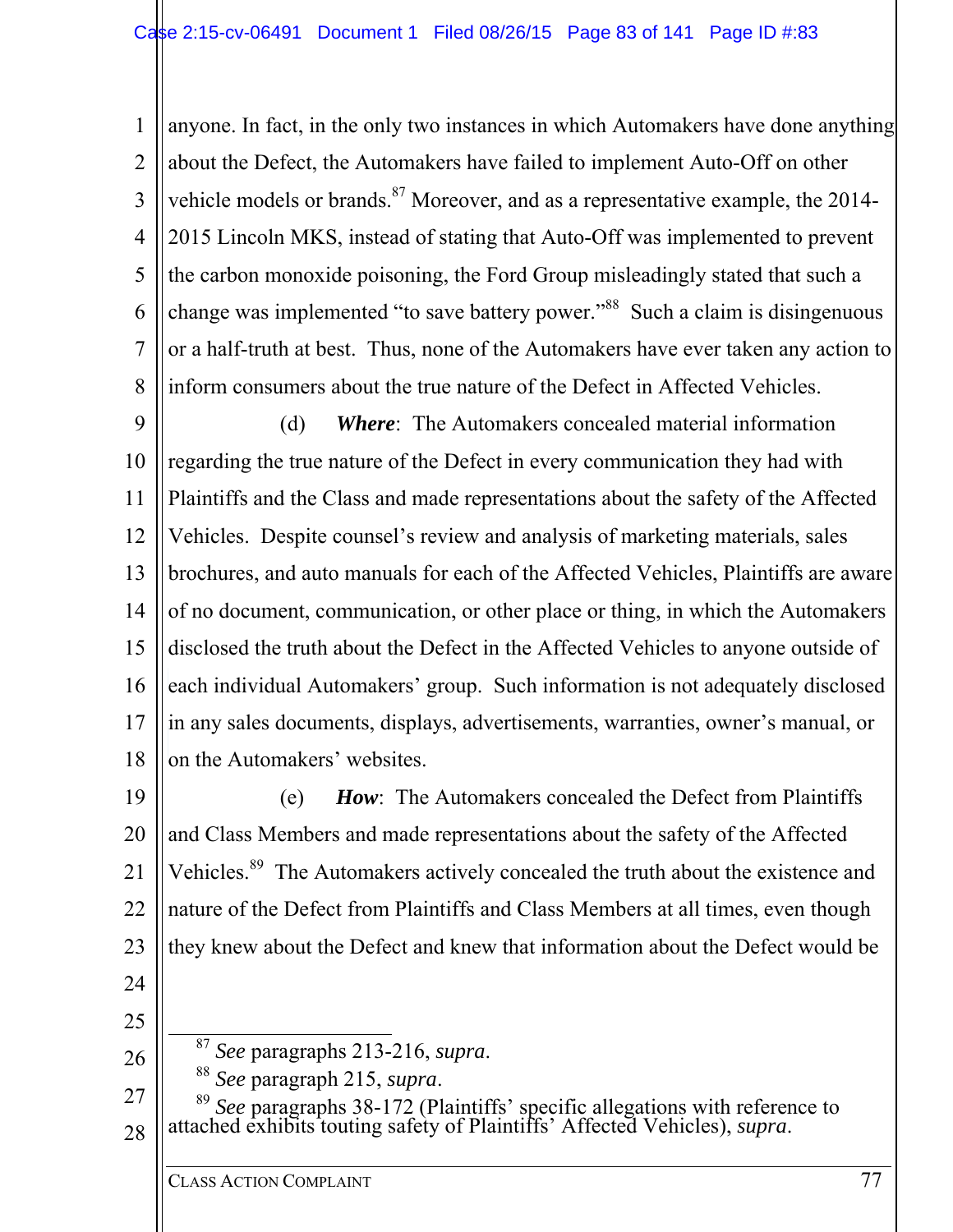1 2 important to a reasonable consumer. The Automakers promised in their marketing materials that Affected Vehicles have qualities that they do not have. <sup>90</sup>

3 4 5 6 7 8 9 (f) *Why*: The Automakers actively concealed material information about the Defect in the Affected Vehicles for the purpose of inducing Plaintiffs and Class Members to purchase the Affected Vehicles rather than purchasing competitors' vehicles, and made representations about the safety of the Affected Vehicles.<sup>91</sup> Had the Automakers disclosed the truth, Plaintiffs and Class Members (and reasonable consumers) would not have bought the Affected Vehicles or would have paid less for them.

10

11

# **VII. TOLLING OF THE STATUTE OF LIMITATIONS A. Fraudulent Concealment Tolling**

12 13 14 15 220. Upon information and belief, the Automakers have known of the Defect in the Affected Vehicles since at least  $2007<sup>92</sup>$  if not earlier, and have concealed from or failed to notify Plaintiffs, Class Members, and the public of the full and complete nature of the Defect.

- 16 17 18 221. Any applicable statute of limitation has therefore been tolled by the Automakers' knowledge, active concealment, and denial of the facts alleged herein, which behavior is ongoing.
- 19 **B. Estoppel**

20 21 22 23 222. The Automakers were and are under a continuous duty to disclose to Plaintiffs and Class Members the true character, quality, and nature of the Affected Vehicles. The Automakers actively concealed the true character, quality, and nature of the Affected Vehicles and knowingly made representations about the

24

25

90 *See* Factual Allegations, Sections C and D, *supra.*

- 26 <sup>91</sup> *See* paragraphs 38-172 (Plaintiffs' specific allegations with reference to attached exhibits touting safety of Plaintiffs' Affected Vehicles), *supra*.
- 27 28 <sup>92</sup> This is the date of the first patent application for technology to implement Auto-Off. *See* paragraph 210(a), *supra*.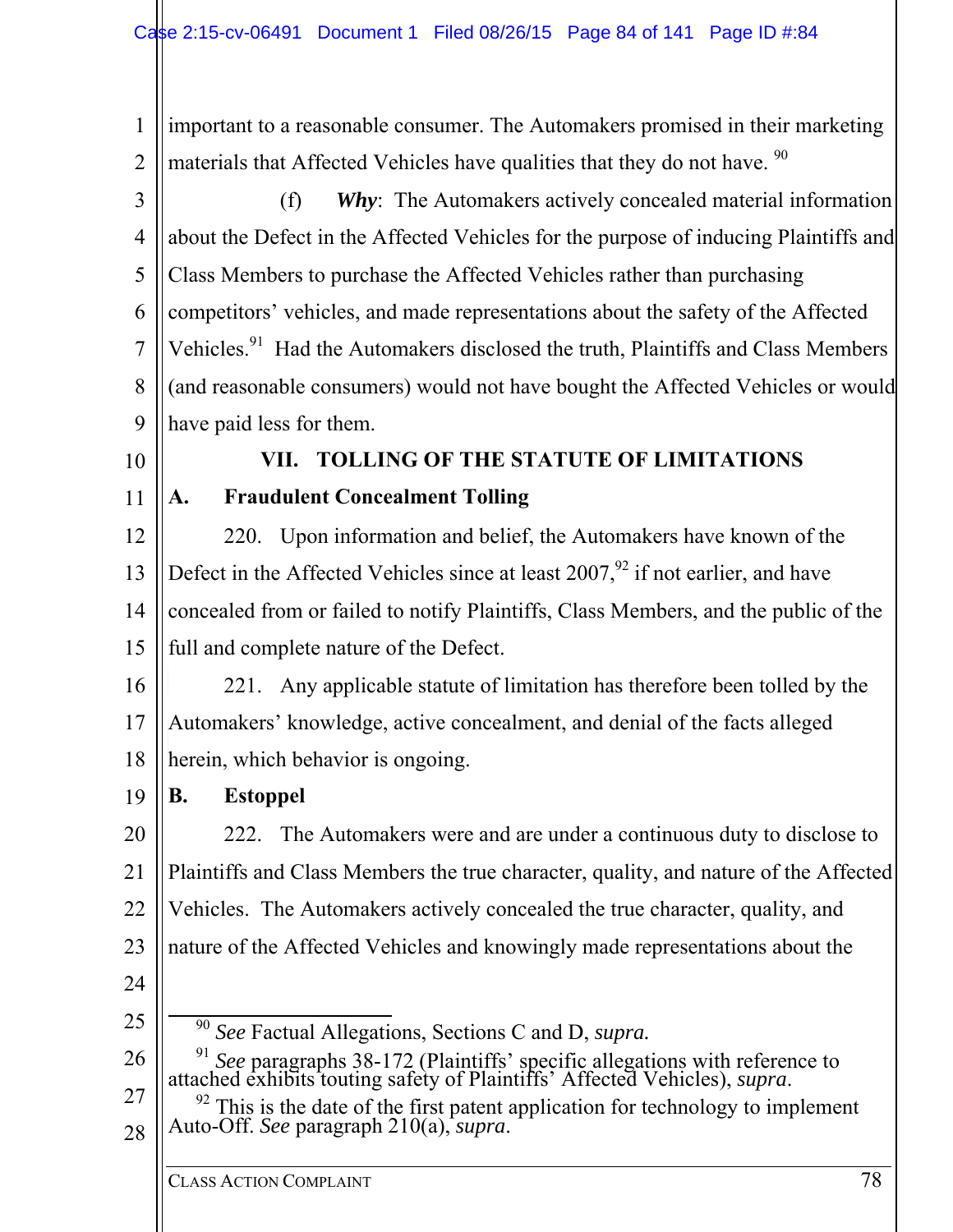1 2 3 4 safety of the Affected Vehicles. Plaintiffs and Class Members reasonably relied upon the Automakers' knowing and affirmative representations and/or active concealment of these facts.<sup>93</sup> Based on the foregoing, the Automakers are estopped from relying on any statutes of limitation in defense of this action.

5

## **C. Discovery Rule**

6 7 223. The causes of action alleged herein did not accrue until Plaintiffs and Class Members discovered that their Affected Vehicles had the Defect.

8 9 10 11 12 13 14 15 16 17 18 224. However, Plaintiffs and Class Members had no realistic ability to discern that the Affected Vehicles were defective until—at the earliest—after the manifestation of the Defect. Even then, Plaintiffs and Class Members had no reason to know the Defect was caused by the Automakers' active concealment of same. Not only did the Automakers fail to notify Plaintiffs or Class Members about the Defect, the Automakers in fact, in the above-referenced personal injury cases, have denied any knowledge of or responsibility for the Defect. Thus, Plaintiffs and Class Members were not reasonably able to discover the Defect until after they had purchased or leased the Affected Vehicles, despite their exercise of due diligence, and their causes of action did not accrue until they personally discovered that the Defect can lead to carbon monoxide poisoning.

19

## **VIII. CLASS ACTION ALLEGATIONS**

20 21 22 23 24 25 225. Plaintiffs bring this lawsuit as a class action on behalf of themselves and all other Class Members similarly situated as members of the proposed Class pursuant to Federal Rules of Civil Procedure 23(a) and (b)(2) and (b)(3). This action satisfies the numerosity, commonality, typicality, adequacy, predominance, and superiority requirements of those provisions. If, in any instance, the Court

- 26
- 27
- 28 <sup>93</sup> *See* paragraphs 38-172 (Plaintiffs' specific allegations with reference to attached exhibits touting safety of Plaintiffs' Affected Vehicles), *supra*.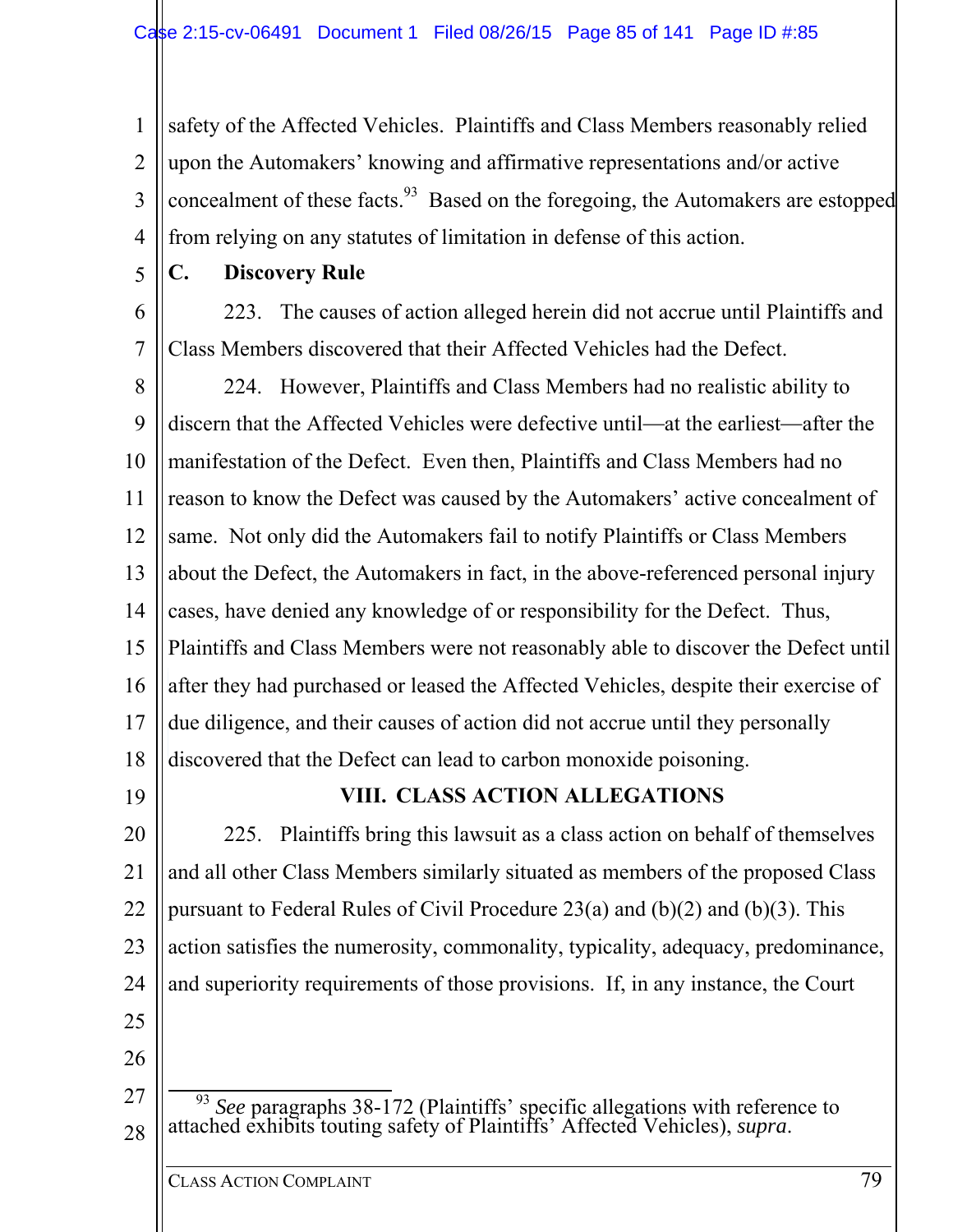1 2 3 4 5 6 7 8 9 10 11 12 13 14 15 16 17 18 19 20 21 22 23 24 25 26 27 28 finds (b)(3) requirements are not met, Plaintiffs and Class Members alternatively seek certification under Federal Rules of Civil Procedure 23(a) and 23(c)(4). 226. The Class is defined as: (a) All persons in the United States who purchased or leased an Affected Vehicle (the "Nationwide Class"); (b) All persons in the State of California who purchased or leased an Affected Vehicle (the "California Class"); (c) All persons in the State of Arizona who purchased or leased an Affected Vehicle (the "Arizona Class"); (d) All persons in the State of Colorado who purchased or leased an Affected Vehicle (the "Colorado Class"); (e) All persons in the State of Connecticut who purchased or leased an Affected Vehicle (the "Connecticut Class"); (f) All persons in the State of Florida who purchased or leased an Affected Vehicle (the "Florida Class"); (g) All persons in the State of Massachusetts who purchased or leased an Affected Vehicle (the "Massachusetts Class"); (h) All persons in the State of New Jersey who purchased or leased an Affected Vehicle (the "New Jersey Class"); (i) All persons in the State of New York who purchased or leased an Affected Vehicle (the "New York Class"); (j) All persons in the State of Pennsylvania who purchased or leased an Affected Vehicle (the "Pennsylvania Class"); (k) Excluded from all of the Classes are: (1) the Automakers, any entity or division in which the Automakers have a controlling interest, and their legal representatives, officers, directors, assignees, and successors; (2) the Judge to whom this case is assigned and the Judge's staff; (3) governmental entities; and (4)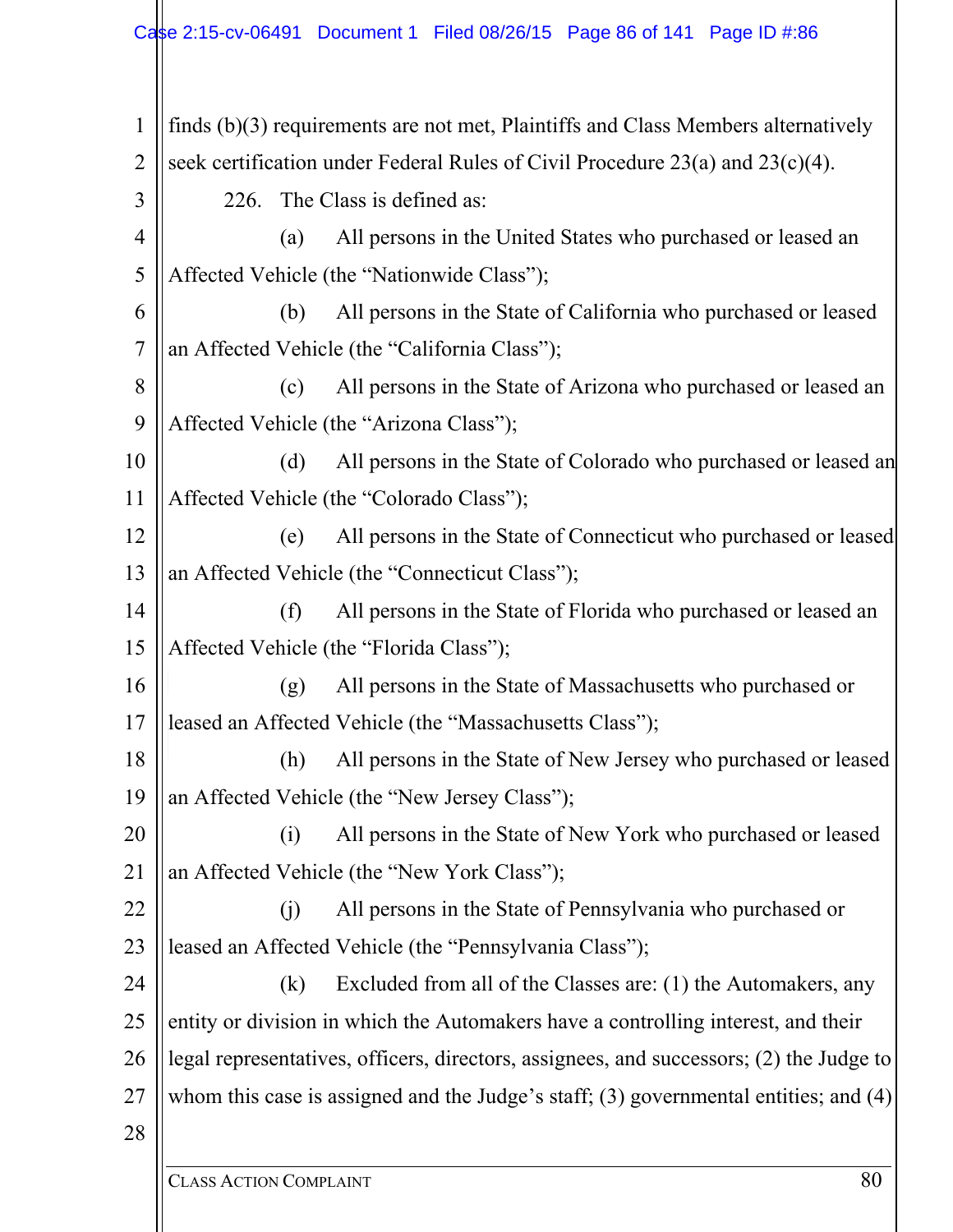1 2 those persons who have suffered personal injuries as a result of the facts alleged herein.

3 4 5 227. In the alternative, pursuant to Federal Rules of Civil Procedure 23(a) and  $23(c)(5)$ , Plaintiffs and Class members reserve the right to propose class groupings of states that do not have materially different bodies of state law.

6 7 8 228. Plaintiffs reserve the right to amend the Class and the in-thealternative class if discovery and further investigation reveal that the Class should be expanded, otherwise divided into subclasses, or modified in any other way.

9

### **A. Numerosity & Ascertainability**

10 11 12 13 14 15 229. Although the exact number of Class Members is uncertain and can only be ascertained through appropriate discovery, the number is great enough such that joinder is impracticable. Upon information and belief, the number of Affected Automobiles as outlined in **Exhibit 1** is in excess of 5,000,000 vehicles. The disposition of the claims of these Class Members in a single action will provide substantial benefits to all parties and to the Court.

16 17 18 19 230. Class Members are readily identifiable from information and records in the Automakers' possession, custody, or control, including the VIN and/or specifications sheets, as well as from records maintained by the various states' Department of Motor Vehicles.

20 **B. Typicality** 

21 22 23 24 25 26 27 231. The claims of the representative Plaintiffs are typical of the claims of the Class in that the representative Plaintiffs, like all Class Members, purchased or leased an Affected Vehicle designed, manufactured, and distributed by the same Automaker (or Automaker's family of brands). The representative Plaintiffs, like all Class Members, have been damaged by each respective Automakers' misconduct in that they have, among other reasons, 1) incurred a diminution in the value of his/her Affected Vehicle as a result of the Defect, and 2) incurred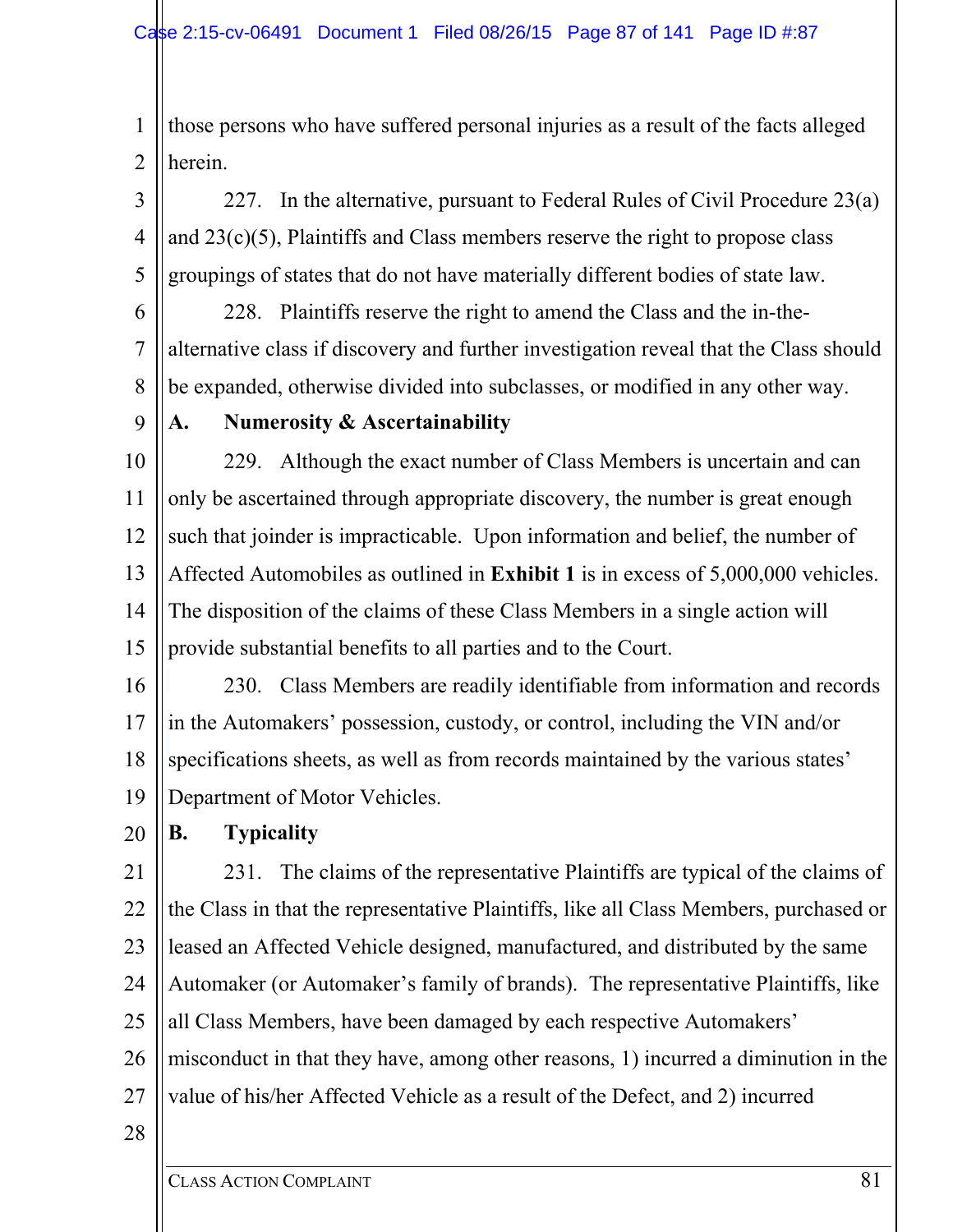1 2 3 4 substantial risk as a result of the Defect and the Automakers have refused to act to rectify the Defect that apply generally to the Class. Furthermore, the factual bases of the Automakers' misconduct are common to all Class Members and represent a common thread of misconduct resulting in injury to all Class Members.

5

#### **C. Adequate Representation**

6 7 8 232. Plaintiffs will fairly and adequately represent and protect the interests of the Class. Plaintiffs have retained counsel with substantial experience in prosecuting consumer class actions, including actions involving defective vehicles.

9 10 11 233. Plaintiffs and their counsel are committed to vigorously prosecuting this action on behalf of the Class, and have the financial resources to do so. Neither Plaintiffs nor their counsel have interests adverse to those of the Class.

12

### **D. Predominance of Common Issues**

13 14 15 16 234. There are numerous questions of law and fact common to Plaintiffs and Class Members that predominate over any question affecting only individual Class Members, the answer to which will advance resolution of the litigation as to all Class Members. These common legal and factual issues include:

17

18

(a) whether the Affected Vehicles suffer from the Defect;

(b) whether the Defect constitutes an unreasonable safety risk;

19 20 (c) whether the Automakers knew or should have known about the Defect, and, if yes, how long each of the Automakers has known of the Defect;

21 22 23 (d) whether the defective nature of the Affected Vehicles constitutes a material fact reasonable consumers would have considered in deciding whether to purchase an Affected Vehicle;

24 25 (e) whether the Automakers have a duty to disclose the defective nature of the Affected Vehicles to Plaintiffs and Class Members;

26 27 (f) whether the Automakers omitted and failed to disclose material facts about the Affected Vehicles;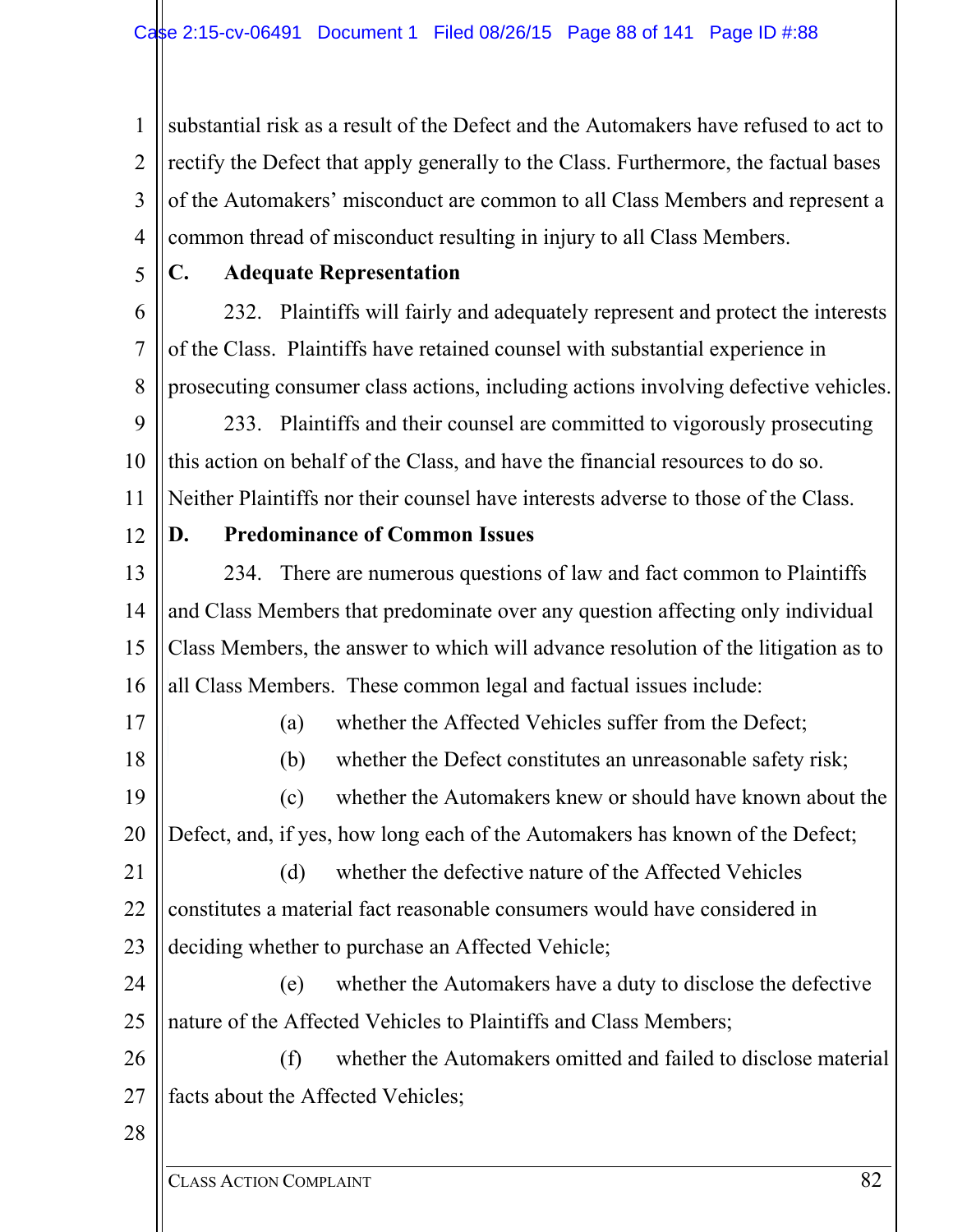1 2 3 (g) whether the Automakers' concealment of the true defective nature of the Affected Vehicles induced Plaintiffs and Class Members to act to their detriment by purchasing Affected Vehicles;

4 5 6 7 (h) whether the Automakers represented, through their words and conduct, that the Affected Vehicles had characteristics, uses, or benefits that they did not actually have, in violation of California's Consumer Legal Remedies Act ("CLRA") § 1770(a)(5);

8 9 10 (i) whether the Automakers represented, through their words and conduct, that the Affected Vehicles were of a particular standard, quality, or grade when they were of another, in violation of the CLRA  $\S$  1770(a)(7);

11 12 (j) whether the Automakers advertised the Affected Vehicles with the intent not to sell them as advertised, in violation of the CLRA  $\S$  1770(a)(9);

13 14 15 16 (k) whether the Automakers' affirmative misrepresentations about the true defective nature of the Affected Vehicles were likely to mislead or deceive, and therefore were fraudulent, within the meaning of Cal. Bus. & Prof. Code §§ 17200, *et seq.*;

17 18 19 (l) whether the Automakers' affirmative misrepresentations about the true defective nature of the Affected Vehicles were and are unfair within the meaning of Cal. Bus. & Prof. Code §§ 17200, *et seq.*;

20 21 22 23 24 (m) whether the Automakers intended to sell Affected Vehicles via publications and/or statements that were untrue or misleading, and which were known, or which by the exercise of reasonable care should have been known to the Automakers, to be untrue and misleading to consumers, Plaintiffs, and Class Members within the meaning of Cal. Bus. & Prof Code§ 17500 *et seq.*;

25 26 (n) whether Plaintiffs are "persons" as defined by Ariz. Rev. Stat. § 44-1521(6);

27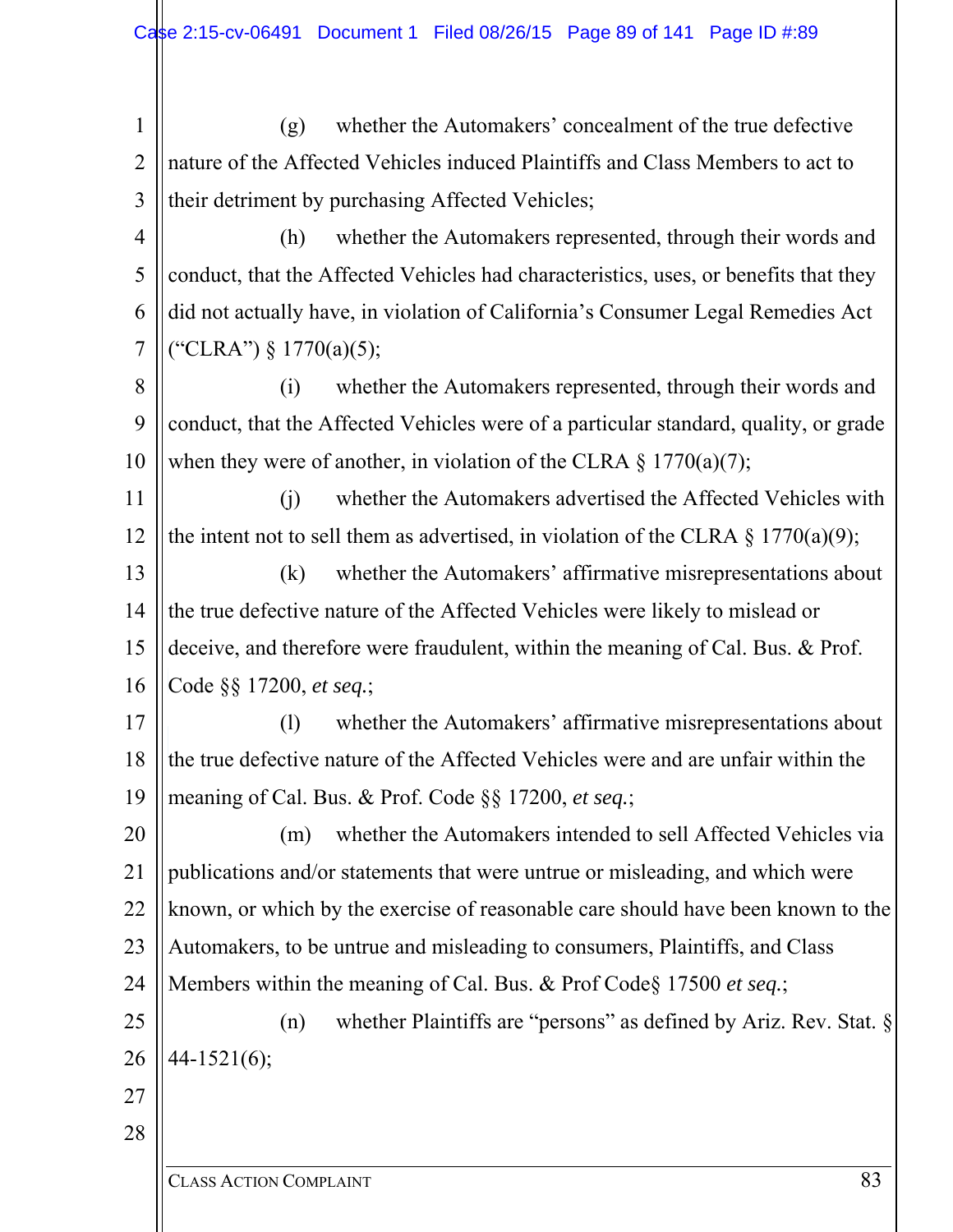1 2 (o) whether the Automakers are "persons" as defined by Ariz. Rev. Stat. § 44-1521(6);

3

4

(p) whether the Affected Vehicles are "merchandise" as defined by Ariz. Rev. Stat. § 44-1521(5);

5 6 7 8 (q) whether the Automakers failed to disclose and/or actively concealed the Defect in the Affected Vehicles under the Arizona Consumer Fraud Act, Ariz. Rev. Stat. § 44-1522(A) by representing that the Affected Vehicles have characteristics, uses, benefits, and qualities which they do not have;

9 10 11 12 (r) whether the Automakers failed to disclose and/or actively concealed the Defect in the Affected Vehicles under the Arizona Consumer Fraud Act, Ariz. Rev. Stat. § 44-1522(A) by representing that the Affected Vehicles are of a particular standard, quality, and grade when they are not;

13 14 15 16 (s) whether the Automakers failed to disclose and/or actively concealed the Defect in the Affected Vehicles under the Arizona Consumer Fraud Act, Ariz. Rev. Stat. § 44-1522(A) by advertising the Affected Vehicles with the intent not to sell them as advertised;

17 18 19 20 (t) whether the Automakers failed to disclose and/or actively concealed the Defect in the Affected Vehicles under the Arizona Consumer Fraud Act, Ariz. Rev. Stat. § 44-1522(A) by engaging in acts or practices which are otherwise unfair, misleading, false, or deceptive to the consumer;

21 22 23 (u) whether Plaintiffs and the Class are entitled to costs and attorneys' fees as a result of the Automakers' violation of the Arizona Consumer Fraud Act as provided in Ariz. Rev. Stat. § 12-341.01;

24 25 (v) whether the Automakers are and were at all relevant times a merchant with respect to motor vehicles under Ariz. Rev. Stat. § 47-2014;

- 26
- 27 28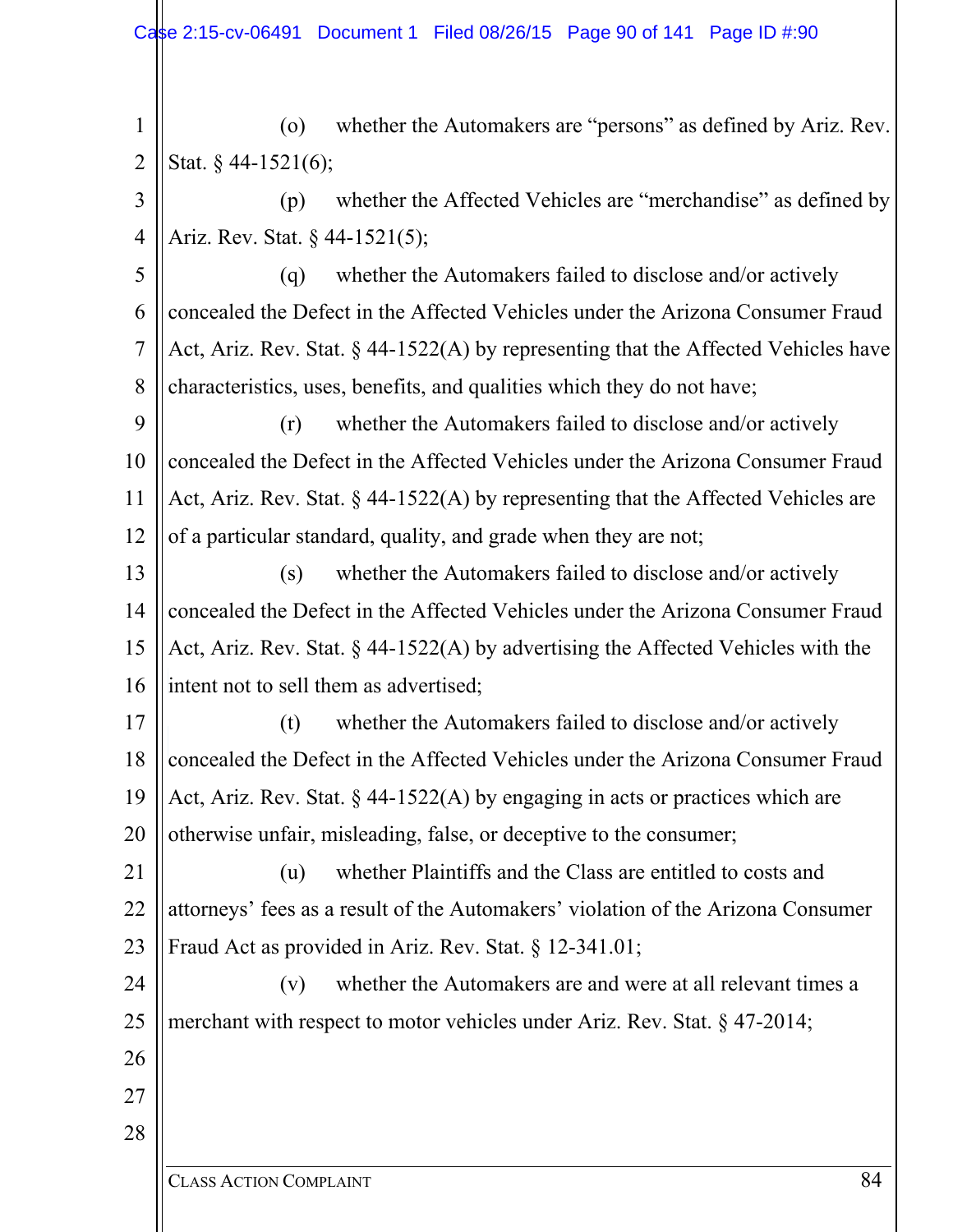1 2 3 (w) whether the warranty that the Affected Vehicles were in merchantable condition was implied by law in the instant transactions, pursuant to Ariz. Rev. Stat. § 47-2314;

4 5 (x) whether the Automakers are each a "person" within the meaning of Colo. Rev. Stat.  $\delta$  6-1-102(6);

6 7 8 9 (y) whether the Automakers failed to disclose and/or actively concealed the Defect in the Affected Vehicles under Colo. Rev. Stat. § 6-1- 105(1)(b) by "a false representation as to the source, sponsorship, approval, or certification of goods";

10 11 12 13 (z) whether the Automakers failed to disclose and/or actively concealed the Defect in the Affected Vehicles under Colo. Rev. Stat. § 6-1-  $105(1)(e)$  by "a false representation as to the characteristics, ingredients, uses, benefits, alterations, or quantities of goods";

14 15 16 17 (aa) whether the Automakers failed to disclose and/or actively concealed the Defect in the Affected Vehicles under Colo. Rev. Stat. § 6-1-  $105(1)(g)$  by "represent [ing] that goods ... are of a particular standard, quality, or grade … if he knows or should know that they are of another";

18 19 20 (bb) whether the Automakers failed to disclose and/or actively concealed the Defect in the Affected Vehicles under Colo. Rev. Stat. § 6-1-  $105(1)(i)$  by "advertis[ing] goods ... with intent not to sell them as advertised";

21 22 (cc) whether Plaintiffs and the Automakers are each "persons" as defined by Conn. Gen. Stat. Ann. § 42-110a(3);

23 24 25 26 27 (dd) whether the Automakers failed to disclose and/or actively concealed the Defect in the Affected Vehicles under Conn. Gen. Stat. Ann. § 42- 110g(a) by (1) representing that Affected Vehicles have characteristics, uses, benefits, and qualities which they do not have, (2) representing that Affected Vehicles are of a particular standard, quality, and grade when they are not, (3)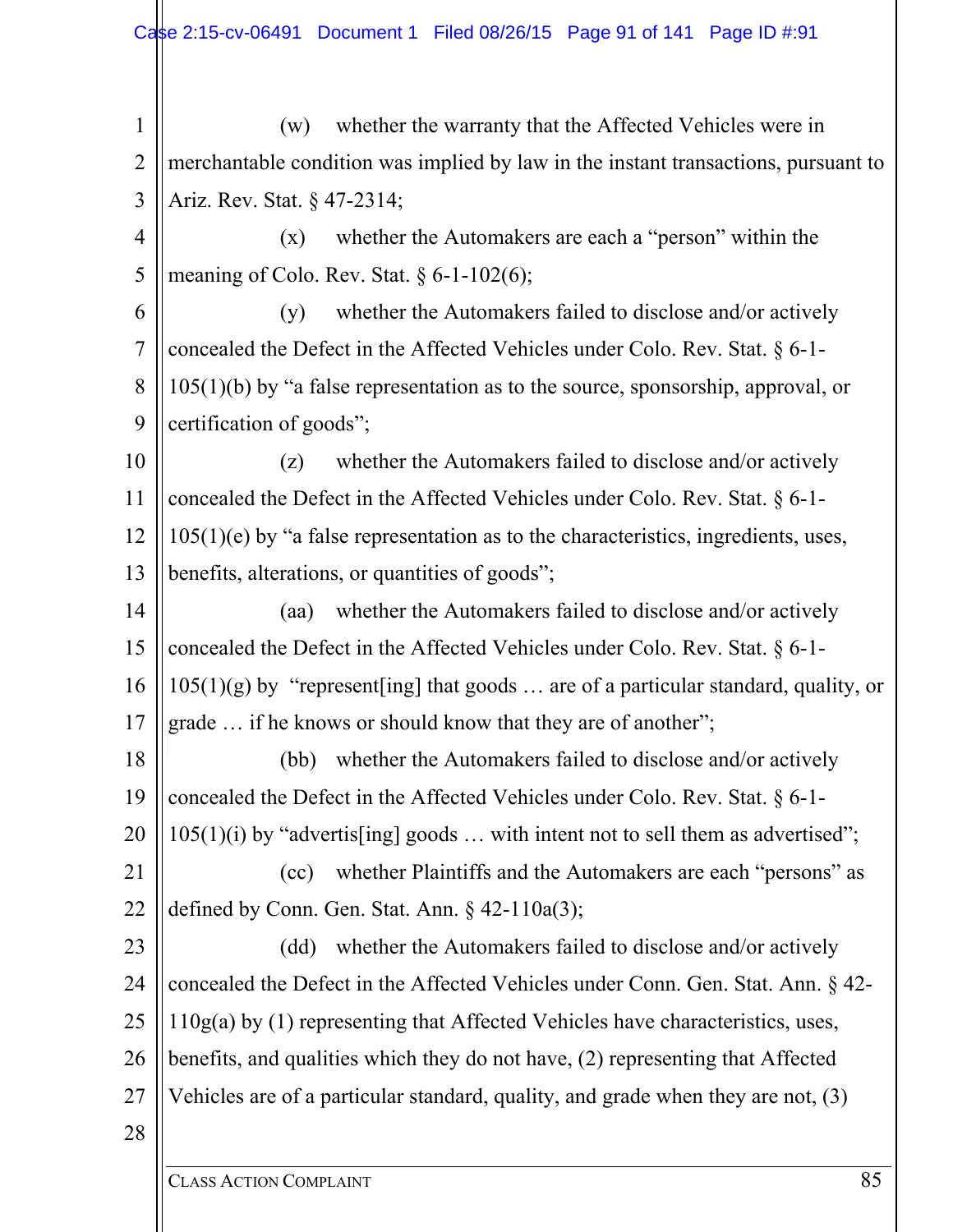1 2 3 advertising Affected Vehicles with the intent not to sell them as advertised, or (4) engaging in acts or practices which are otherwise unfair, misleading, false, or deceptive to the consumer;

4 5 6 (ee) whether Plaintiffs and the Class are entitled to costs and attorneys' fees as a result of the Automakers' violation of the Connecticut Unfair Trade Practices Act as provided in Conn. Gen. Stat. Ann. § 42-110g(d);

7 8 9 (ff) whether the Automakers are and were at all relevant times merchants with respect to motor vehicles under Conn. Gen. Stat. Ann. § 42a-2- 104(1);

10 11 12 13 14 15 16 (gg) whether the Automakers failed to disclose and/or actively concealed the Defect in the Affected Vehicles under Florida's Deceptive and Unfair Trade Practices Act, Fla. Stat. § 501.204(1) by representing that Affected Vehicles have characteristics, uses, benefits, and qualities which they do not have, representing that Affected Vehicles are of a particular standard and quality when they are not, advertising Affected Vehicles with the intent not to sell them as advertised, or otherwise engaging in conduct likely to deceive;

17 18 19 20 21 (hh) whether the Automakers failed to disclose and/or actively concealed the Defect in the Affected Vehicles under the Massachusetts Consumer Protection Act, Mass. Gen. Laws Ch. 93A by failing to adequately investigate, disclose, and remedy, and their misrepresentations and omissions regarding the safety, reliability, and functionality of their Affected Vehicles;

22 23 24 25 26 (ii) whether the Automakers failed to disclose and/or actively concealed the Defect in the Affected Vehicles under the New Jersey Consumer Fraud Act, N.J. Stat. Ann. §§ 56:8-1, *et seq*. by representing that Affected Vehicles have characteristics, uses, benefits, and qualities which they do not have, representing that Affected Vehicles are of a particular standard and quality when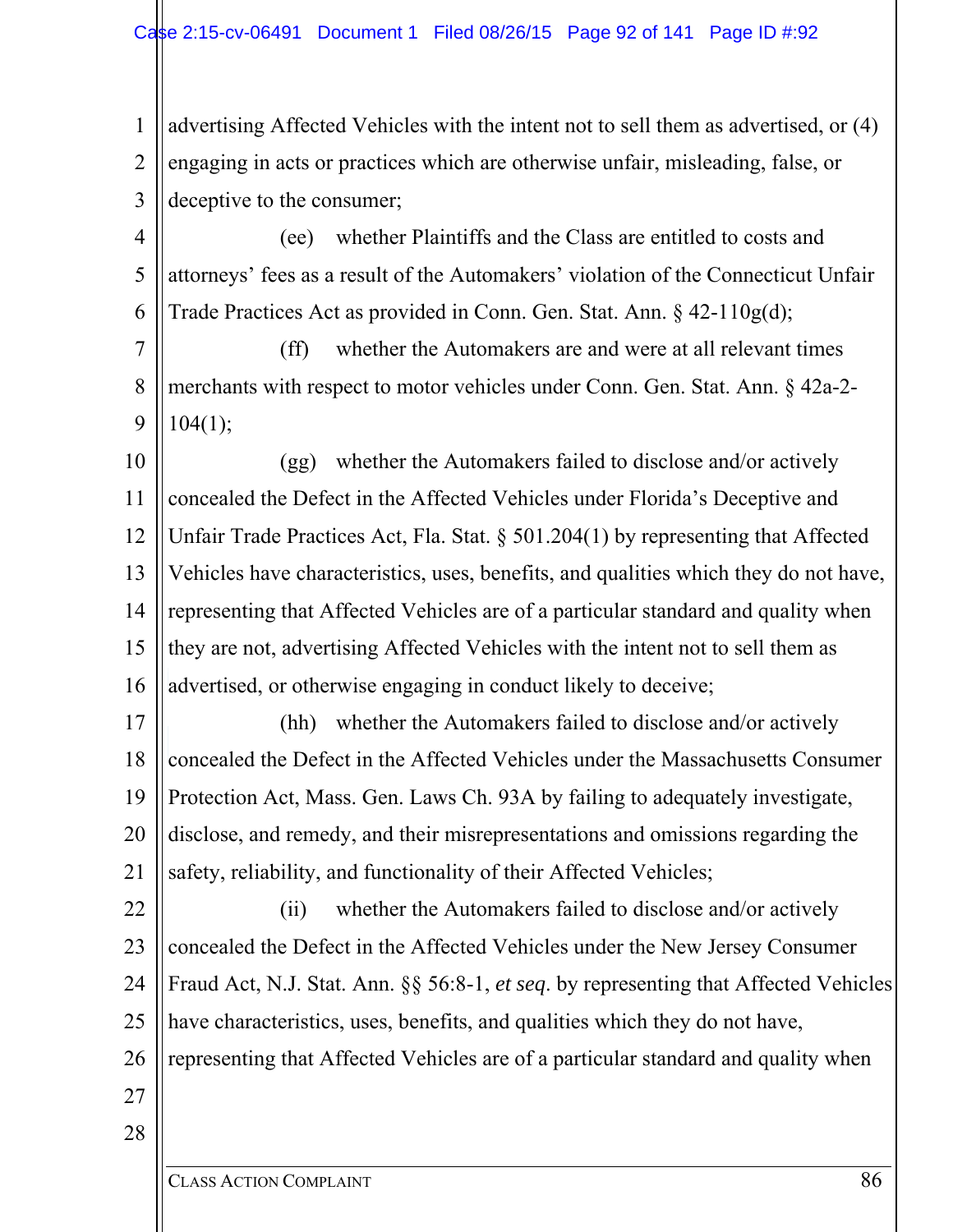1 2 3 4 5 6 7 8 9 10 11 12 13 14 15 16 17 18 19 20 21 22 23 24 25 26 27 28 they are not, advertising Affected Vehicles with the intent not to sell them as advertised, and otherwise engaging in conduct likely to deceive; (jj) whether the Automakers failed to disclose and/or actively concealed the Defect in the Affected Vehicles under New York's General Business Law  $\S$  349 by representing that Affected Vehicles have characteristics, uses, benefits, and qualities which they do not have, representing that Affected Vehicles are of a particular standard and quality when they are not, advertising Affected Vehicles with the intent not to sell them as advertised, and otherwise engaging in conduct likely to deceive; (kk) whether the Affected Automobiles are a commodity as defined by N.Y. Gen. Bus. Law § 350-a; (ll) whether the Automakers failed to disclose and/or actively concealed the Defect in the Affected Vehicles under N.Y. Gen. Bus. Law § 350 by representing in advertising, including labeling, of a commodity and whether those misrepresentations were material; (mm) whether Plaintiffs and the Class are entitled to recover their actual damages or \$500, whichever is greater under N.Y. Gen. Bus. Law § 350 (nn) whether Plaintiffs and the Class are entitled to recover three times actual damages, up to \$10,000, because the Automakers acted willfully or knowingly with respect to the Defect; (oo) whether the Automakers failed to disclose and/or actively concealed the Defect in the Affected Vehicles under the Pennsylvania Unfair Trade Practices and Consumer Protection Law, Pa. Stat. Ann. §§ 201-1, *et seq*., by "[r]epresenting that goods or services have … characteristics, …. [b]enefits or qualities that they do not have;" (ii) "[r]epresenting that goods or services are of a particular standard, quality or grade … if they are of another;:" (iii) "[a]dvertising goods or services with intent not to sell them as advertised;" and (iv) "[e]ngaging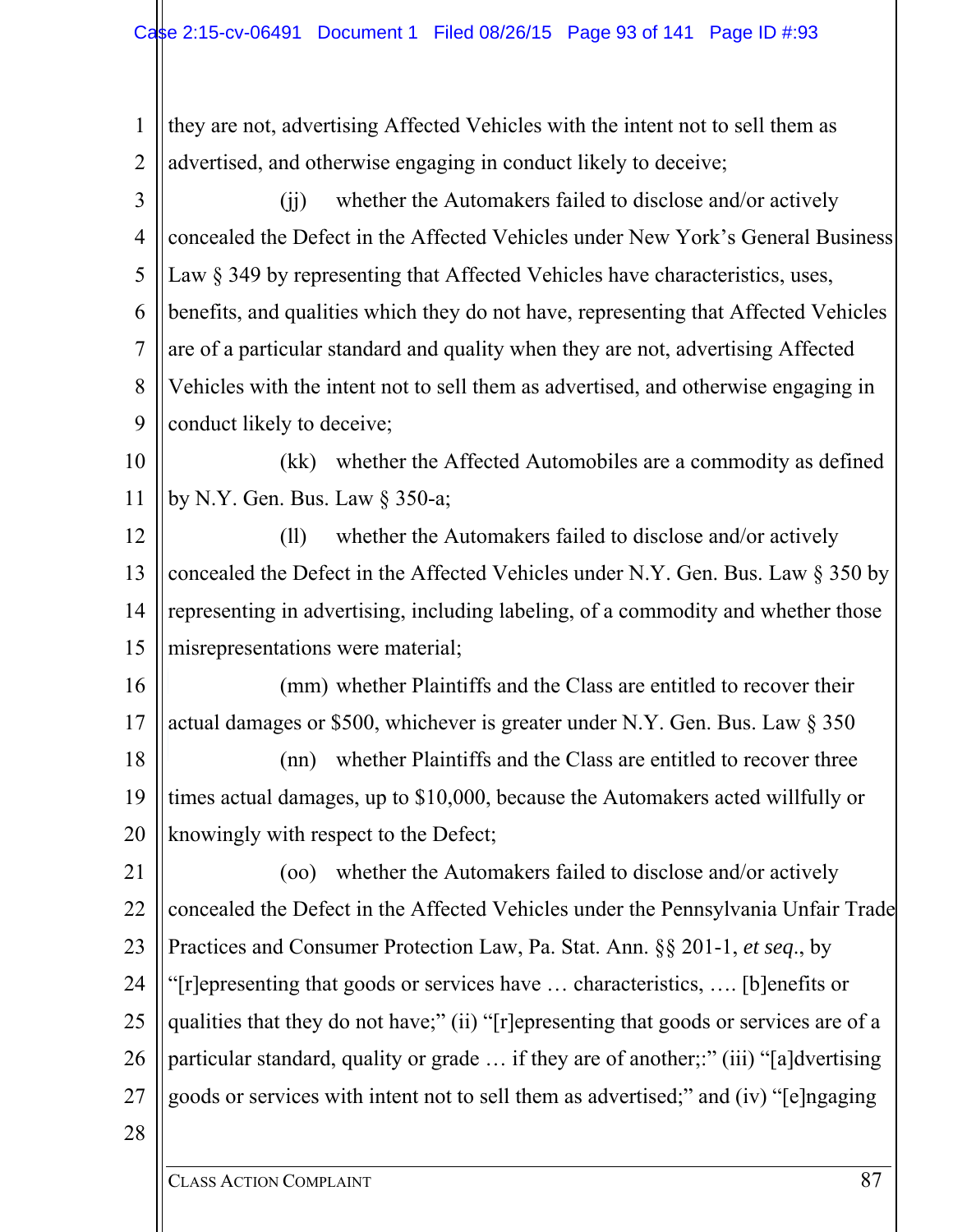1 2 in any other fraudulent or deceptive conduct which creates a likelihood of confusion or misunderstanding." 73 P.S. § 201-2(4);

3 4 5 (pp) whether the Automakers were unjustly enriched by a benefit conferred on them by Plaintiffs and other Class Members such that it would be inequitable, unconscionable and unjust for the Automakers to retain that benefit;

6 7 8 (qq) whether Plaintiffs and the other Class Members are entitled to a declaratory judgment stating that the Affected Vehicles are defective and/or not merchantable;

9 10 11 (rr) whether Plaintiffs and the other Class Members are entitled to equitable relief, including, but not limited to, a preliminary and/or permanent injunction;

12 13 14 (ss) whether the Automakers have acted or refused to act on grounds generally applicable to the Plaintiffs and Class, thereby making appropriate final and injunctive relief with respect to the Class as a whole; and

15 16 17 18 (tt) whether the Automakers should be declared financially responsible for notifying all Class Members with the Affected Vehicles of the Defect and for the costs and expenses of permanently remedying the Defect in the Affected Vehicles.

19 **E. Superiority** 

20 21 22 23 235. Plaintiffs and Class Members have all suffered and will continue to suffer harm and damages as a result of the Automakers' unlawful and wrongful conduct. A class action is superior to other available methods for the fair and efficient adjudication of this controversy.

24 25 26 27 236. Absent a class action, most Class Members would likely find the cost of litigating their claims prohibitively high and would therefore have no effective remedy at law. Because of the relatively small size of the individual Class Members' claims, it is likely that only a few Class Members could afford to seek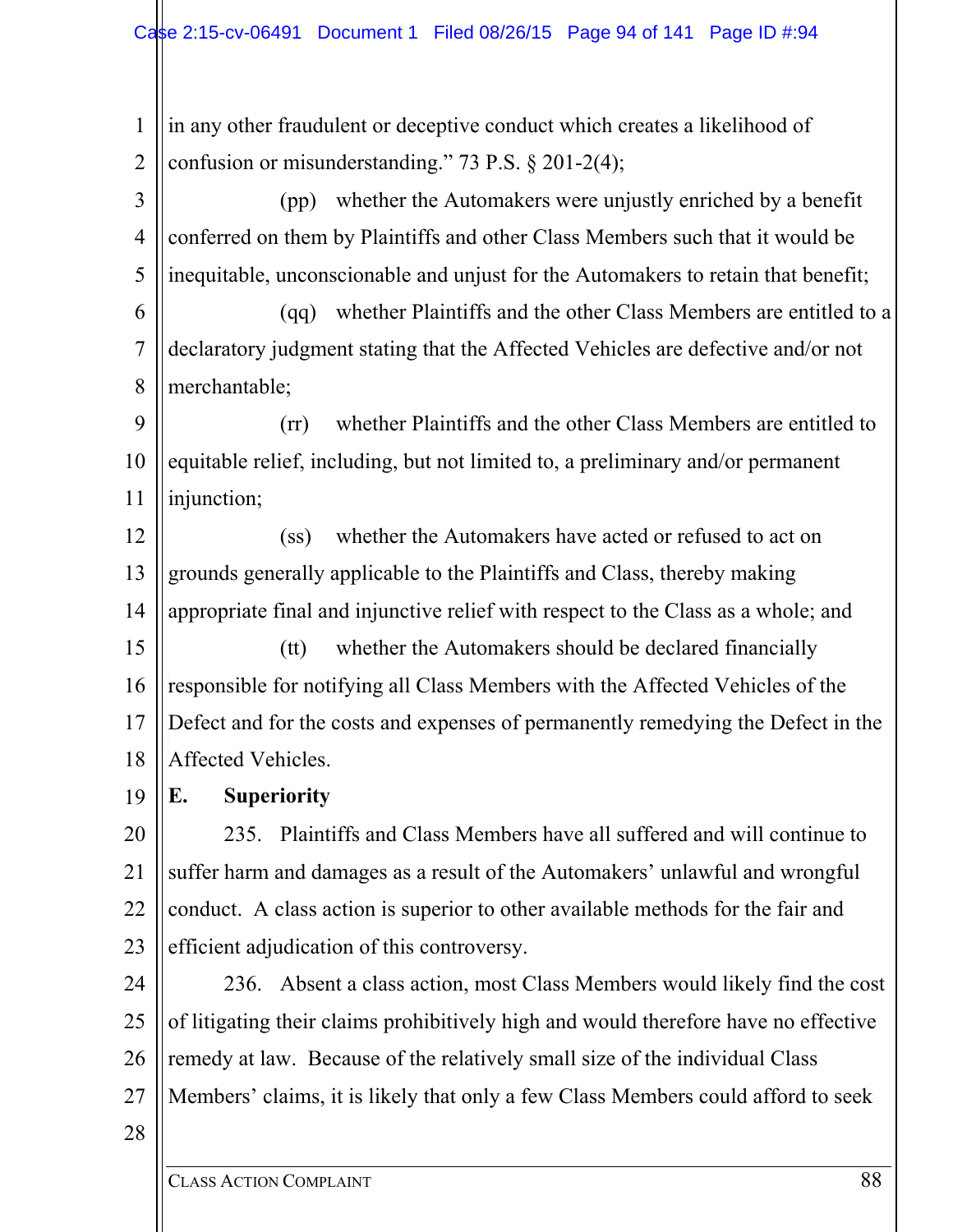| $\mathbf{1}$   | legal redress for the Automakers' misconduct. Absent a class action, Class                        |
|----------------|---------------------------------------------------------------------------------------------------|
| $\overline{2}$ | Members will continue to incur damages, and the Automakers' misconduct will                       |
| 3              | continue without remedy.                                                                          |
| 4              | 237. Class treatment of common questions of law and fact would also be a                          |
| 5              | superior method to multiple individual actions or piecemeal litigation in that class              |
| 6              | treatment will conserve the resources of the courts and the litigants, and will                   |
| 7              | promote consistency and efficiency of adjudication.                                               |
| 8              | <b>CAUSES OF ACTION</b><br>IX.                                                                    |
| 9              | <b>Claims Brought on Behalf of the Nationwide Class</b><br>A.                                     |
| 10             | <b>FIRST CAUSE OF ACTION</b>                                                                      |
| 11             | <b>Negligent Failure to Recall</b>                                                                |
| 12             | Plaintiffs hereby incorporate by reference the allegations contained in<br>238.                   |
| 13             | the preceding paragraphs of this Complaint.                                                       |
| 14             | 239. Plaintiffs bring this cause of action for themselves and on behalf of                        |
| 15             | the Nationwide Class.                                                                             |
| 16             | 240. The Automakers knew or reasonably should have known that the                                 |
| 17             | Affected Vehicles were dangerous and/or were likely to be dangerous when used                     |
| 18             | in a reasonably foreseeable manner due to the Defect.                                             |
| 19             | 241. The Automakers either knew of the dangers posed by the Defect                                |
| 20             | before the vehicles were sold, or became aware of them and their attendant risks                  |
| 21             | after the vehicles were sold.                                                                     |
| 22             | 242. The Automakers continued to gain information further corroborating                           |
| 23             | the Defect-related dangers, risks and defects from at least 2007 until the present. <sup>94</sup> |
| 24             | 243. The Automakers failed to adequately recall the Affected Vehicles in a                        |
| 25             | timely manner, despite doing so in a limited number of other makes and models                     |
| 26             | with the <i>precise same</i> Defect.                                                              |
| 27             |                                                                                                   |
| 28             | <sup>94</sup> See Factual Allegations, Sections C and D, supra.                                   |
|                | 89<br><b>CLASS ACTION COMPLAINT</b>                                                               |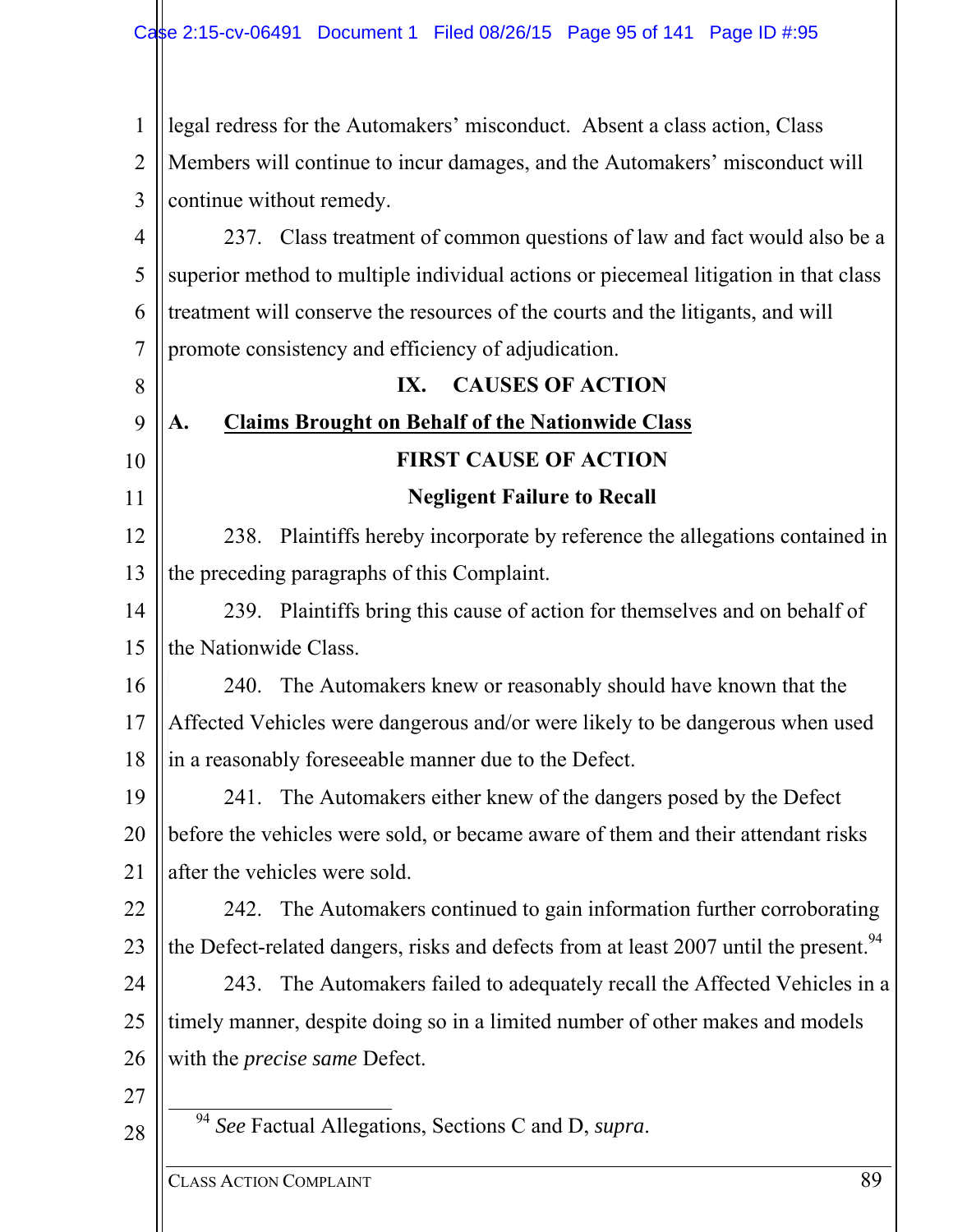| 1              | 244. Purchasers and leases of the Affected Vehicles, including Plaintiffs             |
|----------------|---------------------------------------------------------------------------------------|
| $\overline{2}$ | and Class Members, were harmed by the Automakers' failure to adequately recall        |
| 3              | all the Affected Vehicles in a timely manner and have suffered damages, including,    |
| 4              | without limitation, the diminished value of the Affected Vehicles and the costs       |
| 5              | associated with the loss of use of the Affected Vehicles.                             |
| 6              | 245. The Automakers' failure to timely and adequately recall the Affected             |
| 7              | Vehicles was a substantial factor in causing the purchasers harm, including that of   |
| 8              | Plaintiffs and Class Members.                                                         |
| 9              | <b>SECOND CAUSE OF ACTION</b>                                                         |
| 10             | <b>Unjust Enrichment</b>                                                              |
| 11             | 246. Plaintiffs hereby incorporate by reference the allegations contained in          |
| 12             | the preceding paragraphs of this Complaint.                                           |
| 13             | 247. Plaintiffs bring this cause of action for themselves and on behalf of            |
| 14             | the Nationwide Class.                                                                 |
| 15             | 248. The Automakers have been unjustly enriched by the purchases of the               |
| 16             | Affected Vehicles by Plaintiffs and the Class Members                                 |
| 17             | 249. On behalf of all Class Members, Plaintiffs seek to recover for the               |
| 18             | Automakers' unjust enrichment.                                                        |
| 19             | 250. Plaintiffs and the Class Members unknowingly conferred a benefit on              |
| 20             | the Automakers of which they each had knowledge since they were aware of the          |
| 21             | defective nature of the Affected Vehicles and the Defect, but failed to disclose this |
| 22             | knowledge and misled Plaintiffs and the Class members regarding the nature and        |
| 23             | quality of the Affected Vehicles while profiting from this omission and deception.    |
| 24             | The circumstances are such that it would be inequitable,<br>251.                      |
| 25             | unconscionable and unjust to permit the Automakers to retain the benefit of these     |
| 26             | profits that they unfairly have obtained from Plaintiffs and the Class members.       |
| 27             |                                                                                       |
| 28             |                                                                                       |
|                |                                                                                       |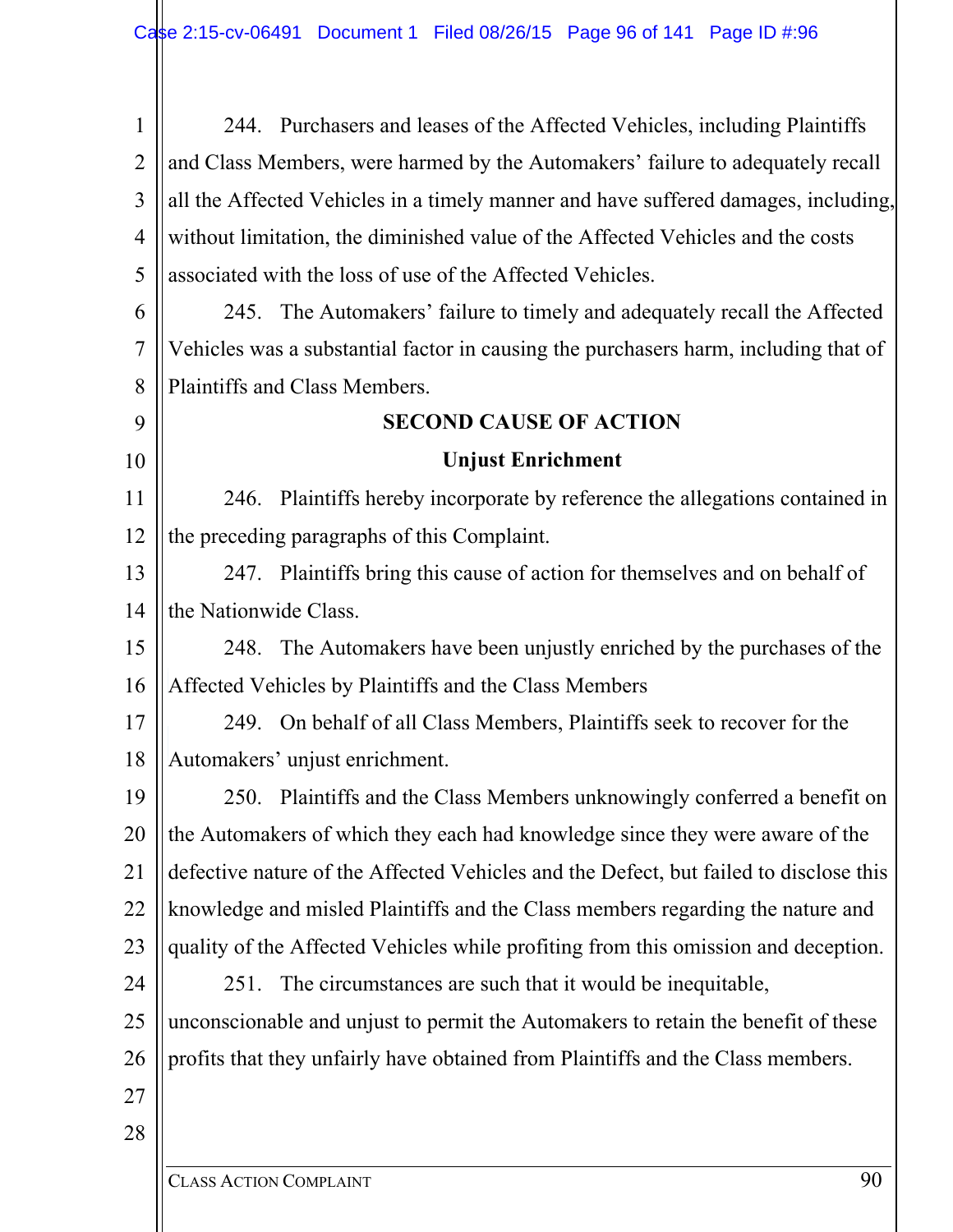| $\mathbf{1}$   | 252. Plaintiffs and the Class members, having been damaged by the                                                           |
|----------------|-----------------------------------------------------------------------------------------------------------------------------|
| $\overline{2}$ | Automakers' conduct are entitled to recover or recoup damages as a result of the                                            |
| 3              | unjust enrichment of the Automakers to their detriment.                                                                     |
| 4              | 253. Alternatively, Plaintiffs and the Class members seek to recover for the                                                |
| 5              | Automakers' unjust enrichment under the substantially similar laws of the states of                                         |
| 6              | purchase.                                                                                                                   |
| 7              | <b>Claims Brought on Behalf of the California Class</b><br>В.                                                               |
| 8              | <b>THIRD CAUSE OF ACTION</b>                                                                                                |
| 9              | Violation of California's Consumer Legal Remedies Act ("CLRA")<br>(Cal. Civ. Code § 1750, et seq. - INJUNCTIVE RELIEF ONLY) |
| 10             | 254. Plaintiffs hereby incorporate by reference the allegations contained in                                                |
| 11             | the preceding paragraphs of this Complaint.                                                                                 |
| 12<br>13       | 255. Plaintiffs bring this cause of action for themselves and on behalf of                                                  |
| 14             | the California Class.                                                                                                       |
| 15             | 256. Each of the Automakers is a "person" as defined by the CLRA. Cal.                                                      |
| 16             | Civ. Code $\S 1761(c)$ .                                                                                                    |
| 17             | 257. Plaintiffs and Class Members are "consumers" within the meaning of                                                     |
| 18             | the CLRA. Cal. Civ. Code $\S 1761(d)$ .                                                                                     |
| 19             | 258. By failing to disclose the defective nature of the Affected Vehicles to                                                |
| 20             | Plaintiffs and Class Members, the Automakers violated Cal. Civ. Code $\S 1770(a)$ ,                                         |
| 21             | because the Automakers represented that the Affected Vehicles had characteristics                                           |
| 22             | and benefits (i.e. reliability, durability, etc.) that they do not have, and represented                                    |
| 23             | that the Affected Vehicles were of a particular standard, quality, or grade (i.e.                                           |
| 24             | rugged, durable, etc.) when they were of another. See Cal. Civ. Code §§                                                     |
| 25             | 1770(a)(5) & (7).                                                                                                           |
| 26             | The Automakers' unfair and deceptive acts or practices occurred<br>259.                                                     |
| 27             | repeatedly in the Automakers' course of trade or business, were material, were                                              |
| 28             |                                                                                                                             |
|                |                                                                                                                             |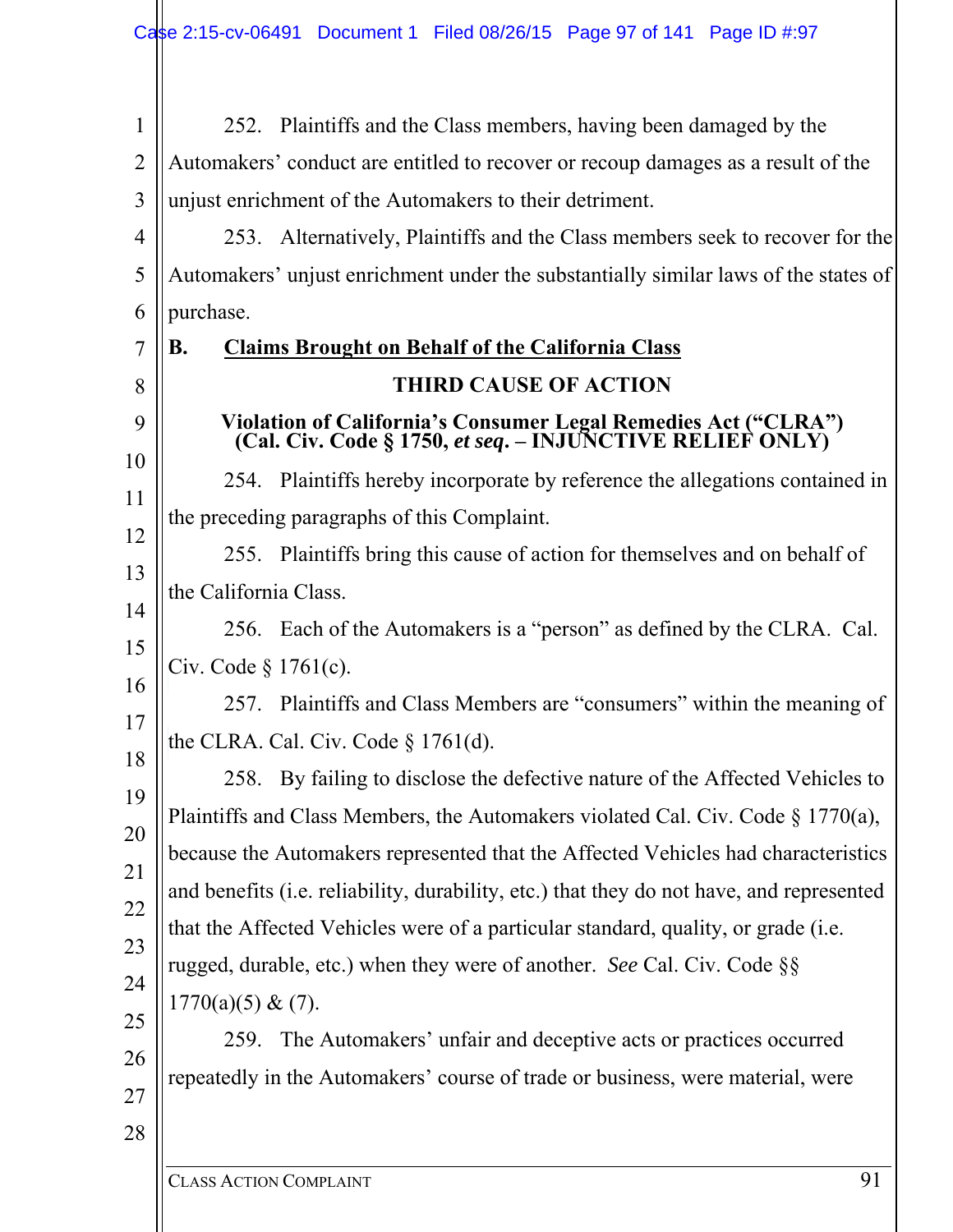| $\mathbf{1}$   | capable of deceiving a substantial portion of the purchasing public, and imposed a    |
|----------------|---------------------------------------------------------------------------------------|
| $\overline{2}$ | safety risk on the public.                                                            |
| 3              | 260. The Automakers knew that the Affected Vehicles suffered from an                  |
| $\overline{4}$ | inherent defect due to the Defect and thus were defectively designed or               |
| 5              | manufactured and were not suitable for their intended use.                            |
| 6              | 261. The Automakers were under a duty to Plaintiffs and Class Members to              |
| $\overline{7}$ | disclose the Defect and rectify it through Auto-Off prior to the Affected Vehicles'   |
| 8              | sale. Additionally:                                                                   |
| 9              | the Defect is a safety hazard;<br>(a)                                                 |
| 10             | the Automakers were in a superior position to know the true<br>(b)                    |
| 11             | state of facts about the Defect in the Affected Vehicles;                             |
| 12             | Plaintiffs and Class Members could not reasonably have been<br>(c)                    |
| 13             | expected to learn or discover that the Affected Vehicles had the Defect until, at the |
| 14             | earliest, the manifestation of the Defect; and                                        |
| 15             | the Automakers knew that Plaintiffs and Class Members could<br>(d)                    |
| 16             | not reasonably have been expected to learn or discover the Affected Vehicles'         |
| 17             | Defect prior to its manifestation.                                                    |
| 18             | 262. In failing to disclose the defective nature of the Affected Vehicles, the        |
| 19             | Automakers knowingly and intentionally concealed material facts and breached          |
| 20             | their duty not to do so.                                                              |
| 21             | 263. The facts concealed or not disclosed by the Automakers to Plaintiffs             |
| 22             | and Class Members are material in that a reasonable consumer would have               |
| 23             | considered them to be important in deciding whether or not to purchase an             |
| 24             | Affected Vehicle. Had Plaintiffs and other Class Members known that the               |
| 25             | Affected Vehicles had the Defect, they would not have purchased an Affected           |
| 26             | Vehicle.                                                                              |
| 27             |                                                                                       |
| 28             |                                                                                       |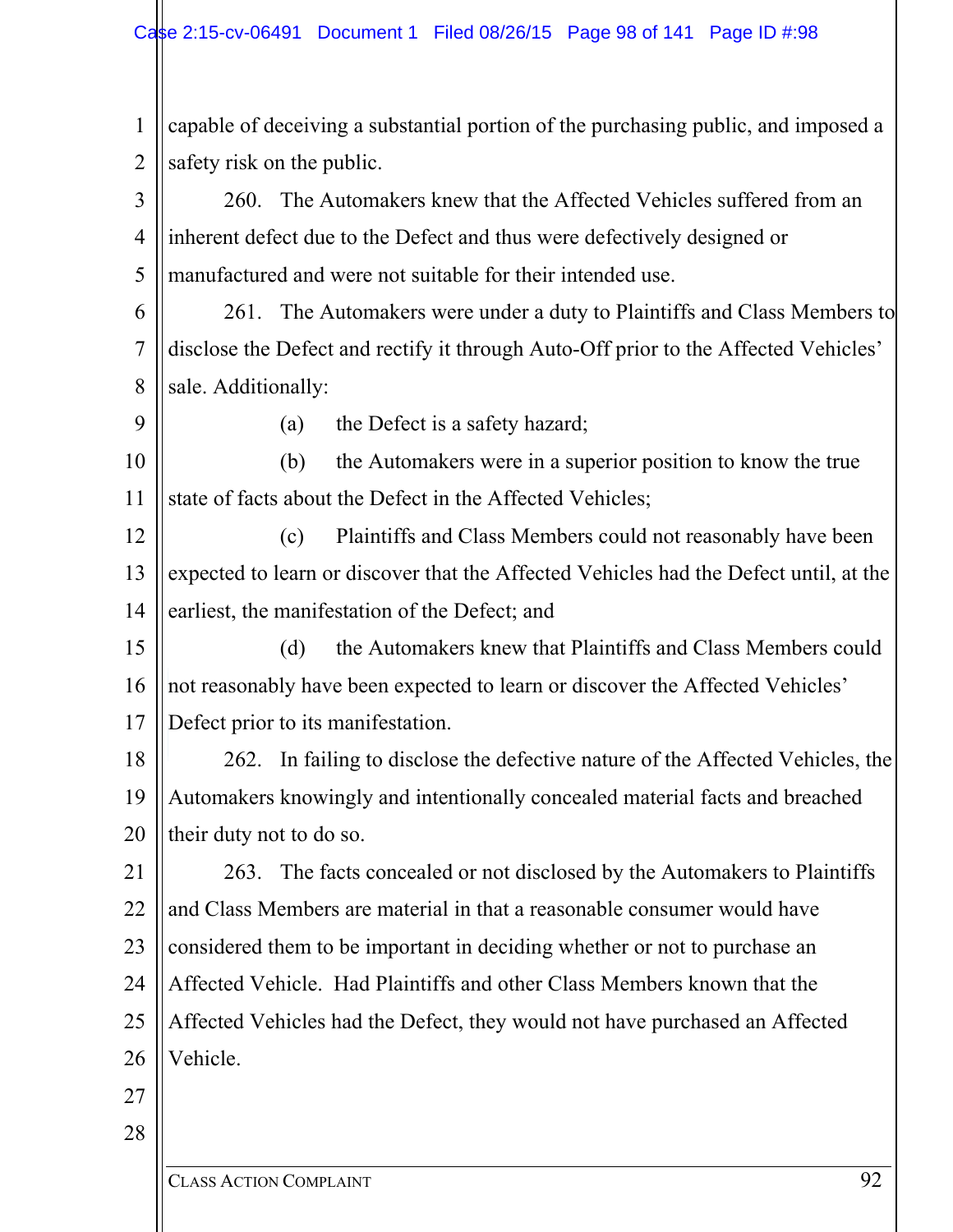| $\vert 1 \vert$ 264. Plaintiffs and Class Members are reasonable consumers who do not           |
|-------------------------------------------------------------------------------------------------|
| 2 $\parallel$ expect their Affected Vehicles will experience the Defect. That is the reasonable |
| $3$    and objective consumer expectation relating to the safe and normal operation of a        |
|                                                                                                 |
|                                                                                                 |

5 6 7 8 265. As a result of the Automakers' conduct, Plaintiffs and Class Members have been harmed, creating a safety hazard, and causing Class Members to drive with dangerous Affected Vehicles that cannot be remedied without the Automakers taking action to repair the Defect.

| 9        | 266. Plaintiffs and the Class are thus entitled to equitable relief.                          |
|----------|-----------------------------------------------------------------------------------------------|
| 10       | <b>FOURTH CAUSE OF ACTION</b>                                                                 |
| 11       | Violation of California's Unfair Competition Law<br>(Cal. Bus. & Prof. Code § 17200, et seq.) |
| 12       | 267. Plaintiffs hereby incorporate by reference the allegations contained in                  |
| 13       | the preceding paragraphs of this Complaint.                                                   |
| 14<br>15 | 268. Plaintiffs bring this cause of action for themselves and on behalf of                    |
| 16       | the California Class.                                                                         |
| 17       | 269. California Business & Professions Code § 17200 prohibits acts of                         |
| 18       | "unfair competition," including any "unlawful, unfair or fraudulent business act or           |
| 19       | practice" and "unfair, deceptive, untrue or misleading advertising." The                      |
| 20       | Automakers engaged in conduct that violated each of this statute's three prongs.              |
| 21       | The Automakers committed an unlawful business act or practice in<br>270.                      |
| 22       | violation of Cal. Bus. & Prof. Code § 17200, et seq., when it violated the CLRA as            |
| 23       | alleged in the First Cause of Action, above.                                                  |
| 24       | The Automakers committed unfair business acts and practices in<br>271.                        |
| 25       | violation of Cal. Bus. & Prof. Code $\S 17200$ , et seq., when they concealed the             |
| 26       | existence and nature of the Defect and represented that the Affected Vehicles were            |
| 27       | "safe" (or words found in the Automakers' advertising to similar effect) when, in             |
| 28       |                                                                                               |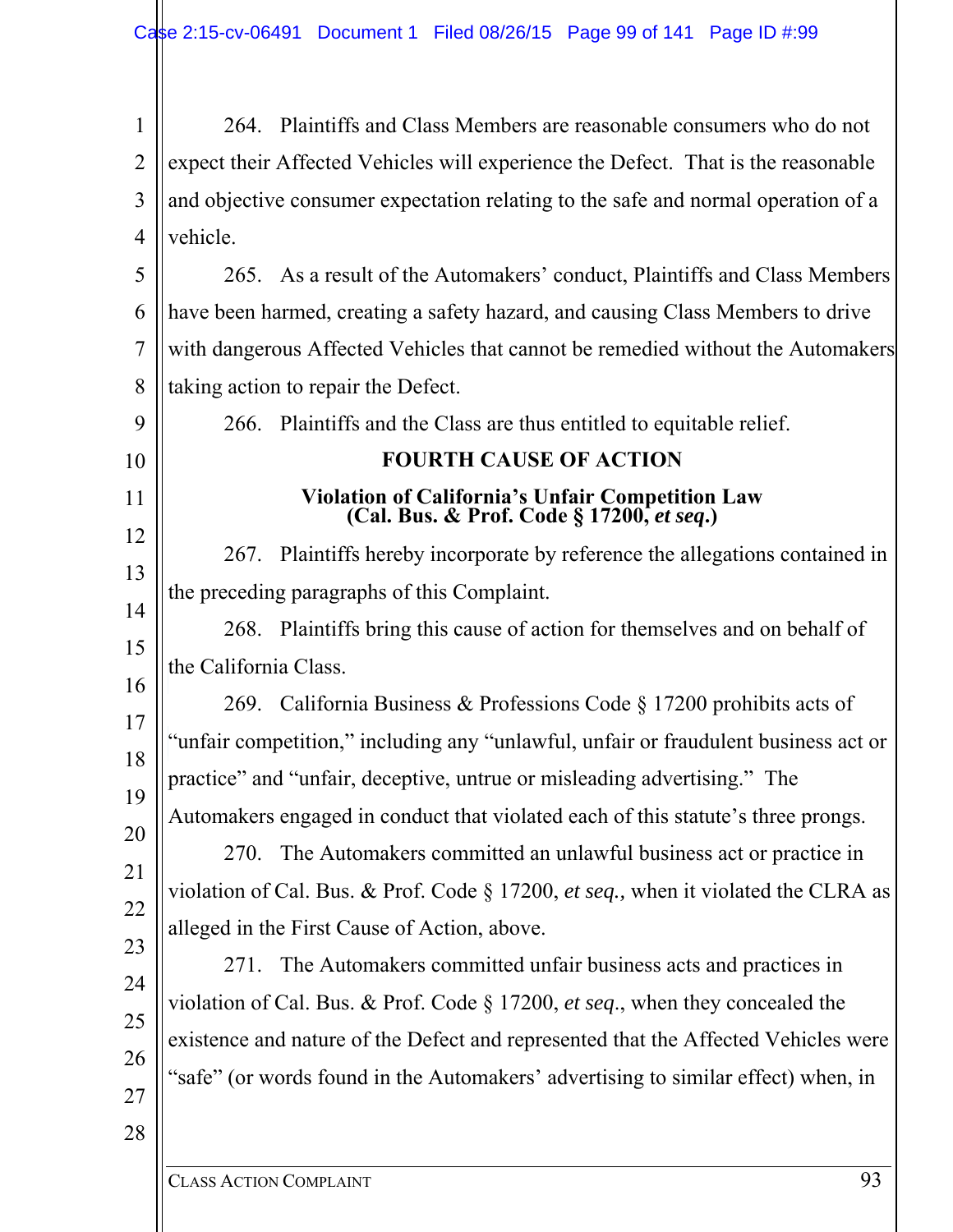1 2 fact, they are not.<sup>95</sup> The Defect presents a safety hazard for occupants of the Affected Vehicles.

3 4 5 272. The Automakers committed unfair business acts and practices in violation of Cal. Bus. & Prof. Code § 17200, *et seq*., when they failed to provide a permanent remedy to fix the Defect once and for all in the Affected Vehicles.

6 7 8 9 10 11 12 13 273. The Automakers committed fraudulent business acts and practices in violation of Cal. Bus. & Prof. Code § 17200, *et seq.*, when they concealed the existence and nature of the Defect, while representing in their marketing, advertising, and other broadly disseminated representations that the Affected Vehicles were "safe" (or words found in the Automakers' advertising to similar effect) when, in fact, they are not.<sup>96</sup> The Automakers' representations and active concealment of the Defect is likely to mislead the public with regard to the true defective nature of the Affected Vehicles.

14 15 16 17 18 19 20 21 274. The Automakers disseminated unfair, deceptive, untrue and/or misleading advertising in violation of Cal. Bus. & Prof. Code § 17200, *et seq*. and § 17500, *et seq*. when they concealed the existence and nature of the Defect, while stating in their marketing, advertising, and other broadly disseminated representations that the Affected Vehicles are "safe" (or words found in the Automakers' advertising to similar effect) when, in fact, they are not.<sup>97</sup> These representations and active concealment of the Defect are likely to deceive the public.

22 23 24 275. The Automakers' unfair or deceptive acts or practices occurred repeatedly in the course of their trade or business, and were capable of deceiving a substantial portion of the purchasing public.

- 25
- 26 27 <sup>95</sup> *See* paragraphs 38-172 (Plaintiffs' specific allegations with reference to attached exhibits touting safety of Plaintiffs' Affected Vehicles), *supra*. 96 *Id.*   $^{97}$  *Id*.
- 28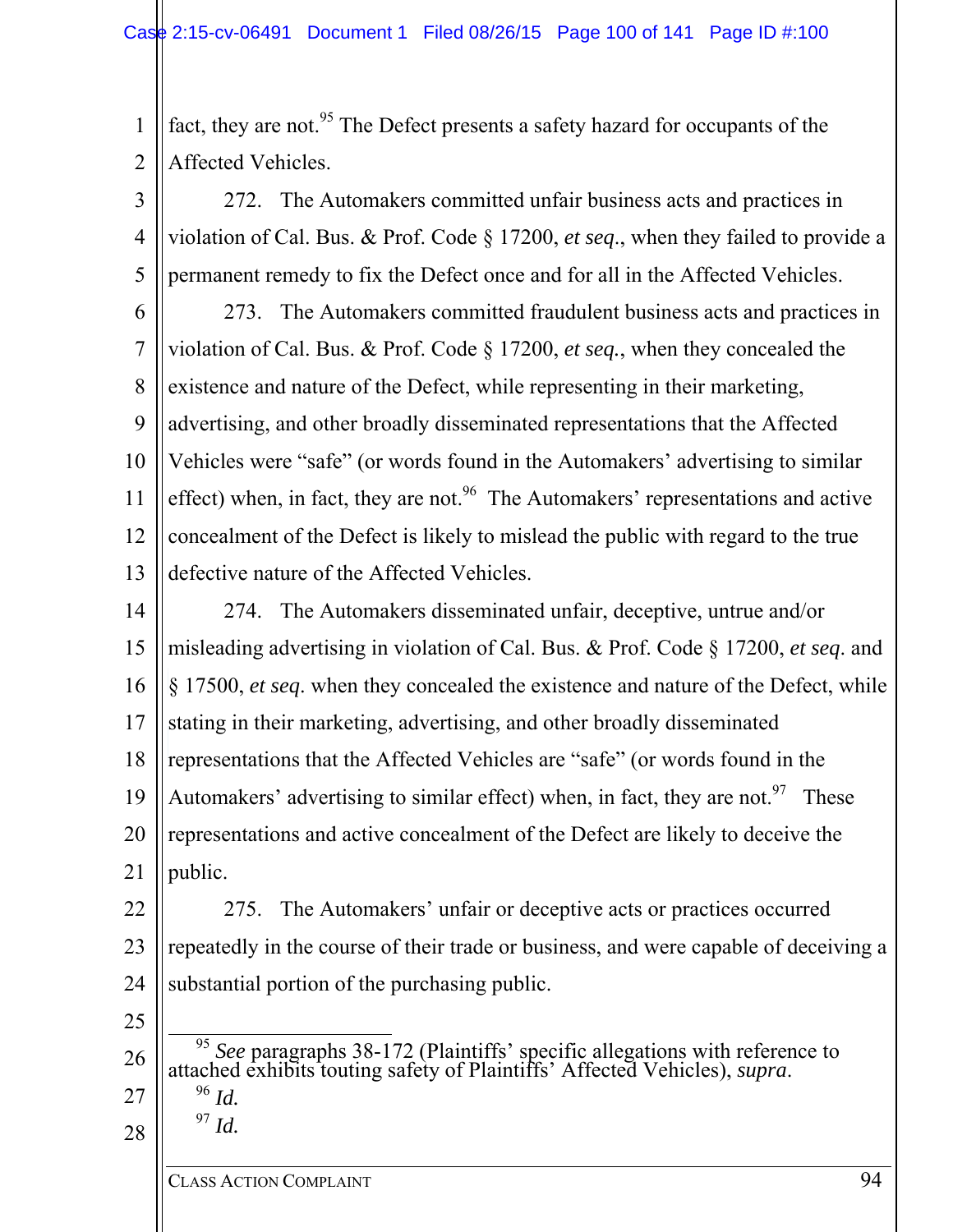1 2 3 4 276. As a direct and proximate result of the Automakers' unfair and deceptive practices, Plaintiffs and Class Members have suffered and will continue to suffer actual damages in the form of, among other things, reduced vehicle valuation.

5 6 7 277. As a result of their unfair and deceptive conduct, the Automakers have been unjustly enriched and should be required to make restitution to Plaintiffs and Class Members pursuant to Cal. Bus. & Prof. Code §§ 17203 and 17204.

# **FIFTH CAUSE OF ACTION Violation of Cal. Civil Code § 1710 Deceit and Common Law Fraud**

10 11 278. Plaintiffs incorporate by reference the allegations contained in the preceding paragraphs of this Complaint.



14 15 16 17 18 19 20 280. Pursuant to California Civil Code § 1710, deceit is either (1) the suggestion, as a fact, of that which is not true, by one who does not believe it to be true; (2) the assertion, as a fact, of that which is not true, by one who has no reasonable ground for believing it to be true; (3) the suppression of a fact, by one who is bound to disclose it, or who gives information of other facts which are likely to mislead for want of communication of that fact; or  $(4)$  a promise, made without any intention of performing it.

- 21 22 281. The Automakers' actions constitute deceit under prongs (2), and (3), identified in Paragraph directly above.
- 23 24 282. Moreover, the Defect presents a safety hazard to Plaintiffs and Class Members.
- 25 **Deceit Based on Negligent Misrepresentation**

26 27 283. The Automakers negligently made uniform representations to consumers, including Plaintiffs and Class Members, that the Affected Vehicles

28

8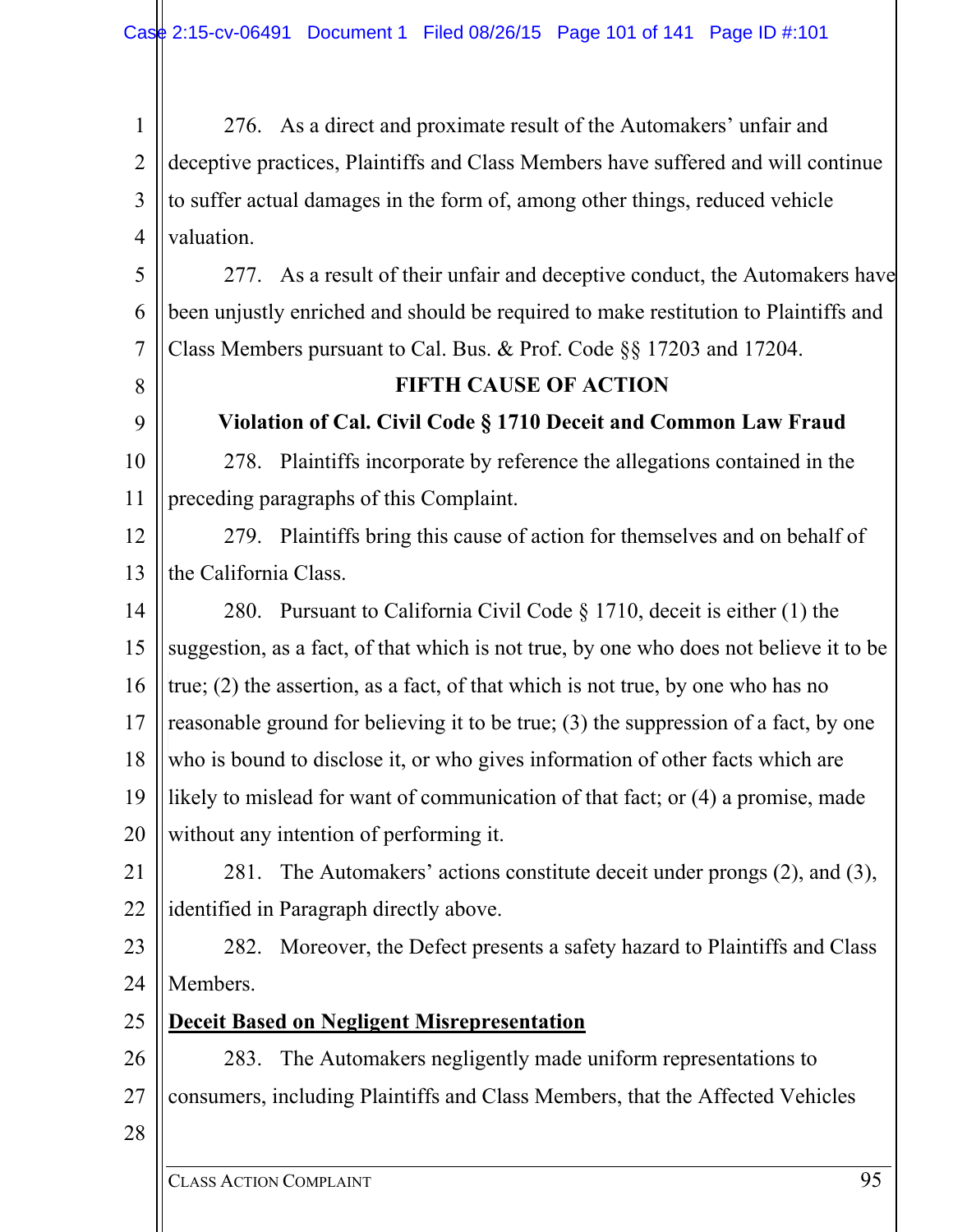1 2 3 4 5 6 7 8 9 10 11 12 13 14 15 16 17 18 19 20 21 22 23 24 25 26 27 28 were safe when, in fact, the Affected Vehicles contained the Defect that compromised the Affected Vehicles' safety.<sup>98</sup> 284. The Automakers knew or were reckless in not knowing that their representations were untrue. The Automakers either had actual knowledge of the fact that the Affected Vehicles contained the Defect or they were reckless or negligent in not knowing.<sup>99</sup> 285. The Automakers intended for consumers to rely on their representations regarding the safety of the Affected Vehicles. The Automakers knew that representations regarding Affected Vehicles' safety would induce consumers to buy their products. 286. Plaintiffs and the California Class were unaware of the fact that the Affected Vehicles had the Defect. 287. Plaintiffs and the California Class reasonably relied on the Automakers' misrepresentations regarding the safety of the Affected Vehicles. 288. Plaintiffs and the California Class have been proximately damaged as a result of their reliance on the Automakers' misrepresentations in that they purchased Affected Vehicles that do not have the safety as promised. 289. The safety of the Affected Vehicles is a primary selling point to Plaintiffs and the California Class. Had Plaintiffs and the California Class known that the Affected Vehicles did not have these attributes, they would not have purchased them. **Deceit Based on Fraudulent Concealment/Nondisclosure**  290. The Automakers fraudulently concealed from and/or intentionally failed to disclose to Plaintiffs, the California Class, and all others in the chain of distribution (e.g., concealments and omissions in the Automakers' communications  $\overline{\frac{98}{}}$  *Id.* <sup>99</sup> *See* Factual Allegations, Sections C and D, *supra.*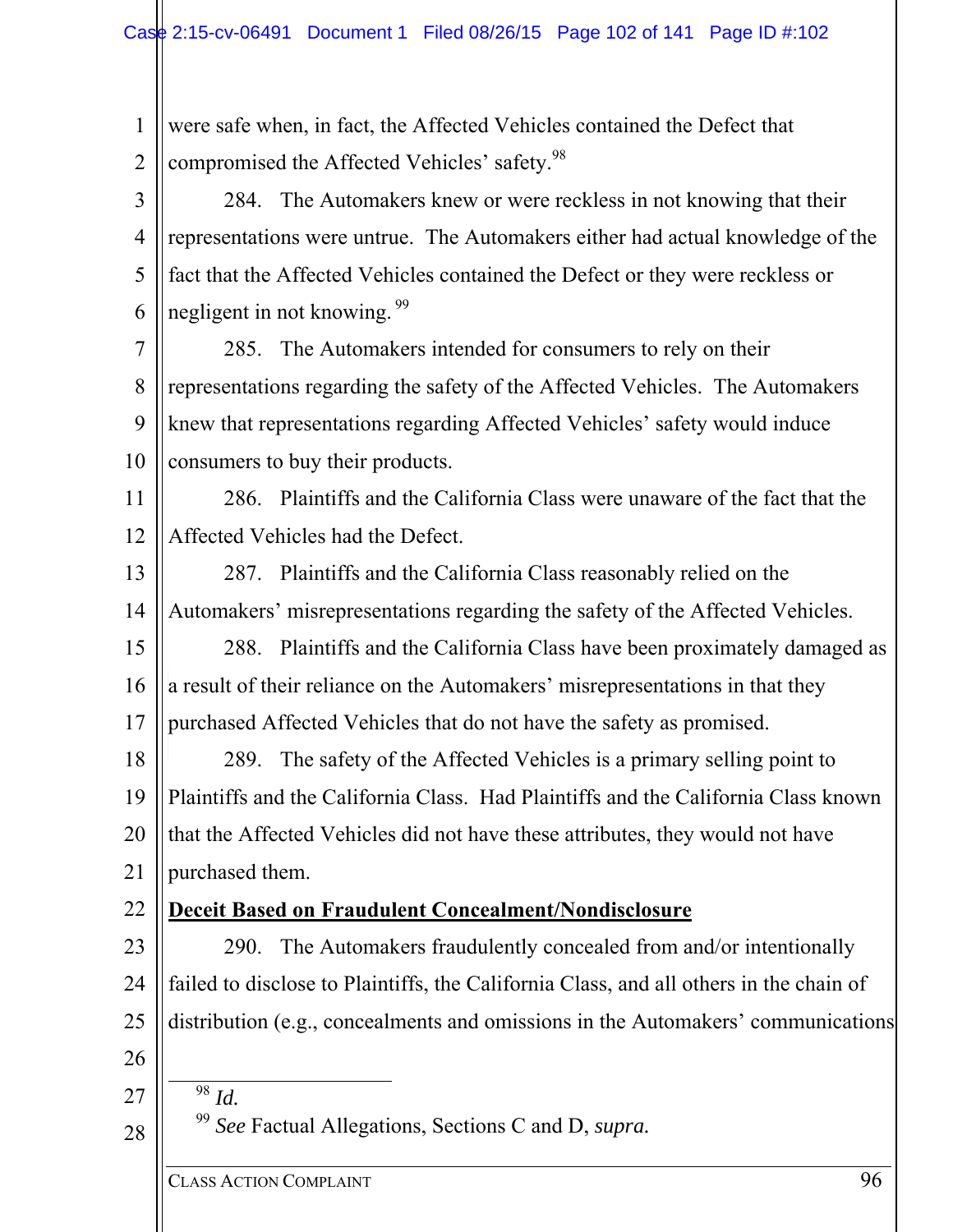1 2 3 with wholesalers, retailers, and others in the chain of distribution that were ultimately passed on to Plaintiffs and the California Class) the true nature of the Affected Vehicles, which is that they contain the Defect.

- 4 5 6 7 8 9 291. Under California law, a duty to disclose arises in four circumstances: (1) when the defendant is in a fiduciary relationship with the plaintiff; (2) when the defendant has exclusive knowledge of material facts not known to the plaintiff; (3) when the defendant actively conceals a material fact from the plaintiff; and (4) when the defendant makes partial representations but also suppresses some material facts.
- 10 11 12 292. The Automakers had a duty to disclose material facts regarding the true nature of the Affected Vehicles pursuant to the second, third, and fourth prongs set forth in the above paragraph:
- 13 14 15 16 17 (a) The Automakers had and have a duty to disclose material facts about the Affected Vehicles because the Automakers had exclusive knowledge of the true properties of the Affected Vehicles at the time of sale. The Defect is latent and not something that Plaintiffs or Class Members could, in the exercise of reasonable diligence, have discovered independently prior to purchase.
- 18 19 20 21 22 23 24 (b) The Automakers had and have a duty to disclose material facts about the Affected Vehicles because the Automakers undertook active steps to conceal them. Plaintiffs are aware of nothing in any of the Automakers' advertising, publicity, or marketing materials that discloses the truth about the Defect in the Affected Vehicles, despite ample evidence that the Automakers were aware of the problem by virtue of, if nothing else, numerous consumer complaints.<sup>100</sup>
- 25 26 (c) The Automakers had and have a duty to disclose material facts about the Affected Vehicles because the Automakers made and make partial
- 27

28

100 *See id.*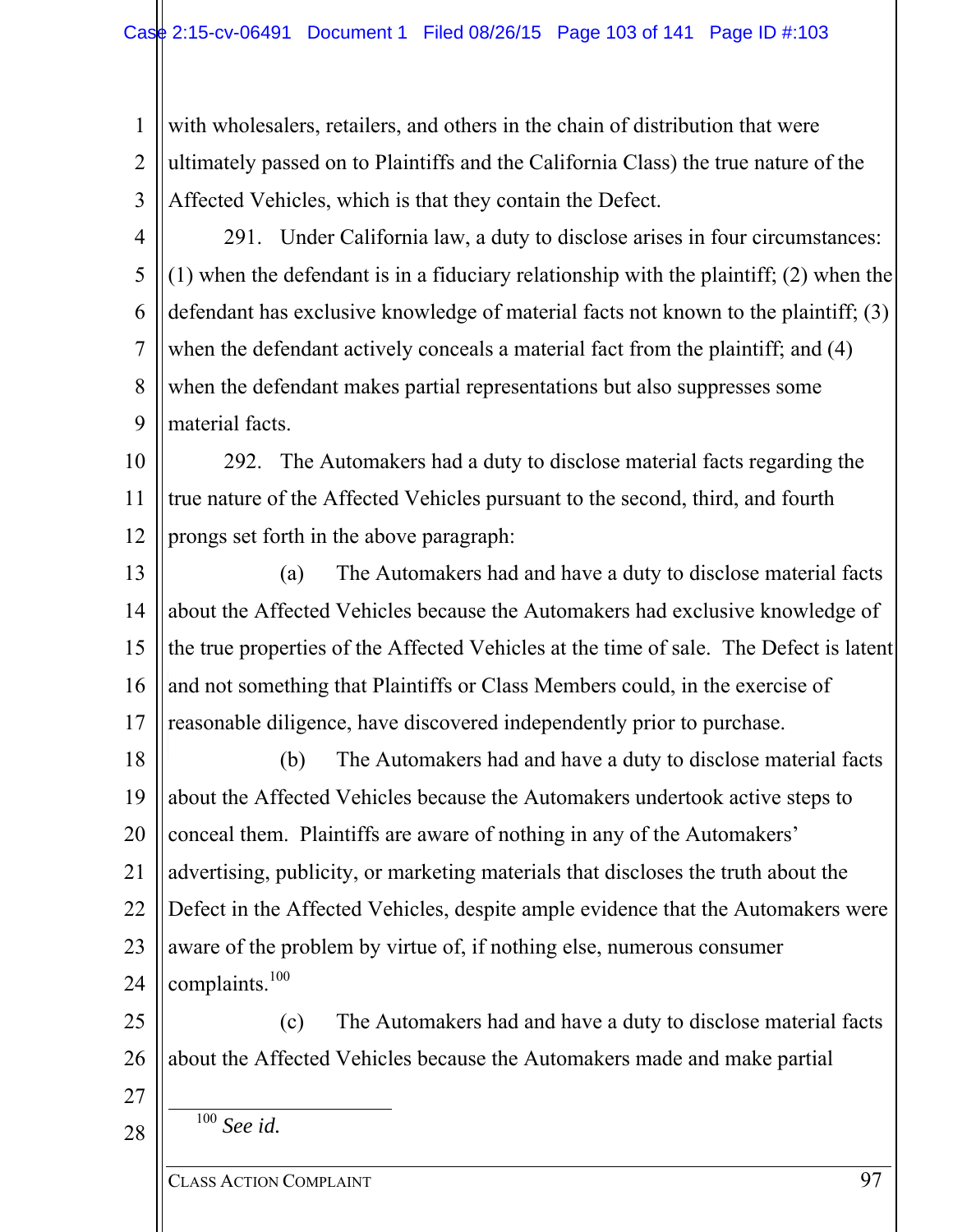1 2 3 4 representations about the Affected Vehicles but also suppresses some material facts. These partial representations give rise to a duty to disclose the full story that the Affected Vehicles contain the Defect—despite the Automakers' promises to the contrary.

5 6 7 8 293. The facts concealed and/or not disclosed by the Automakers to Plaintiffs and Class Members are material facts in that a reasonable person would have considered them important in deciding whether to purchase an Affected Vehicle.

9 10 11 294. The Automakers intentionally concealed and/or failed to disclose the fact that the Affected Vehicles contain the Defect for the purpose of inducing Plaintiffs and Class Members to act thereon.

- 12 13 14 295. Plaintiffs and the Class Members justifiably acted or relied to their detriment upon the concealed and/or non-disclosed facts as evidenced by their purchase of the Affected Vehicles.
- 15 16 296. Had Plaintiffs and Class Members known that the Affected Vehicles contained the Defect, they would not have purchased an Affected Vehicle.
- 17 18 19 20 297. As a direct and proximate cause of the Automakers' misconduct, Plaintiffs and Class Members have suffered actual damages in that they bought and own Affected Vehicles that do not perform as promised, and they are now left with vehicles with reduced and diminished value in the marketplace.
- 21 22 298. The Automakers' conduct has been and is wanton and/or reckless and/or shows a reckless indifference to the interests of others.
- 23 24 25 299. The Automakers have acted with "malice" as that term is defined in Civ. Code  $\S 3294(c)(1)$  by engaging in conduct that was and is intended by the Automakers to cause injury to the Plaintiffs and Class Members.

26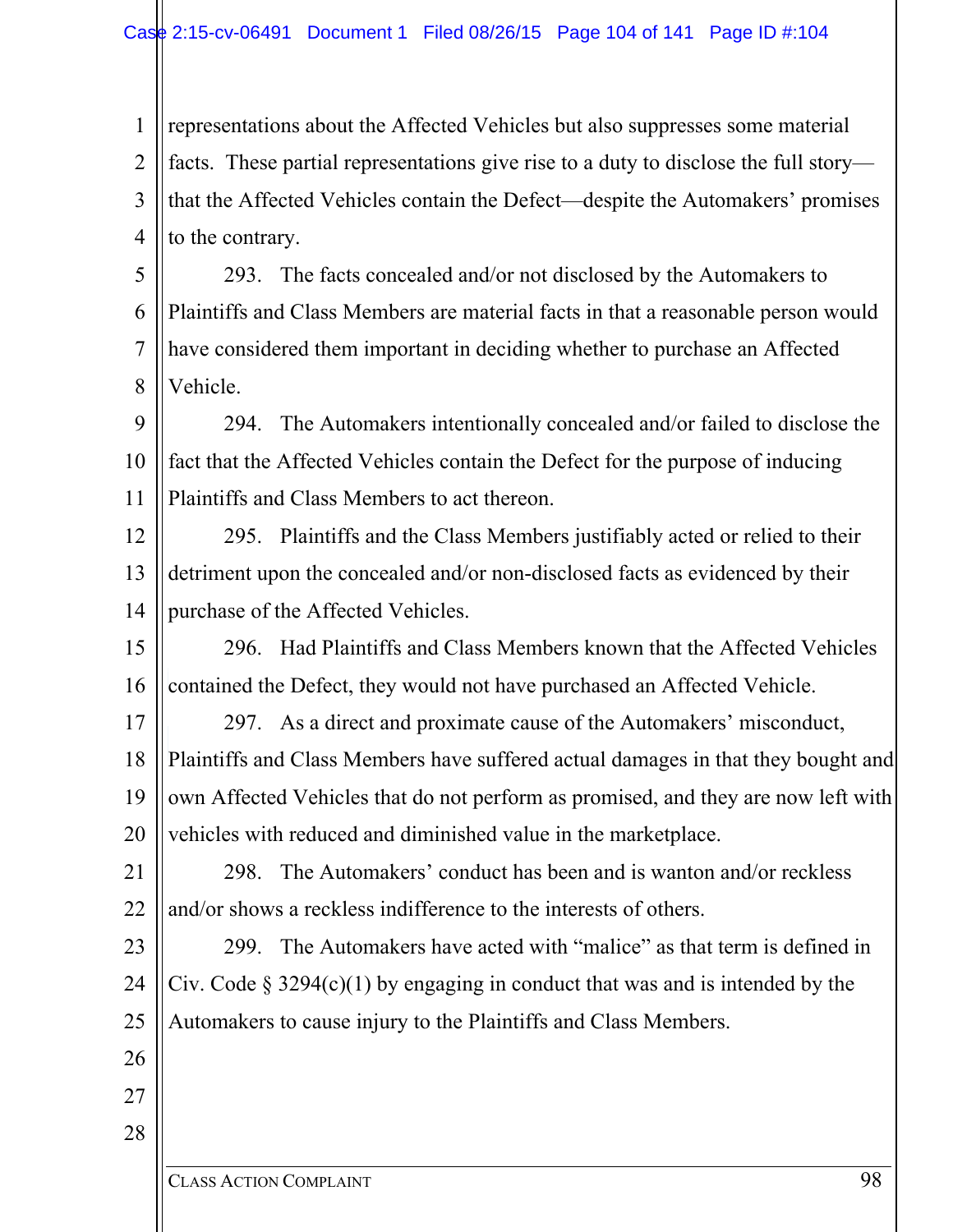1 2 3 4 5 6 7 8 9 10 11 12 13 14 15 16 17 18 19 20 21 22 23 24 25 26 27 28 300. The Automakers have committed "fraud" as that term is defined in Civ. Code  $\S 3294(c)(3)$  through their concealment of material facts known to the Automakers with the intent to cause injury to the Plaintiffs and Class Members. 301. Plaintiffs, on behalf of themselves and all others similarly situated, demand judgment against the Automakers for actual and punitive damages in accordance with Civ. Code § 3294(a) for themselves and each member of the Class, plus attorneys' fees for the establishment of a common fund, interest, and costs. **SIXTH CAUSE OF ACTION California False Advertising Law (FAL) (Bus. & Prof Code§ 17500** *et seq.***)**  302. Plaintiffs hereby incorporate by reference the allegations contained in the preceding paragraphs of this Complaint. 303. Plaintiffs bring this cause of action for themselves and on behalf of the California Class. 304. California Business and Professions Code § 17500 states: "It is unlawful for any . . . corporation . . . with intent directly or indirectly to dispose of real or personal property . . . to induce the public to enter into any obligation relating thereto, to make or disseminate or cause to be made or disseminated . . . from this state before the public in any state, in any newspaper or other publication, or any advertising device, . . . or in any other manner or means whatever, including over the Internet, any statement . . . which is untrue or misleading, and which is known, or which by the exercise of reasonable care should be known, to be untrue or misleading. . . ." 305. The Automakers intended to sell property (namely, the Affected Vehicles) to induce the public to enter into any obligation relating to the Affected Vehicles.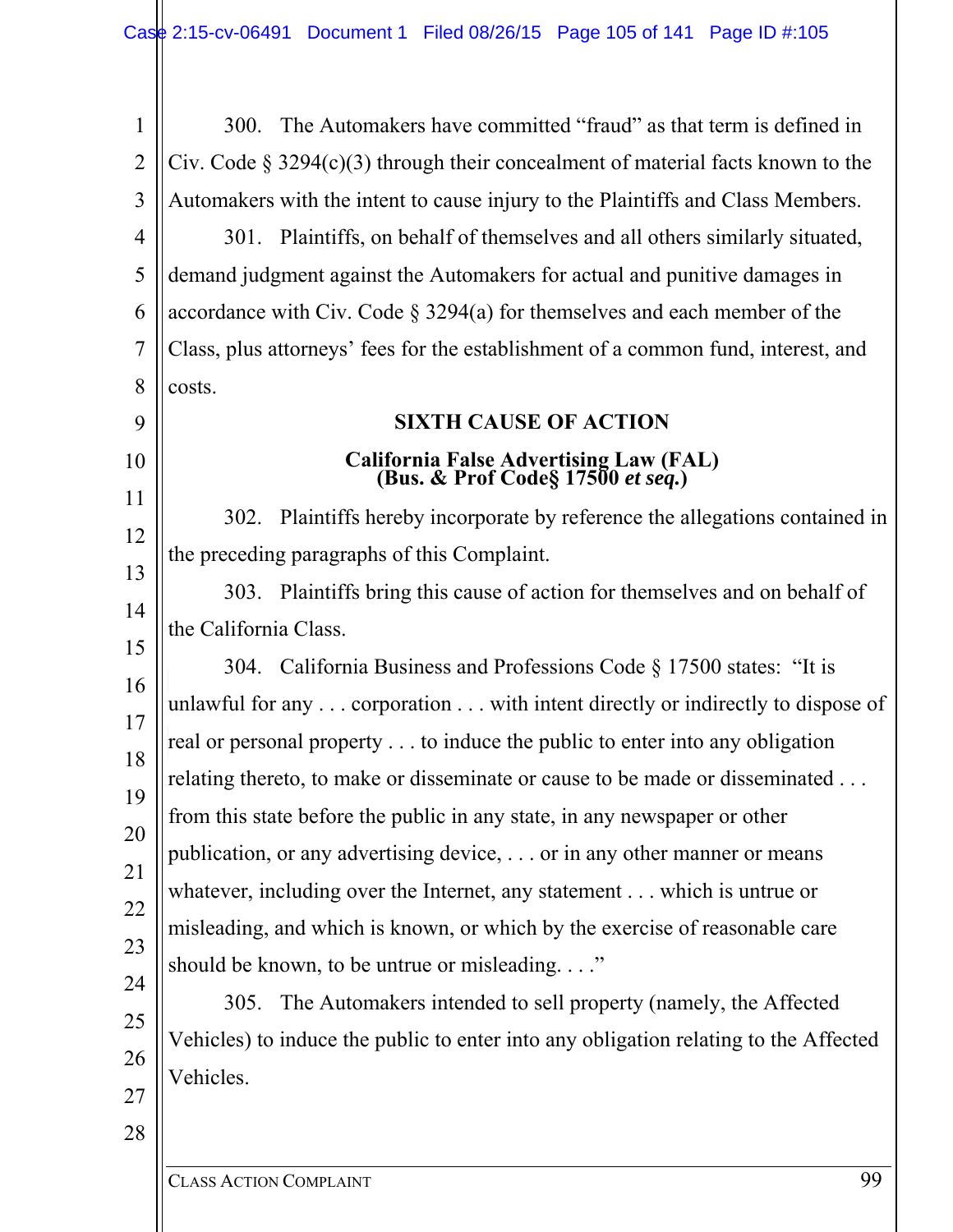1 2 3 4 5 306. The Automakers caused to be made or disseminated throughout the United States, through advertising, marketing and other publications, statements that were untrue or misleading, and which were known, or which by the exercise of reasonable care should have been known to the Automakers, to be untrue and misleading to consumers, Plaintiffs, and Class Members.

6

7 8 9 10 307. Defendants violated section 17500 because the misrepresentations and omissions regarding the safety and reliability of their vehicles as set forth in this Complaint were material and likely to deceive a reasonable consumer. In short, the Automakers publically disseminated advertising that was either misleading or untrue, or with an intent to not sell the Affected Automobiles as advertised.<sup>101</sup>

11 12 13 14 15 16 17 18 308. Plaintiffs and Class Members have suffered injuries in fact, including the loss of money or property (namely, the diminution in value of their Affected Vehicles), as a result of the Automakers' unfair, unlawful, and/or deceptive practices. In purchasing or leasing their Affected Vehicles, Plaintiffs and Class Members relied on the misrepresentations and/or omissions of the Automakers with respect to the safety of their vehicles. Defendants' representations turned out not to be true. Had Plaintiffs and Class Members known this, they would not have purchased or leased the Affected Vehicles and/or paid as much for them.<sup>102</sup>

19 20 21 22 23 24 309. Accordingly, Plaintiffs and Class Members overpaid for the Affected Vehicles and did not receive the benefit of their bargain. One way to measure this overpayment, or lost benefit of the bargain, at the moment of purchase is by the value consumers place on the vehicles now that the truth has been exposed. Both trade-in prices and auction prices for the Affected Vehicles have declined as a result of the Automakers' misconduct. This decline in value measures the

25

26 27 28 <sup>101</sup> *See* paragraphs 38-172 (Plaintiffs' specific allegations with reference to attached exhibits touting safety of Plaintiffs' Affected Vehicles), *supra*. 102 *Id.*; *see also* Factual Allegations, Sections C and D, *supra.*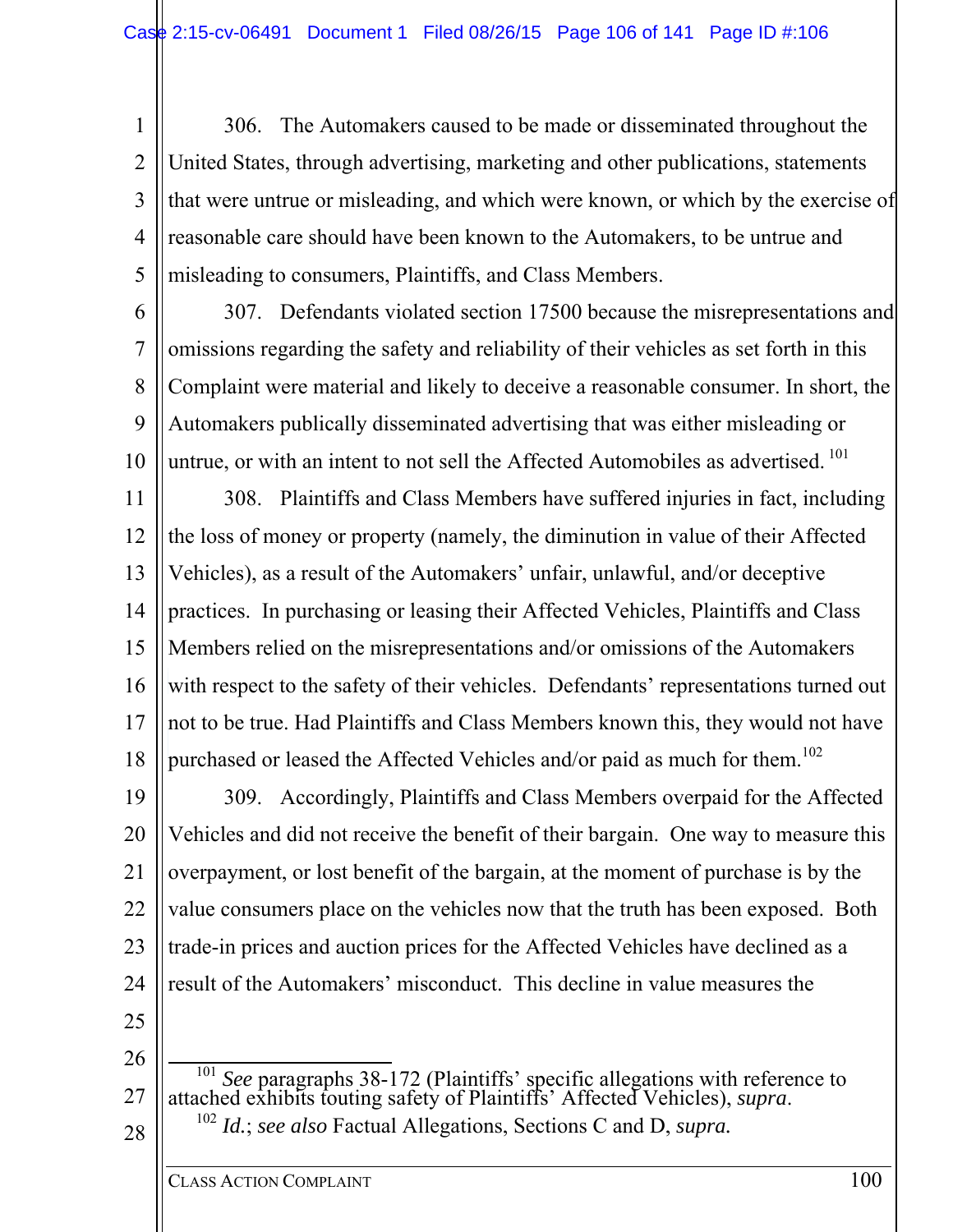| 1              | overpayment, or lost benefit of the bargain, at the time that Plaintiffs and Class      |
|----------------|-----------------------------------------------------------------------------------------|
| $\overline{2}$ | Members acquired the Affected Vehicles.                                                 |
| 3              | 310. All of the wrongful conduct alleged herein occurred, and continues to              |
| $\overline{4}$ | occur, in the conduct of the Automakers' businesses. The Automakers' wrongful           |
| 5              | conduct is part of a pattern or generalized course of conduct that is still perpetuated |
| 6              | and repeated nationwide.                                                                |
| 7              | 311. Plaintiffs and Class Members request that this Court enter such orders             |
| 8              | or judgments as may be necessary to enjoin Defendants from continuing their             |
| 9              | unfair, unlawful, and/or deceptive practices, and for such other relief set forth       |
| 10             | herein.                                                                                 |
| 11             | C.<br><b>Claims Brought on Behalf of the Arizona Class</b>                              |
| 12             | <b>SEVENTH CAUSE OF ACTION</b>                                                          |
| 13             | Violations of the Consumer Fraud Act,<br>(Ariz. Rev. Stat. §§ 44-1521, et seq.)         |
| 14             | 312. Plaintiffs incorporate by reference all preceding allegations as though            |
| 15             | fully set forth herein.                                                                 |
| 16             | Plaintiffs bring this Count on behalf of the Arizona Class.<br>313.                     |
| 17             | 314. Plaintiffs and the Automakers are each "persons" as defined by Ariz.               |
| 18             | Rev. Stat. $\S$ 44-1521(6). The Affected Vehicles are "merchandise" as defined by       |
| 19             | Ariz. Rev. Stat. § 44-1521(5).                                                          |
| 20             | The Arizona Consumer Fraud Act proscribes "[t]he act, use or<br>315.                    |
| 21             | employment by any person of any deception, deceptive act or practice, fraud, false      |
| 22             | pretense, false promise, misrepresentation, or concealment, suppression or              |
| 23             | omission of any material fact with intent that others rely upon such concealment,       |
| 24             | suppression or omission, in connection with the sale or advertisement of any            |
| 25<br>26       | merchandise whether or not any person has in fact been misled, deceived or              |
| $27\,$         | damaged thereby." Ariz. Rev. Stat. $\S$ 44-1522(A).                                     |
|                |                                                                                         |
| 28             |                                                                                         |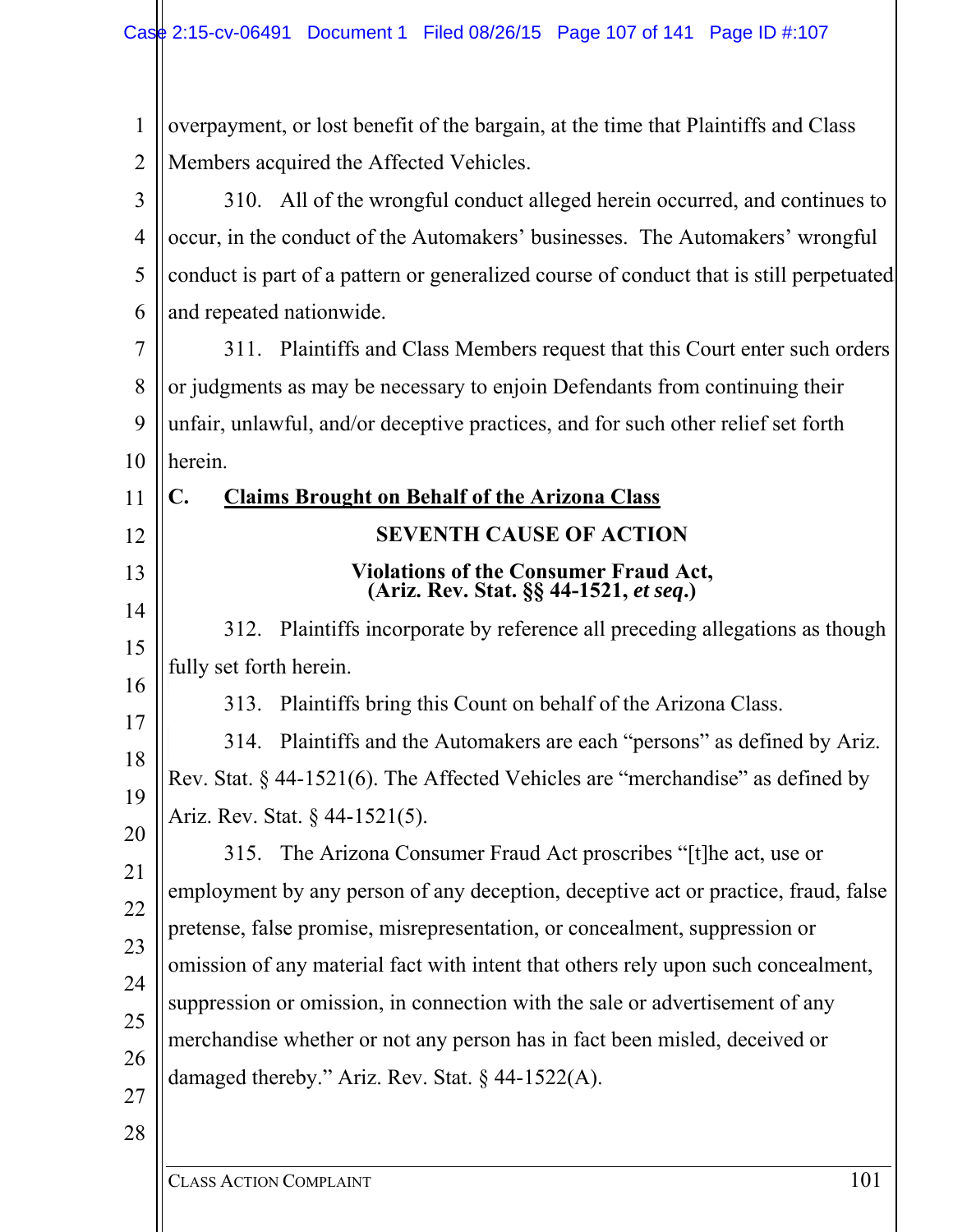1 2 3 4 5 6 7 8 9 316. By failing to disclose and actively concealing the Defect in the Affected Vehicles, the Automakers engaged in deceptive business practices prohibited by the Arizona Consumer Fraud Act, Ariz. Rev. Stat. § 44-1522(A), including (1) representing that the Affected Vehicles have characteristics, uses, benefits, and qualities which they do not have, (2) representing that the Affected Vehicles are of a particular standard, quality, and grade when they are not, (3) advertising the Affected Vehicles with the intent not to sell them as advertised, and (4) engaging in acts or practices which are otherwise unfair, misleading, false, or deceptive to the consumer.

10 11 12 13 14 317. As alleged above, the Automakers made numerous material statements about the benefits and characteristics of the Affected Vehicles that were either false or misleading. Each of these statements contributed to the deceptive context of the Automakers' unlawful advertising and representations as a whole. 318. The Automakers knew that the Keyless Fobs in the Affected Vehicles

15 16 17 18 were defectively designed or manufactured, would cause the Defect without warning, and were not suitable for their intended use. The Automakers nevertheless failed to warn Plaintiffs about these defects despite having a duty to do so.

19 20 319. The Automakers owed Plaintiffs a duty to disclose the defective nature of the Keyless Fobs, because the Automakers:

21 22 (a) Possessed exclusive knowledge of the Defect rendering the Affected Vehicles more unreliable than similar vehicles;

23 24 (b) Intentionally concealed the defects associated with Keyless Fobs; and/or

25 26 27 (c) Made incomplete representations about the characteristics and performance of Keyless Fobs generally, while purposefully withholding material facts from Plaintiffs that contradicted these representations.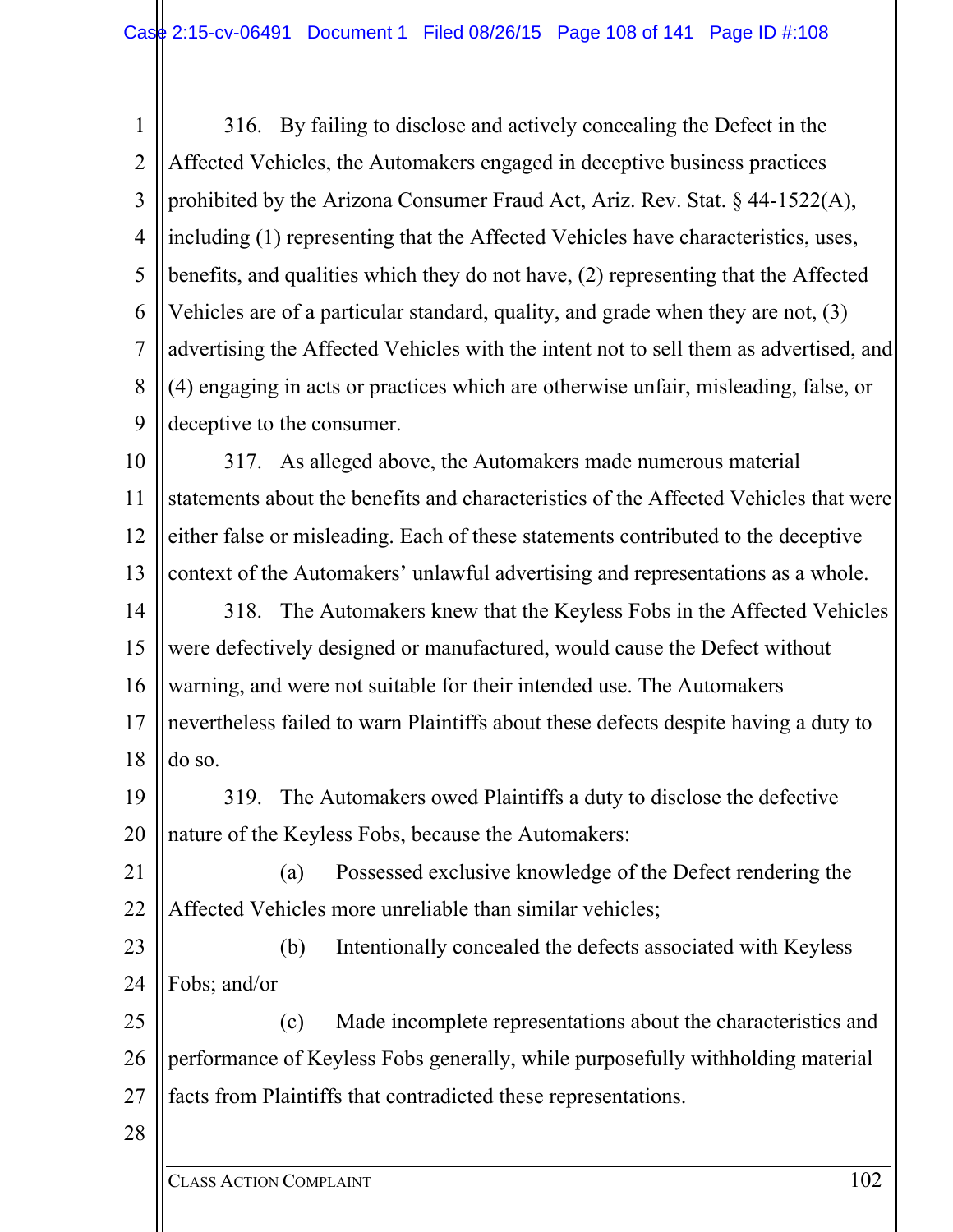| 1              | 320. The Automakers' unfair or deceptive acts or practices were likely to             |
|----------------|---------------------------------------------------------------------------------------|
| $\overline{2}$ | and did in fact deceive reasonable consumers, including Plaintiffs, about the true    |
| 3              | performance and characteristics of the Keyless Fobs.                                  |
| 4              | 321. As a result of their violations of the Arizona Consumer Fraud Act                |
| 5              | detailed above, the Automakers caused actual damage to Plaintiffs and, if not         |
| 6              | stopped, will continue to harm Plaintiffs. Plaintiffs currently own or lease, or      |
| 7              | within the class period have owned or leased, an Affected Vehicle that is defective.  |
| 8              | Defects associated with the Keyless Fobs have caused the value of the Affected        |
| 9              | Vehicles to decrease.                                                                 |
|                | 322. Plaintiffs and the Class sustained damages as a result of the                    |
|                | Automakers' unlawful acts and are, therefore, entitled to damages and other relief    |
|                | as provided under the Arizona Consumer Fraud Act.                                     |
|                | 323. Plaintiffs also seek court costs and attorneys' fees as a result of the          |
|                | Automakers' violation of the Arizona Consumer Fraud Act as provided in Ariz.          |
|                | Rev. Stat. § 12-341.01.                                                               |
|                | <b>EIGHTH CAUSE OF ACTION</b>                                                         |
|                | Breach of the Implied Warranty of Merchantability<br>(Ariz. Rev. Stat. § 47-2314)     |
|                | 324. Plaintiffs incorporate by reference all preceding allegations as though          |
|                | fully set forth herein.                                                               |
|                | Plaintiffs bring this Count on behalf of the Arizona Class.<br>325.                   |
|                | The Automakers are and were at all relevant times a merchant with<br>326.             |
|                | respect to motor vehicles under Ariz. Rev. Stat. $\S$ 47-2014.                        |
|                | 327. A warranty that the Affected Vehicles were in merchantable condition             |
|                | was implied by law in the instant transactions, pursuant to Ariz. Rev. Stat. $\S$ 47- |
|                | 2314. These vehicles and the Keyless Fobs in the Affected Vehicles, when sold         |
|                | and at all times thereafter, were not in merchantable condition and are not fit for   |
|                | the ordinary purpose for which they are used. Specifically, the Affected Vehicles     |
|                | 102                                                                                   |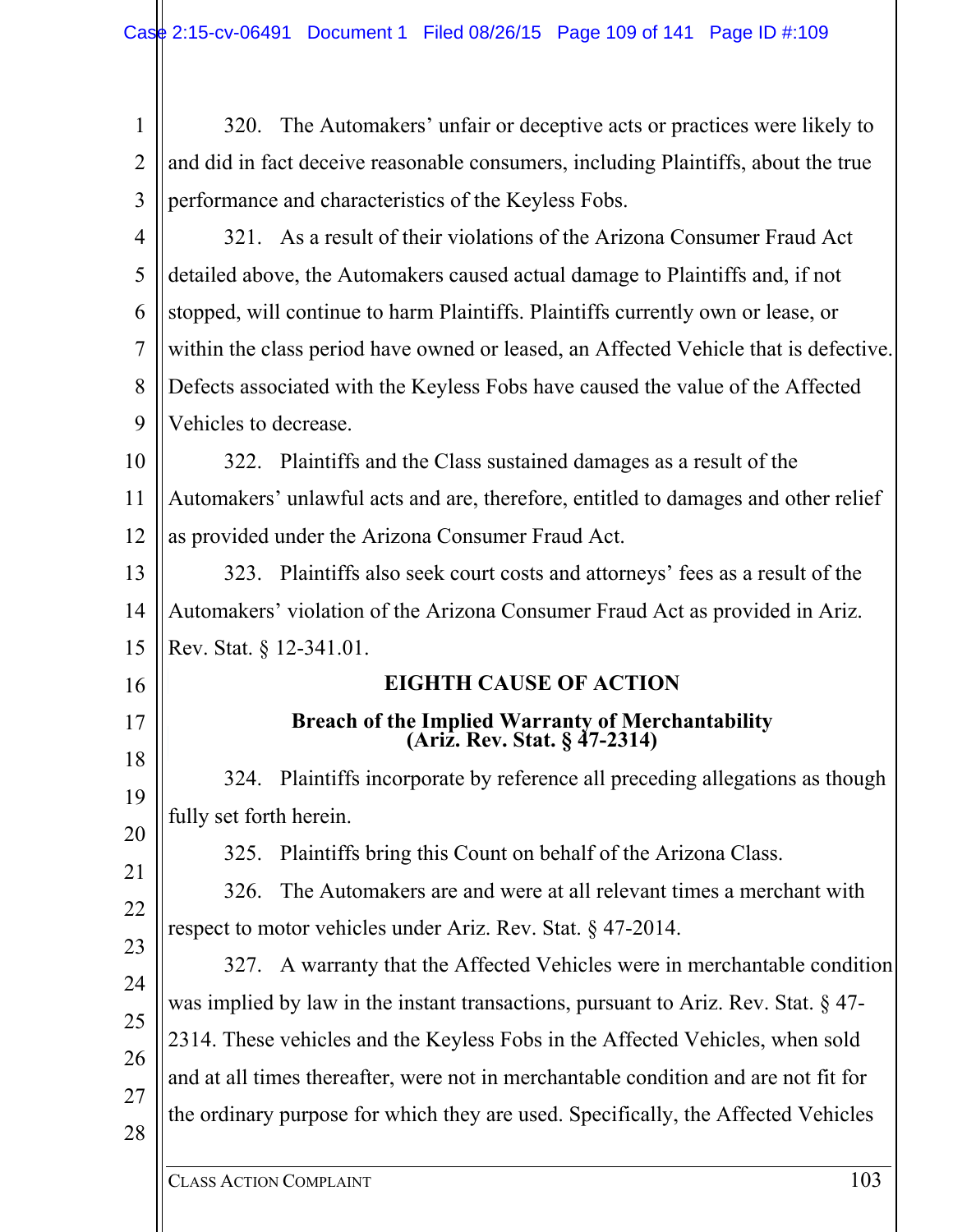CLASS ACTION COMPLAINT 104 1 2 3 4 5 6 7 8 9 10 11 12 13 14 15 16 17 18 19 20 21 22 23 24 25 26 27 28 are inherently defective in that there are defects in the Keyless Fobs which causes the Defect. 328. The Automakers were provided notice of these issues by numerous complaints filed against them, including the instant Complaint, and by numerous individual letters and communications sent by Plaintiffs and the Class. 329. As a direct and proximate result of the Automakers' breach of the warranties of merchantability, Plaintiffs and the Class have been damaged in an amount to be proven at trial. **NINTH CAUSE OF ACTION Fraudulent Concealment Based on Arizona Law**  330. Plaintiffs incorporate by reference all preceding allegations as though fully set forth herein. 331. Plaintiffs bring this Count on behalf of the Arizona Class. 332. The Automakers intentionally concealed the above-described material safety and functionality information, or acted with reckless disregard for the truth, and denied Plaintiffs and the other Class members information that is highly relevant to their purchasing decision. 333. The Automakers further affirmatively misrepresented to Plaintiffs in advertising and other forms of communication, including standard and uniform material provided with each car, that the Affected Vehicles it was selling were new, had no significant defects, and would perform and operate properly when driven in normal usage. 334. The Automakers knew these representations were false when made. 335. The Affected Vehicles purchased or leased by Plaintiffs and the other Class members were, in fact, defective, unsafe, and unreliable because the Affected Vehicles contained defective Keyless Fobs, as alleged herein.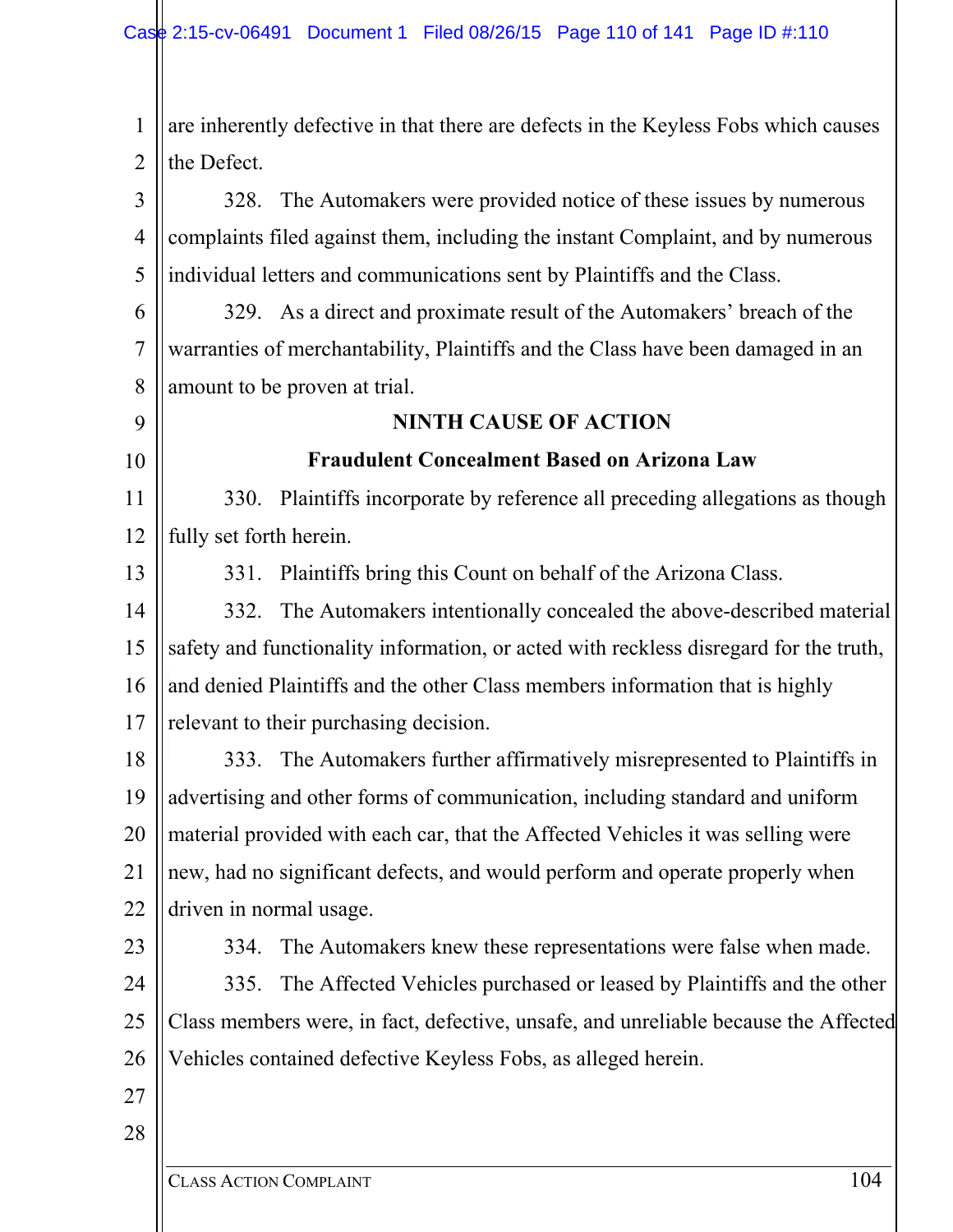1 2 3 4 5 336. The Automakers had a duty to disclose that these Affected Vehicles were defective, unsafe, and unreliable in that the Keyless Fobs result in the Defect, because Plaintiffs and the other Class members relied on the Automakers' material representations that the Affected Vehicles they were purchasing were safe and free from defects.

6 7 8 9 337. The aforementioned concealment was material because if it had been disclosed, Plaintiffs and the other Class members would not have bought or leased the Affected Vehicles, or would not have bought or leased those Vehicles at the prices they paid.

10 11 12 13 14 15 338. The aforementioned representations were material because they were facts that would typically be relied on by a person purchasing or leasing a new motor vehicle. The Automakers knew or recklessly disregarded that their representations were false because they knew that people had experienced the Defect while using the Keyless Fobs. The Automakers intentionally made the false statements in order to sell Affected Vehicles.

16 17 18 19 20 339. Plaintiffs and the other Class members relied on the Automakers' reputation – along with the Automakers' failure to disclose the faulty and defective nature of the Keyless Fobs and the Automakers' affirmative assurance that their Affected Vehicles were safe and reliable, and other similar false statements – in purchasing or leasing the Affected Vehicles.

21 22 23 24 340. As a result of their reliance, Plaintiffs and the other Class members have been injured in an amount to be proven at trial, including, but not limited to, their lost benefit of the bargain and overpayment at the time of purchase or lease and/or the diminished value of their Affected Vehicles.

25 26 341. The Automakers' conduct was knowing, intentional, with malice, demonstrated a complete lack of care, and was in reckless disregard for the rights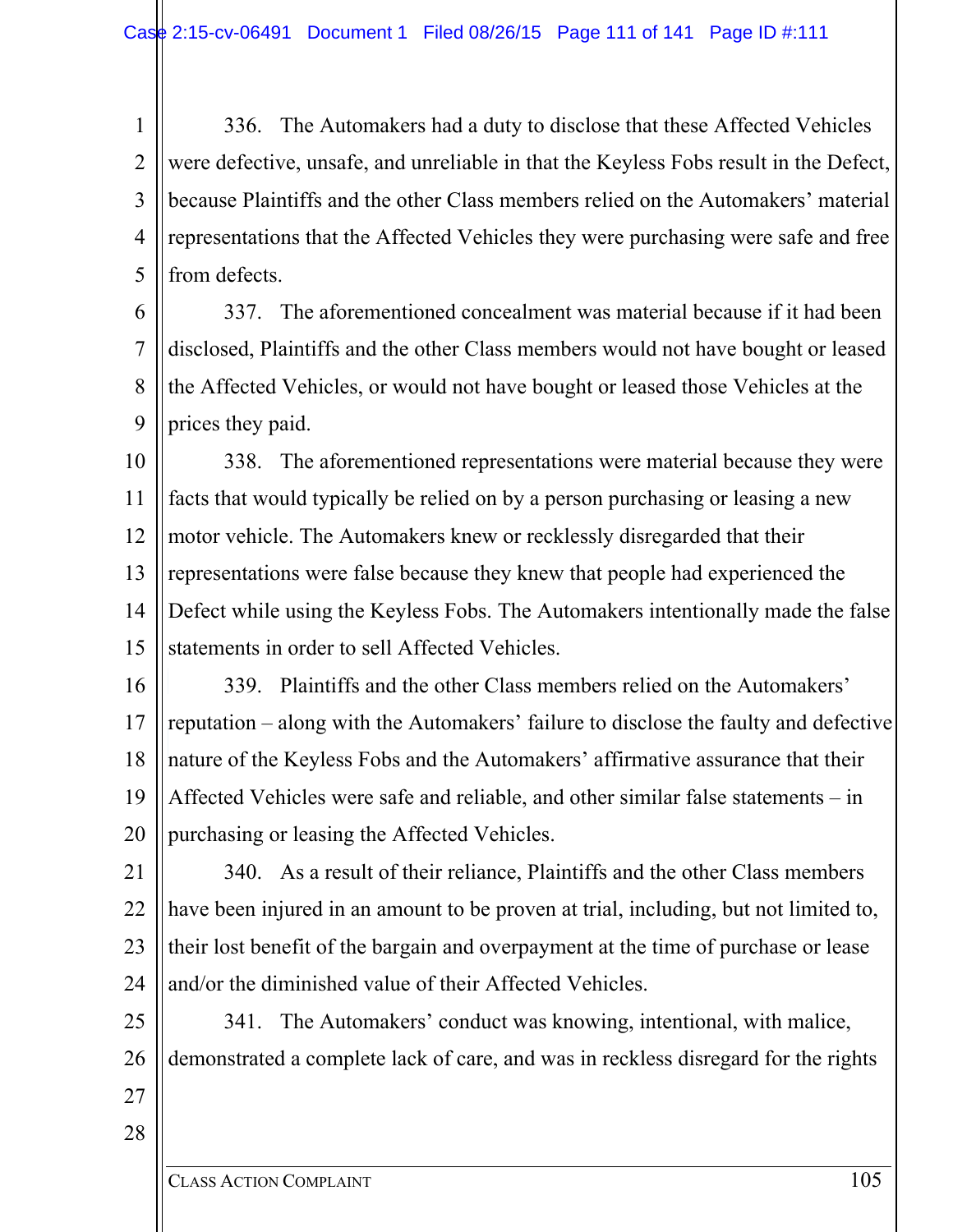1 2 3 4 5 6 7 8 9 10 11 12 13 14 15 16 17 18 19 20 21 22 23 24 25 26 27 28 of Plaintiffs and the other Class members. Plaintiffs and the other Class members are therefore entitled to an award of punitive damages. **D. Claims Brought on Behalf of the Colorado Class TENTH CAUSE OF ACTION Violations of the Colorado Consumer Protection Act (Colo. Rev. Stat. §§ 6-1-101,** *et seq***.)**  342. Plaintiffs incorporate by reference all preceding allegations as though fully set forth herein. 343. Plaintiffs bring this Count on behalf of the Colorado Class. 344. Colorado's Consumer Protection Act (the "CCPA") prohibits a person from engaging in a "deceptive trade practice," which includes knowingly making "a false representation as to the source, sponsorship, approval, or certification of goods," or "a false representation as to the characteristics, ingredients, uses, benefits, alterations, or quantities of goods." Colo. Rev. Stat.  $\S 6$ - 1-105(1)(b), (e). The CCPA further prohibits "represent[ing] that goods … are of a particular standard, quality, or grade … if he knows or should know that they are of another," and "advertis[ing] goods … with intent not to sell them as advertised." Colo. Rev. Stat.  $\S 6$ -1-105(1)(g), (i). 345. The Automakers are each a "person" within the meaning of Colo. Rev. Stat. § 6-1-102(6). 346. In the course of the Automakers' business, they willfully misrepresented and failed to disclose, and actively concealed, the dangerous risk of the Keyless Fobs in Affected Vehicles as described above. Accordingly, the Automakers engaged in unlawful trade practices, including representing that Affected Vehicles have characteristics, uses, benefits, and qualities which they do not have; representing that Affected Vehicles are of a particular standard and quality when they are not; advertising Affected Vehicles with the intent not to sell them as advertised; and otherwise engaging in conduct likely to deceive.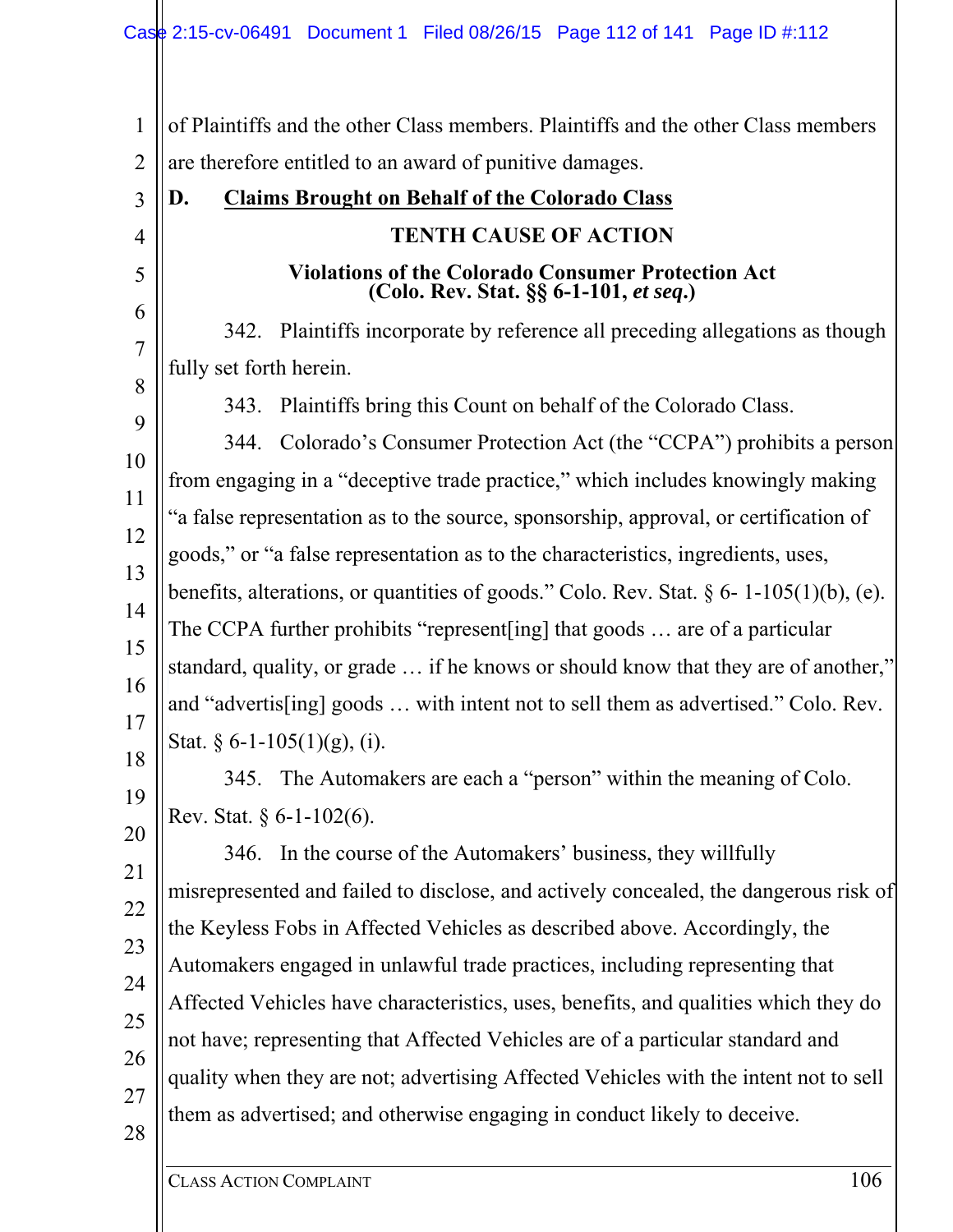| $\mathbf{1}$                                   | 347. The Automakers' actions as set forth above occurred in the conduct of           |
|------------------------------------------------|--------------------------------------------------------------------------------------|
| trade or commerce.                             |                                                                                      |
|                                                | 348. The Automakers' conduct proximately caused injuries to Plaintiffs               |
| and the other Class members.                   |                                                                                      |
|                                                | 349. Plaintiffs and the other Class members were injured as a result of the          |
|                                                | Automakers' conduct in that Plaintiffs and the other Class members overpaid for      |
|                                                | their Affected Vehicles and did not receive the benefit of their bargain, and their  |
|                                                | Affected Vehicles have suffered a diminution in value. These injuries are the direct |
|                                                | and natural consequence of the Automakers' misrepresentations and omissions.         |
|                                                | <b>ELEVENTH CAUSE OF ACTION</b>                                                      |
|                                                | <b>Breach of Implied Warranty of Merchantability</b><br>(Colo. Rev. Stat. § 4-2-314) |
|                                                | 350. Plaintiffs incorporate by reference all preceding allegations as though         |
| fully set forth herein.                        |                                                                                      |
| 351.                                           | Plaintiffs bring this Count on behalf of the Colorado Class.                         |
| 352.                                           | The Automakers are and were at all relevant times merchants with                     |
| respect to motor vehicles.                     |                                                                                      |
| 353.                                           | A warranty that the Affected Vehicles were in merchantable condition                 |
| is implied by law in the instant transactions. |                                                                                      |
|                                                | 354. These Affected Vehicles, when sold and at all times thereafter, were            |
|                                                | not in merchantable condition and are not fit for the ordinary purpose for which     |
|                                                | cars are used. Specifically, the Affected Vehicles are inherently defective in that  |
|                                                | there are defects in the Affected Vehicles' Keyless Fobs that cause the Defect.      |
| 355.                                           | The Automakers were provided notice of these issues by numerous                      |
|                                                | complaints filed against them, including the instant Complaint, and by numerous      |
|                                                | individual letters and communications sent by Plaintiffs and other Class members     |
|                                                | before or within a reasonable amount of time after the Keyless Fob defects became    |
| public.                                        |                                                                                      |
|                                                |                                                                                      |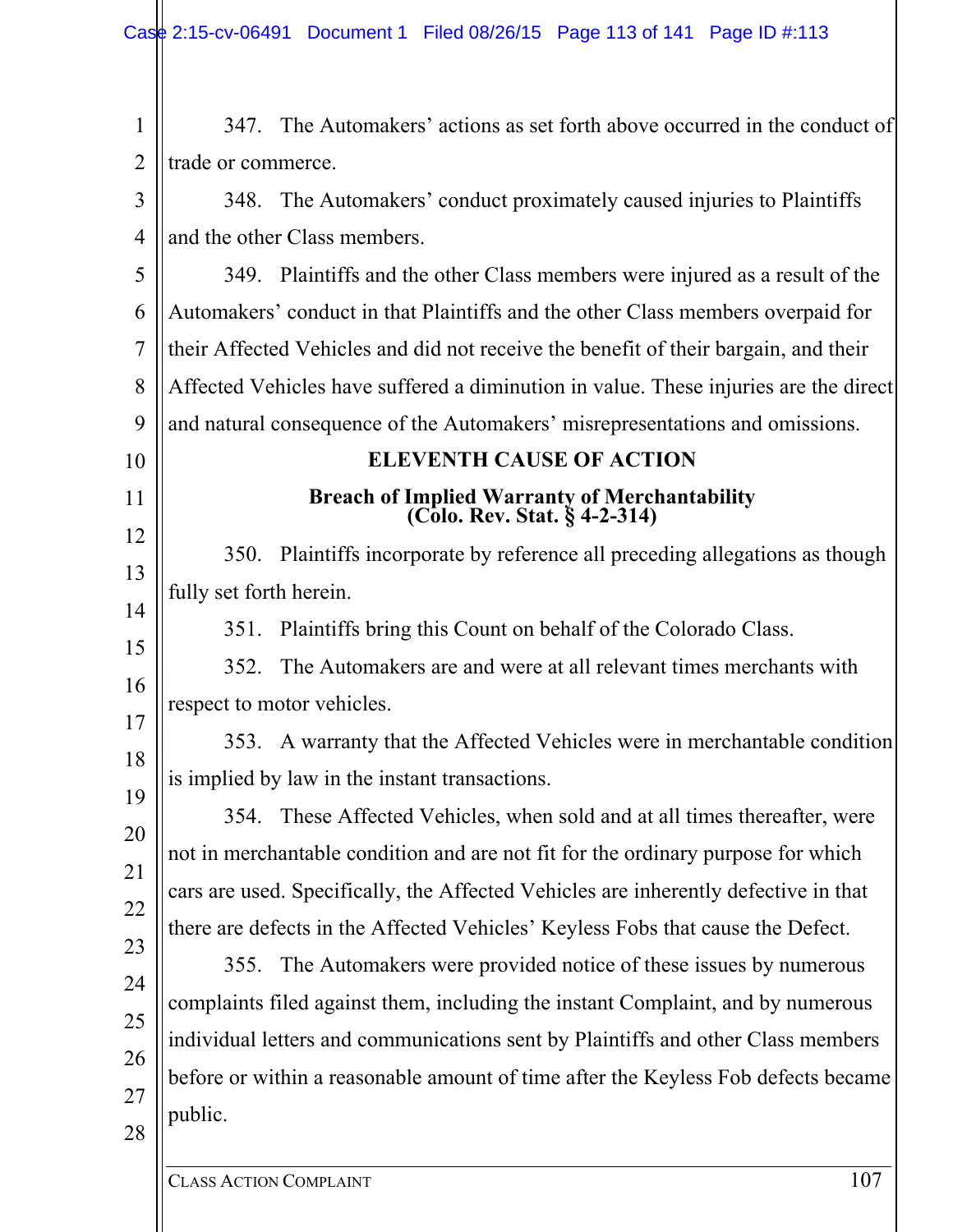| 356. As a direct and proximate result of the Automakers' breach of the              |
|-------------------------------------------------------------------------------------|
| warranties of merchantability, Plaintiffs and the other Class members have been     |
| damaged in an amount to be proven at trial.                                         |
| <b>TWELFTH CAUSE OF ACTION</b>                                                      |
| <b>Fraudulent Concealment</b><br>(Based on Colorado Law)                            |
| 357. Plaintiffs incorporate by reference all preceding allegations as though        |
| fully set forth herein.                                                             |
| Plaintiffs bring this Count on behalf of the Colorado Class.<br>358.                |
| The Automakers intentionally concealed the above-described material<br>359.         |
| safety information, or acted with reckless disregard for the truth, and denied      |
| Plaintiffs and the other Class members information that is highly relevant to their |
| purchasing decision.                                                                |
| 360. The Automakers further affirmatively misrepresented to Plaintiffs in           |
| advertising and other forms of communication, including standard and uniform        |
| material provided with each car, that the Affected Vehicles they were selling were  |
| new, had no significant defects, and would perform and operate properly when        |
| driven in normal usage.                                                             |
| The Automakers knew these representations were false when made.<br>361.             |
| 362. The Affected Vehicles purchased or leased by Plaintiffs and the other          |
| Class members were, in fact, defective, unsafe, and unreliable because the Affected |
| Vehicles contained faulty and defective Keyless Fobs, as alleged herein.            |
| 363. The Automakers had a duty to disclose that these Affected Vehicles             |
| were defective, unsafe, and unreliable in that the Keyless Fobs resulted in the     |
| Defect, because Plaintiffs and the other Class members relied on the Automakers'    |
| material representations that the Affected Vehicles they were purchasing were safe  |
| and free from defects.                                                              |
|                                                                                     |
|                                                                                     |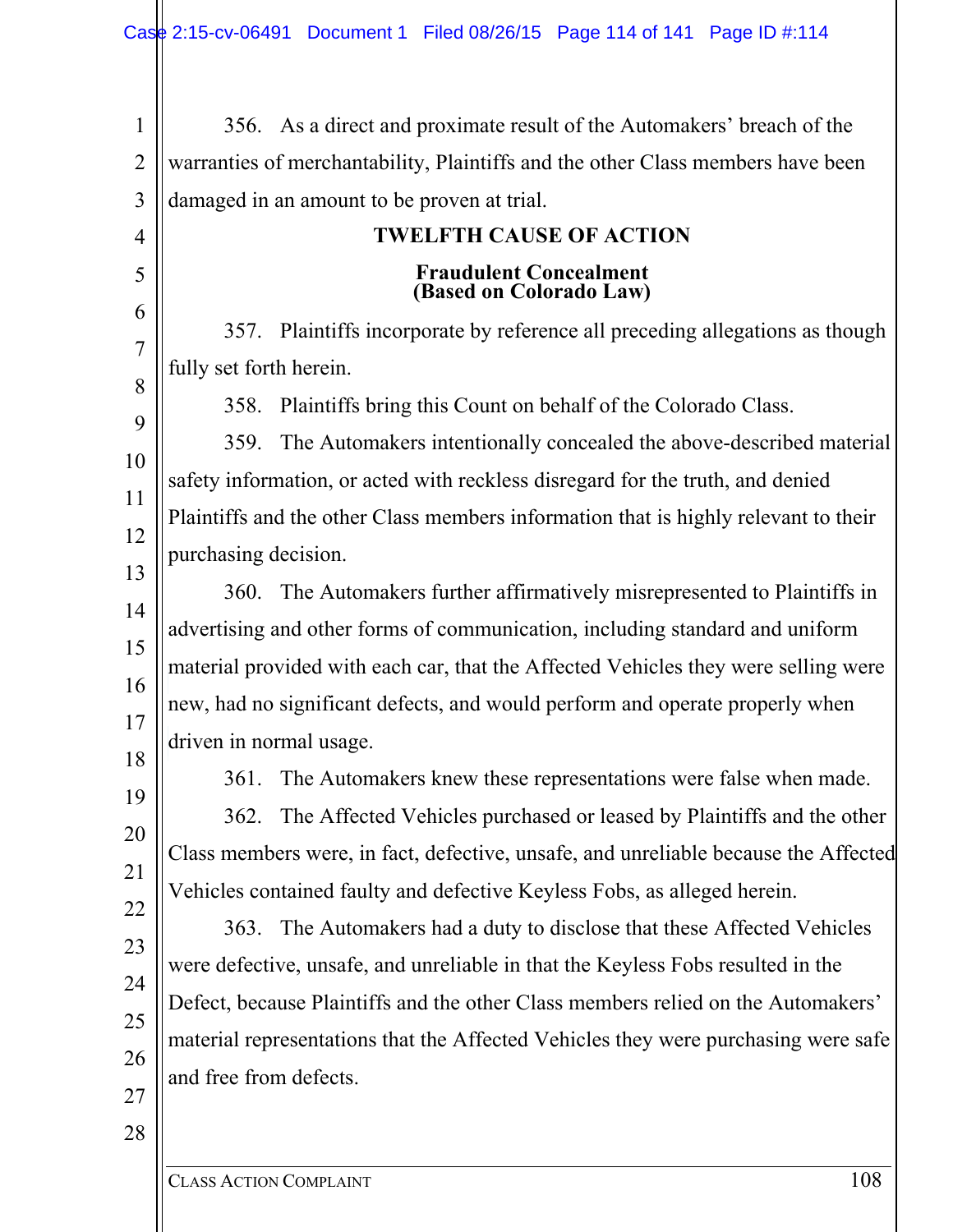1 2 3 4 364. The aforementioned concealment was material because if it had been disclosed Plaintiffs and the other Class members would not have bought or leased the Affected Vehicles, or would not have bought or leased those Vehicles at the prices they paid.

5 6 7 8 9 10 365. The aforementioned representations were material because they were facts that would typically be relied on by a person purchasing or leasing a new motor vehicle. The Automakers knew or recklessly disregarded that their representations were false because they knew that people had experienced the Defect. The Automakers intentionally made the false statements in order to sell Affected Vehicles.

11 12 13 14 15 366. Plaintiffs and the other Class members relied on the Automakers' reputation – along with the Automakers' failure to disclose the faulty and defective nature of the Keyless Fobs and the Automakers' affirmative assurance that their Affected Vehicles were safe and reliable, and other similar false statements – in purchasing or leasing the Affected Vehicles.

16 17 18 19 367. As a result of their reliance, Plaintiffs and the other Class members have been injured in an amount to be proven at trial, including, but not limited to, their lost benefit of the bargain and overpayment at the time of purchase or lease and/or the diminished value of their Affected Vehicles.

20 21 22 23 368. The Automakers' conduct was knowing, intentional, with malice, demonstrated a complete lack of care, and was in reckless disregard for the rights of Plaintiffs and the other Class members. Plaintiffs and the other Class members are therefore entitled to an award of punitive damages.

24

25 26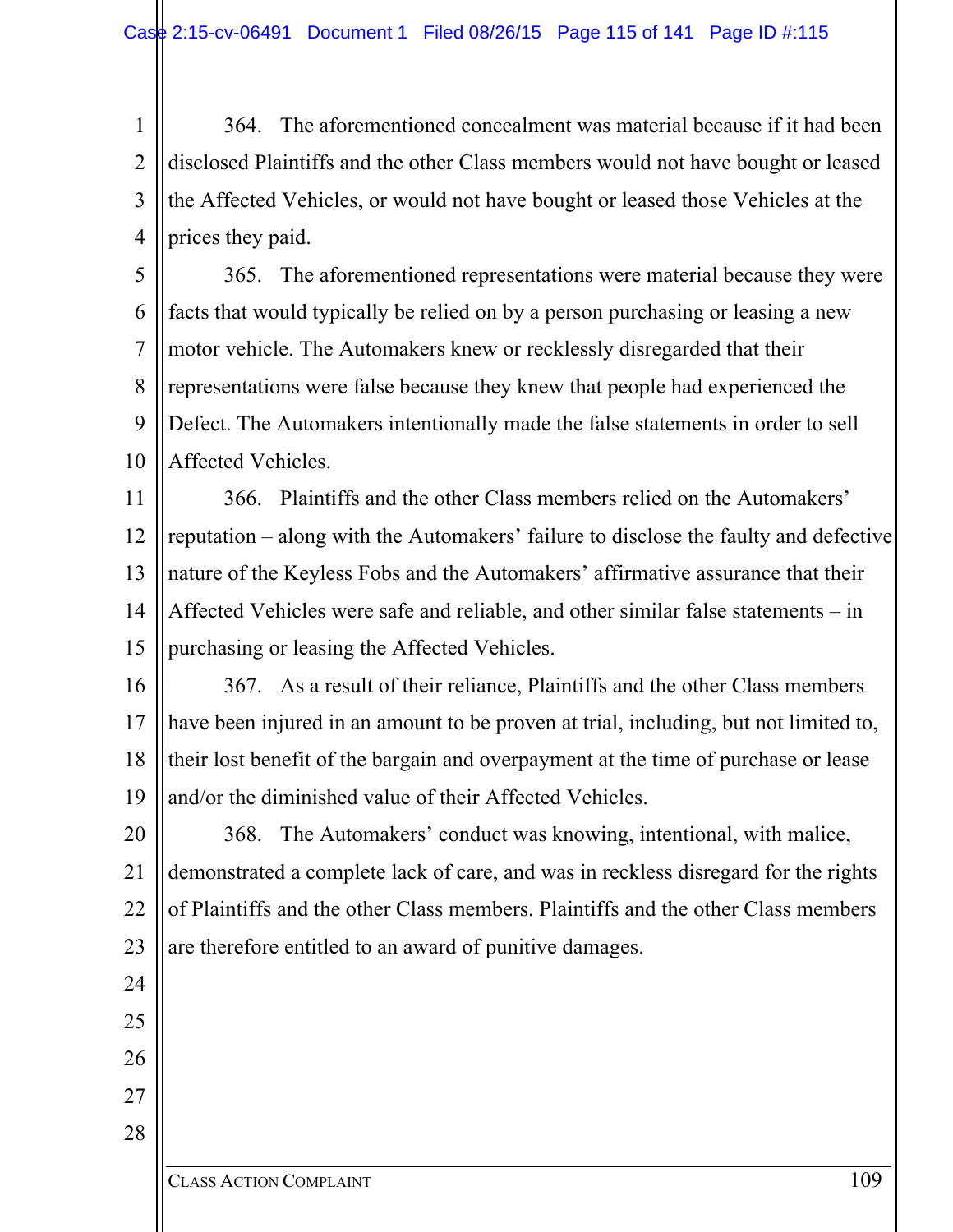| 1                                                                                           | E.<br><b>Claims Brought on Behalf of the Connecticut Class</b>                                                                                                                                                                                                                                                                                                                                                                                                                                                                                                                                                                                                                                                                                                                                                                                                                                                                                                                                                                                                                                                                                                                                   |
|---------------------------------------------------------------------------------------------|--------------------------------------------------------------------------------------------------------------------------------------------------------------------------------------------------------------------------------------------------------------------------------------------------------------------------------------------------------------------------------------------------------------------------------------------------------------------------------------------------------------------------------------------------------------------------------------------------------------------------------------------------------------------------------------------------------------------------------------------------------------------------------------------------------------------------------------------------------------------------------------------------------------------------------------------------------------------------------------------------------------------------------------------------------------------------------------------------------------------------------------------------------------------------------------------------|
| $\overline{2}$                                                                              | <b>THIRTEENTH CAUSE OF ACTION</b>                                                                                                                                                                                                                                                                                                                                                                                                                                                                                                                                                                                                                                                                                                                                                                                                                                                                                                                                                                                                                                                                                                                                                                |
| 3                                                                                           | <b>Violations of the Unfair Trade Practices Act</b><br>(Conn. Gen. Stat. Ann. §§ 42-110A, et seq.)                                                                                                                                                                                                                                                                                                                                                                                                                                                                                                                                                                                                                                                                                                                                                                                                                                                                                                                                                                                                                                                                                               |
| 4<br>5<br>6                                                                                 | 369. Plaintiffs incorporate by reference all preceding allegations as though<br>fully set forth herein.                                                                                                                                                                                                                                                                                                                                                                                                                                                                                                                                                                                                                                                                                                                                                                                                                                                                                                                                                                                                                                                                                          |
| 7<br>8                                                                                      | Plaintiffs bring this Count on behalf of the Connecticut Class.<br>370.<br>Plaintiffs and the Automakers are each "persons" as defined by Conn.<br>371.<br>Gen. Stat. Ann. § 42-110a(3).                                                                                                                                                                                                                                                                                                                                                                                                                                                                                                                                                                                                                                                                                                                                                                                                                                                                                                                                                                                                         |
| 9<br>10<br>11<br>12<br>13<br>14<br>15<br>16<br>17<br>18<br>19<br>20<br>21<br>22<br>23<br>24 | 372. The Connecticut Unfair Trade Practices Act ("CUTPA") provides that<br>"[n]o person shall engage in unfair methods of competition and unfair or deceptive<br>acts or practices in the conduct of any trade or commerce." Conn. Gen. Stat. Ann.<br>$\S$ 42-110b(a). The CUTPA further provides a private right of action under Conn.<br>Gen. Stat. Ann. § 42-110g(a).<br>373. By failing to disclose and actively concealing the defects in the<br>Keyless Fobs in the Affected Vehicles, the Automakers engaged in deceptive<br>business practices prohibited by the CUTPA, including (1) representing that<br>Affected Vehicles have characteristics, uses, benefits, and qualities which they do<br>not have, (2) representing that Affected Vehicles are of a particular standard,<br>quality, and grade when they are not, (3) advertising Affected Vehicles with the<br>intent not to sell them as advertised, and (4) engaging in acts or practices which are<br>otherwise unfair, misleading, false, or deceptive to the consumer.<br>374. As alleged above, the Automakers made numerous material<br>statements about the benefits and characteristics of the Keyless Fobs that were |
| 25<br>26<br>27<br>28                                                                        | either false or misleading. Each of these statements contributed to the deceptive<br>context of the Automakers' unlawful advertising and representations as a whole.<br>375. The Automakers knew that the Keyless Fobs in the Affected Vehicles<br>were defectively designed or manufactured, would cause the Defect, and were not                                                                                                                                                                                                                                                                                                                                                                                                                                                                                                                                                                                                                                                                                                                                                                                                                                                               |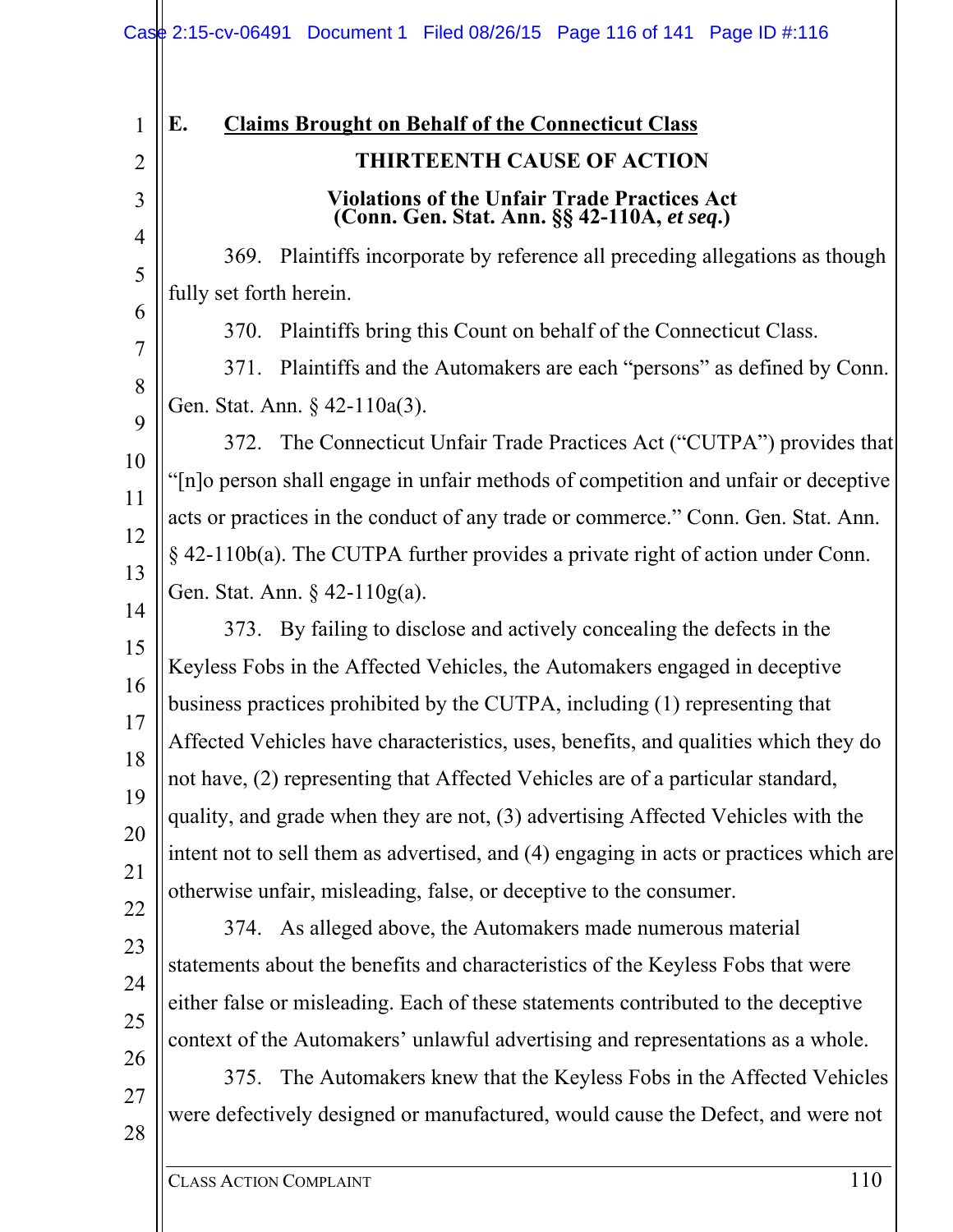1 2 suitable for their intended use. The Automakers nevertheless failed to warn Plaintiffs about these defects despite having a duty to do so.

3 4 376. The Automakers owed Plaintiffs a duty to disclose the defective nature of the Keyless Fobs in the Affected Vehicles, because the Automakers:

5 6 (a) Possessed exclusive knowledge of the defects rendering the Affected Vehicles more unreliable than similar vehicles;

7 8 (b) Intentionally concealed the defects associated with Keyless Fobs through their deceptive marketing campaign; and/or

9 10 11 (c) Made incomplete representations about the characteristics and performance of the Keyless Fobs generally, while purposefully withholding material facts from Plaintiffs that contradicted these representations.

12 13 14 377. The Automakers' unfair or deceptive acts or practices were likely to and did in fact deceive reasonable consumers, including Plaintiffs, about the true safety and characteristics of the Keyless Fobs.

15 16 17 18 19 378. As a result of their violations of the CUTPA detailed above, the Automakers caused actual damage to Plaintiffs and, if not stopped, will continue to harm Plaintiffs. Plaintiffs currently own or lease, or within the class period have owned or leased, an Affected Vehicle that is defective. Defects associated with the Keyless Fobs have caused the value of Affected Vehicles to decrease.

20 21 22 379. Plaintiffs and the Class sustained damages as a result of the Automakers' unlawful acts and are, therefore, entitled to damages and other relief as provided under the CUTPA.

23 24 25 26 27 380. Plaintiffs also seek court costs and attorneys' fees as a result of the Automakers' violation of the CUTPA as provided in Conn. Gen. Stat. Ann. § 42- 110g(d). Upon filing, a copy of this Complaint will be mailed to the Attorney General and the Commissioner of Consumer Protection of the State of Connecticut in accordance with Conn. Gen. Stat. Ann. § 42-110g(c).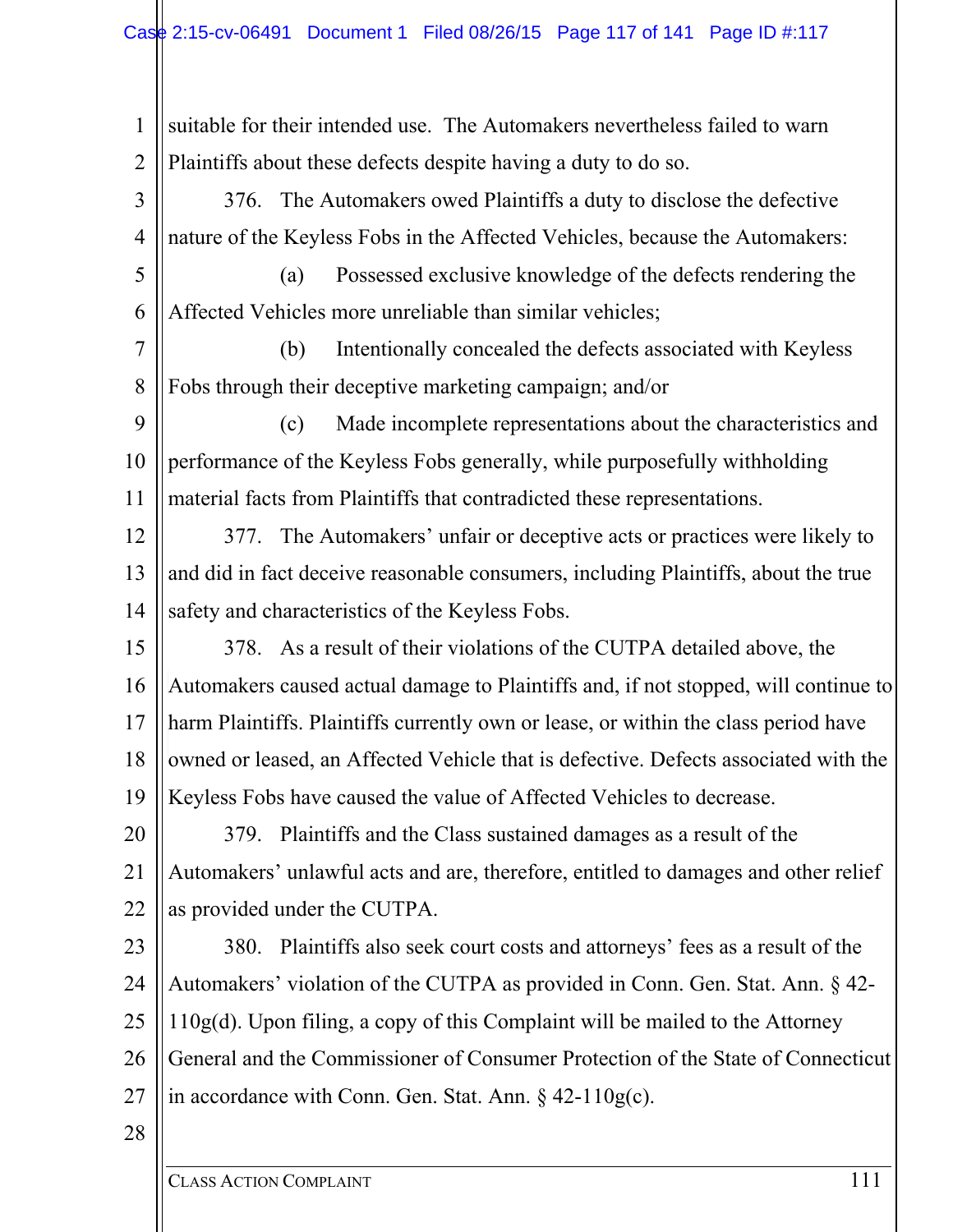| $\mathbf{1}$ | <b>FOURTEENTH CAUSE OF ACTION</b>                                                        |
|--------------|------------------------------------------------------------------------------------------|
|              | Breach of the Implied Warranty of Merchantability<br>(Conn. Gen. Stat. Ann. § 42A-2-314) |
|              | 381. Plaintiffs incorporate by reference all preceding allegations as though             |
|              | fully set forth herein.                                                                  |
|              | Plaintiffs bring this Count on behalf of the Connecticut Class.<br>382.                  |
|              | The Automakers are and were at all relevant times merchants with<br>383.                 |
|              | respect to motor vehicles under Conn. Gen. Stat. Ann. $\S$ 42a-2-104(1).                 |
|              | 384. A warranty that the Affected Vehicles were in merchantable condition                |
|              | was implied by law in the instant transactions, pursuant to Conn. Gen. Stat. Ann. §      |
|              | 42a-2-314. These vehicles and the Keyless Fobs in the Affected Vehicles, when            |
|              | sold and at all times thereafter, were not in merchantable condition and are not fit     |
|              | for the ordinary purpose for which they are used. Specifically, the Affected             |
|              | Vehicles are inherently defective in that there are defects in the Keyless Fobs          |
|              | which cause the Defect.                                                                  |
|              | 385. The Automakers were provided notice of these issues by numerous                     |
|              | complaints filed against them, including the instant Complaint, and by numerous          |
|              | individual letters and communications sent by Plaintiffs and the Class.                  |
|              | 386. As a direct and proximate result of the Automakers' breach of the                   |
|              | warranties of merchantability, Plaintiffs and the Class have been damaged in an          |
|              | amount to be proven at trial.                                                            |
|              | <b>FIFTEENTH CAUSE OF ACTION</b>                                                         |
|              | <b>Fraudulent Concealment</b>                                                            |
|              | (Based on Connecticut Law)                                                               |
|              | 387. Plaintiffs incorporate by reference all preceding allegations as though             |
|              | fully set forth herein.                                                                  |
|              | 388. Plaintiffs bring this Count on behalf of the Connecticut Class.                     |
|              |                                                                                          |
|              |                                                                                          |
|              |                                                                                          |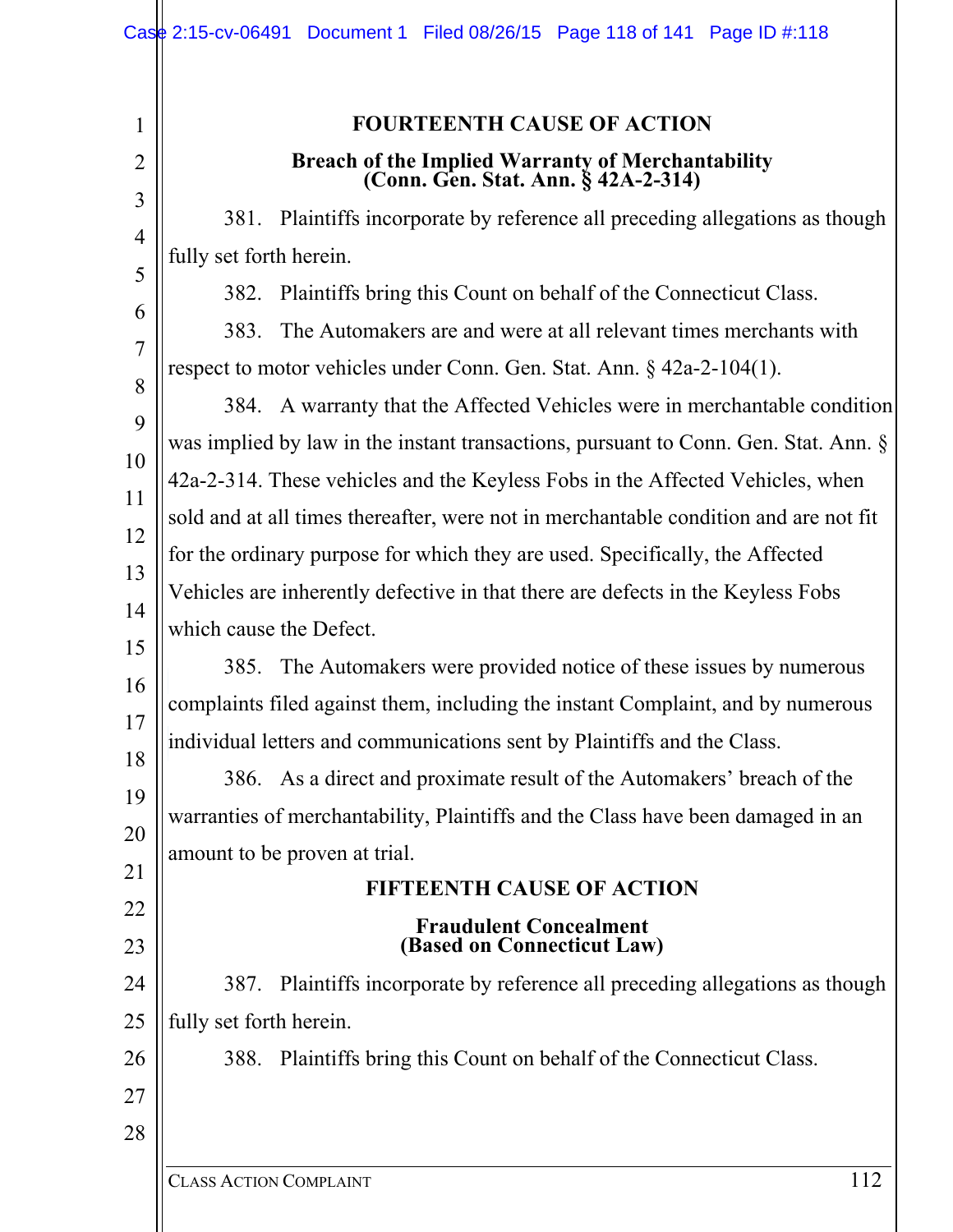1 2 3 4 389. The Automakers intentionally concealed the above-described material safety and functionality information, or acted with reckless disregard for the truth, and denied Plaintiffs and the other Class members information that is highly relevant to their purchasing decision.

5 6 7 8 9 390. The Automakers further affirmatively misrepresented to Plaintiffs in advertising and other forms of communication, including standard and uniform material provided with each car, that the Affected Vehicles they were selling were new, had no significant defects, and would perform and operate properly when driven in normal usage.

10

391. The Automakers knew these representations were false when made.

11 12 13 392. The Affected Vehicles purchased or leased by Plaintiffs and the other Class members were, in fact, defective, unsafe, and unreliable because the Affected Vehicles contained faulty and defective Keyless Fobs, as alleged herein.

14 15 16 17 18 393. The Automakers had a duty to disclose that these Affected Vehicles were defective, unsafe, and unreliable in that the Keyless Fobs caused the Defect, because Plaintiff and the other Class members relied on the Automakers' material representations that the Affected Vehicles they were purchasing were safe and free from defects.

19 20 21 22 394. The aforementioned concealment was material because if it had been disclosed, Plaintiffs and the other Class members would not have bought or leased the Affected Vehicles, or would not have bought or leased those Vehicles at the prices they paid.

23 24 25 26 395. The aforementioned representations were material because they were facts that would typically be relied on by a person purchasing or leasing a new motor vehicle. The Automakers knew or recklessly disregarded that their representations were false because they knew that people had experienced the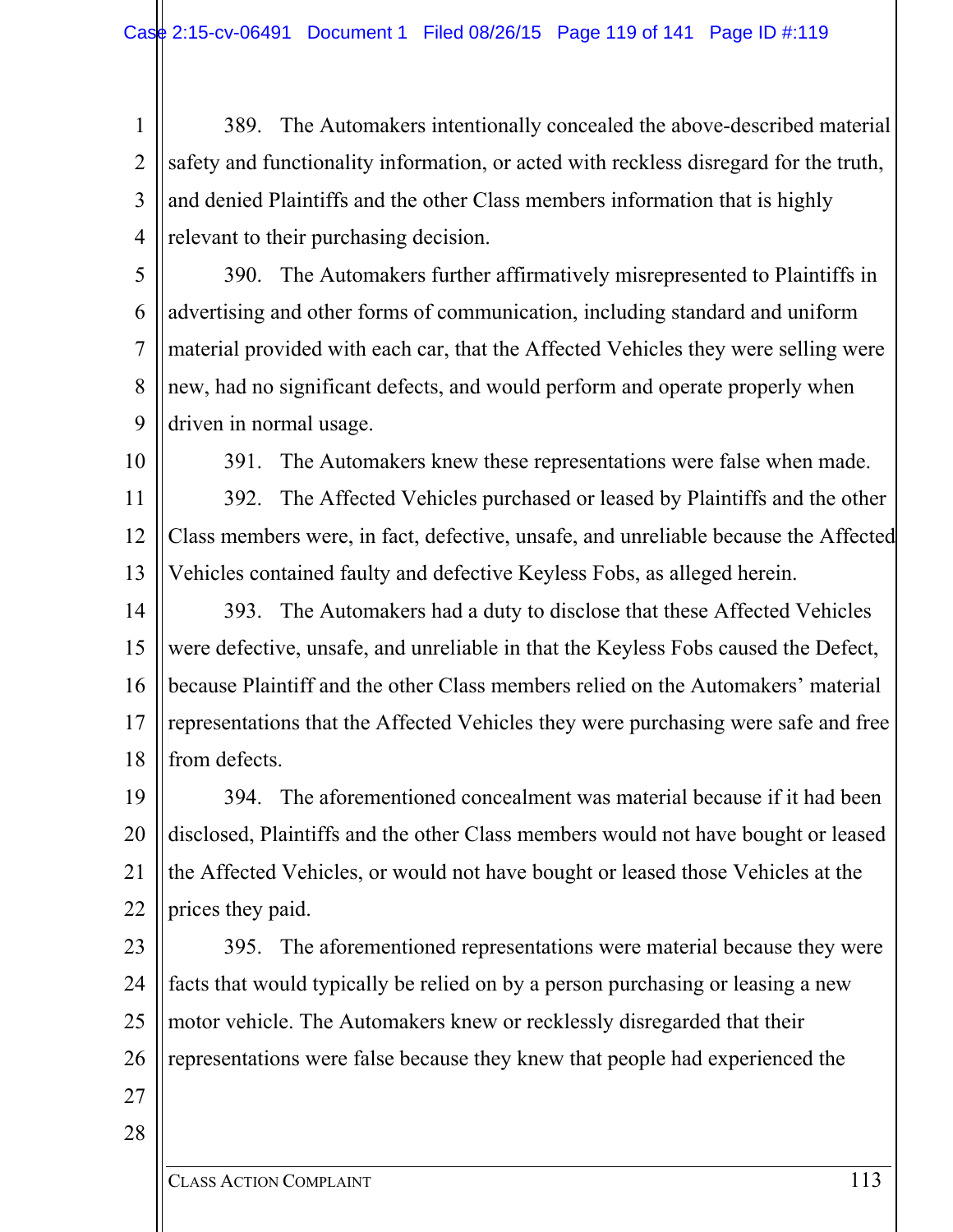1 2 Defect. The Automakers intentionally made the false statements in order to sell Affected Vehicles.

3 4 5 6 7 396. Plaintiffs and the other Class members relied on the Automakers' reputation – along with the Automakers' failure to disclose the faulty and defective nature of the Keyless Fobs and the Automakers' affirmative assurance that their Affected Vehicles were safe and reliable, and other similar false statements – in purchasing or leasing the Affected Vehicles.

8 9 10 11 397. As a result of their reliance, Plaintiffs and the other Class members have been injured in an amount to be proven at trial, including, but not limited to, their lost benefit of the bargain and overpayment at the time of purchase or lease and/or the diminished value of their Affected Vehicles.

12 13 14 15 398. The Automakers' conduct was knowing, intentional, with malice, demonstrated a complete lack of care, and was in reckless disregard for the rights of Plaintiffs and the other Class members. Plaintiffs and the other Class members are therefore entitled to an award of punitive damages.

**F. Claims Brought on Behalf of the Florida Class** 

### **SIXTEENTH CAUSE OF ACTION**

**Violations of the Florida Deceptive & Unfair Trade Practices Act (Fla. Stat. §§ 501.201,** *et seq***.)** 

19 20 399. Plaintiffs incorporate by reference all preceding allegations as though fully set forth herein.

400. Plaintiffs bring this Count on behalf of the Florida Class.

22 23 24 25 401. Florida's Deceptive and Unfair Trade Practices Act prohibits "[u]nfair methods of competition, unconscionable acts or practices, and unfair or deceptive acts or practices in the conduct of any trade or commerce." Fla. Stat. § 501.204(1).

26 27 28 402. In the course of the Automakers' business, they willfully failed to disclose and actively concealed the dangerous risk of the Keyless Fobs in Affected Vehicles as described above. Accordingly, the Automakers engaged in unfair

16

17

18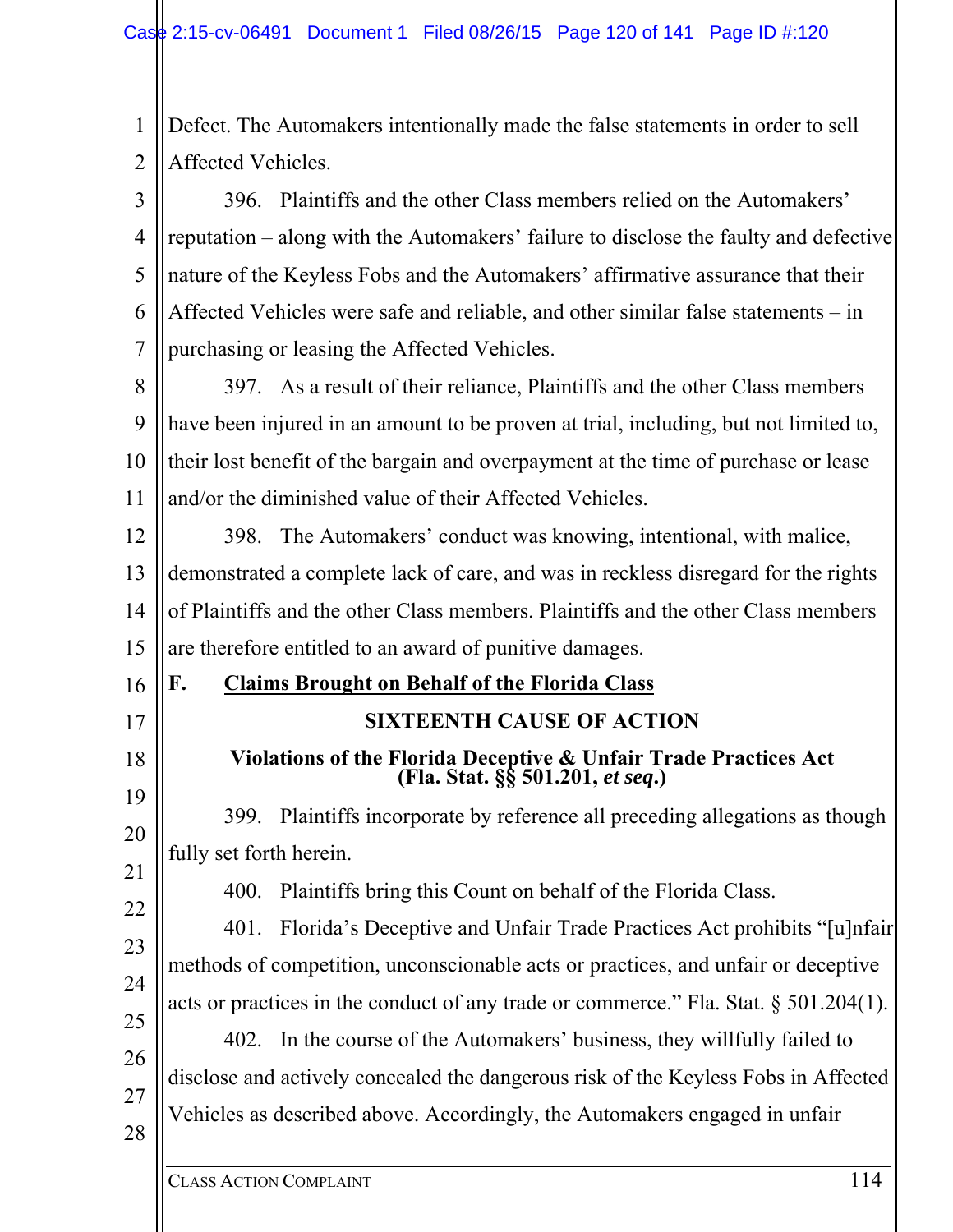1 2 3 4 5 6 methods of competition, unconscionable acts or practices, and unfair or deceptive acts or practices as defined in Fla. Stat.  $\S$  501.204(1), including representing that Affected Vehicles have characteristics, uses, benefits, and qualities which they do not have; representing that Affected Vehicles are of a particular standard and quality when they are not; advertising Affected Vehicles with the intent not to sell them as advertised; and otherwise engaging in conduct likely to deceive.

7 8 403. The Automakers' actions as set forth above occurred in the conduct of trade or commerce.

9 10 404. The Automakers' conduct proximately caused injuries to Plaintiffs and the other Class members.

11 12 13 14 15 405. Plaintiffs and the other Class members were injured as a result of the Automakers' conduct in that Plaintiffs and the other Class members overpaid for their Affected Vehicles and did not receive the benefit of their bargain, and their Affected Vehicles have suffered a diminution in value. These injuries are the direct and natural consequence of the Automakers' misrepresentations and omissions.

#### **SEVENTEENTH CAUSE OF ACTION**

# **Breach of Implied Warranty of Merchantability (Fla. Stat. § 672.314)**

18 19 20 406. Plaintiffs incorporate by reference all preceding allegations as though fully set forth herein.

407. Plaintiffs bring this Count on behalf of the Florida Class.

21 22 408. The Automakers are and were at all relevant times merchants with respect to motor vehicles.

23 24 409. A warranty that the Affected Vehicles were in merchantable condition is implied by law in the instant transactions.

25 26 27 410. These Affected Vehicles, when sold and at all times thereafter, were not in merchantable condition and are not fit for the ordinary purpose for which

28

16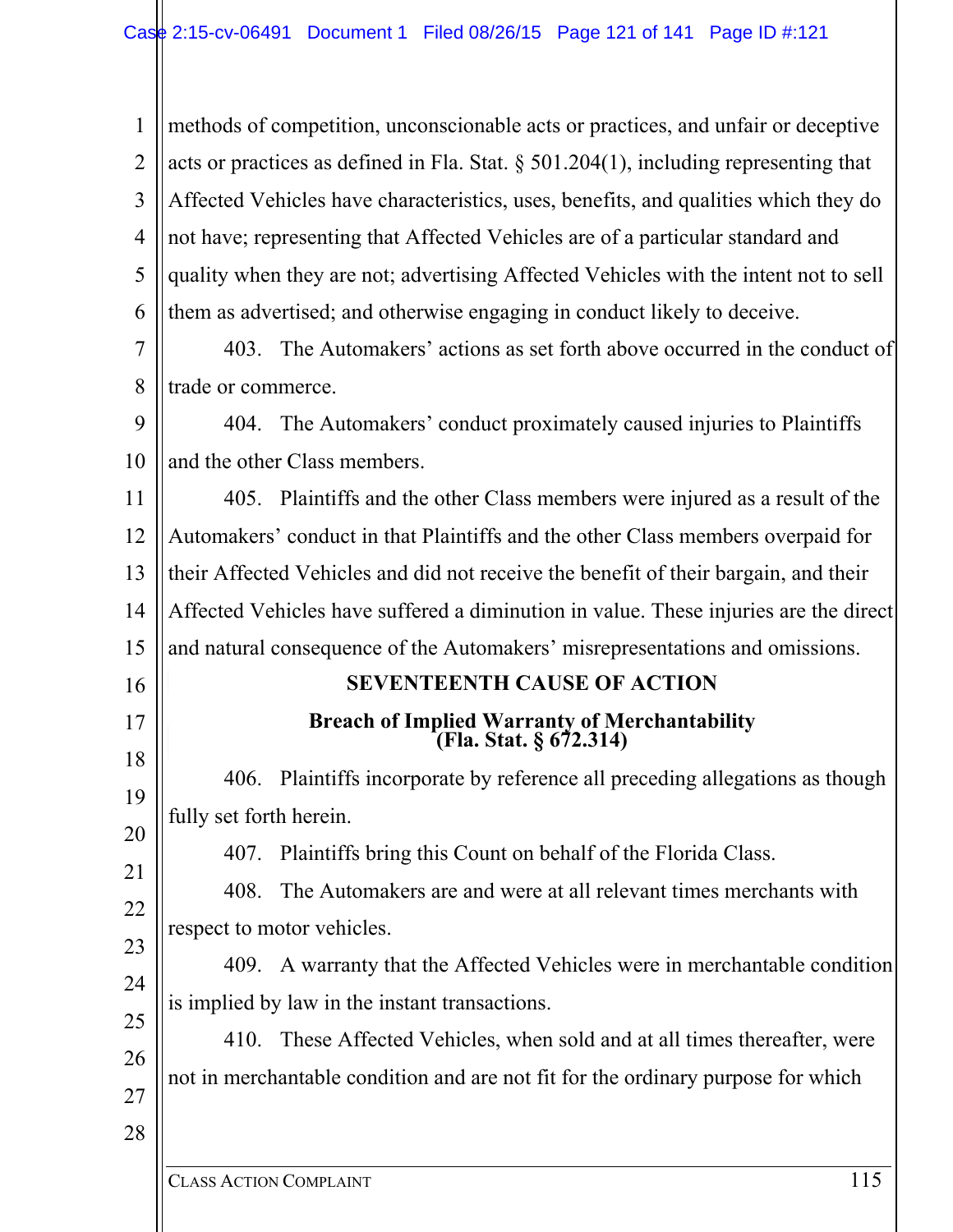| 1              | cars are used. Specifically, the Affected Vehicles are inherently defective in that   |  |
|----------------|---------------------------------------------------------------------------------------|--|
| $\overline{2}$ | there are defects in the Affected Vehicles' Keyless Fobs that cause the Defect.       |  |
| 3              | 411. The Automakers were provided notice of these issues by numerous                  |  |
| $\overline{4}$ | complaints filed against them, including the instant Complaint, and by numerous       |  |
| 5              | individual letters and communications sent by Plaintiffs and other Class members      |  |
| 6              | before or within a reasonable amount of time after the Keyless Fob defects became     |  |
| 7              | public.                                                                               |  |
| 8              | 412. As a direct and proximate result of the Automakers' breach of the                |  |
| 9              | warranties of merchantability, Plaintiffs and the Class have been damaged in an       |  |
| 10             | amount to be proven at trial.                                                         |  |
| 11             | <b>EIGHTEENTH CAUSE OF ACTION</b>                                                     |  |
| 12             | <b>Fraudulent Concealment</b><br>(Based on Florida Law)                               |  |
| 13             | Plaintiffs incorporate by reference all preceding allegations as though<br>413.       |  |
| 14             | fully set forth herein.                                                               |  |
| 15             | Plaintiffs bring this Count on behalf of the Florida Class.<br>414.                   |  |
| 16             | The Automakers intentionally concealed the above-described material<br>415.           |  |
| 17             | safety and functionality information, or acted with reckless disregard for the truth, |  |
| 18             | and denied Plaintiffs and the other Class members information that is highly          |  |
| 19             | relevant to their purchasing decision.                                                |  |
| 20             | The Automakers further affirmatively misrepresented to Plaintiffs in<br>416.          |  |
| 21             | advertising and other forms of communication, including standard and uniform          |  |
| 22             | material provided with each car, that the Affected Vehicles they were selling were    |  |
| 23             | new, had no significant defects, and would perform and operate properly when          |  |
| 24             | driven in normal usage.                                                               |  |
| 25             | The Automakers knew these representations were false when made.<br>417.               |  |
| 26             |                                                                                       |  |
| 27             |                                                                                       |  |
| 28             |                                                                                       |  |
|                |                                                                                       |  |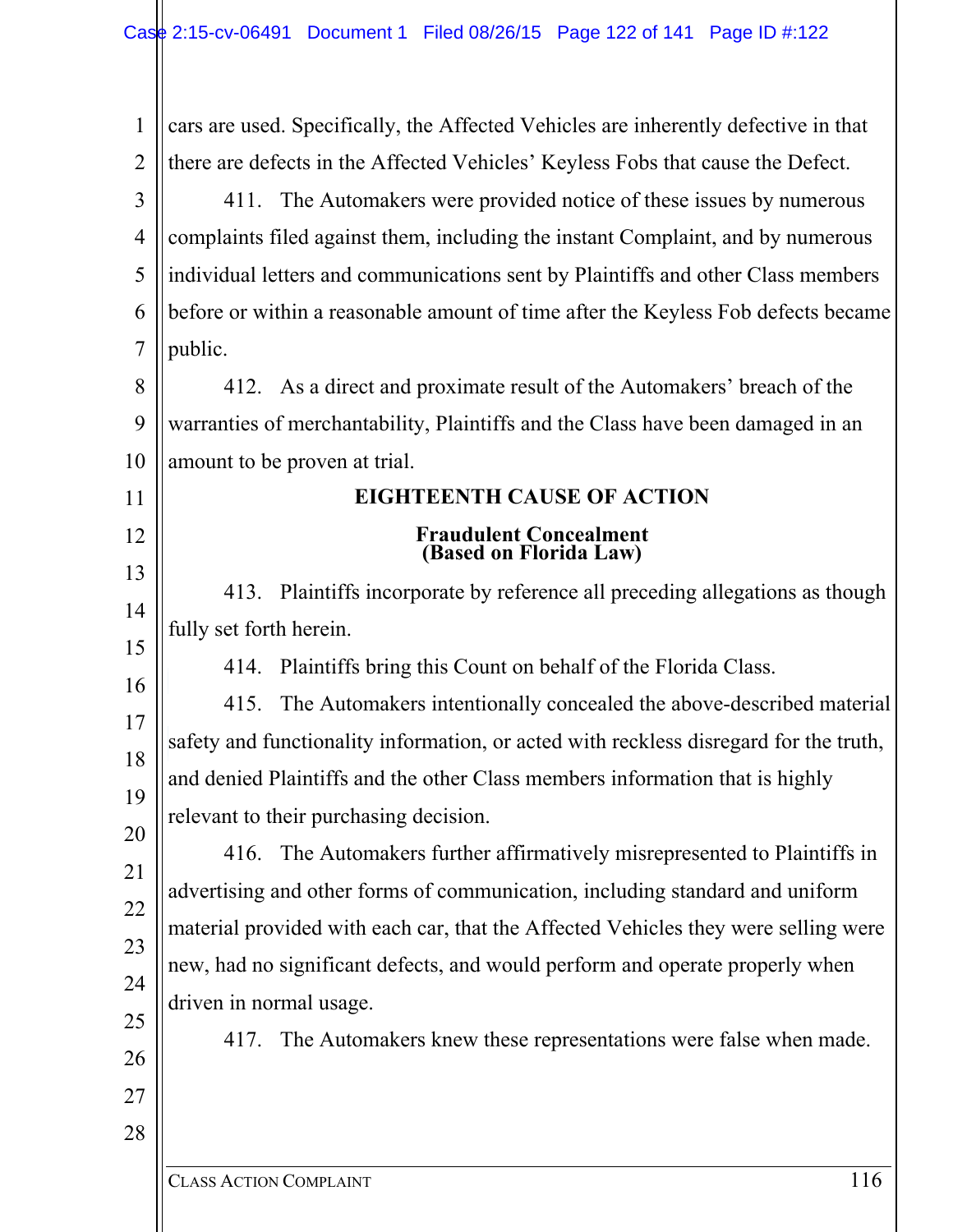1 2 3 418. The Affected Vehicles purchased or leased by Plaintiffs and the other Class members were, in fact, defective, unsafe, and unreliable because the Affected Vehicles contained faulty and defective Keyless Fobs, as alleged herein.

4 5 6 7 8 419. The Automakers had a duty to disclose that these Affected Vehicles were defective, unsafe, and unreliable in that the Keyless Fobs caused the Defect, because Plaintiff and the other Class members relied on the Automakers' material representations that the Affected Vehicles they were purchasing were safe and free from defects.

9 10 11 12 420. The aforementioned concealment was material because if it had been disclosed, Plaintiffs and the other Class members would not have bought or leased the Affected Vehicles, or would not have bought or leased those Vehicles at the prices they paid.

13 14 15 16 17 18 421. The aforementioned representations were material because they were facts that would typically be relied on by a person purchasing or leasing a new motor vehicle. The Automakers knew or recklessly disregarded that their representations were false because they knew that people had experienced the Defect. The Automakers intentionally made the false statements in order to sell Affected Vehicles.

19 20 21 22 23 422. Plaintiffs and the other Class members relied on the Automakers' reputation – along with the Automakers' failure to disclose the faulty and defective nature of the Keyless Fobs and the Automakers' affirmative assurance that their Affected Vehicles were safe and reliable, and other similar false statements – in purchasing or leasing the Affected Vehicles.

24 25 26 27 423. As a result of their reliance, Plaintiffs and the other Class members have been injured in an amount to be proven at trial, including, but not limited to, their lost benefit of the bargain and overpayment at the time of purchase or lease and/or the diminished value of their Affected Vehicles.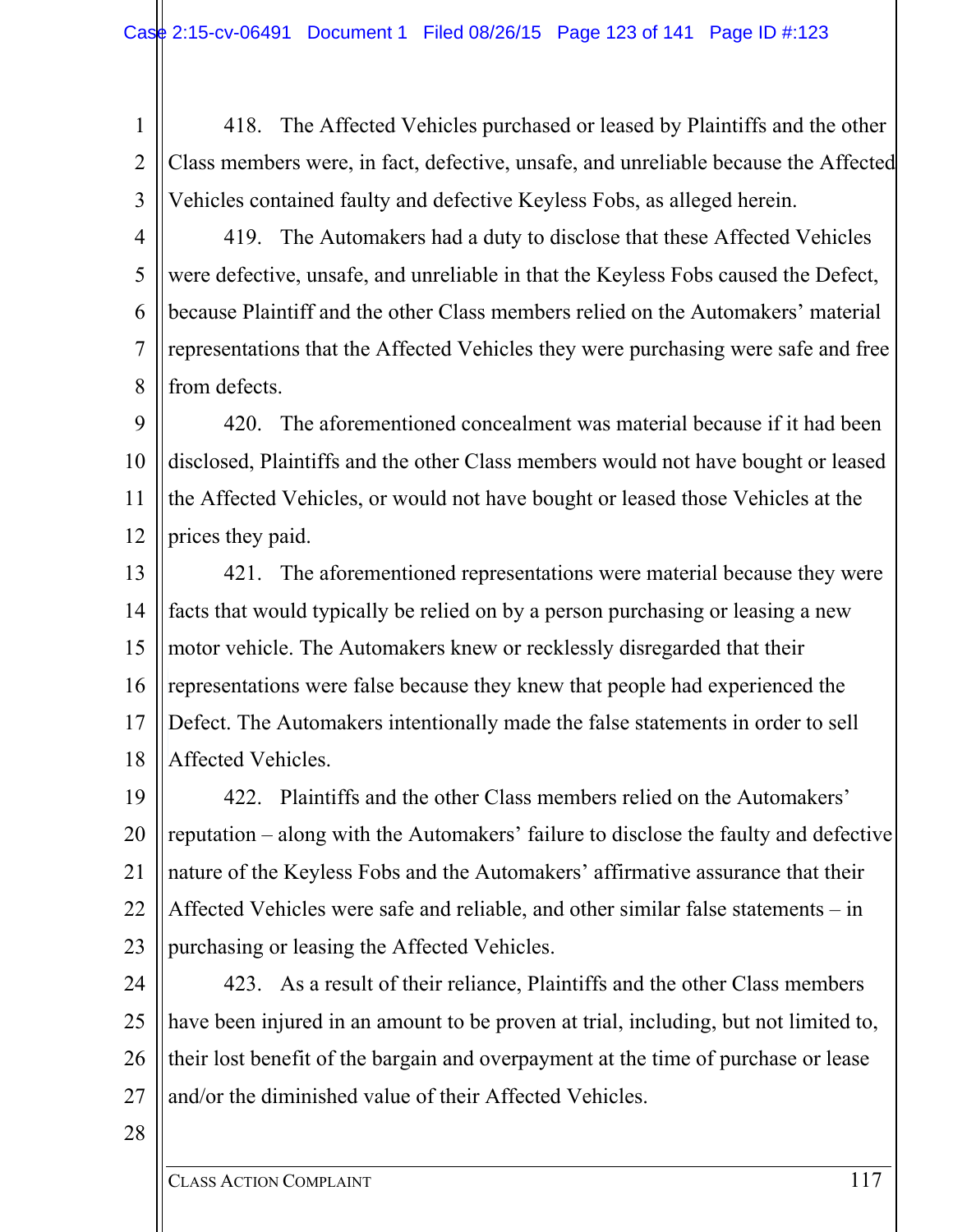1 2 3 4 5 6 7 8 9 10 11 12 13 14 15 16 17 18 19 20 21 22 23 24 25 26 27 28 424. The Automakers' conduct was knowing, intentional, with malice, demonstrated a complete lack of care, and was in reckless disregard for the rights of Plaintiffs and the other Class members. Plaintiffs and the other Class members are therefore entitled to an award of punitive damages. **G. Claims Brought on Behalf of the Massachusetts Class NINETEENTH CAUSE OF ACTION Violations of the Massachusetts Consumer Protection Act (Mass. Gen. Laws Ch. 93A)**  425. Plaintiffs incorporate by reference all preceding allegations as though fully set forth herein. 426. Plaintiffs bring this Count on behalf of the Massachusetts Class. 427. The conduct of the Automakers as set forth herein constitutes unfair and deceptive acts or practices in violation of the Massachusetts Consumer Protection Act, Mass. Gen. Laws Ch. 93A, including but not limited to the Automakers' design, manufacture, and sale of Affected Vehicles with the defective Keyless Fobs, which the Automakers failed to adequately investigate, disclose, and remedy, and their misrepresentations and omissions regarding the safety, reliability, and functionality of their Affected Vehicles, which misrepresentations and omissions possessed the tendency to deceive. 428. The Automakers engage in the conduct of trade or commerce and the misconduct alleged herein occurred in trade or commerce. 429. Plaintiffs, individually and on behalf of the other Class members, have made a demand on the Automakers pursuant to Mass. Gen. Laws Ch. 93A, § 9(3). The letter asserted that rights of consumers as claimants had been violated, described the unfair and deceptive acts committed by the Automakers, and specified the injuries the Plaintiffs and the other Class members have suffered and the relief they seek.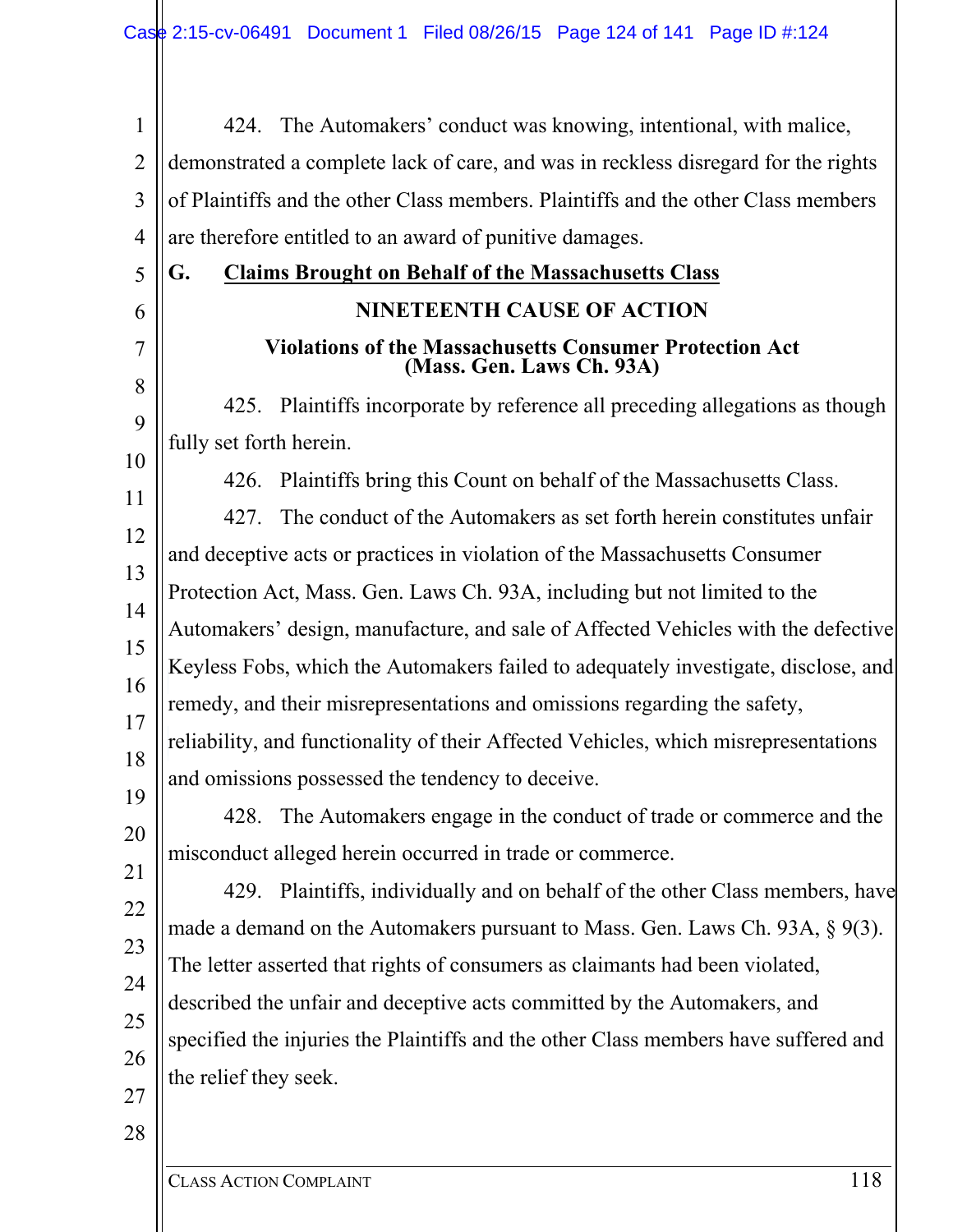1 2 3 4 5 6 7 8 9 10 11 12 13 14 15 16 17 18 19 20 21 22 23 24 25 26 27 28 430. Therefore, Plaintiffs seek monetary and equitable relief under the Massachusetts Consumer Protection Act as a result of the Automakers' unfair and deceptive acts and practices. **TWENTIETH CAUSE OF ACTION Breach of Implied Warranty of Merchantability (Mass. Gen. Laws Ch. 106, § 2-314)**  431. Plaintiffs incorporate by reference all preceding allegations as though fully set forth herein. 432. Plaintiffs bring this Count on behalf of the Massachusetts Class. 433. The Automakers are and were at all relevant times merchants with respect to motor vehicles. 434. A warranty that the Affected Vehicles were in merchantable condition is implied by law in the instant transactions. 435. These Affected Vehicles, when sold and at all times thereafter, were not in merchantable condition and are not fit for the ordinary purpose for which cars are used. Specifically, the Affected Vehicles are inherently defective in that there are defects in the Affected Vehicles' Keyless Fobs that cause the Defect. 436. The Automakers were provided notice of these issues by numerous complaints filed against them, including the instant Complaint, and by numerous individual letters and communications sent by Plaintiffs and the Class. 437. As a direct and proximate result of the Automakers' breach of the warranties of merchantability, Plaintiffs and the Class have been damaged in an amount to be proven at trial. **TWENTY-FIRST CAUSE OF ACTION Fraudulent Concealment (Based on Massachusetts Law)**  438. Plaintiffs incorporate by reference all preceding allegations as though fully set forth herein.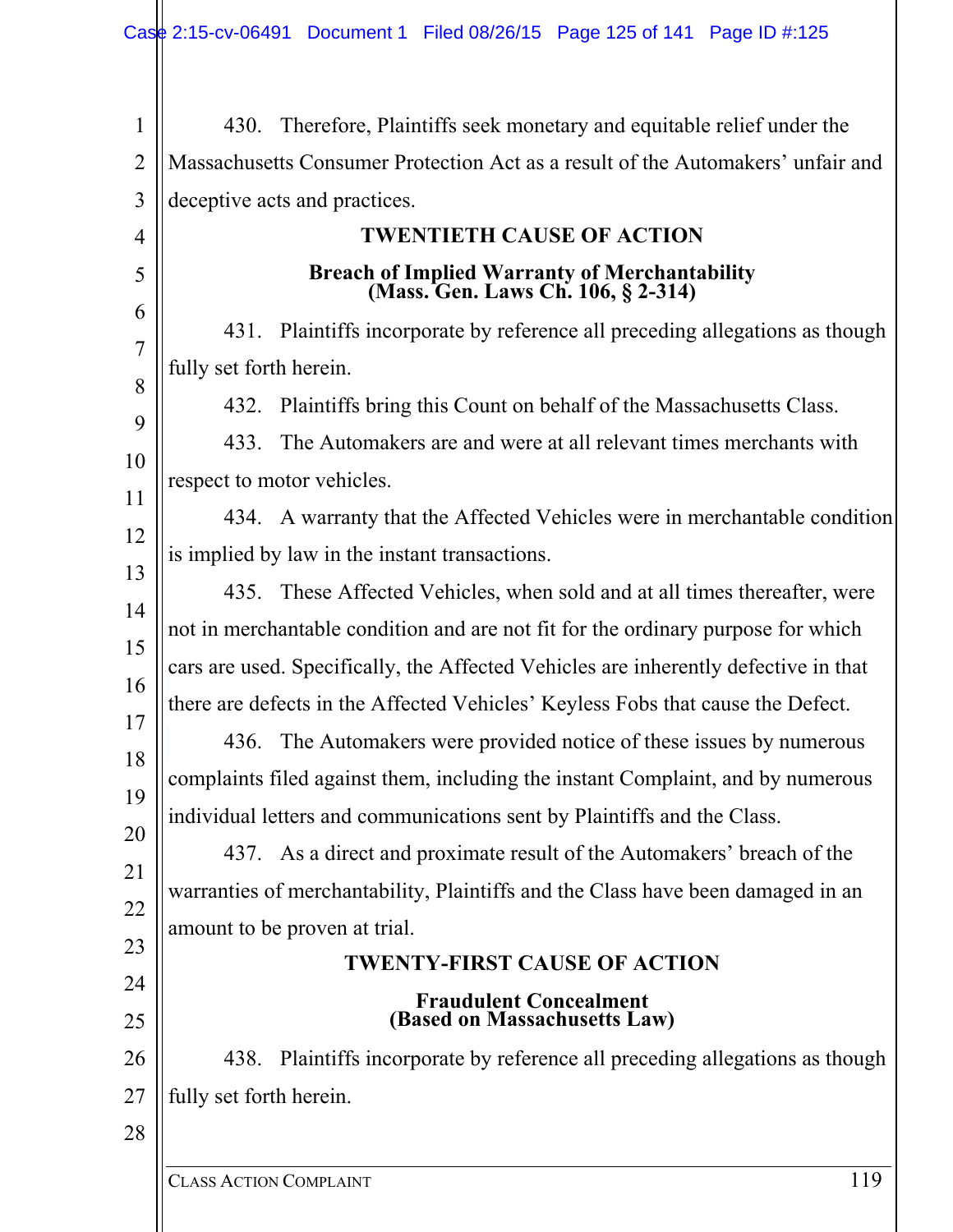1

11

439. Plaintiffs bring this Count on behalf of the Massachusetts Class.

2 3 4 5 440. The Automakers intentionally concealed the above-described material safety and functionality information, or acted with reckless disregard for the truth, and denied Plaintiffs and the other Class members information that is highly relevant to their purchasing decision.

6 7 8 9 10 441. The Automakers further affirmatively misrepresented to Plaintiffs in advertising and other forms of communication, including standard and uniform material provided with each car, that the Affected Vehicles they were selling were new, had no significant defects, and would perform and operate properly when driven in normal usage.

442. The Automakers knew these representations were false when made.

12 13 14 443. The Affected Vehicles purchased or leased by Plaintiffs and the other Class members were, in fact, defective, unsafe, and unreliable because the Affected Vehicles contained faulty and defective Keyless Fobs, as alleged herein.

15 16 17 18 19 444. The Automakers had a duty to disclose that these Affected Vehicles were defective, unsafe, and unreliable in that the Keyless Fobs caused the Defect, because Plaintiff and the other Class members relied on the Automakers' material representations that the Affected Vehicles they were purchasing were safe and free from defects.

20 21 22 23 445. The aforementioned concealment was material because if it had been disclosed, Plaintiffs and the other Class members would not have bought or leased the Affected Vehicles, or would not have bought or leased those Vehicles at the prices they paid.

24 25 26 27 446. The aforementioned representations were material because they were facts that would typically be relied on by a person purchasing or leasing a new motor vehicle. The Automakers knew or recklessly disregarded that their representations were false because they knew that people had experienced the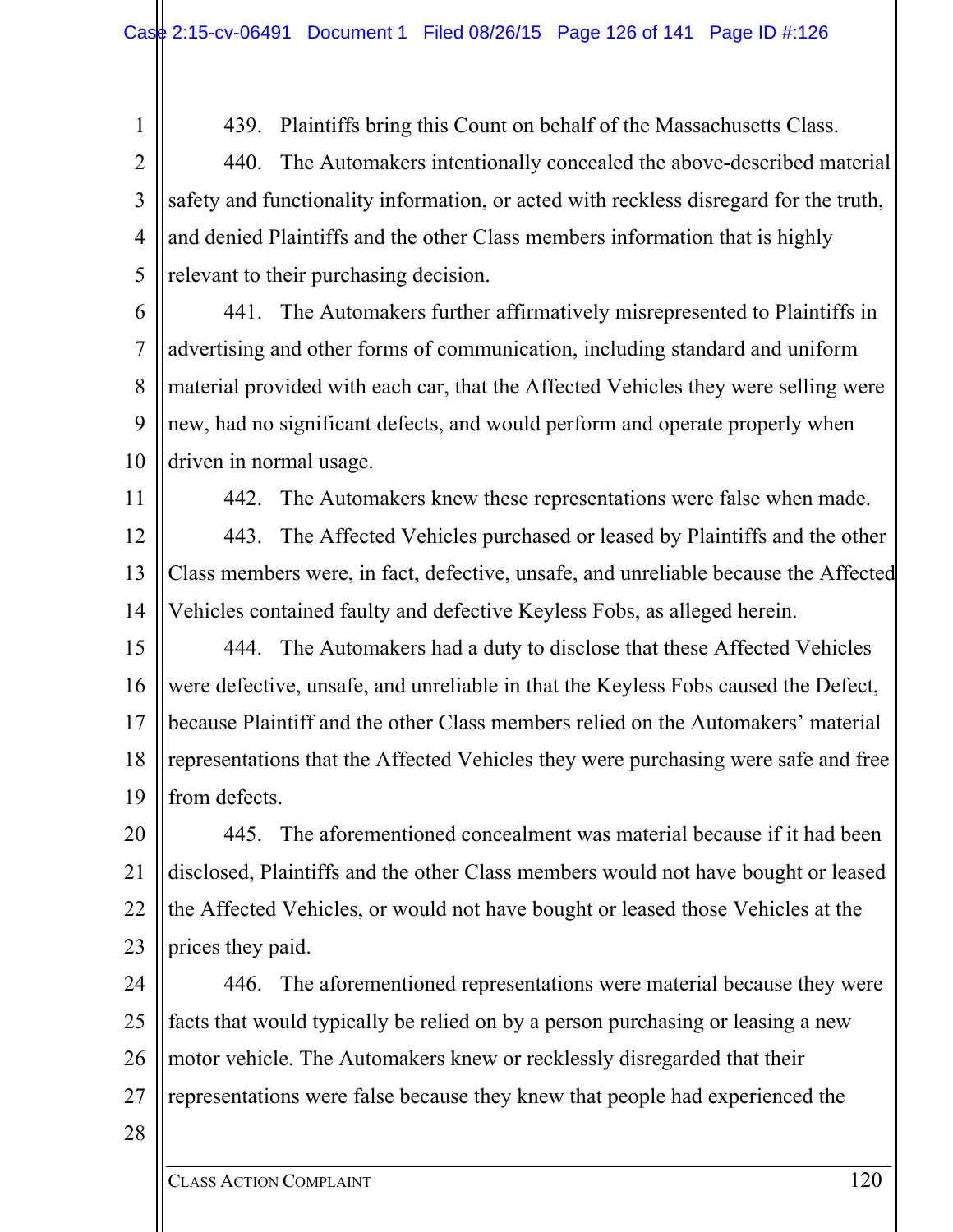1 2 Defect. The Automakers intentionally made the false statements in order to sell Affected Vehicles.

3 4 5 6 7 447. Plaintiffs and the other Class members relied on the Automakers' reputation – along with the Automakers' failure to disclose the faulty and defective nature of the Keyless Fobs and the Automakers' affirmative assurance that their Affected Vehicles were safe and reliable, and other similar false statements – in purchasing or leasing the Affected Vehicles.

8 9 10 11 448. As a result of their reliance, Plaintiffs and the other Class members have been injured in an amount to be proven at trial, including, but not limited to, their lost benefit of the bargain and overpayment at the time of purchase or lease and/or the diminished value of their Affected Vehicles.

12 13 14 15 449. The Automakers' conduct was knowing, intentional, with malice, demonstrated a complete lack of care, and was in reckless disregard for the rights of Plaintiffs and the other Class members. Plaintiffs and the other Class members are therefore entitled to an award of punitive damages.

### **H. Claims Brought on Behalf of the New Jersey Class**

17

18

16

### **TWENTY-SECOND CAUSE OF ACTION**

## **Violations of the New Jersey Consumer Fraud Act (N.J. Stat. Ann. §§ 56:8-1,** *et seq***.)**

19 20 21 450. Plaintiffs incorporate by reference all preceding allegations as though fully set forth herein.

451. Plaintiffs bring this Count on behalf of the New Jersey Class.

22 23 24 25 452. The New Jersey Consumer Fraud Act, N.J. Stat. Ann. §§ 56:8-1, *et seq.* ("NJ CFA"), prohibits unfair or deceptive acts or practices in the conduct of any trade or commerce.

26 27 28 453. In the course of the Automakers' business, they willfully failed to disclose and actively concealed the dangerous risk of the Keyless Fobs in Affected Vehicles as described above. Accordingly, the Automakers engaged in unfair and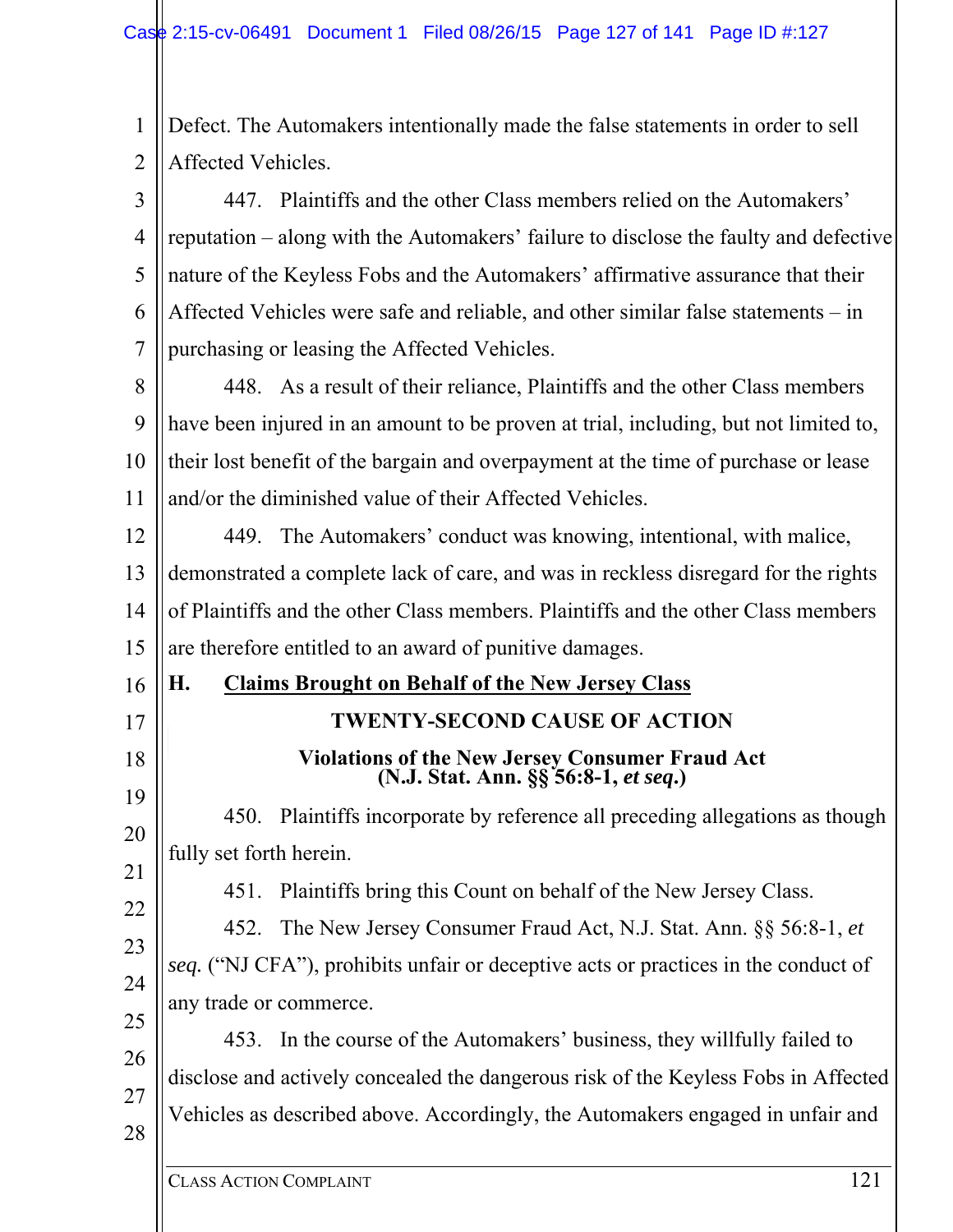1 2 3 4 5 6 7 8  $\mathbf Q$ deceptive trade practices, including representing that Affected Vehicles have characteristics, uses, benefits, and qualities which they do not have; representing that Affected Vehicles are of a particular standard and quality when they are not; advertising Affected Vehicles with the intent not to sell them as advertised; and otherwise engaging in conduct likely to deceive. Further, the Automakers' acts and practices described herein offend established public policy because the harm they cause to consumers, motorists, and pedestrians outweighs any benefit associated with such practices, and because the Automakers' fraudulently concealed the defective nature of the Affected Vehicles from consumers.

10 11 454. The Automakers' actions as set forth above occurred in the conduct of trade or commerce.

12 13 455. The Automakers' conduct proximately caused injuries to Plaintiffs and the other Class members.

14 15 16 17 18 19 20 21 22 23 24 25 456. Plaintiffs and the other Class members were injured as a result of the Automakers' conduct in that Plaintiffs and the other Class members overpaid for their Affected Vehicles and did not receive the benefit of their bargain, and their Affected Vehicles have suffered a diminution in value. These injuries are the direct and natural consequence of the Automakers' misrepresentations and omissions. 457. Pursuant to N.J. Stat. Ann. § 56:8-20, Plaintiffs will serve the New Jersey Attorney General with a copy of this Complaint upon filing the same. **TWENTY-THIRD CAUSE OF ACTION Breach of Implied Warranty of Merchantability (N.J. Stat. Ann. § 12A:2-314)**  458. Plaintiffs incorporate by reference all preceding allegations as though fully set forth herein. 459. Plaintiffs bring this Count on behalf of the New Jersey Class.

26 27 28 460. The Automakers are and were at all relevant times merchants with respect to motor vehicles.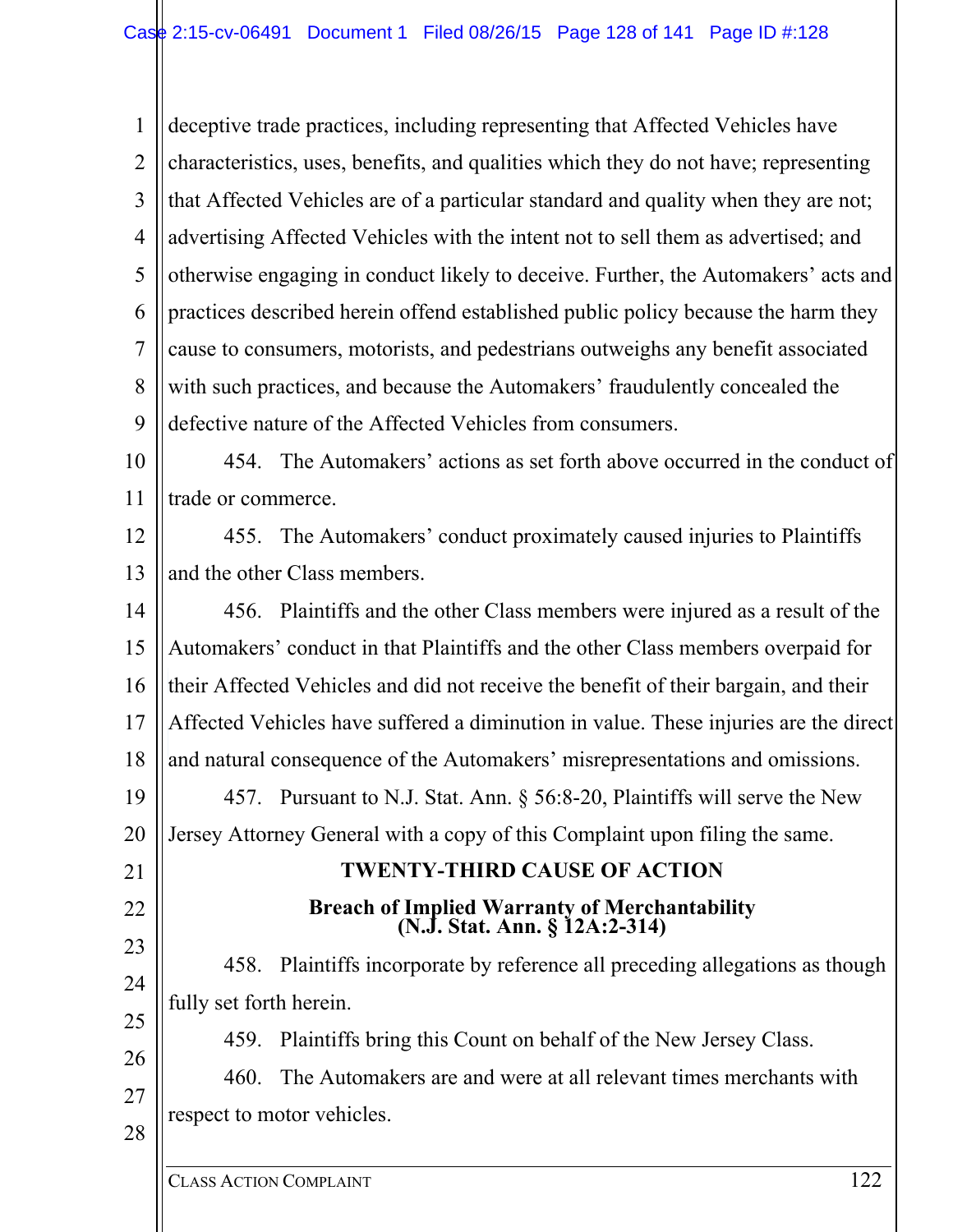| $\mathbf{1}$   | 461. A warranty that the Affected Vehicles were in merchantable condition             |
|----------------|---------------------------------------------------------------------------------------|
| $\overline{2}$ | is implied by law in the instant transactions.                                        |
| 3              | 462. These vehicles and the Keyless Fobs in the Affected Vehicles, when               |
| 4              | sold and at all times thereafter, were not in merchantable condition and are not fit  |
| 5              | for the ordinary purpose for which they are used. Specifically, the Affected          |
| 6              | Vehicles are inherently defective in that there are defects in the Keyless Fobs       |
| 7              | which cause the Defect.                                                               |
| 8              | The Automakers were provided notice of these issues by numerous<br>463.               |
| 9              | complaints filed against them, including the instant Complaint, and by numerous       |
| 10             | individual letters and communications sent by Plaintiffs and the Class.               |
| 11             | 464. As a direct and proximate result of the Automakers' breach of the                |
| 12             | warranties of merchantability, Plaintiffs and the Class have been damaged in an       |
| 13             | amount to be proven at trial.                                                         |
| 14             | <b>TWENTY-FOURTH CAUSE OF ACTION</b>                                                  |
| 15             | <b>Fraudulent Concealment</b><br>(Based on New Jersey Law)                            |
| 16             | Plaintiffs incorporate by reference all preceding allegations as though<br>465.       |
| 17             | fully set forth herein.                                                               |
| 18             | Plaintiffs bring this Count on behalf of the New Jersey Class.<br>466.                |
| 19             | The Automakers intentionally concealed the above-described material<br>467.           |
| 20<br>21       | safety and functionality information, or acted with reckless disregard for the truth, |
| 22             | and denied Plaintiffs and the other Class members information that is highly          |
| 23             | relevant to their purchasing decision.                                                |
| 24             | The Automakers further affirmatively misrepresented to Plaintiffs in<br>468.          |
| 25             | advertising and other forms of communication, including standard and uniform          |
| 26             | material provided with each car, that the Affected Vehicles they were selling were    |
| 27             | new, had no significant defects, and would perform and operate properly when          |
| 28             | driven in normal usage.                                                               |
|                |                                                                                       |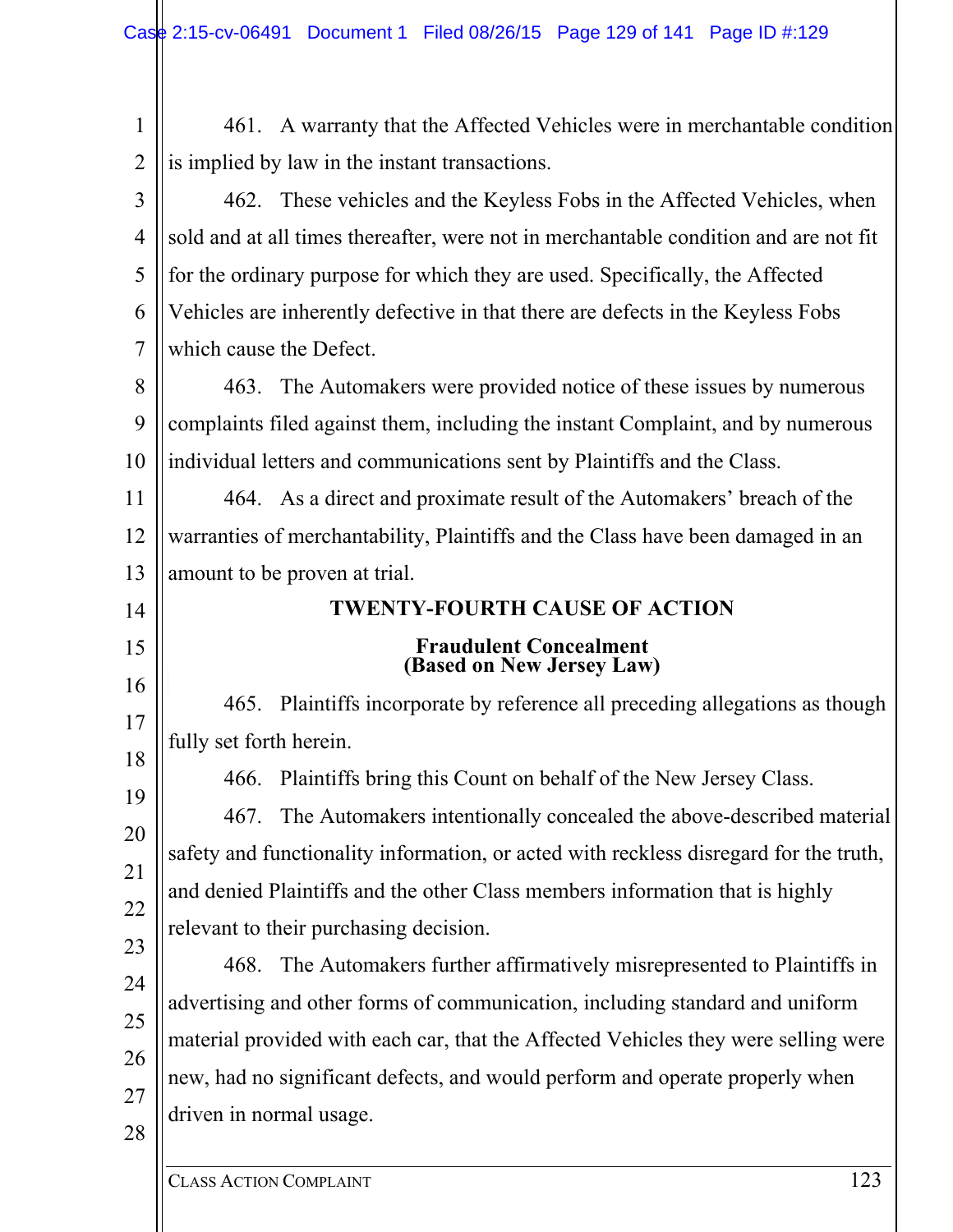1 2 469. The Automakers knew these representations were false when made.

3 4 470. The Affected Vehicles purchased or leased by Plaintiffs and the other Class members were, in fact, defective, unsafe, and unreliable because the Affected Vehicles contained faulty and defective Keyless Fobs, as alleged herein.

5 6 7 8 9 471. The Automakers had a duty to disclose that these Affected Vehicles were defective, unsafe, and unreliable in that the Keyless Fobs caused the Defect, because Plaintiff and the other Class members relied on the Automakers' material representations that the Affected Vehicles they were purchasing were safe and free from defects.

10 11 12 13 472. The aforementioned concealment was material because if it had been disclosed, Plaintiffs and the other Class members would not have bought or leased the Affected Vehicles, or would not have bought or leased those Vehicles at the prices they paid.

14 15 16 17 18 19 473. The aforementioned representations were material because they were facts that would typically be relied on by a person purchasing or leasing a new motor vehicle. The Automakers knew or recklessly disregarded that their representations were false because they knew that people had experienced the Defect. The Automakers intentionally made the false statements in order to sell Affected Vehicles.

20 21 22 23 24 474. Plaintiffs and the other Class members relied on the Automakers' reputation – along with the Automakers' failure to disclose the faulty and defective nature of the Keyless Fobs and the Automakers' affirmative assurance that their Affected Vehicles were safe and reliable, and other similar false statements – in purchasing or leasing the Affected Vehicles.

25 26 475. As a result of their reliance, Plaintiffs and the other Class members have been injured in an amount to be proven at trial, including, but not limited to,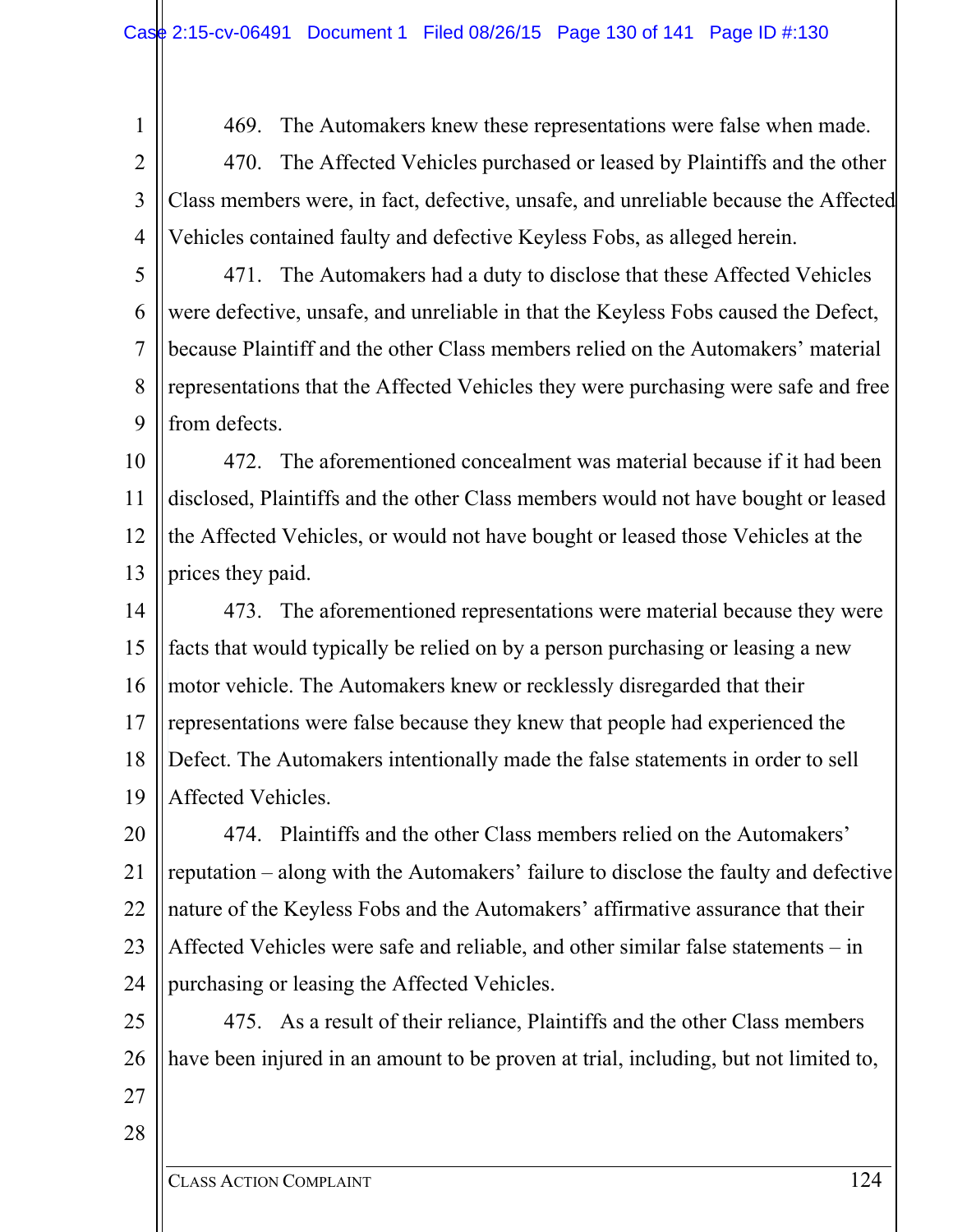CLASS ACTION COMPLAINT 125 1 2 3 4 5 6 7 8 9 10 11 12 13 14 15 16 17 18 19 20 21 22 23 24 25 26 27 28 their lost benefit of the bargain and overpayment at the time of purchase or lease and/or the diminished value of their Affected Vehicles. 476. The Automakers' conduct was knowing, intentional, with malice, demonstrated a complete lack of care, and was in reckless disregard for the rights of Plaintiffs and the other Class members. Plaintiffs and the other Class members are therefore entitled to an award of punitive damages. **I. Claims Brought on Behalf of the New York Class TWENTY-FIFTH CAUSE OF ACTION Violations of New York General Business Law § 349 (N.Y. Gen. Bus. Law § 349)**  477. Plaintiffs incorporate by reference all preceding allegations as though fully set forth herein. 478. Plaintiffs bring this Count on behalf of the New York Class. 479. New York's General Business Law § 349 makes unlawful "[d]eceptive acts or practices in the conduct of any business, trade or commerce." 480. In the course of the Automakers' business, they willfully failed to disclose and actively concealed the dangerous risk of the Keyless Fobs in Affected Vehicles as described above. Accordingly, the Automakers engaged in unfair methods of competition, unconscionable acts or practices, and unfair or deceptive acts or practices as defined in N.Y. Gen. Bus. Law § 349, including representing that Affected Vehicles have characteristics, uses, benefits, and qualities which they do not have; representing that Affected Vehicles are of a particular standard and quality when they are not; advertising Affected Vehicles with the intent not to sell them as advertised; and otherwise engaging in conduct likely to deceive. 481. The Automakers' actions as set forth above occurred in the conduct of trade or commerce. 482. Because the Automakers' deception takes place in the context of automobile safety, the deception affects the public interest. Further, the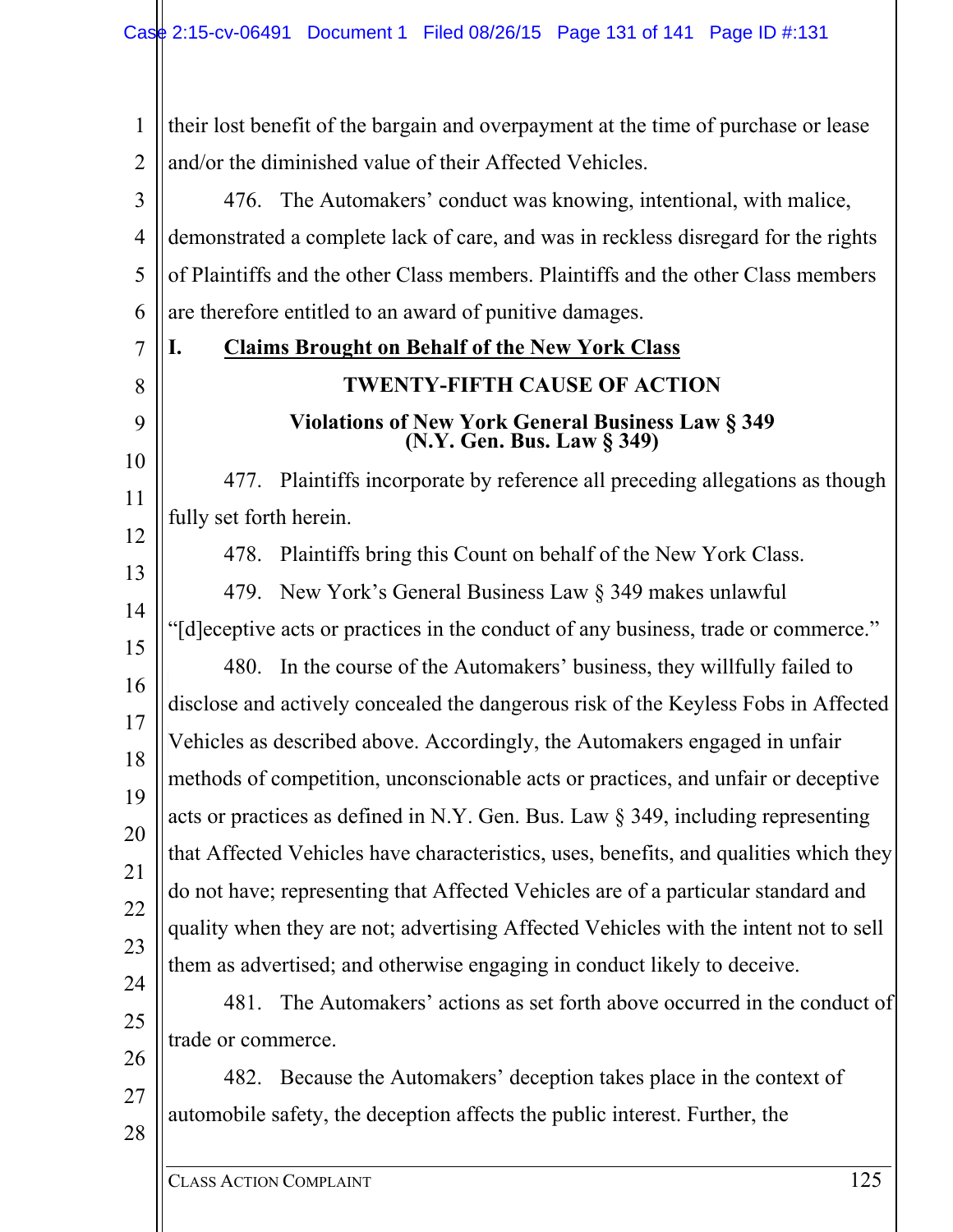1 2 3 Automakers' unlawful conduct constitutes unfair acts or practices that have the capacity to deceive consumers, and that have a broad impact on consumers at large.

4 5 483. The Automakers' conduct proximately caused injuries to Plaintiffs and the other Class members.

6 7 8 9 10 484. Plaintiffs and the other Class members were injured as a result of the Automakers' conduct in that Plaintiffs and the other Class members overpaid for their Affected Vehicles and did not receive the benefit of their bargain, and their Affected Vehicles have suffered a diminution in value. These injuries are the direct and natural consequence of the Automakers' misrepresentations and omissions.

## **TWENTY-SIXTH CAUSE OF ACTION**

## **Violations of New York General Business Law § 350 (N.Y. Gen. Bus. Law § 350)**

13 14 15 485. Plaintiffs incorporate by reference all preceding allegations as though fully set forth herein.

486. Plaintiffs bring this Count on behalf of the New York Class.

16 17 18 19 20 22 487. New York's General Business Law § 350 makes unlawful "[f]alse advertising in the conduct of any business, trade or commerce[.]" False advertising includes "advertising, including labeling, of a commodity … if such advertising is misleading in a material respect," taking into account "the extent to which the advertising fails to reveal facts material in the light of … representations [made] with respect to the commodity...." N.Y. Gen. Bus. Law § 350-a.

488. The Automakers caused to be made or disseminated through New York, through advertising, marketing, and other publications, statements that were untrue or misleading, and which were known, or which by the exercise of reasonable care should have been known to the Automakers, to be untrue and misleading to consumers, including Plaintiffs and the other Class members.

27 28

21

23

24

25

26

11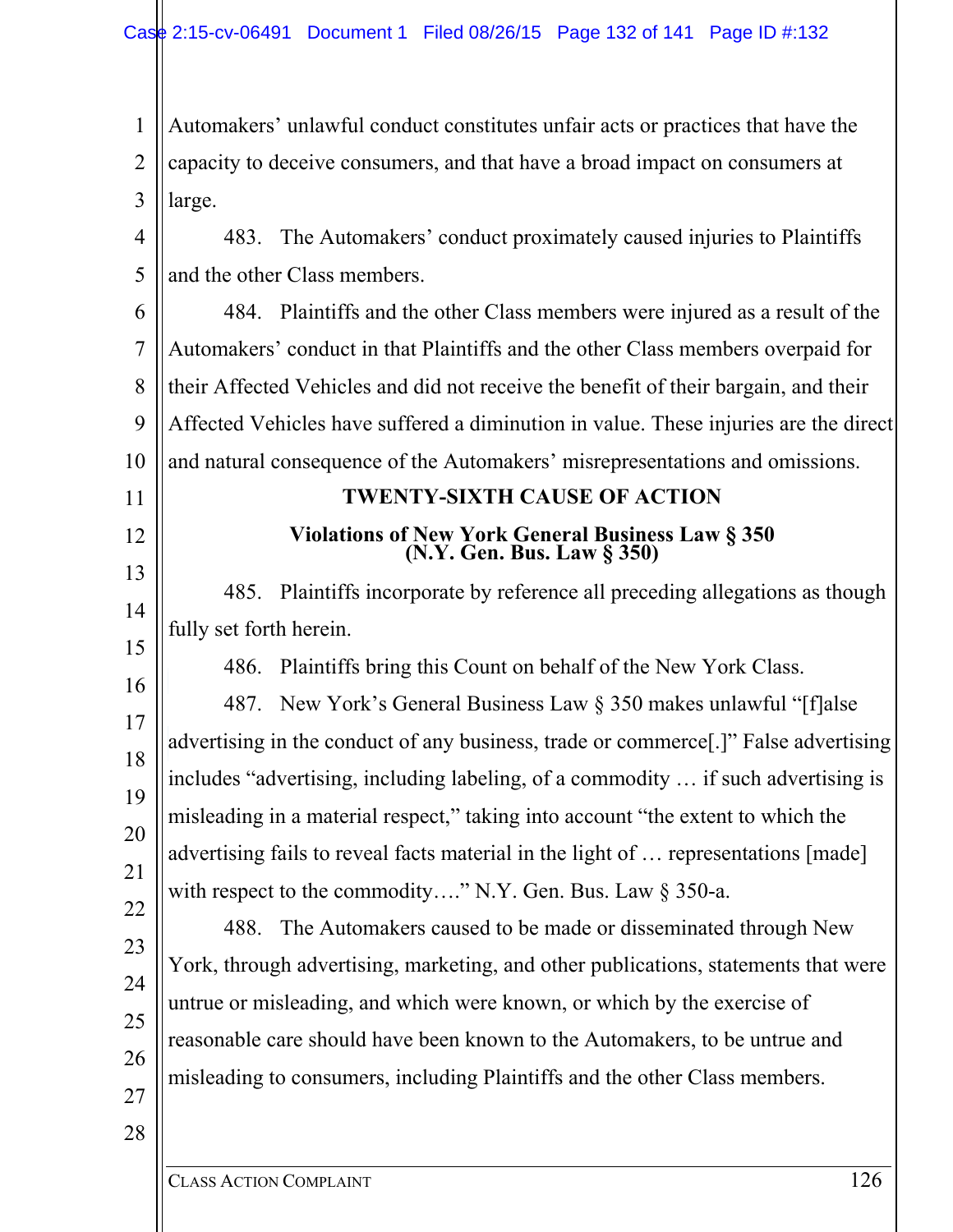1 2 3 4 489. The Automakers have violated N.Y. Gen. Bus. Law § 350 because the misrepresentations and omissions regarding the dangerous risk of the Keyless Fobs in Affected Vehicles as described above were material and likely to deceive a reasonable consumer.

5 6 7 8 9 10 11 12 13 490. Plaintiffs and the other Class members have suffered injury, including the loss of money or property, as a result of the Automakers' false advertising. In purchasing or leasing their Affected Vehicles, Plaintiffs and the other Class members relied on the misrepresentations and/or omissions of the Automakers with respect to the safety, quality, functionality, and reliability of the Affected Vehicles. The Automakers' representations turned out to be untrue because the Keyless Fobs caused the Defect. Had Plaintiffs and the other Class members known this, they would not have purchased or leased their Affected Vehicles and/or paid as much for them.

14 15 16 491. Accordingly, Plaintiffs and the other Class members overpaid for their Affected Vehicles and did not receive the benefit of the bargain for their Affected Vehicles, which have also suffered diminution in value.

17 18 19 20 21 22 23 492. Plaintiffs, individually and on behalf of the other Class members, request that this Court enter such orders or judgments as may be necessary to enjoin the Automakers from continuing their unfair, unlawful and/or deceptive practices. Plaintiffs and the other Class members are also entitled to recover their actual damages or \$500, whichever is greater. Because the Automakers acted willfully or knowingly, Plaintiffs and the other Class members are entitled to recover three times actual damages, up to \$10,000.

## **TWENTY-SEVENTH CAUSE OF ACTION Breach of Implied Warranty of Merchantability (N.Y. U.C.C. § 2-314)**

493. Plaintiffs incorporate by reference all preceding allegations as though fully set forth herein.

24

25

26

27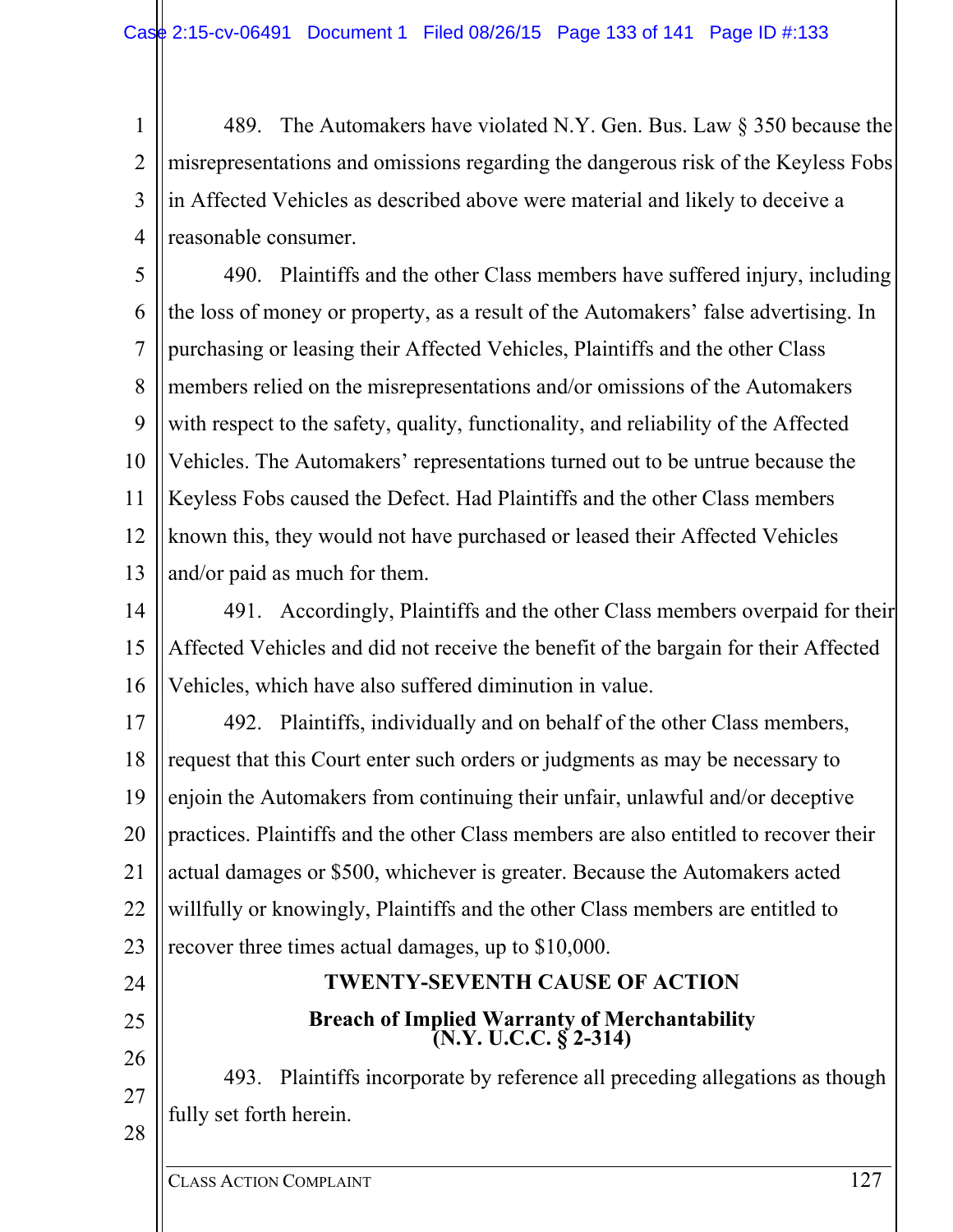CLASS ACTION COMPLAINT 128 1 2 3 4 5 6 7 8 9 10 11 12 13 14 15 16 17 18 19 20 21 22 23 24 25 26 27 28 494. Plaintiffs bring this Count on behalf of the New York Class. 495. The Automakers are and were at all relevant times merchants with respect to motor vehicles. 496. A warranty that the Affected Vehicles were in merchantable condition is implied by law in the instant transactions. 497. These vehicles and the Keyless Fobs in the Affected Vehicles, when sold and at all times thereafter, were not in merchantable condition and are not fit for the ordinary purpose for which they are used. Specifically, the Affected Vehicles are inherently defective in that there are defects in the Keyless Fobs which cause the Defect. 498. The Automakers were provided notice of these issues by numerous complaints filed against them, including the instant Complaint, and by numerous individual letters and communications sent by Plaintiffs and the Class. 499. As a direct and proximate result of the Automakers' breach of the warranties of merchantability, Plaintiffs and the Class have been damaged in an amount to be proven at trial. **TWENTY-EIGHTH CAUSE OF ACTION Fraudulent Concealment (Based on New York Law)**  500. Plaintiffs incorporate by reference all preceding allegations as though fully set forth herein. 501. Plaintiffs bring this Count on behalf of the New York Class. 502. The Automakers intentionally concealed the above-described material safety and functionality information, or acted with reckless disregard for the truth, and denied Plaintiffs and the other Class members information that is highly relevant to their purchasing decision. 503. The Automakers further affirmatively misrepresented to Plaintiffs in advertising and other forms of communication, including standard and uniform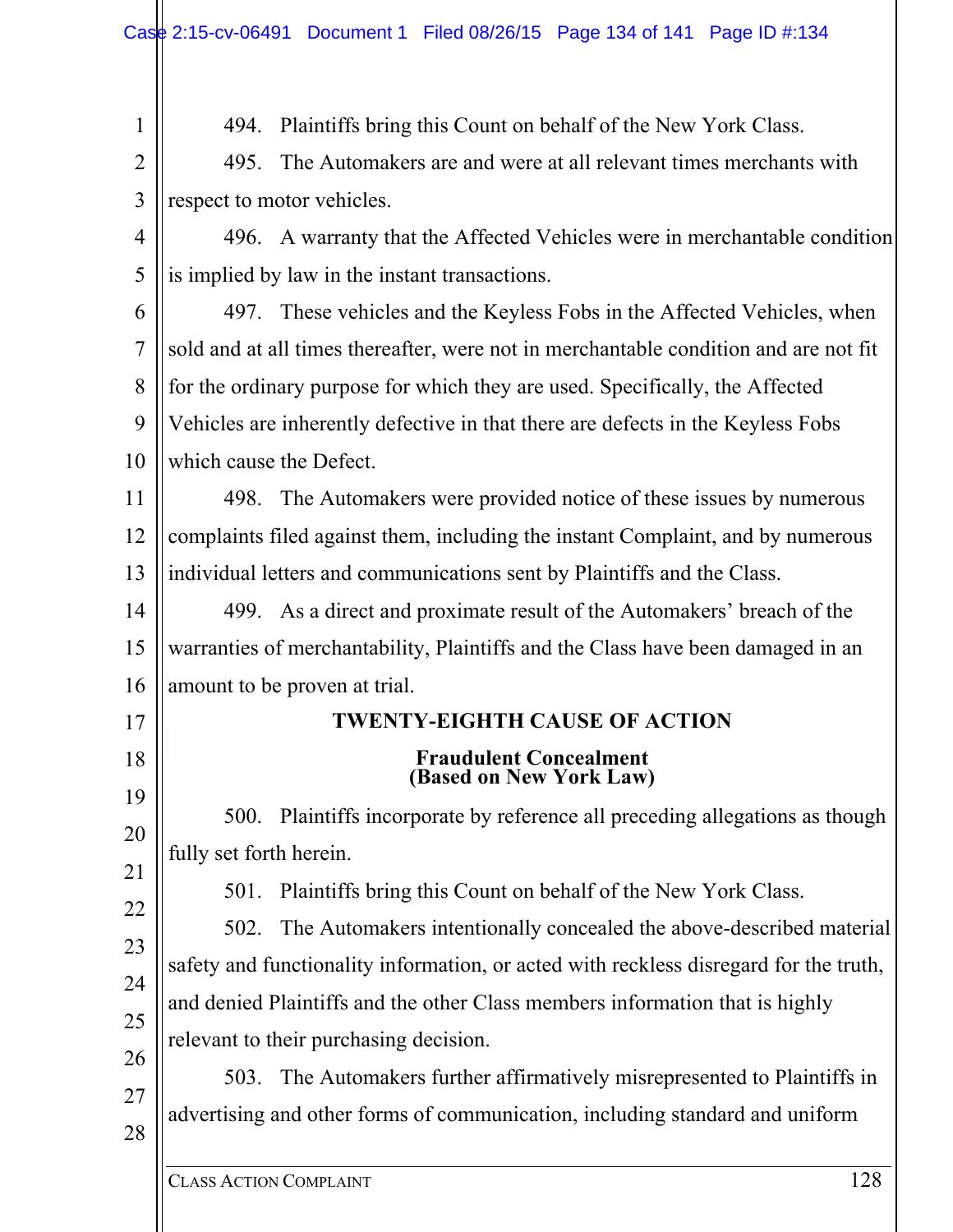1 2 3 material provided with each car, that the Affected Vehicles they were selling were new, had no significant defects, and would perform and operate properly when driven in normal usage.

4

504. The Automakers knew these representations were false when made.

5 6 7 505. The Affected Vehicles purchased or leased by Plaintiffs and the other Class members were, in fact, defective, unsafe, and unreliable because the Affected Vehicles contained faulty and defective Keyless Fobs, as alleged herein.

8 9 10 11 12 506. The Automakers had a duty to disclose that these Affected Vehicles were defective, unsafe, and unreliable in that the Keyless Fobs caused the Defect, because Plaintiff and the other Class members relied on the Automakers' material representations that the Affected Vehicles they were purchasing were safe and free from defects.

13 14 15 16 507. The aforementioned concealment was material because if it had been disclosed, Plaintiffs and the other Class members would not have bought or leased the Affected Vehicles, or would not have bought or leased those Vehicles at the prices they paid.

17 18 19 20 21 22 508. The aforementioned representations were material because they were facts that would typically be relied on by a person purchasing or leasing a new motor vehicle. The Automakers knew or recklessly disregarded that their representations were false because they knew that people had experienced the Defect. The Automakers intentionally made the false statements in order to sell Affected Vehicles.

23 24 25 26 27 509. Plaintiffs and the other Class members relied on the Automakers' reputation – along with the Automakers' failure to disclose the faulty and defective nature of the Keyless Fobs and the Automakers' affirmative assurance that their Affected Vehicles were safe and reliable, and other similar false statements – in purchasing or leasing the Affected Vehicles.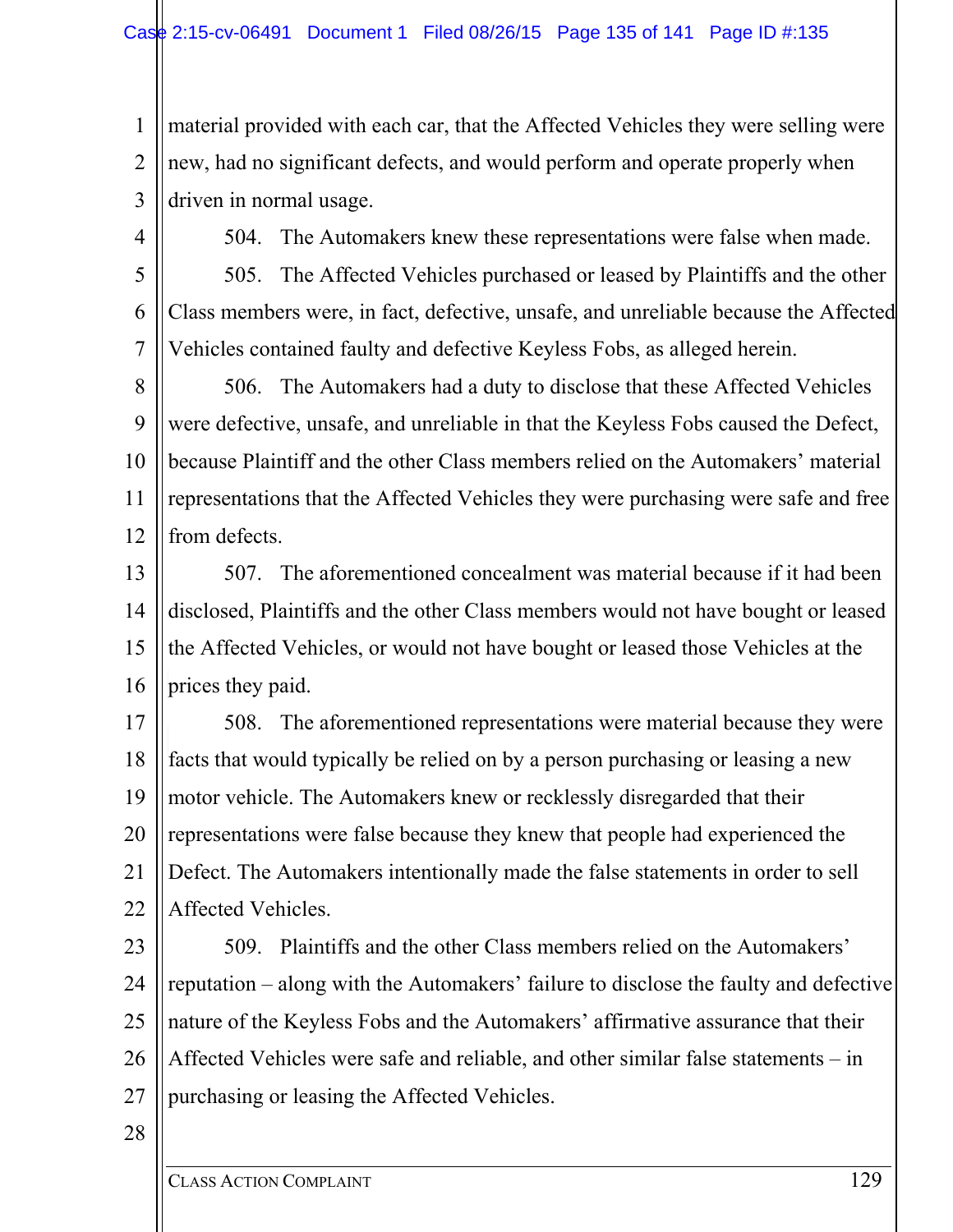| $\mathbf{1}$   | 510. As a result of their reliance, Plaintiffs and the other Class members                                        |
|----------------|-------------------------------------------------------------------------------------------------------------------|
| $\overline{2}$ | have been injured in an amount to be proven at trial, including, but not limited to,                              |
| 3              | their lost benefit of the bargain and overpayment at the time of purchase or lease                                |
| $\overline{4}$ | and/or the diminished value of their Affected Vehicles.                                                           |
| 5              | 511. The Automakers' conduct was knowing, intentional, with malice,                                               |
| 6              | demonstrated a complete lack of care, and was in reckless disregard for the rights                                |
| 7              | of Plaintiffs and the other Class members. Plaintiffs and the other Class members                                 |
| 8              | are therefore entitled to an award of punitive damages.                                                           |
| 9              | <b>Claims Brought on Behalf of the Pennsylvania Class</b><br>J.                                                   |
| 10             | <b>TWENTY-NINTH CAUSE OF ACTION</b>                                                                               |
| 11             | <b>Violations of the Unfair Trade Practices and Consumer Protection Law</b><br>(Pa. Stat. Ann. §§ 201-1, et seq.) |
| 12<br>13       | Plaintiffs incorporate by reference all preceding allegations as though<br>512.                                   |
| 14             | fully set forth herein.                                                                                           |
| 15             | Plaintiffs bring this Count on behalf of the Pennsylvania Class.<br>513.                                          |
| 16             | The Pennsylvania Unfair Trade Practices and Consumer Protection<br>514.                                           |
| 17             | Law ("Pennsylvania CPL") prohibits unfair or deceptive acts or practices,                                         |
| 18             | including: (i) "[r]epresenting that goods or services have  characteristics,                                      |
| 19             | [b]enefits or qualities that they do not have;" (ii) "[r]epresenting that goods or                                |
| 20             | services are of a particular standard, quality or grade  if they are of another;:"                                |
| 21             | (iii) "[a]dvertising goods or services with intent not to sell them as advertised;" and                           |
| 22             | (iv) "[e]ngaging in any other fraudulent or deceptive conduct which creates a                                     |
| 23             | likelihood of confusion or misunderstanding." 73 P.S. § 201-2(4).                                                 |
| 24             | In the course of the Automakers' business, they willfully failed to<br>515.                                       |
| 25             | disclose and actively concealed the dangerous risk of the Keyless Fobs in Affected                                |
| 26             | Vehicles as described above. Accordingly, the Automakers engaged in unfair and                                    |
| 27             | deceptive trade practices, including representing that Affected Vehicles have                                     |
| 28             | characteristics, uses, benefits, and qualities which they do not have; representing                               |
|                |                                                                                                                   |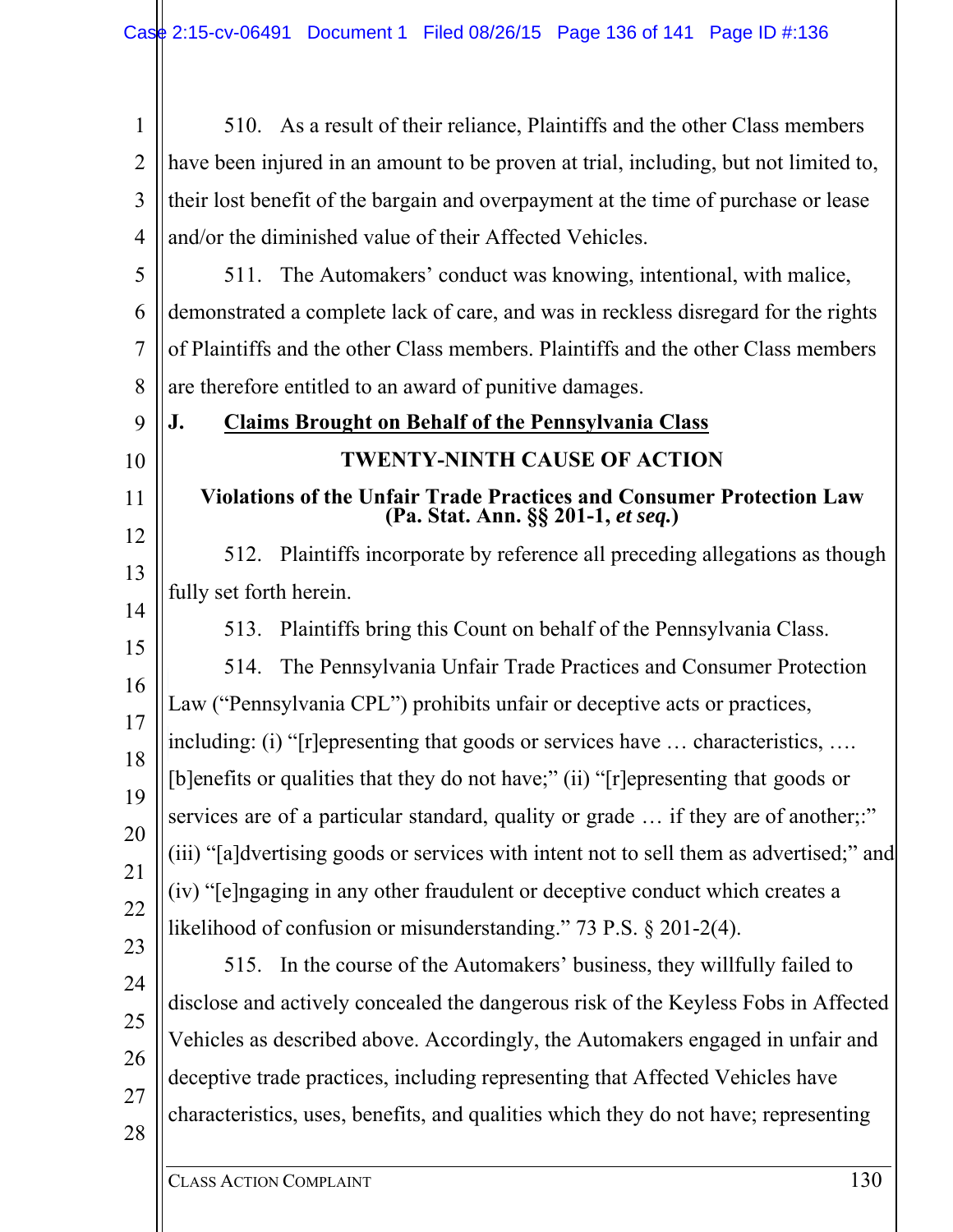1 2 3 4 5 6 7 that Affected Vehicles are of a particular standard and quality when they are not; advertising Affected Vehicles with the intent not to sell them as advertised; and otherwise engaging in conduct likely to deceive. Further, the Automakers' acts and practices described herein offend established public policy because the harm they cause to consumers, motorists, and pedestrians outweighs any benefit associated with such practices, and because the Automakers' fraudulently concealed the defective nature of the Affected Vehicles from consumers.

8  $\mathbf Q$ 516. The Automakers' actions as set forth above occurred in the conduct of trade or commerce.

10 11 517. The Automakers' conduct proximately caused injuries to Plaintiffs and the other Class members.

12 13 14 15 16 518. Plaintiffs and the other Class members were injured as a result of the Automakers' conduct in that Plaintiffs and the other Class members overpaid for their Affected Vehicles and did not receive the benefit of their bargain, and their Affected Vehicles have suffered a diminution in value. These injuries are the direct and natural consequence of the Automakers' misrepresentations and omissions.

### **THIRTIETH CAUSE OF ACTION**

## **Breach of Implied Warranty of Merchantability (13 Pa. Stat. Ann. §2314)**

19 20 21 519. Plaintiffs incorporate by reference all preceding allegations as though fully set forth herein.

520. Plaintiffs bring this Count on behalf of the Pennsylvania Class.

22 23 521. The Automakers are and were at all relevant times merchants with respect to motor vehicles.

24 25 26 522. A warranty that the Affected Vehicles were in merchantable condition is implied by law in the instant transactions.

27 28 523. These vehicles and the Keyless Fobs in the Affected Vehicles, when sold and at all times thereafter, were not in merchantable condition and are not fit

17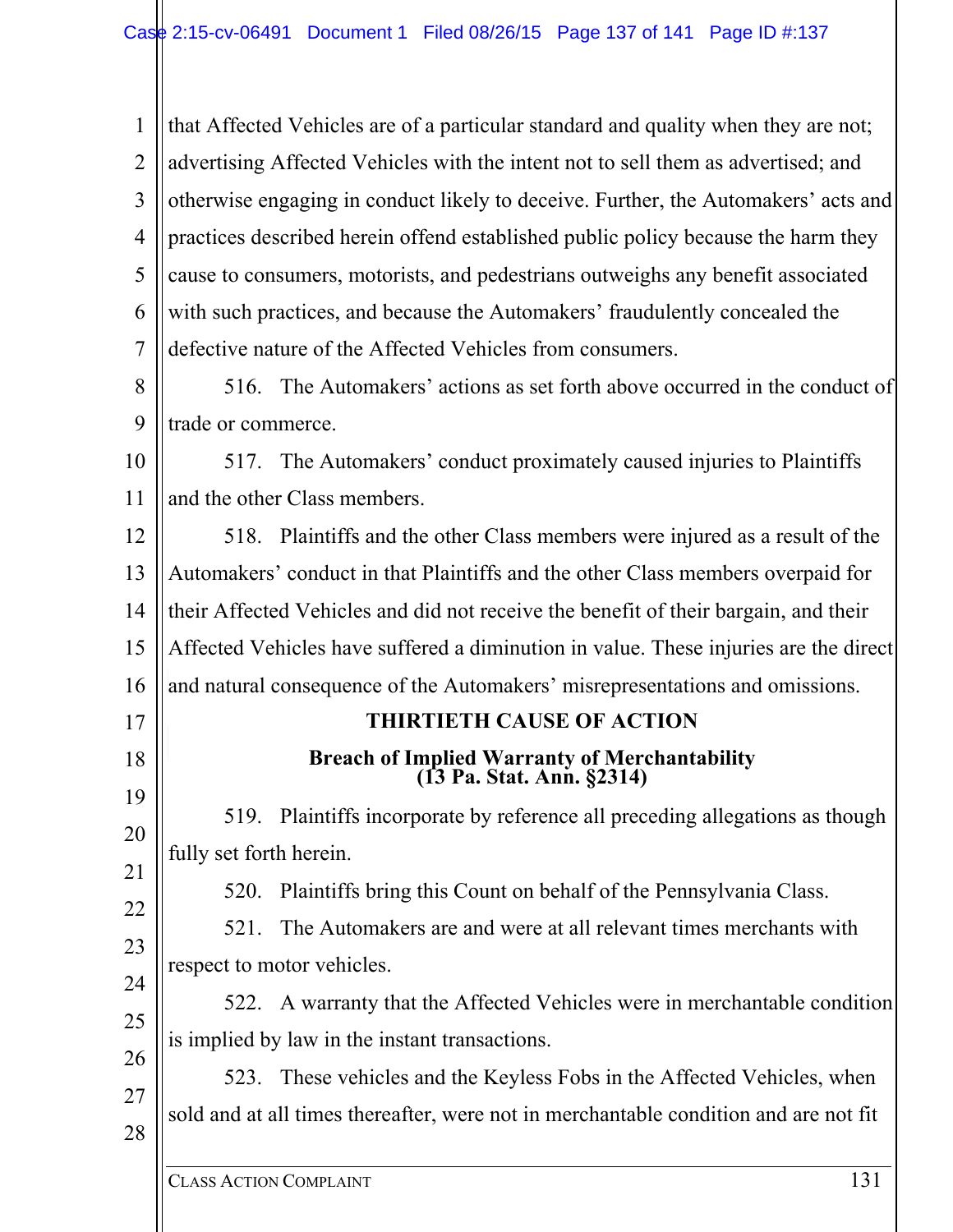1 2 3 4 5 6 7 8  $\mathbf Q$ 10 11 12 13 14 15 16 17 18 19 20 21 22 23 24 25 26 27 28 for the ordinary purpose for which they are used. Specifically, the Affected Vehicles are inherently defective in that there are defects in the Keyless Fobs which cause the Defect. 524. The Automakers were provided notice of these issues by numerous complaints filed against them, including the instant Complaint, and by numerous individual letters and communications sent by Plaintiffs and the Class. 525. As a direct and proximate result of the Automakers' breach of the warranties of merchantability, Plaintiffs and the Class have been damaged in an amount to be proven at trial. **THIRTY-FIRST CAUSE OF ACTION Fraudulent Concealment (Based on Pennsylvania Law)**  526. Plaintiffs incorporate by reference all preceding allegations as though fully set forth herein. 527. Plaintiffs bring this Count on behalf of the Pennsylvania Class. 528. The Automakers intentionally concealed the above-described material safety and functionality information, or acted with reckless disregard for the truth, and denied Plaintiffs and the other Class members information that is highly relevant to their purchasing decision. 529. The Automakers further affirmatively misrepresented to Plaintiffs in advertising and other forms of communication, including standard and uniform material provided with each car, that the Affected Vehicles they were selling were new, had no significant defects, and would perform and operate properly when driven in normal usage. 530. The Automakers knew these representations were false when made. 531. The Affected Vehicles purchased or leased by Plaintiffs and the other Class members were, in fact, defective, unsafe, and unreliable because the Affected Vehicles contained faulty and defective Keyless Fobs, as alleged herein.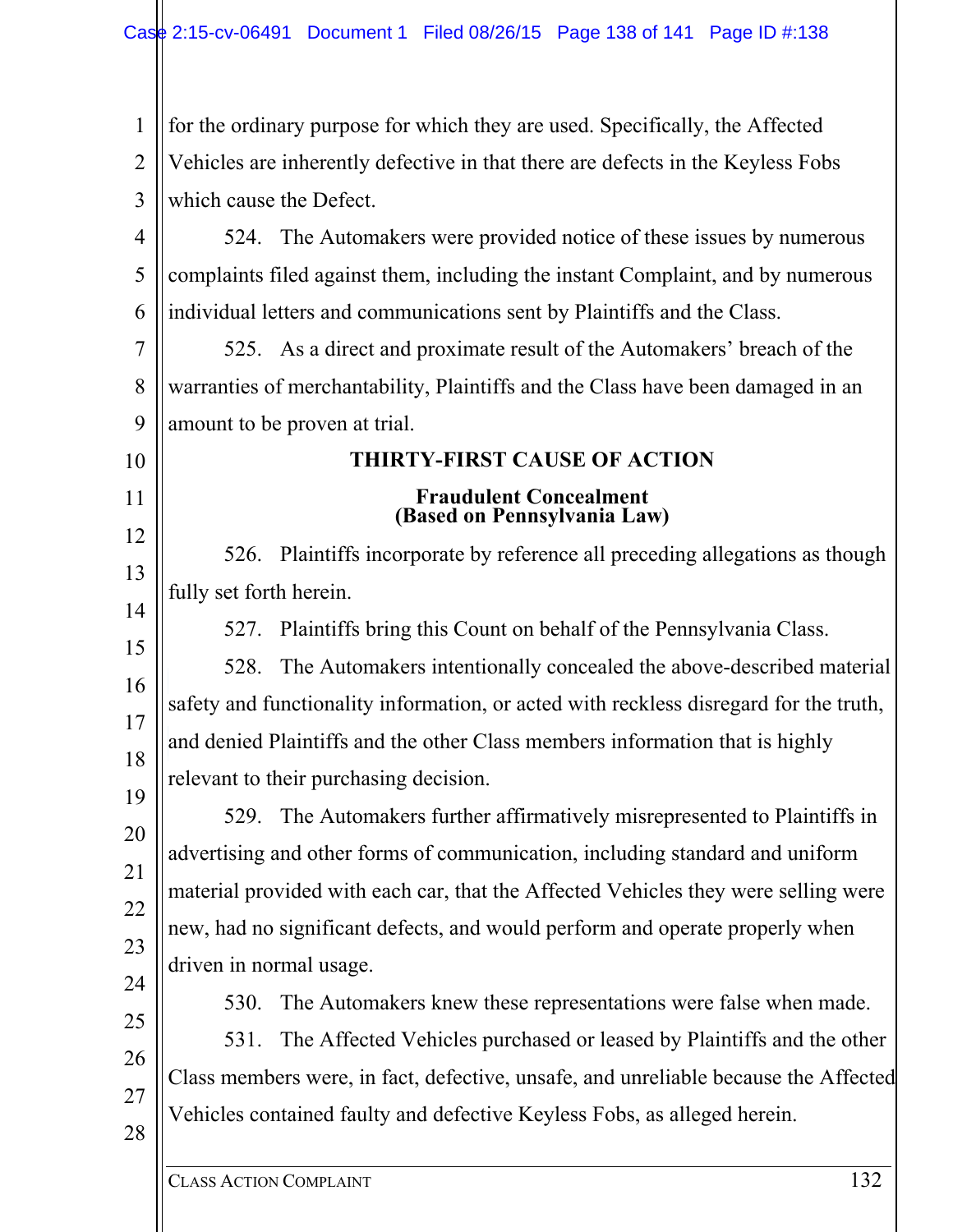1 2 3 4 5 532. The Automakers had a duty to disclose that these Affected Vehicles were defective, unsafe, and unreliable in that the Keyless Fobs caused the Defect, because Plaintiff and the other Class members relied on the Automakers' material representations that the Affected Vehicles they were purchasing were safe and free from defects.

6 7 8 9 533. The aforementioned concealment was material because if it had been disclosed, Plaintiffs and the other Class members would not have bought or leased the Affected Vehicles, or would not have bought or leased those Vehicles at the prices they paid.

10 11 12 13 14 15 534. The aforementioned representations were material because they were facts that would typically be relied on by a person purchasing or leasing a new motor vehicle. The Automakers knew or recklessly disregarded that their representations were false because they knew that people had experienced the Defect. The Automakers intentionally made the false statements in order to sell Affected Vehicles.

16 17 18 19 20 535. Plaintiffs and the other Class members relied on the Automakers' reputation – along with the Automakers' failure to disclose the faulty and defective nature of the Keyless Fobs and the Automakers' affirmative assurance that their Affected Vehicles were safe and reliable, and other similar false statements – in purchasing or leasing the Affected Vehicles.

21 22 23 24 536. As a result of their reliance, Plaintiffs and the other Class members have been injured in an amount to be proven at trial, including, but not limited to, their lost benefit of the bargain and overpayment at the time of purchase or lease and/or the diminished value of their Affected Vehicles.

25 26 537. The Automakers' conduct was knowing, intentional, with malice, demonstrated a complete lack of care, and was in reckless disregard for the rights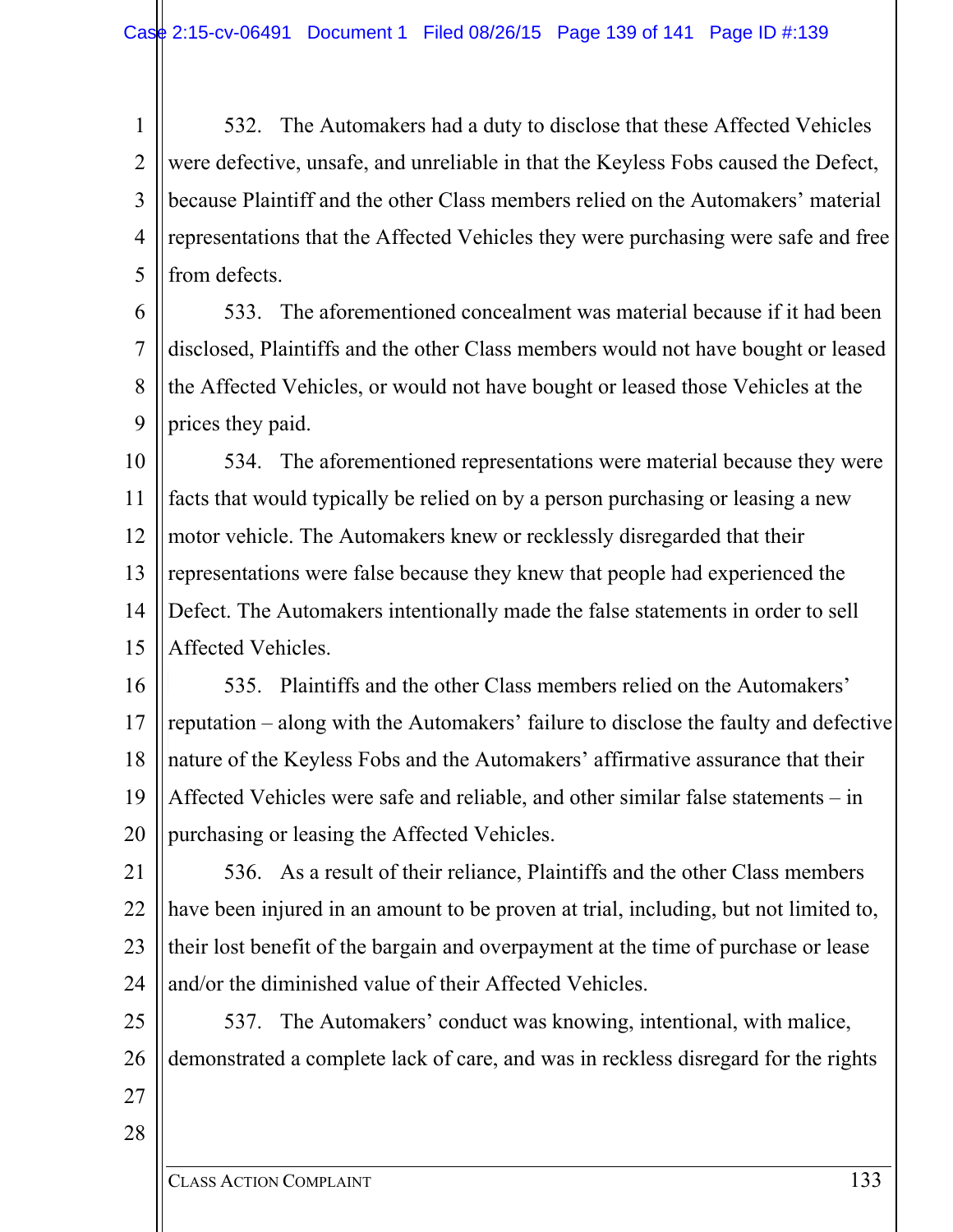CLASS ACTION COMPLAINT 134 1 2 3 4 5 6 7 8 9 10 11 12 13 14 15 16 17 18 19 20 21 22 23 24 25 26 27 28 of Plaintiffs and the other Class members. Plaintiffs and the other Class members are therefore entitled to an award of punitive damages. **PRAYER FOR RELIEF**  WHEREFORE, Plaintiffs, on behalf of themselves and the Class Members, pray that the Court enter judgment against each of the Automakers, as follows: a. An order certifying the proposed Nationwide Class and State Subclasses, designating Plaintiffs as named representatives of the relevant Class and/or Sub-classes, and designating the undersigned as Class Counsel; b. A declaration that the Defect in Affected Vehicles is defective; c. A declaration that the Automakers are financially responsible for notifying all Class Members about the defective nature of the Affected Vehicles due to the Defect; d. An order enjoining the Automakers from further deceptive distribution, sales, and lease practices with respect to the Affected Vehicles, and to permanently repair the Affected Vehicles so that they no longer possess the Defect; e. An award to Plaintiffs and Class Members of compensatory, exemplary, and statutory damages, including interest, in an amount to be proven at trial (except under their CLRA claim); f. A declaration that the Automakers must disgorge, for the benefit of Plaintiffs and Class Members, all or part of the ill-gotten profits they received from the sale or lease of the Affected Vehicles, or make full restitution to Plaintiffs and Class Members; g. An award of attorneys' fees and costs, as allowed by law; h. An award of attorneys' fees and costs pursuant to Cal. Code Civ. P. § 1021.5; i. An award of pre-judgment and post-judgment interest, as provided by law;